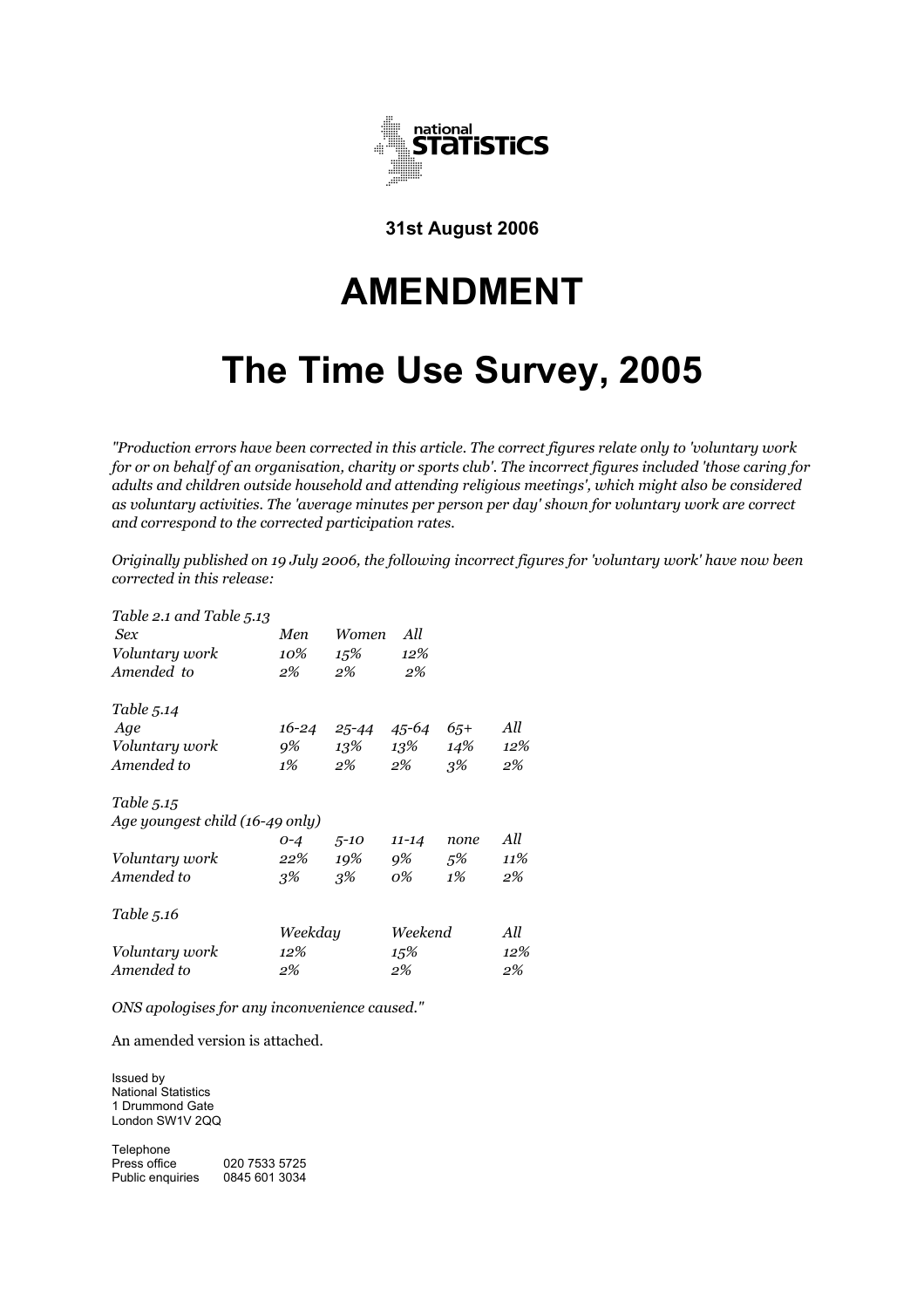

How we spend our time

**A report on research using the ONS Omnibus Survey produced on behalf of the Economic and Social Research Council (ESRC), Department of Culture, Media and Sport (DCMS), Department for Education and Skills (DfES), Department of Health (DH), Department for Transport (DfT), Office for National Statistics (ONS)** 

**Deborah Lader Sandra Short Jonathan Gershuny** 

July 2006

Office for National Statistics 1 Drummond Gate London SW1V 2QQ Tel: 020 7533 9233 Fax: 020 7533 9292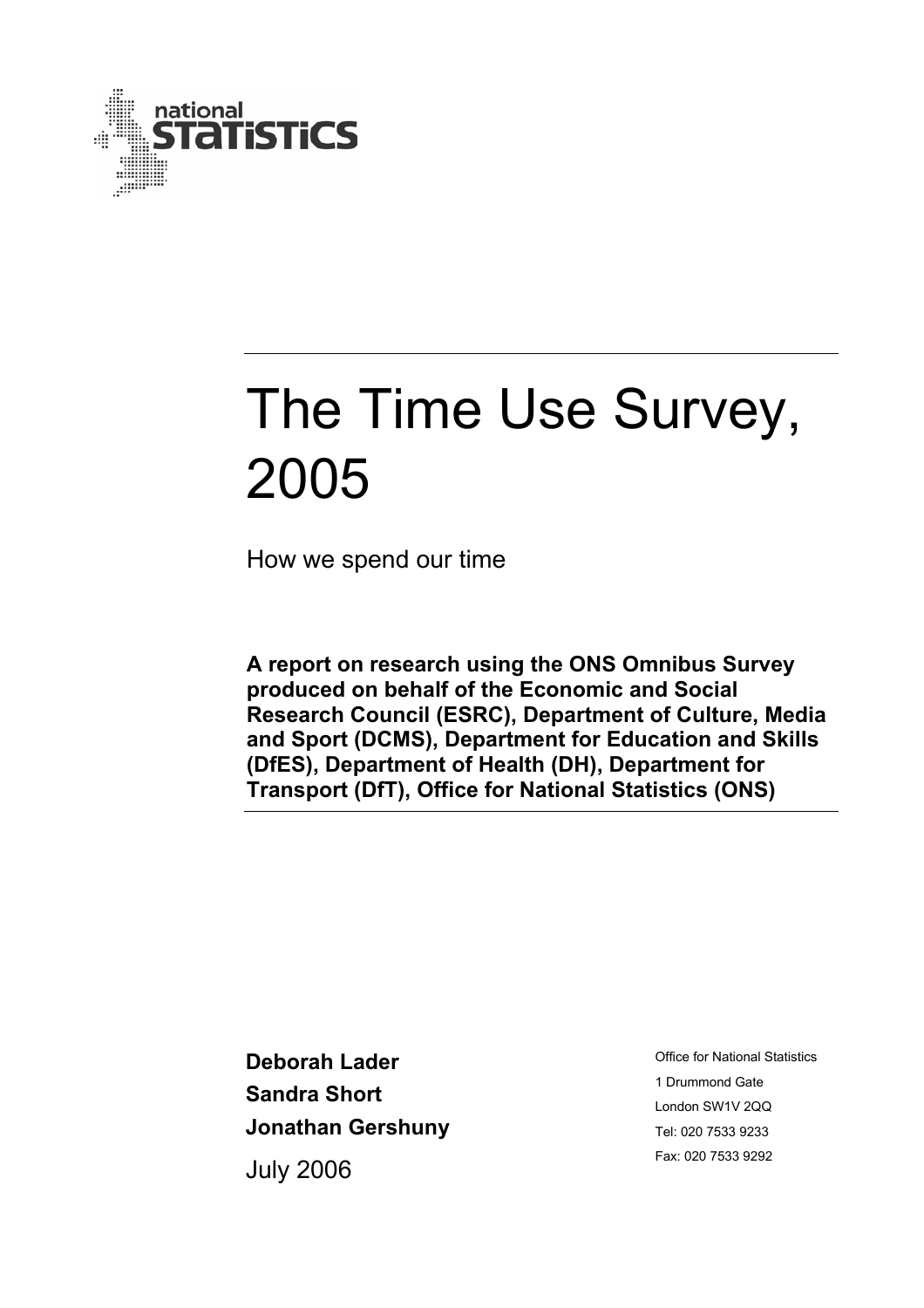© Crown copyright 2006

Published with the permission of the Controller of Her Majesty's Stationery Office (HMSO)

ISBN 1-85774-631-7

You may re-use this publication (excluding logos) free of charge, in any format for research or private study or internal circulation within an organisation. You must re-use it accurately and not use it in a misleading context. The material must be acknowledged as crown copyright and you must give the title of the source publication. Where we have identified any third party copyright material you will need to obtain permission from the copyright holders concerned.

For any other use of this material please apply for a free *Click-Use*

Licence for core material at:

www.opsi.gov.uk/click-use/system/online/pLogin.asp

*or write to*: Office for Public Sector Information, St Clements House, 2-16 Colegate, Norwich, NR3 1BQ.

*Fax*: 01603 723000

*Email*: hmsolicensing@cabinet-office.x.gsi.gov.uk

#### **Contact points**

For enquiries about this publication contact:

Sandra Short on 020 7533 5933

*Email*: sandra.short@ons.gov.uk

For general enquiries, contact the National Statistics

Customer Contact Centre on 0845 601 3034

(minicom: 01633 812399)

*Email*: info@statistics.gov.uk

*Fax*: 01633 652747

*Post*: Room 1015, Government Buildings, Cardiff Road, Newport, NP10 8XG

#### **About the Office for National Statistics**

The Office for National Statistics (ONS) is the government agency responsible for compiling, analysing and disseminating economic, social and demographic statistics about the United Kingdom. It also administers the statutory registration of births, marriages and deaths in England and Wales. The Director of ONS is also the National Statistician and the Registrar General for England and Wales.

#### **A National Statistics publication**

National Statistics are produced to high professional standards set out in the National Statistics Code of Practice. They are produced free from any political influence.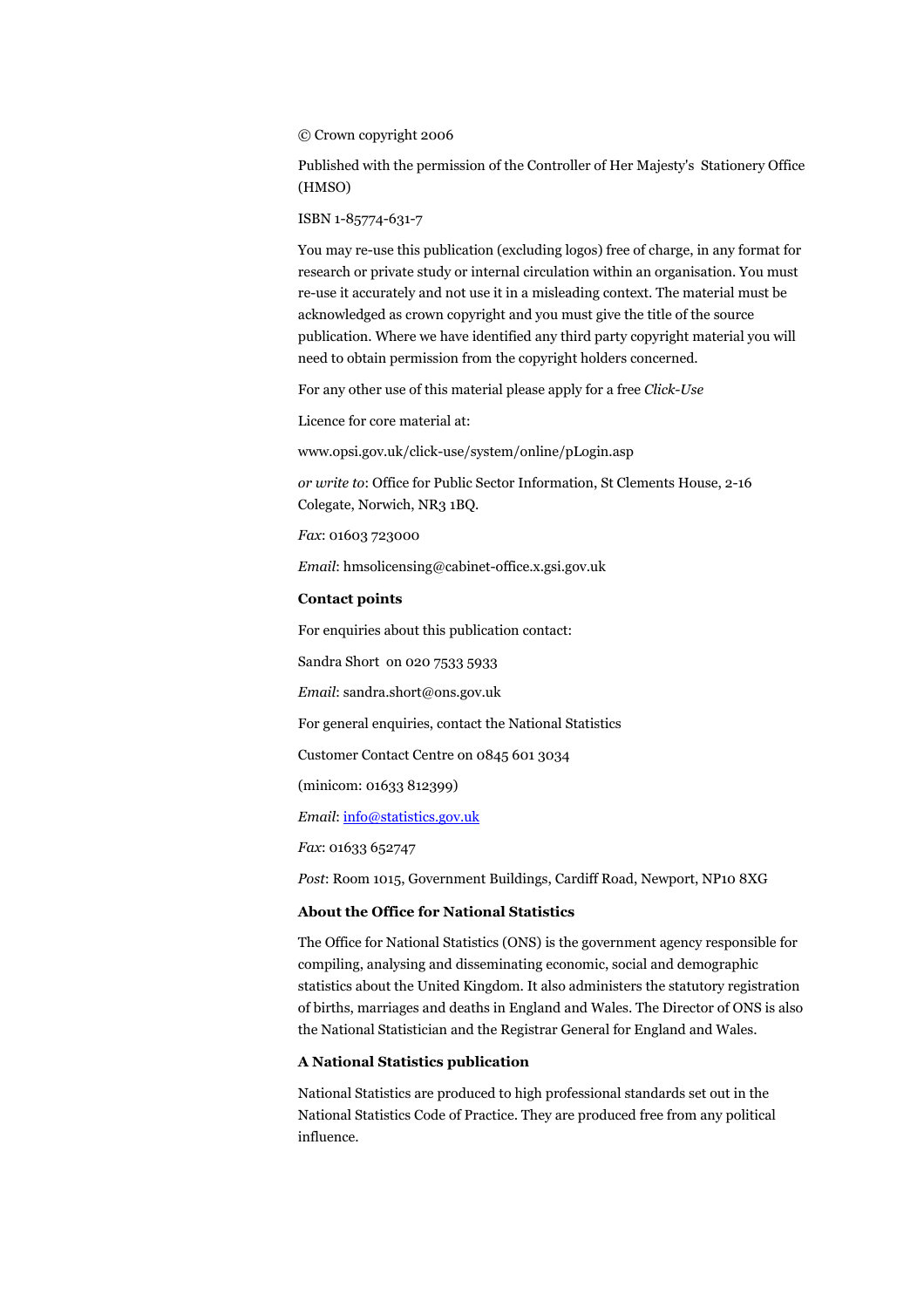### Table of contents

| 1: |                                                                                                                          |  |
|----|--------------------------------------------------------------------------------------------------------------------------|--|
|    |                                                                                                                          |  |
| 3: |                                                                                                                          |  |
|    | 4: Time use by different groups of people: broad categories of                                                           |  |
| 5: | Travel                                                                                                                   |  |
|    | Appendix A1: July 2001 comparison of 'full-scale TUS' and<br>Appendix A2: Characteristics of UK 2000 TUS and the 2005 NS |  |
|    |                                                                                                                          |  |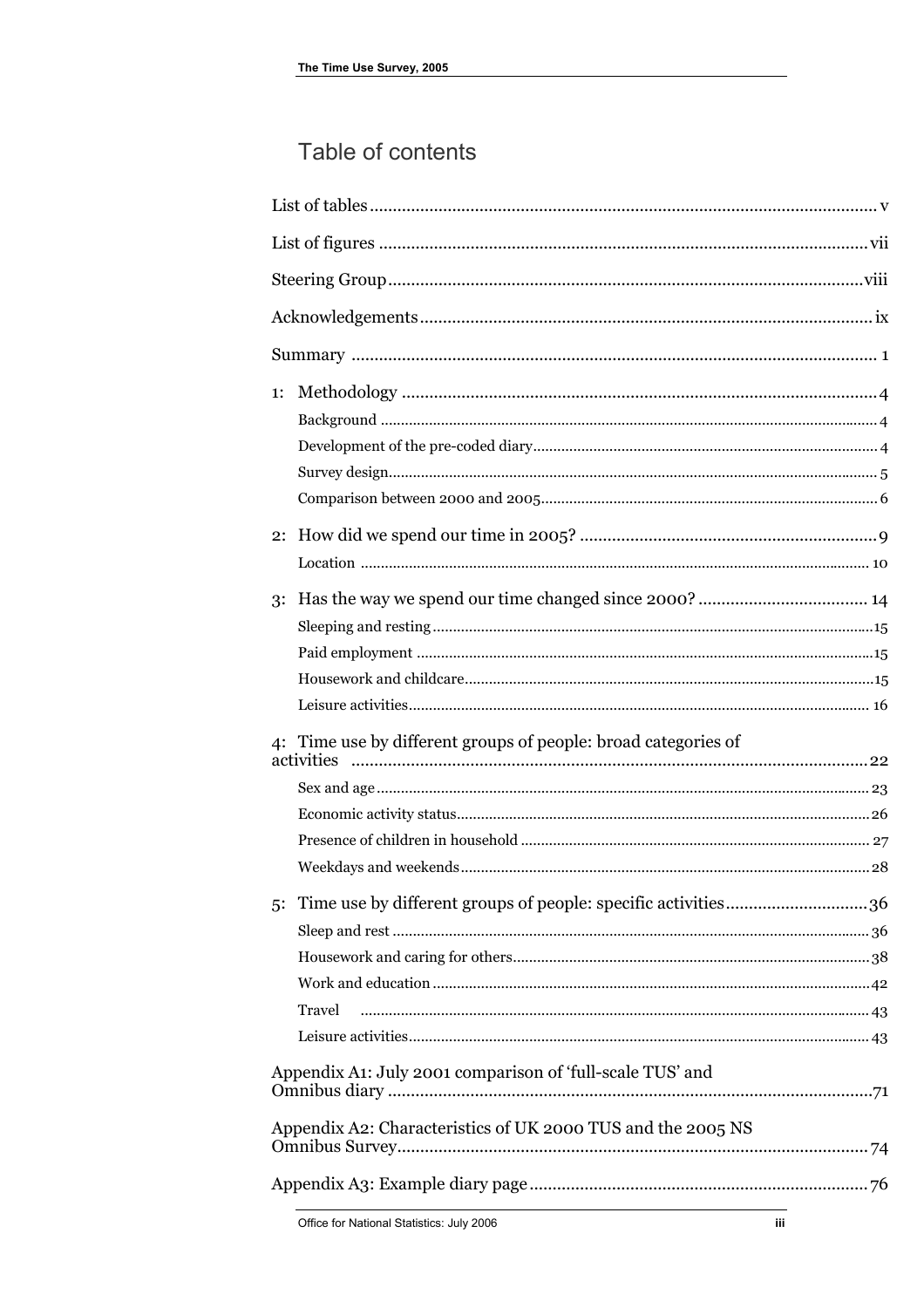| Appendix A5: Activity code mapping from UK 2000 TUS to NS |  |
|-----------------------------------------------------------|--|
|                                                           |  |
|                                                           |  |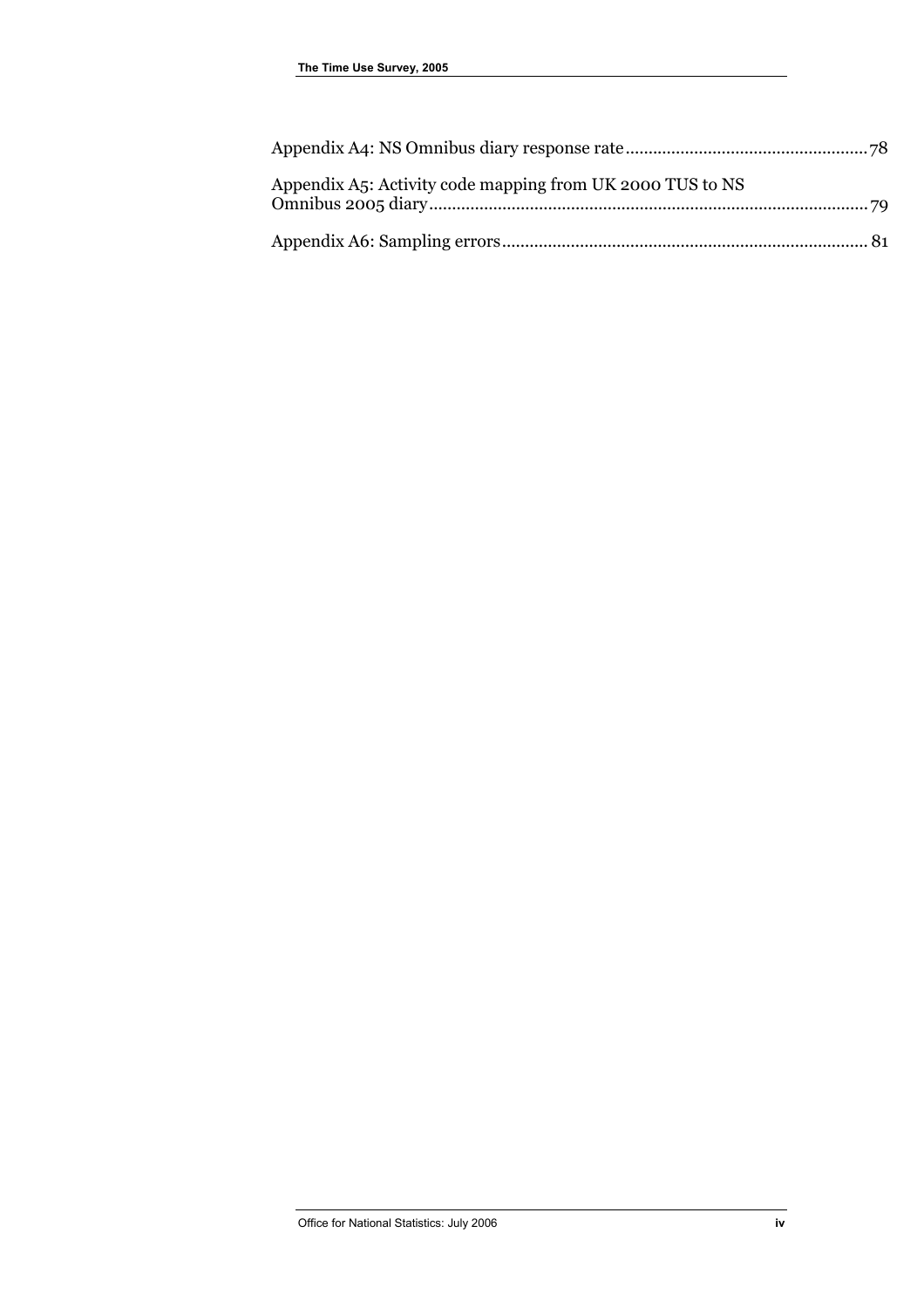### List of tables

<span id="page-5-0"></span>

| Table 2.1 Time spent on main activities with rates of participation by sex, 200511                                                                               |
|------------------------------------------------------------------------------------------------------------------------------------------------------------------|
|                                                                                                                                                                  |
| Table 3.1 Time spent on main activities with rates of participation by sex, 2000 and<br>2005                                                                     |
| Table 3.2 Time spent on sleeping and resting as main and secondary activities with                                                                               |
| Table 3.3 Time spent on paid employment with rates of participation by age and sex,                                                                              |
| Table 3.4 Time spent on housework with rates of participation by age and sex, 2000                                                                               |
| Table 3.5 Time spent on housework and childcare as main and secondary activities                                                                                 |
|                                                                                                                                                                  |
|                                                                                                                                                                  |
| Table 4.3 Time spent on paid work, domestic work and travel by whether married or                                                                                |
|                                                                                                                                                                  |
| Table 4.5 Time spent on main activity by sex and presence and age of children in the                                                                             |
| Table 4.6 Time spent on main activity on weekdays and weekends by sex, 2005 35                                                                                   |
| Table 5.1 Rates of participation and time spent on sleeping and resting as main                                                                                  |
| Table 5.2 Rates of participation and time spent on sleeping and resting as main<br>activity by sex and presence and age of children in the household, 2005 49    |
| Table 5.3 Rates of participation and time spent on housework by whether main or                                                                                  |
| Table 5.4 Rates of participation and time spent on housework by whether main or                                                                                  |
| Table 5.5 Rates of participation and time spent on housework by whether main or<br>secondary activity and presence and age of children in the household,<br>2005 |
| Table 5.6 Rates of participation and time spent on housework for people who work                                                                                 |
| Table 5.7 Rates of participation and time spent on housework by whether main or                                                                                  |
| Table 5.8 Rates of participation and time spent on caring for others by whether main                                                                             |
|                                                                                                                                                                  |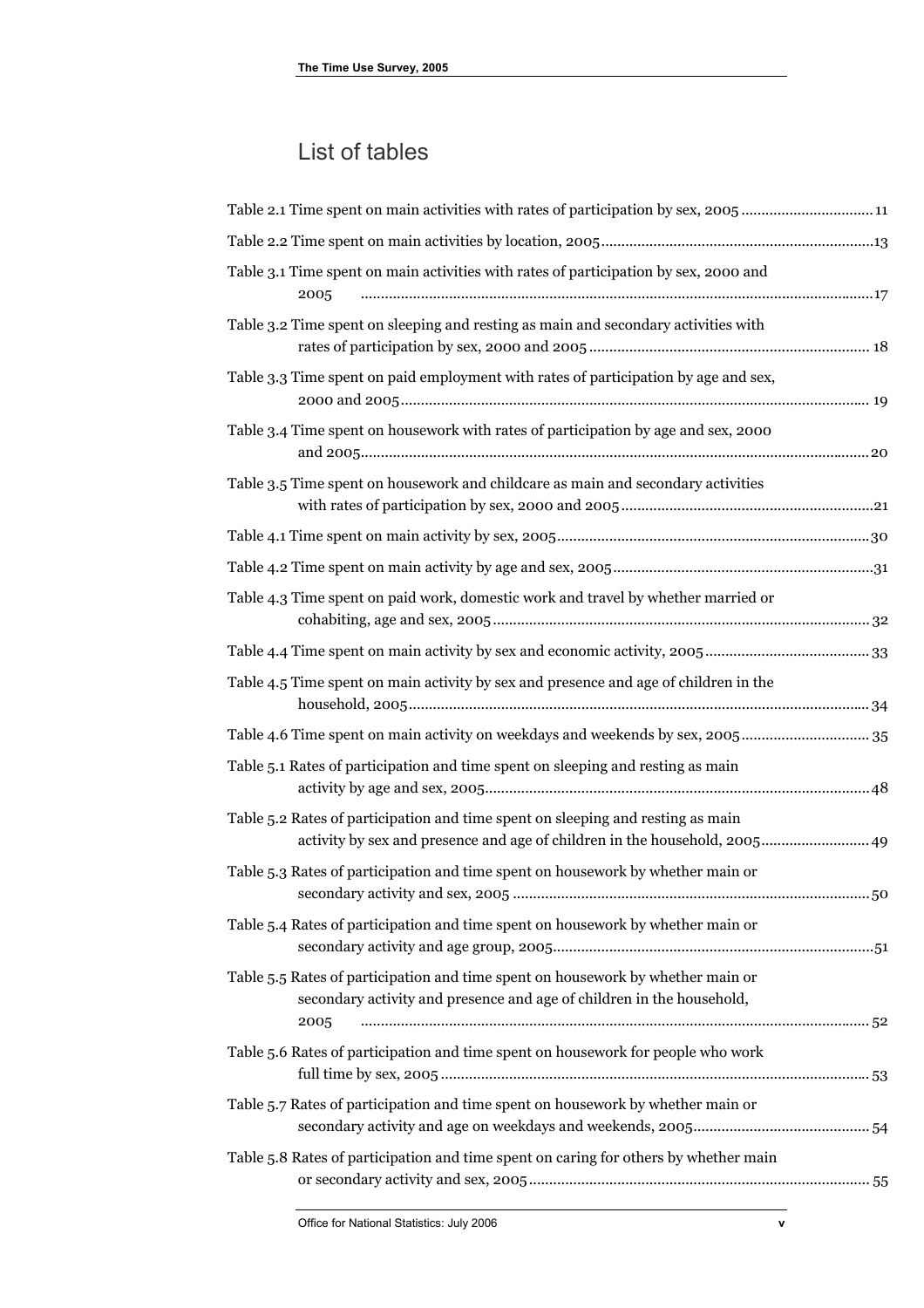| Table 5.9 Rates of participation and time spent on caring for others by whether main                                                                                      |  |
|---------------------------------------------------------------------------------------------------------------------------------------------------------------------------|--|
| Table 5.10 Rates of participation and time spent on caring for others by whether main<br>or secondary activity and presence and age of children in the household,<br>2005 |  |
| Table 5.11 Rates of participation and time spent on caring for others by whether main                                                                                     |  |
| Table 5.12 Rates of participation and time spent on caring for others on weekdays and                                                                                     |  |
| Table 5.13 Rates of participation and time spent on work and education as main                                                                                            |  |
| Table 5.14 Rates of participation and time spent on work and education as main                                                                                            |  |
| Table 5.15 Rates of participation and time spent on work and education as main                                                                                            |  |
| Table 5.16 Rates of participation and time spent on work and education as main                                                                                            |  |
| Table 5.17 Rates of participation and time spent on travelling by purpose of travel and                                                                                   |  |
| Table 5.18 Rates of participation and time spent on travelling by mode of travel and                                                                                      |  |
| Table 5.19 Rates of participation and time spent on leisure activities as main activity                                                                                   |  |
| Table 5.20 Time spent on leisure activities as main activity by age and sex, 2005  67                                                                                     |  |
| Table 5.21 Rates of participation and time spent on leisure activities as main activity                                                                                   |  |
| Table 5.22 Time spent on main activities by whether a computer user, 2000 and 2005 69                                                                                     |  |
| Table 5.23 Time spent on main activities and secondary activities-computer users,<br>2005                                                                                 |  |
|                                                                                                                                                                           |  |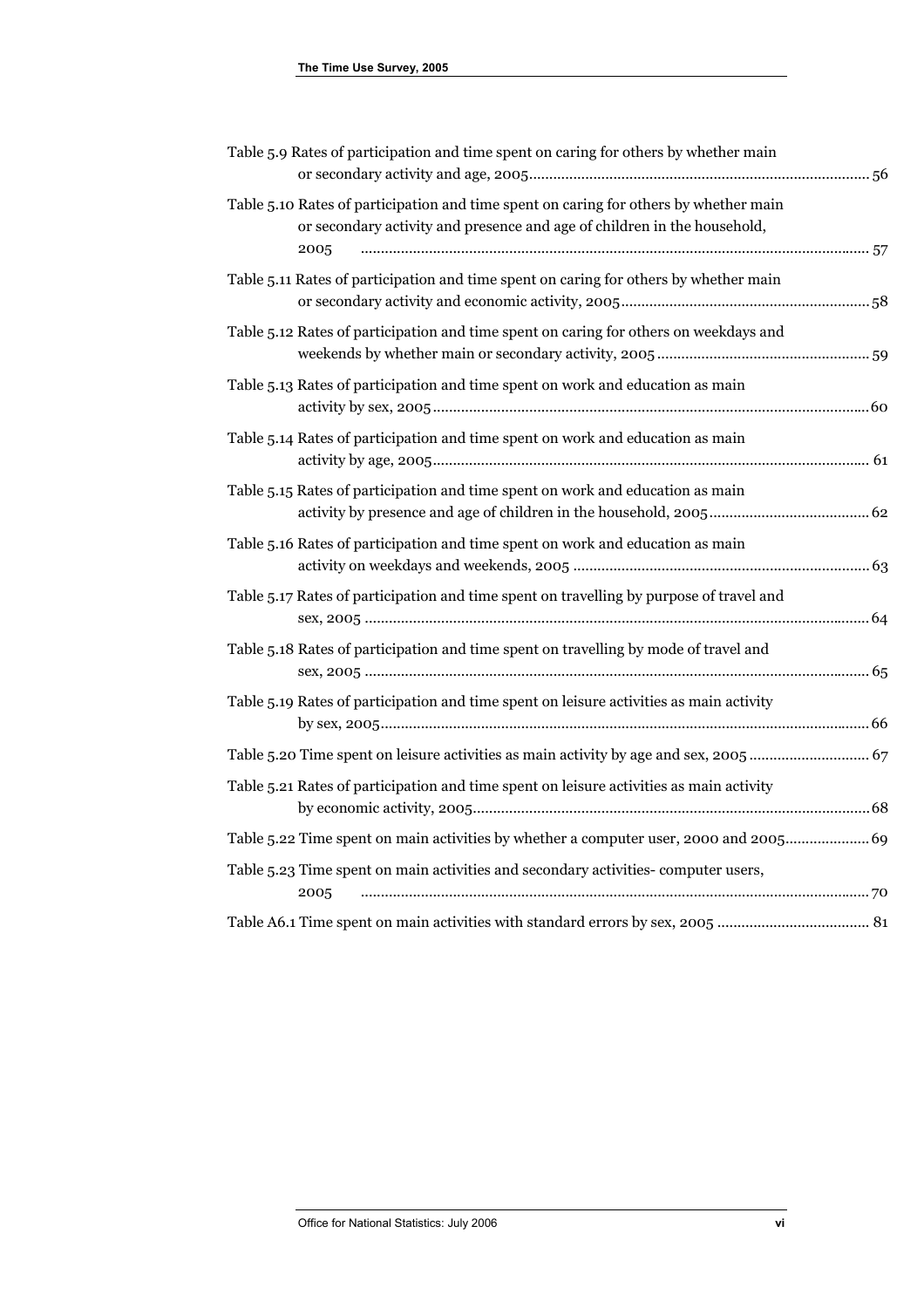### List of figures

<span id="page-7-0"></span>

| Figure 4.5 Time use daily structure by presence and age of children in the household |  |
|--------------------------------------------------------------------------------------|--|
|                                                                                      |  |
|                                                                                      |  |
| Figure 5.2 Time spent sleeping by presence and age of children in the household and  |  |
|                                                                                      |  |
|                                                                                      |  |
|                                                                                      |  |
|                                                                                      |  |
| Figure 5.7 Time spent caring for children by presence and age of children in the     |  |
|                                                                                      |  |
|                                                                                      |  |
|                                                                                      |  |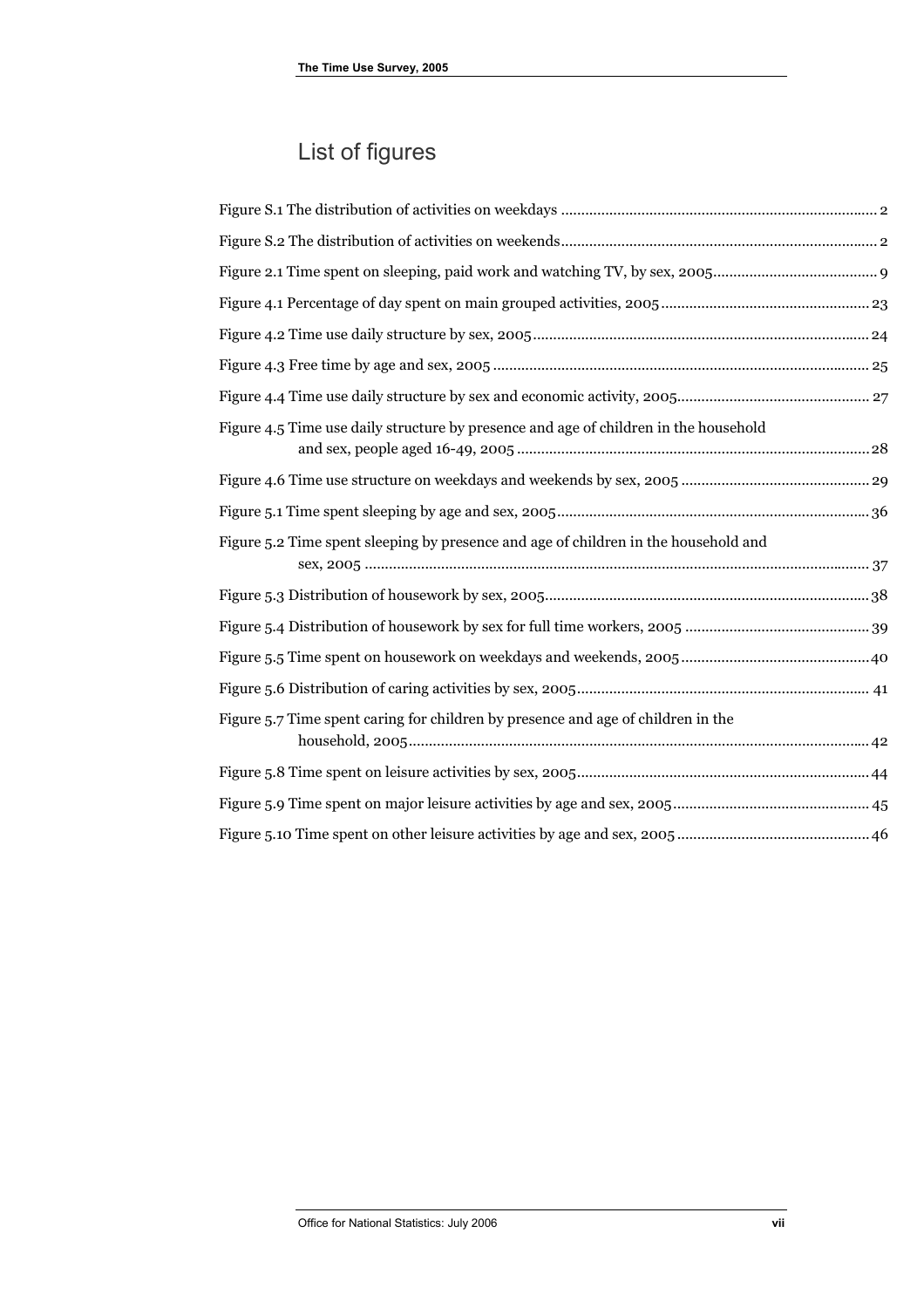### <span id="page-8-0"></span>Steering Group

Ed Pickering John O'Shea

Heidi Grainger Richard Allen

### Name Organisation Joy Dobbs Office for National Statistics Sandra Short

Harminder Tiwana Jonathan Gershuny Olivia Christophersen Richard Bartholomew Naomi Beaumont Alison Langham Office for National Statistics Office for National Statistics University of Essex Department for Transport Department for Culture, Media and Sport Health and Social Care Information Centre Department for Education and Skills Economic and Social Research Council Department of Trade and Industry Department for Constitutional Affairs National Audit Office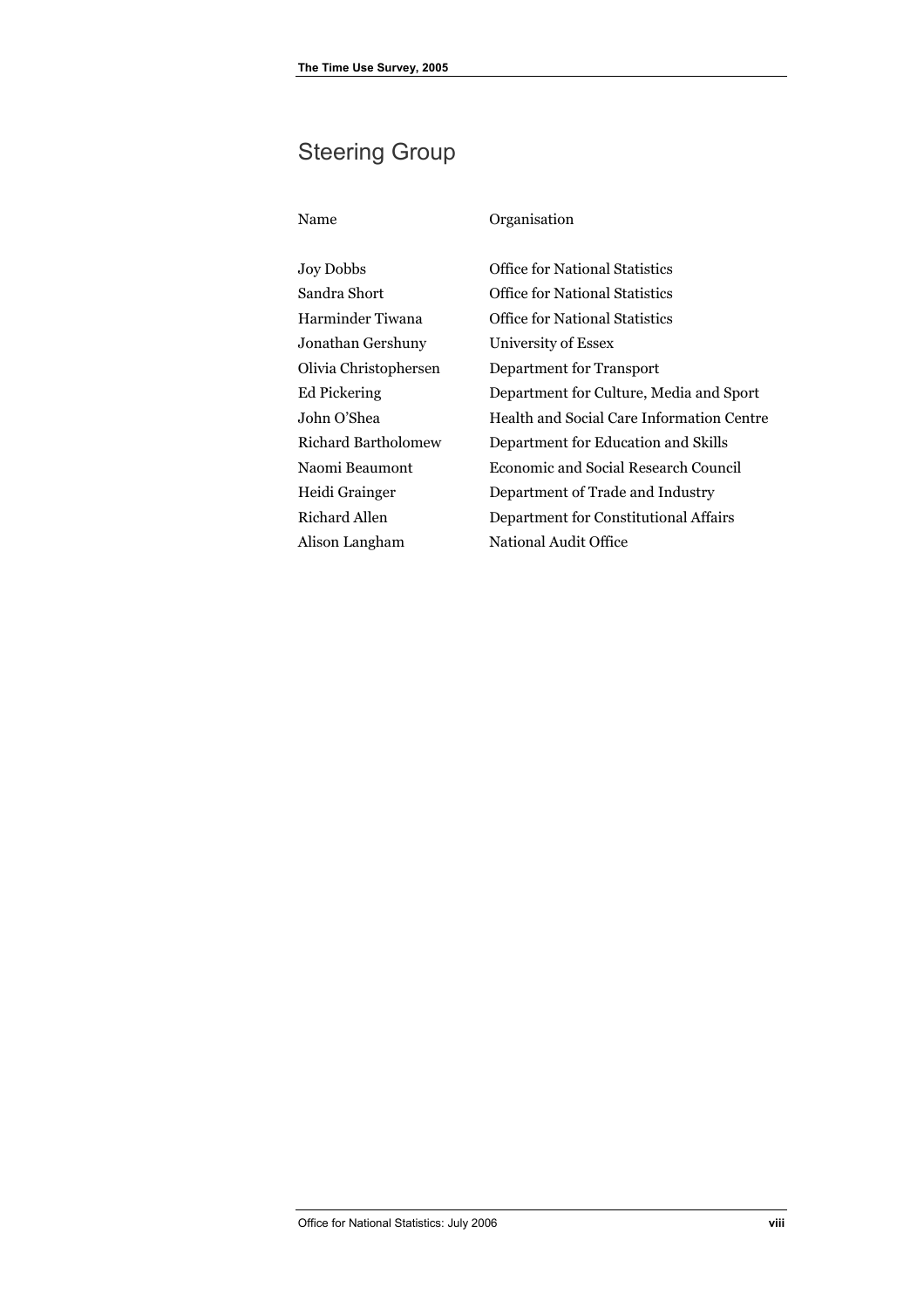### <span id="page-9-0"></span>Acknowledgements

Thanks go to all past and present member of the Time Use Steering Group and in particular the co-funding Departments and the ESRC without whose interest and support the collection of this time use data would not have been possible.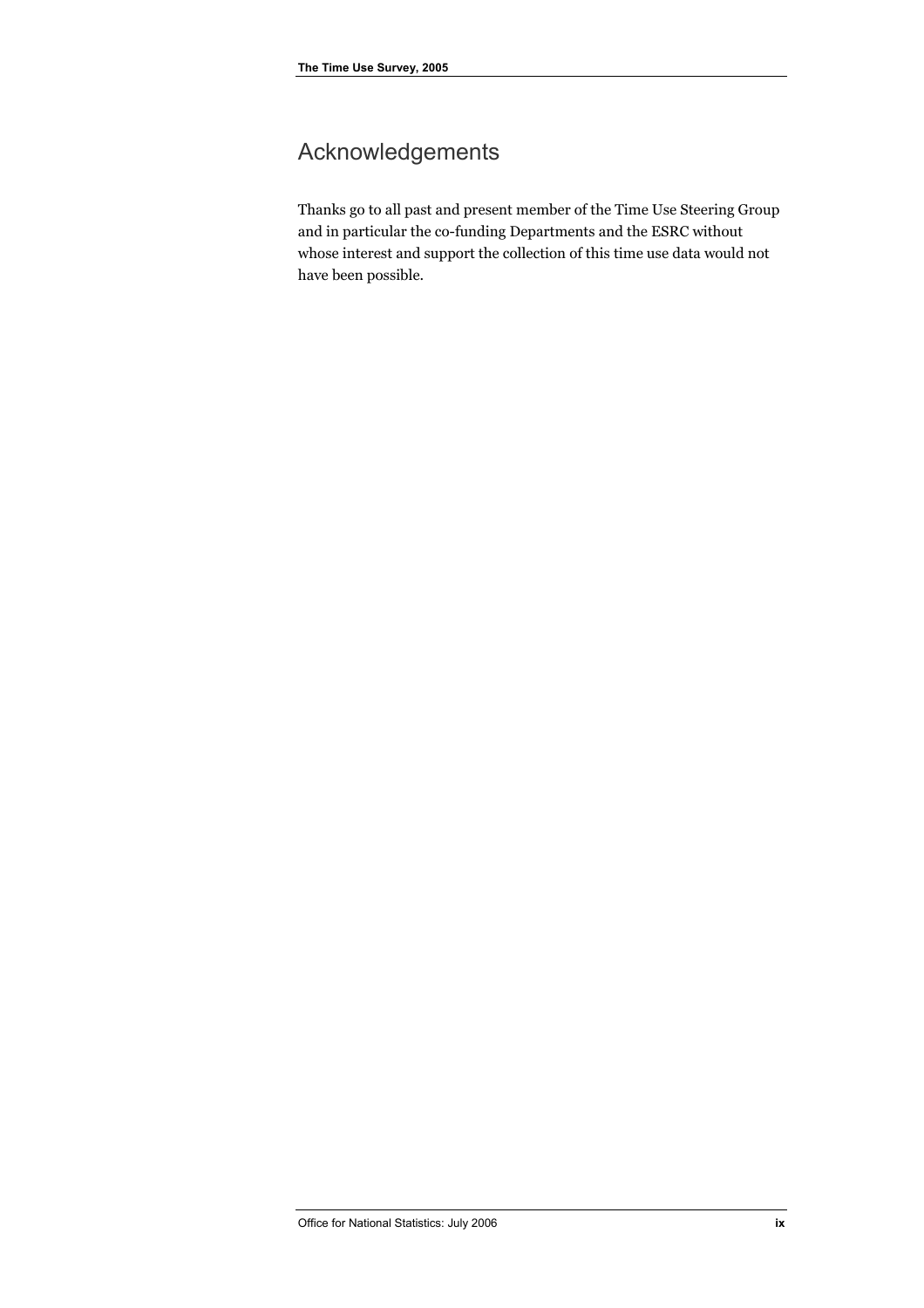### **Conventions and symbols**

#### **Presentation of data**

A percentage may be quoted in the text for a single category that is identifiable in the tables only by summing two or more component percentages. In order to avoid rounding errors, the percentage has been recalculated for the single category and therefore may differ by one percentage point from the sum of the percentages derived from the tables.

The row or column percentages may add to 99 per cent or 101 per cent because of rounding.

0 per cent in the tables indicates that fewer than 0.5 per cent of respondents gave this answer. Instances where no answers for a particular response were given are indicated in the tables by '-'.

#### **Sampling error**

Since the data in this report were obtained from a sample of the population, they are subject to sampling error. The Omnibus survey has a multi-stage sample design, and this has been taken into account when identifying statistically significant differences in the report.

Any differences mentioned in the report are statistically significant at the 95 per cent confidence level, unless otherwise stated.

Appendix A6 shows the sampling errors associated with the mean amount of time spent on different activities.

#### **Definition of economic activity**

This report uses the ILO definition of economic activity derived from the Omnibus classificatory questions. The definition of full and part time work is based on people's self-assessment of their employment status.

#### **Interpreting the data**

Care needs to be taken when interpreting time use data. All of the data presented in this report are the average minutes per person per day spent on an activity for the group being analysed. In table 2.1 for example the 170 minutes (almost 3 hours) per day spent in paid work will appear low to those who work full time, but this is an average across the whole Great Britain population, so includes everyone who for whatever reason does not work. The figures are also an average for the whole week so including both weekdays and weekends. Participation rates giving the percentage of people who took part in that activity on their diary day have been included and from the paid work example in table 2.1, 39 per cent of people carried out some paid work on their diary day. From this we can deduce that just for those that worked the average time working per day is 436 minutes (7hrs and 16 minutes). The formula for this calculation, given as a footnote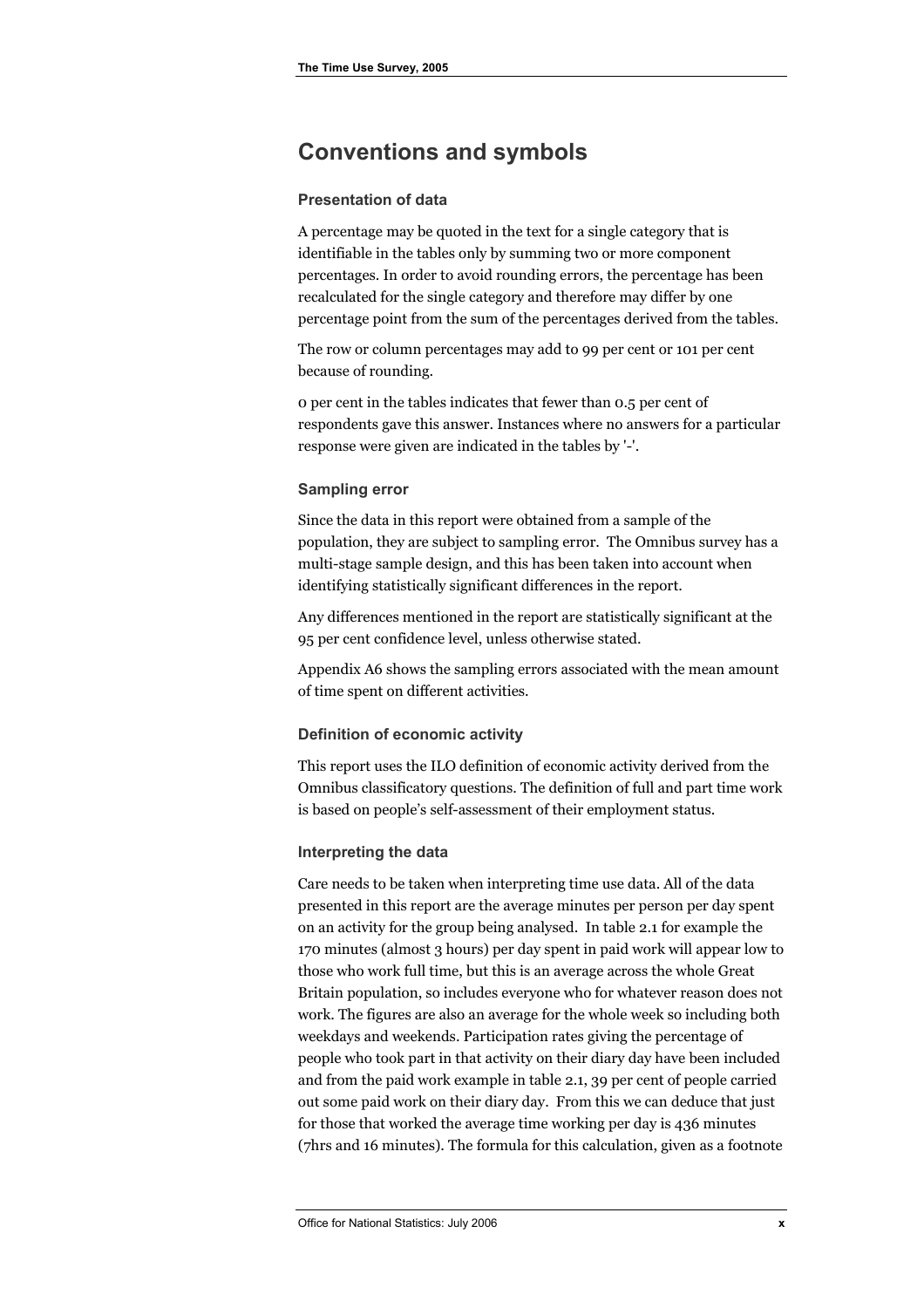to the tables is 'Average time by those who participated in the activity = (average time per day for all people / proportion who participated ) x 100.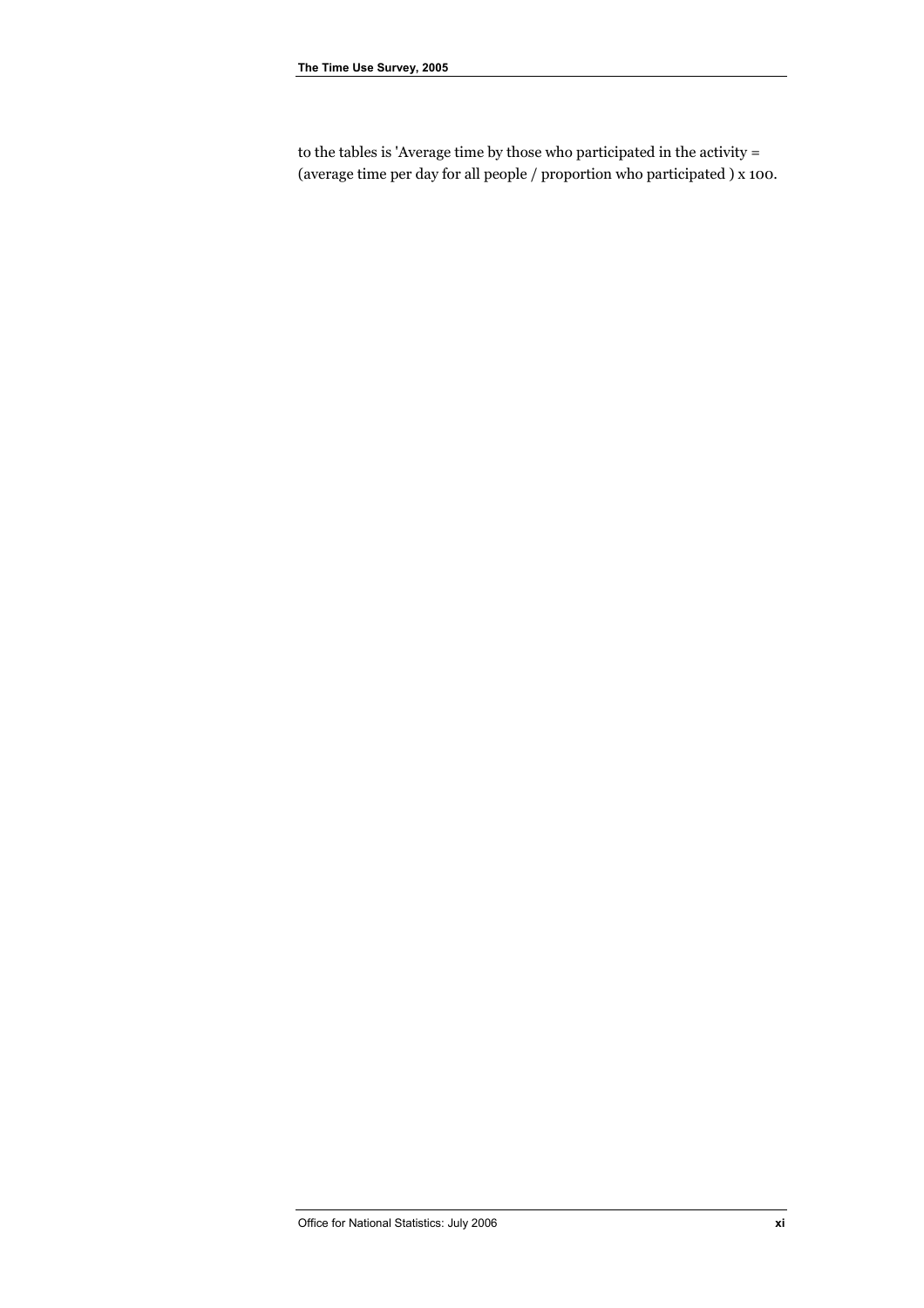### <span id="page-12-0"></span>**Summary**

This report presents the results of a pre-coded time use diary carried out in 2005 as part of the National Statistics Omnibus Survey. The Omnibus diary results are compared with the data collected in the UK 2000 Time Use survey. This report is based on data collected in Great Britain on behalf of a funding consortium made up of the Economic and Social Research Council (ESRC), Department of Culture, Media and Sport (DCMS), Department for Education and Skills (DfES), Department of Health (DH), Department for Transport (DfT) and Office for National Statistics (ONS).

The key findings are outlined below.

#### *How did we spend our time in 2005?*

#### **(Chapter 2)**

- The three main activities carried out by people in Great Britain in 2005 were sleeping, working in their main job and watching TV and videos/DVDs or listening to music.
- Overall, these three activities accounted for more than half the day (13 hours and 38 minutes out of the 24 hours available).
- About a third of the day was spent sleeping.

At the weekend time not spent at work or in school is taken up by extra sleep and an increase in domestic work and leisure activities. During the week distinct peaks can be identified in eating breakfast, lunch and an evening meal. The vast majority of free time during the week is in the evening, with this being more spread out for the weekend as time spent working lessens.

#### *Figures S.1 and S.2*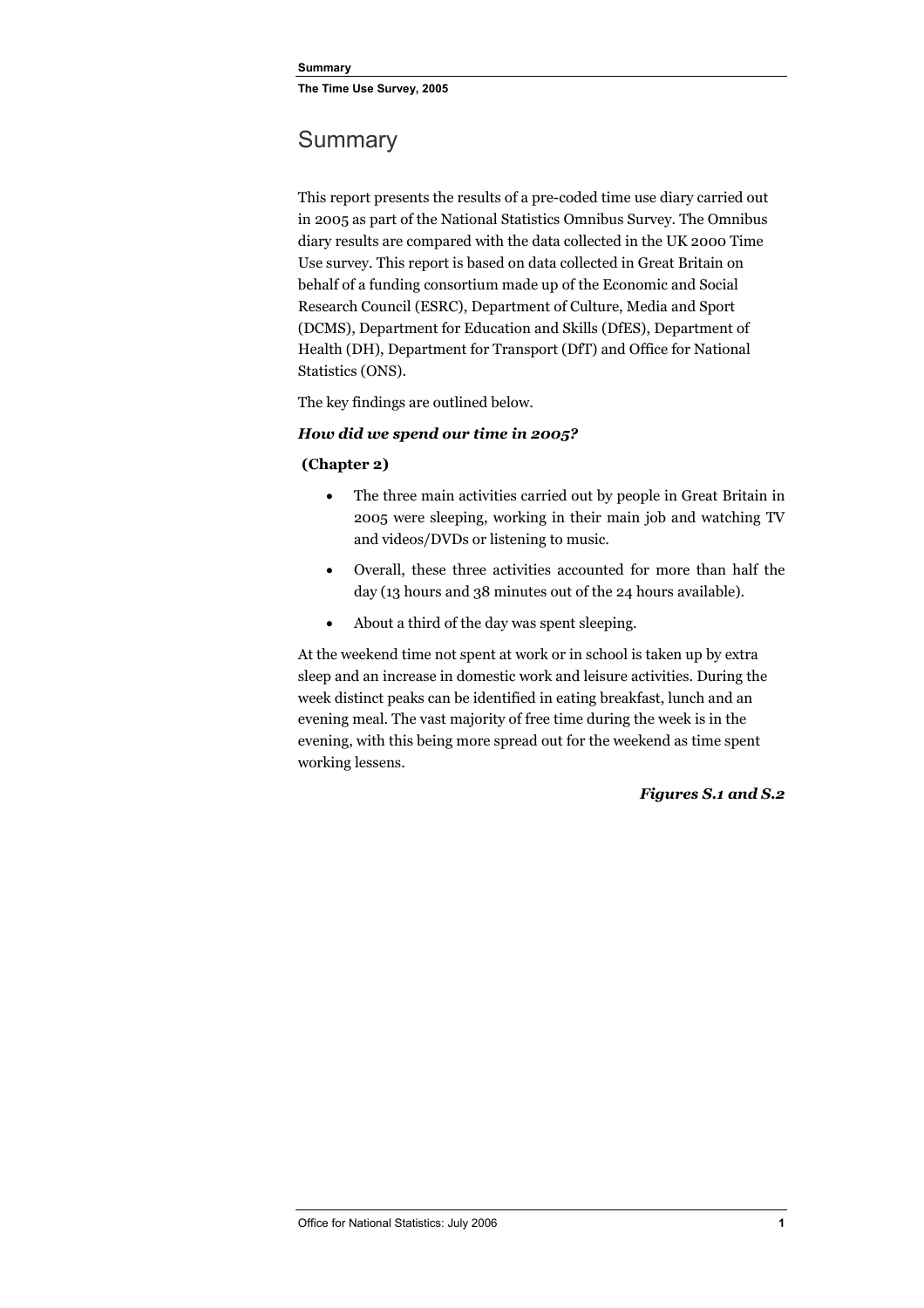

**Figure S.1 The distribution of activities on weekdays** 

### **Figure S.2 The distribution of activities on weekends**

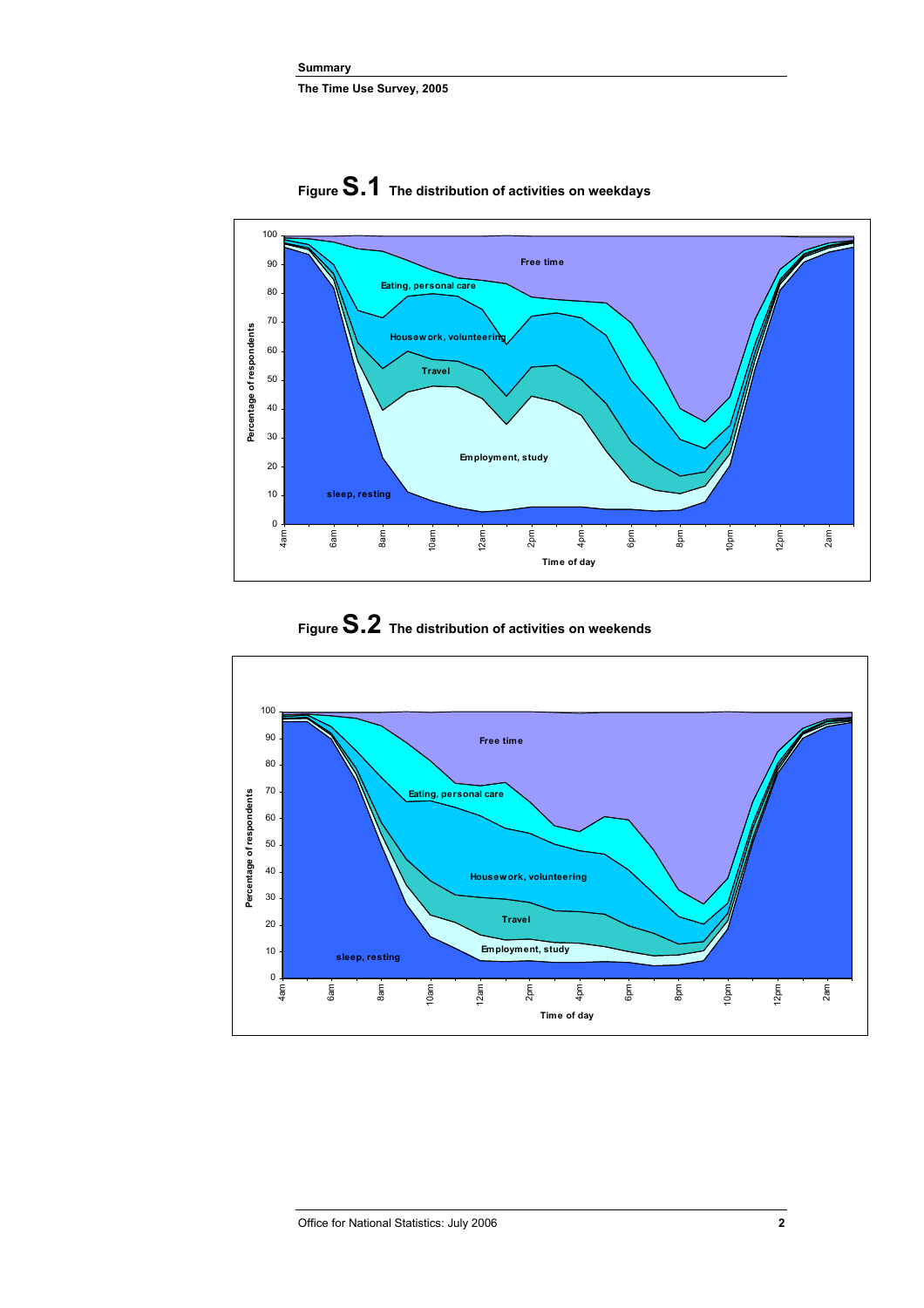#### *Has the way we spend our time changed since 2000?*

#### **(Chapter 3)**

- Generally, the pattern of time use was very similar in the two surveys, with over half the day spent sleeping, working in a main job and watching TV.
- In 2005, there was less time on average spent eating and drinking, washing and dressing, doing housework, reading and participating in sport.
- Conversely, there was more time spent sleeping and resting, looking after children in the household, socialising and participating in hobbies and games.

#### *Time use by different groups of people*

#### **(Chapters 4 and 5)**

- Overall, women carry out about two thirds of the domestic tasks– women spend on average 178 minutes a day on domestic tasks compared with 100 minutes among men.
- Women in all economic categories spend longer on domestic work than men – for example, women who work full time spend 151 minutes on domestic work compared with 113 minutes spent by men who work full time.
- Men tended to work longer hours in their paid job than women on average – among those who worked on their diary day, men spent 459 minutes per day in paid work compared with an average of 400 minutes among women (this includes part time workers).
- Travel related to employment was more evident among men, while women's trips were more concerned with domestic tasks such as shopping. Men used the private car more than women (64 per cent of men had been in a trip in a private car in their diary day compared with 59 per cent of women).
- Men were more likely than women to watch TV or listen to the radio and to take part in other leisure activities (sport, entertainment, hobbies and using the computer). Women were more likely than men to spend time reading or with other people.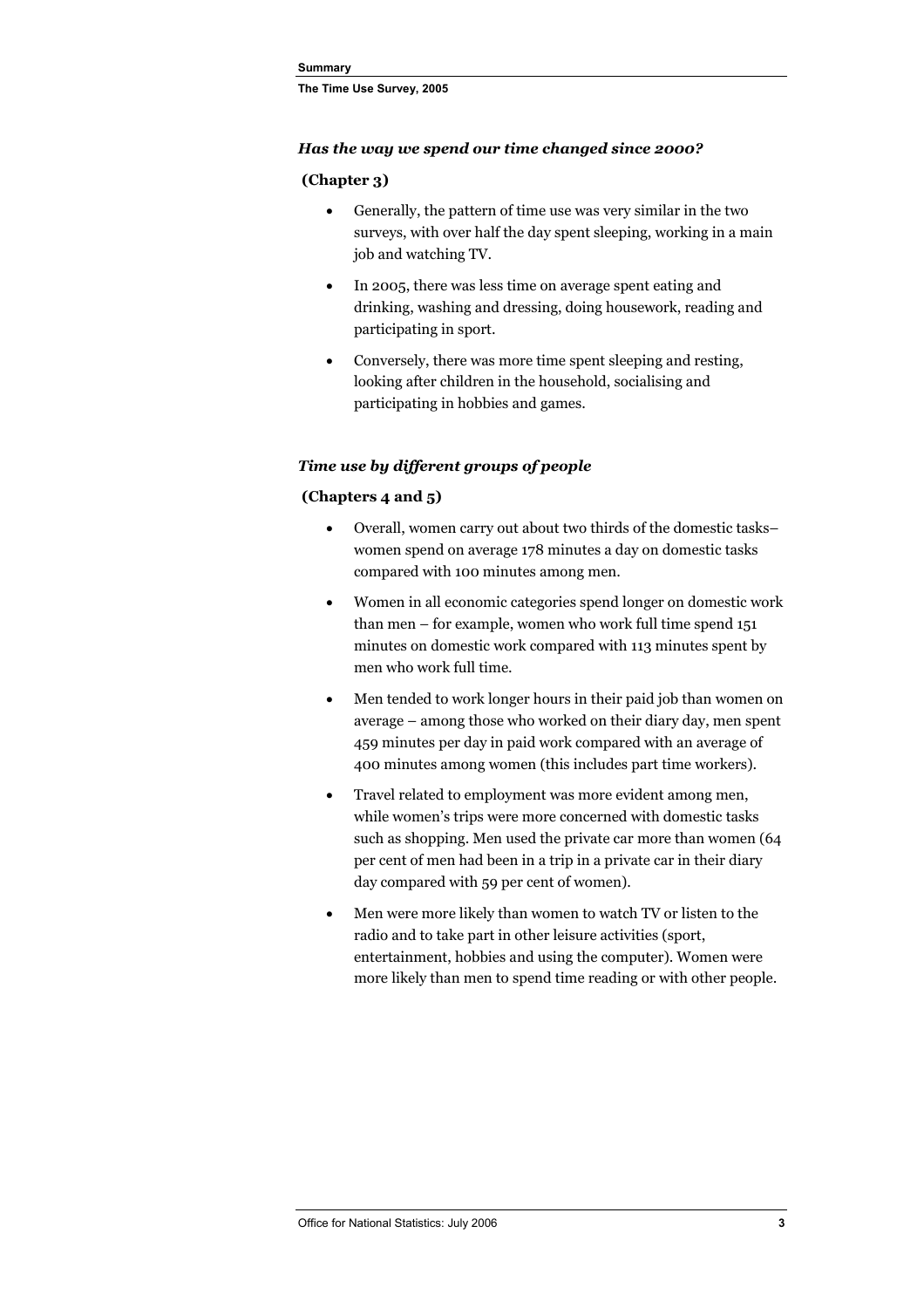### <span id="page-15-0"></span>1: Methodology

#### **Background**

The aim of time use surveys is to be able to examine how people spend their time on a typical day and to be able to explore differences between groups of people. The data can help inform on a wide range of topics including the labour market in terms of patterns and hours of work; household satellite accounts in looking at unpaid work; travel times; and patterns and participation in sport and leisure. In 2000 the UK's first official time use survey was carried out which is commonly known as the UK 2000 TUS. This was a household survey where a household questionnaire was completed and then within each household, individuals aged eight or over completed an individual questionnaire, two 24 hour diaries and a one week work and full time education sheet. Whilst providing a wealth of information which can be used for a wide variety of purposes, a survey of this form places a heavy burden on respondents and is expensive to carry out. A review of the UK 2000 TUS is available on the National Statistics website.

The UK 2000 TUS enables us to look at use of time during 2000, but has the use of time changed since then? In order to measure this without carrying out a further large scale survey it was necessary to develop a less burdensome and cheaper method. A pre-coded diary was therefore collected as part of the National Statistics Omnibus survey in 2005. This work was sponsored by the same funding consortium as the UK 2000 TUS:

Economic and Social Research Council (ESRC)

Department of Culture, Media and Sport (DCMS)

Department for Education and Skills (DfES)

Department of Health (DH)

Department for Transport (DfT)

Office for National Statistics (ONS).

#### Development of the pre-coded diary

The diary used in 2005 has evolved over the last ten years. A pre-coded diary developed by the University of Essex Time Use team was first used on the NS Omnibus survey in May 1995. The purpose of this original diary was to test whether time use data could be collected successfully in this form and on a survey such as the NS Omnibus. Results were used in the initial estimates of household production (unpaid work) by the ONS, this work was later extended to a full household satellite account. The household satellite accounts (HHSA) measure and value unpaid work which falls outside the production boundary and is not therefore included in the National Accounts.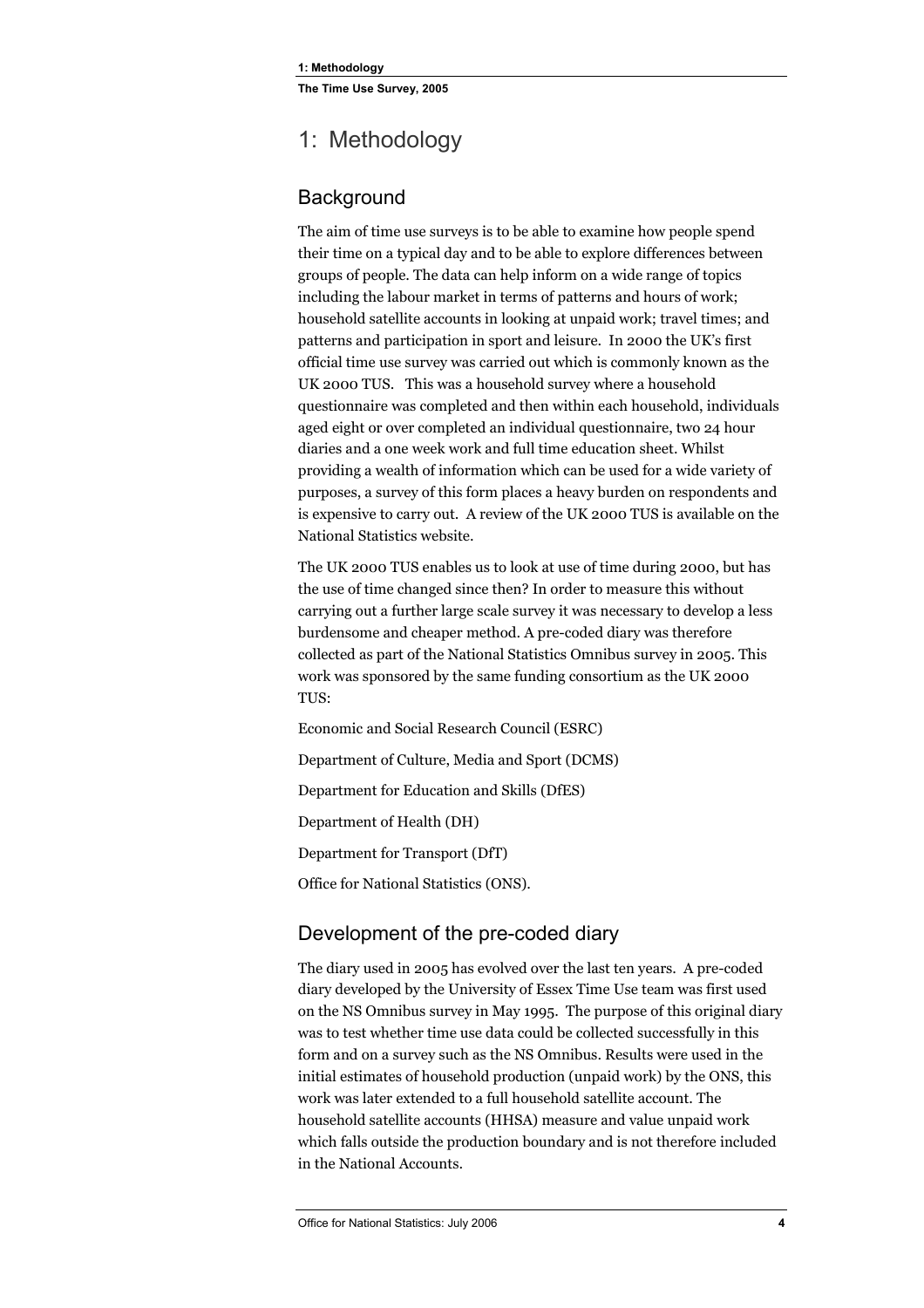<span id="page-16-0"></span>In May 1999 the Department for Transport funded a new collection of an Omnibus based pre-coded diary. This largely followed the 1995 format but with extra detail added to try to identify the mode and to some extent the purpose of travel. The intention here was to be able to compare time use data with equivalent travel data collected as part of the National Travel Survey (Noble B et al, 2000)**<sup>1</sup>** .

During 2000 it was agreed by the time use co-funders that the most efficient way to identify key changes in the way people spend their time would be to use a pre-coded diary. Therefore, while the UK 2000 TUS was still in the field, a pre-coded time use diary was collected, once again via the NS Omnibus survey. This diary was similar in format to the 1995 and 1999 versions but there were two significant changes - data were collected in 10 minute time blocks rather than 15 minute and secondary activities were also collected. This made the diary more comparable with the UK 2000 TUS. The NS Omnibus diary was administered during July 2001 to enable comparison with the results of the UK 2000 TUS for precisely the same time period. Differences between these two quite different data collection instruments are summarised in Appendix A1. The full results were presented to the International Association of Time Use Researchers (IATUR) conference in 2003.**<sup>2</sup>** As a result of this comparison work refinements were made to the pre-coded diary for use in 2005.

#### Survey design

Appendix A2 compares the designs of the UK 2000 TUS with the 2005 NS Omnibus survey diary and Appendix A3 has example diary pages. In essence, the Omnibus was an interviewer administered diary with 30 precoded activity descriptions, while the full-scale TUS was a self-completion diary with the respondent writing in descriptions of activities which were subsequently coded.

#### **Survey coverage**

The UK 2000 TUS was carried out in Great Britain and Northern Ireland, while the NS Omnibus survey was carried out in Great Britain only. Comparisons presented in the results chapters are therefore only for Great Britain.

Respondents aged eight and upwards and all members of the household were included in the UK 2000 TUS. The Omnibus only includes those aged 16 and over and only one household member. Comparisons

**<sup>1</sup>** Noble B , Dickson M, Gershuny J and Fugeman D (2000) Using Omnibus surveys to investigate travel, Transport Trends 2000, Article 7 pp55-68 The Stationery Office; London

**<sup>2</sup>** http://www.vub.ac.be/TOR/iatur/abstracts/view-paper.php?id=58)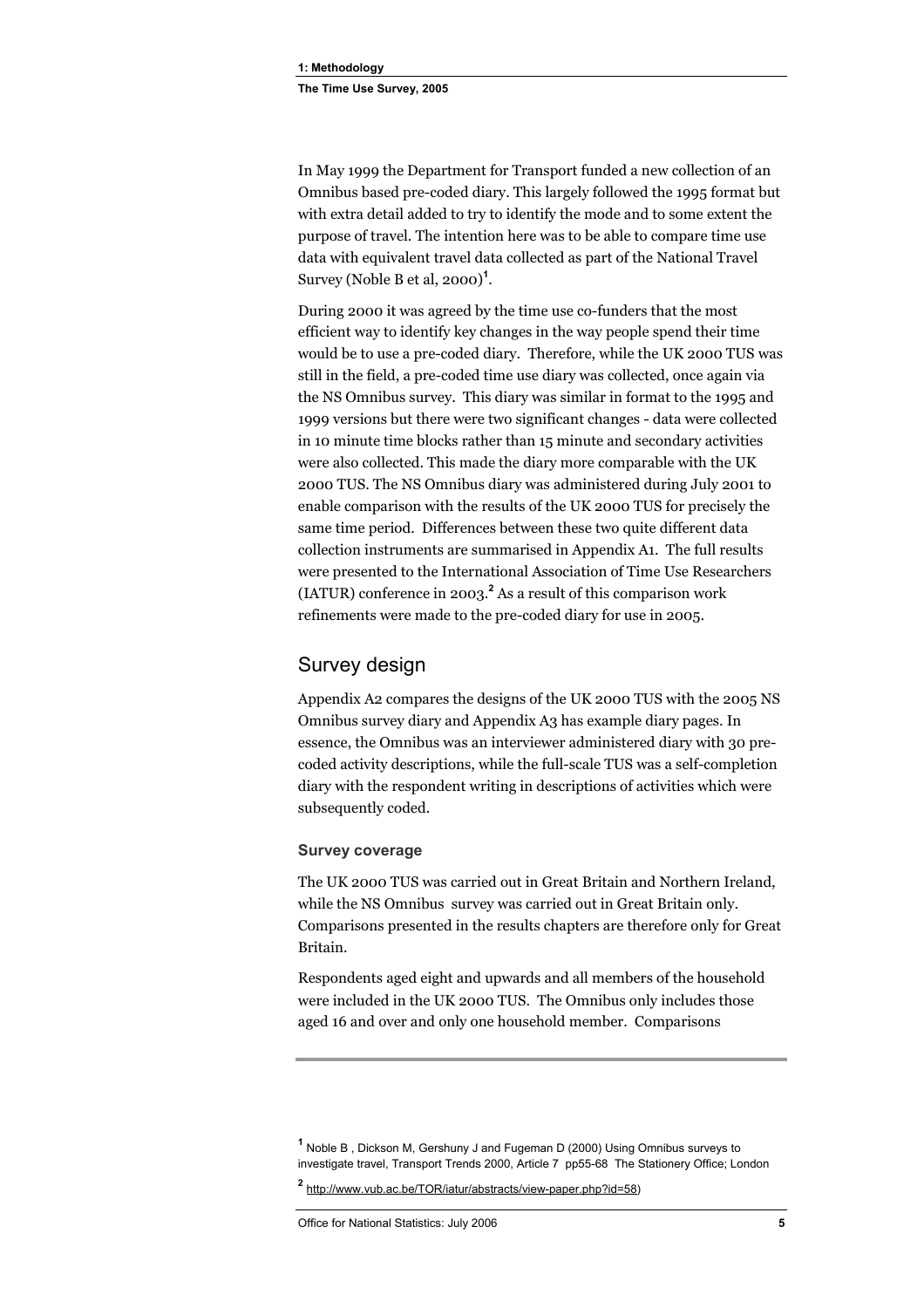<span id="page-17-0"></span>**1: Methodology** 

**The Time Use Survey, 2005** 

presented in this report are based on all UK 2000 TUS household members aged 16 and over.

#### **Field periods**

The UK 2000 TUS was in the field from June 2000 to September 2001 (15 months) and the data was adjusted as part of the weighting process to make it representative of a 12 month period.

The pre-coded Omnibus diary was collected in four waves of the NS Omnibus survey in February, June, September and November 2005. The months had been chosen to cover all seasons as the use of time does vary according to the season and weather. The main holiday periods of Easter, August and Christmas were also avoided as the interest is in the typical day. This does therefore need to be remembered in terms of the balance between work/study time and holiday/leisure time. It should also be noted that there is a problem with both survey methods in getting diaries completed if respondents are on holiday. However, as holidays are increasingly spread throughout the year, particularly amongst those without school age children, this should be less of an issue than it may have once been. Comparisons presented here use the entire 12 months from the UK 2000 TUS and the four months from 2005.

#### **Weighting**

The net diary response rate for the UK 2000 TUS was 45 per cent. The data were weighted to 2001 census population totals to compensate for non-response, and the weighting also included adjustments to ensure that days of the week and months of the year were equally represented.

The diary response rate for the four months on the Omnibus was 59 per cent (Appendix A4). The NS Omnibus survey has a weighting system which adjusts for the unequal probability of an individual being selected dependent on the number of people aged 16 or over in the household. Each NS Omnibus month was weighted to population totals and adjusted to ensure that days of the week were equally represented. The four separate months were then combined and the weight divided by 4.

#### Comparison between 2000 and 2005

The 2005 Omnibus diary was specifically designed to produce results which could be compared with the 2000 diary to identify any changes in the way time is used. However, we are always endeavouring to improve and develop the diary instrument so some changes were made from the 2001 Omnibus diary. Appendix A5 shows how the UK 2000 TUS coding maps to the 2005 Omnibus diary. There are some key points which should be noted when comparing data from 2000 and 2005.

#### **Sleep / rest**

A new code was added to the Omnibus diary for rest. Although there was a separate resting code in the UK 2000 TUS it would depend on the wording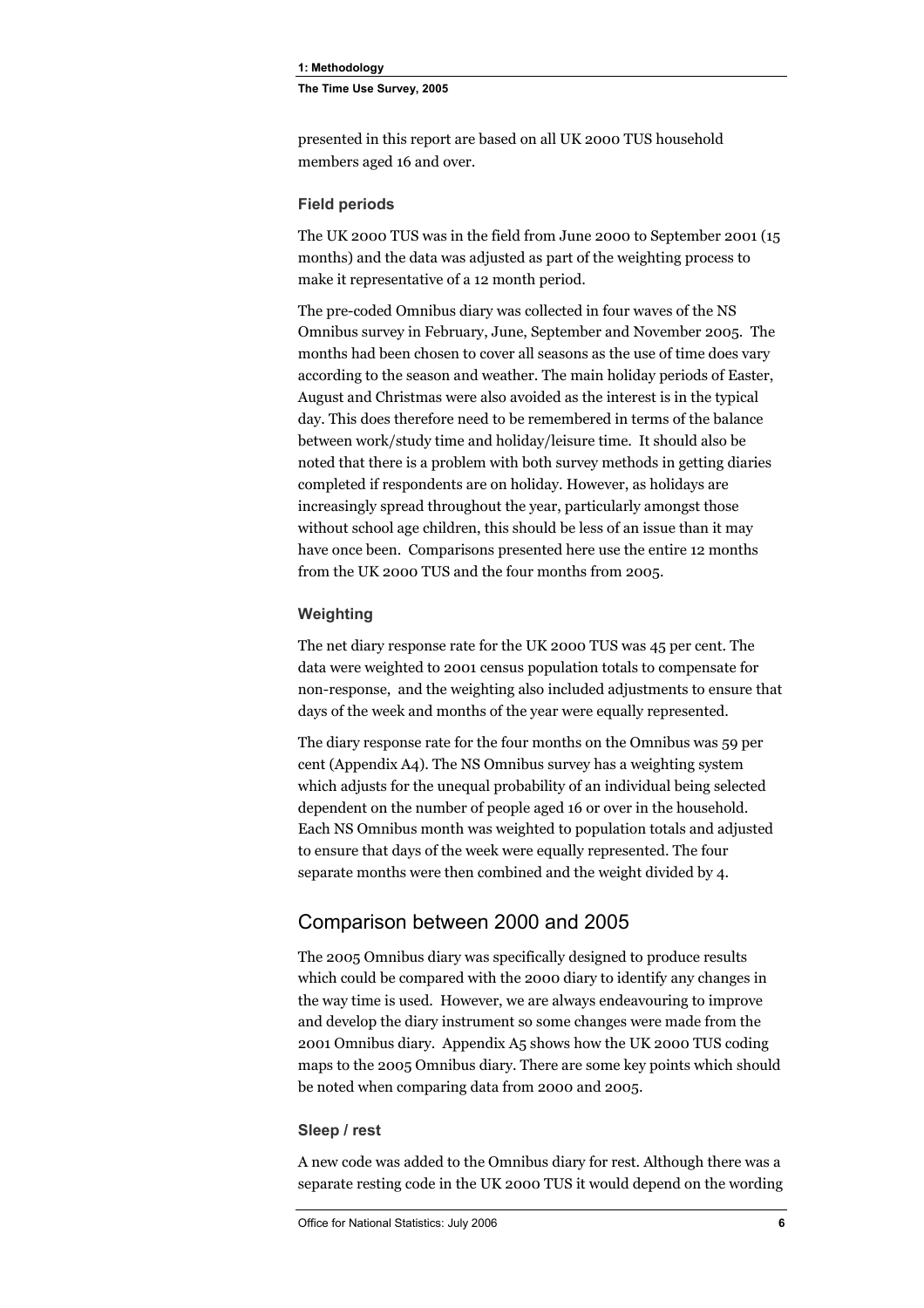**1: Methodology The Time Use Survey, 2005** 

used by the respondent in their diary whether rest was coded as rest or sleep. Rest and sleep should therefore be examined together in any analysis.

#### **Child / adult care**

There are continuing difficulties in measuring childcare and adult care, in that only 'active' care is picked up by the diary either as primary or secondary activity. However, it is noted that ideally it would be useful to know when an adult is responsible for a child as this responsibility in for example having to be at home with a child does impact on the adults use of time.

There is a difference in the way childcare is coded in 2000 and 2005. In 2000 childcare relates to care of children in the household. So an absent parent would record care of their children as care of children in another household. In 2005 care is recorded as care of 'own' children (including step/foster/adopted children) regardless of whether they live in the same household. Care of other children is recorded separately.

#### **Travel**

Five more clearly defined travel purpose codes were included in the 2005 Omnibus diary rather than the three purposes used in the 2001 Omnibus diary, as the latter were not well enough defined to be used consistently. The new purpose codes are more comparable with the UK 2000 TUS and the National Travel Survey. It should be noted that as with most time use research, travel here is considered as a primary activity and anything done whilst travelling is a secondary activity.

#### **Playing sports, exercising**

There are difficulties in the recording of walking and jogging as in some instances this will be seen as travel and in others as exercise. This should be remembered when comparing results.

#### **Pet care**

Walking the dog is another item which can overlap with both travel and exercise. When thinking about physical activity it needs to be remembered that the code for 'sport and exercise' does not include all physical activity.

#### **Computer use**

Use of a computer has been one of the most rapidly expanding activities in the past 20 years and therefore potentially has the most impact on changing peoples' use of time. The use of the internet enables people to do many of the tasks they might have otherwise done in different ways or not at all. Examples include grocery shopping, researching activities or hobbies, booking tickets for events or holidays, banking and keeping in touch with friends via e-mail or instant messaging. In the 2005 diary we attempted to use the primary and secondary activities to record both what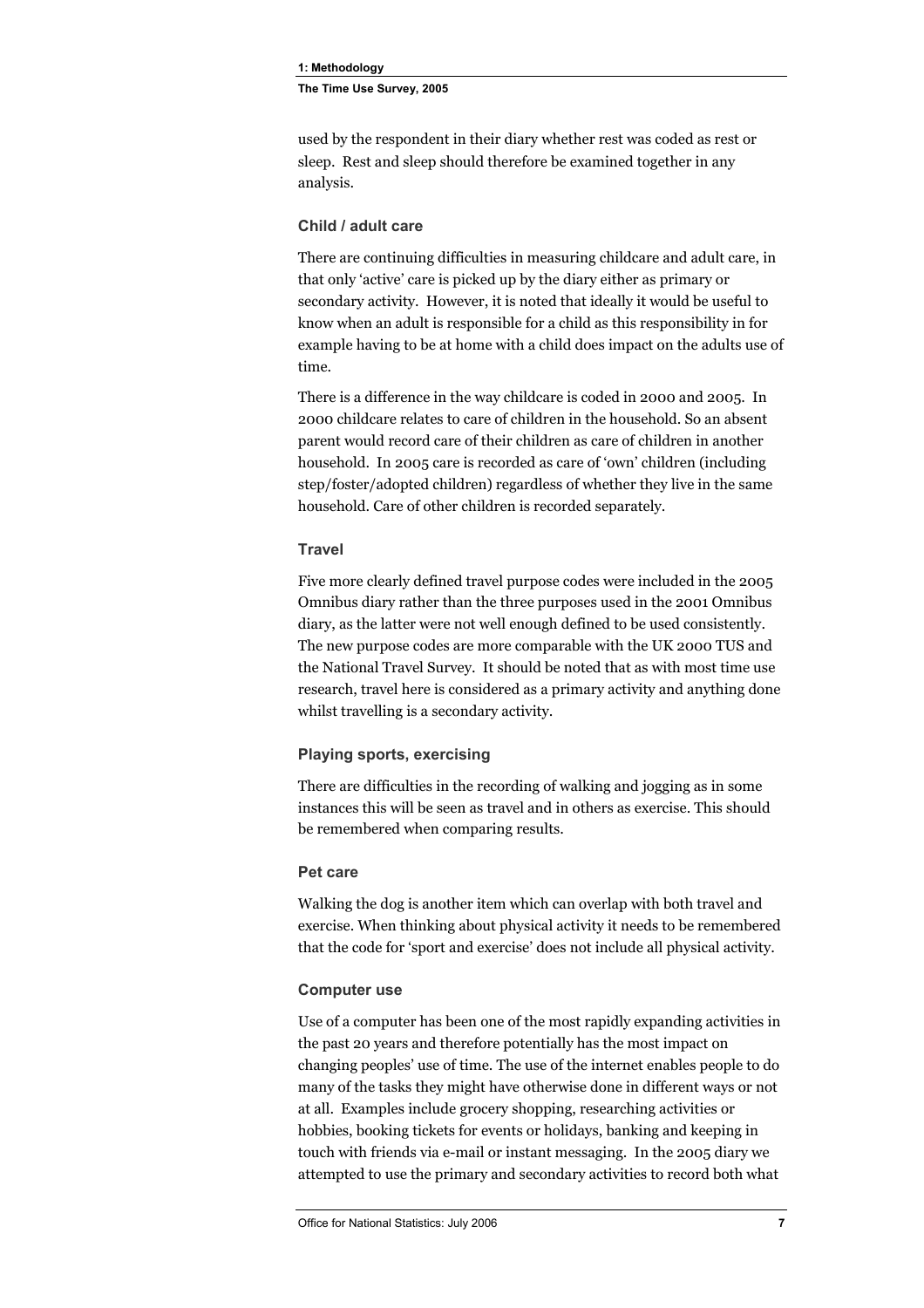#### **1: Methodology**

**The Time Use Survey, 2005** 

the computer is being used for (as the primary activity) and the fact that a computer is used (as the secondary activity). In this analysis where a purpose was recorded it has been taken to be the primary activity, therefore when looking at computer use the secondary activity must be examined. However, there are problems with recording the purpose of computer use in that within a 10 minute period on the internet someone may do a whole range of different things which the time slots on the diary would not pick up.

#### **Location**

One important addition to the 2005 Omnibus diary in comparison with the 2001 version was the addition of a location code. This only shows whether someone was at home or elsewhere rather than the more extensive options in the UK 2000 TUS. Nevertheless this information is very important particularly in terms of analysing paid employment and patterns of eating out as opposed to eating at home. The 2005 diary also has the advantage over the main UK 2000 TUS in that location is recorded across the whole 24 hour period including during sleep, study and work.

There was a high level of missing information on the location codes, and so some imputation was carried out. These imputations reduced the percentage of missing values on location from about 28 per cent to three per cent.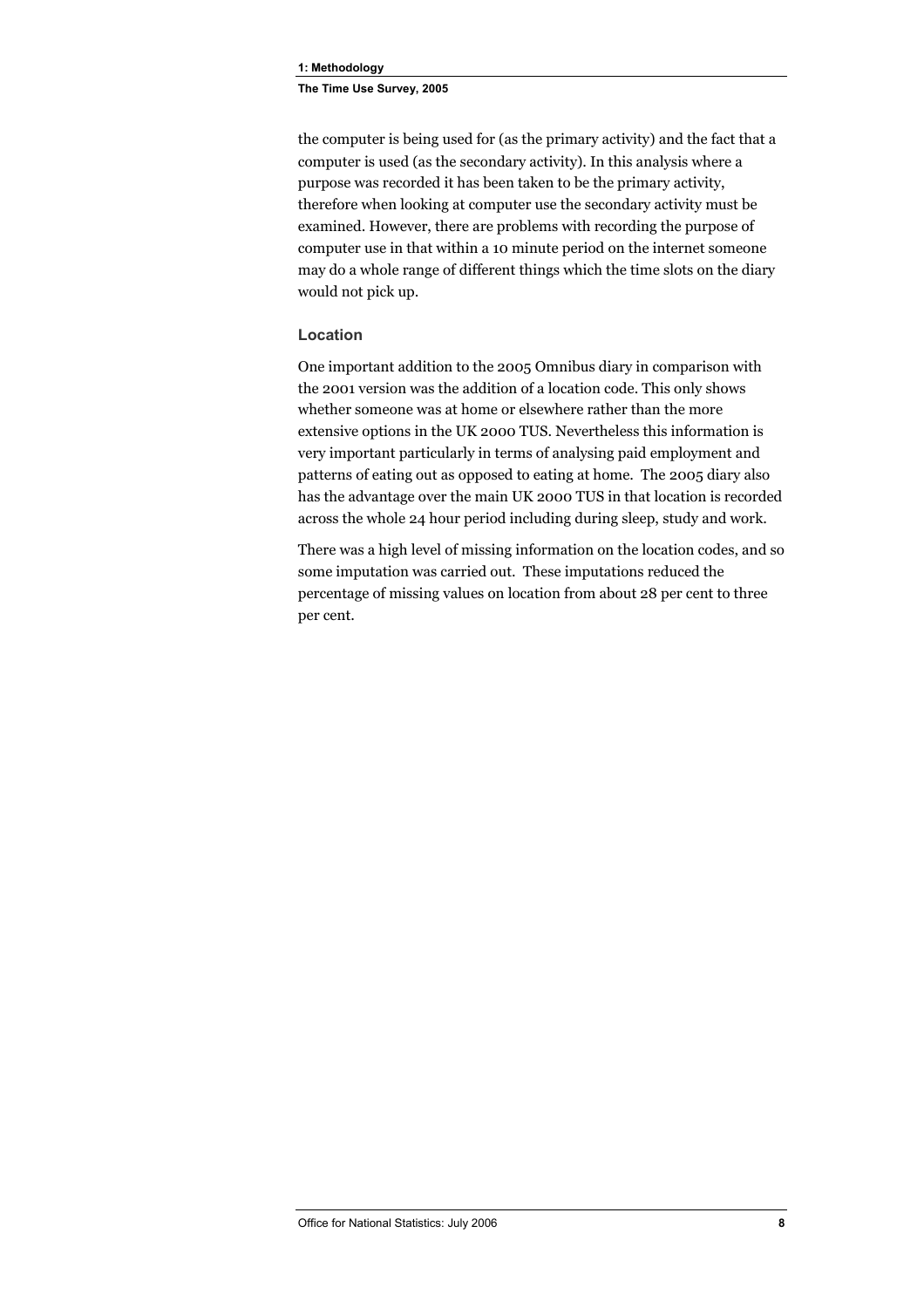### <span id="page-20-0"></span>2: How did we spend our time in 2005?

The 2005 Omnibus Survey diary collected time use information for thirty different activity categories. The percentage of people who participated in each activity and the average amount of time (in minutes) spent participating are shown in detail in table 2.1

In 2005, the three main activities carried out by people in Great Britain were sleeping, working in their main job and watching TV and videos/DVDs or listening to music. Overall, these three activities accounted for more than half the day (13 hours and 38 minutes out of the 24 hours available). About a third of the day was spent sleeping.

#### *Figure 2.1 and Table 2.1*



**Figure 2.1 Time spent on sleeping, paid work and watching TV, by sex, 2005** 

Over an hour was spent on travel (87 minutes) and over an hour was spent eating and drinking (82 minutes). Between half an hour and an hour was spent on each of the following: spending time with friends and family at home (50 minutes), resting (46 minutes), personal care (44 minutes), cooking and washing up (41 minutes), shopping and appointments (34 minutes) and cleaning and tidying (31 minutes).

Sleeping was recorded on the diary by 100 per cent or people, and the majority of people spent time eating and drinking (97 per cent), on personal care (92 per cent), travelling (86 per cent), watching TV (80 per cent), cooking and washing up (70 per cent) and resting (51 per cent). A smaller percentage of people spent time in paid employment (39 per cent),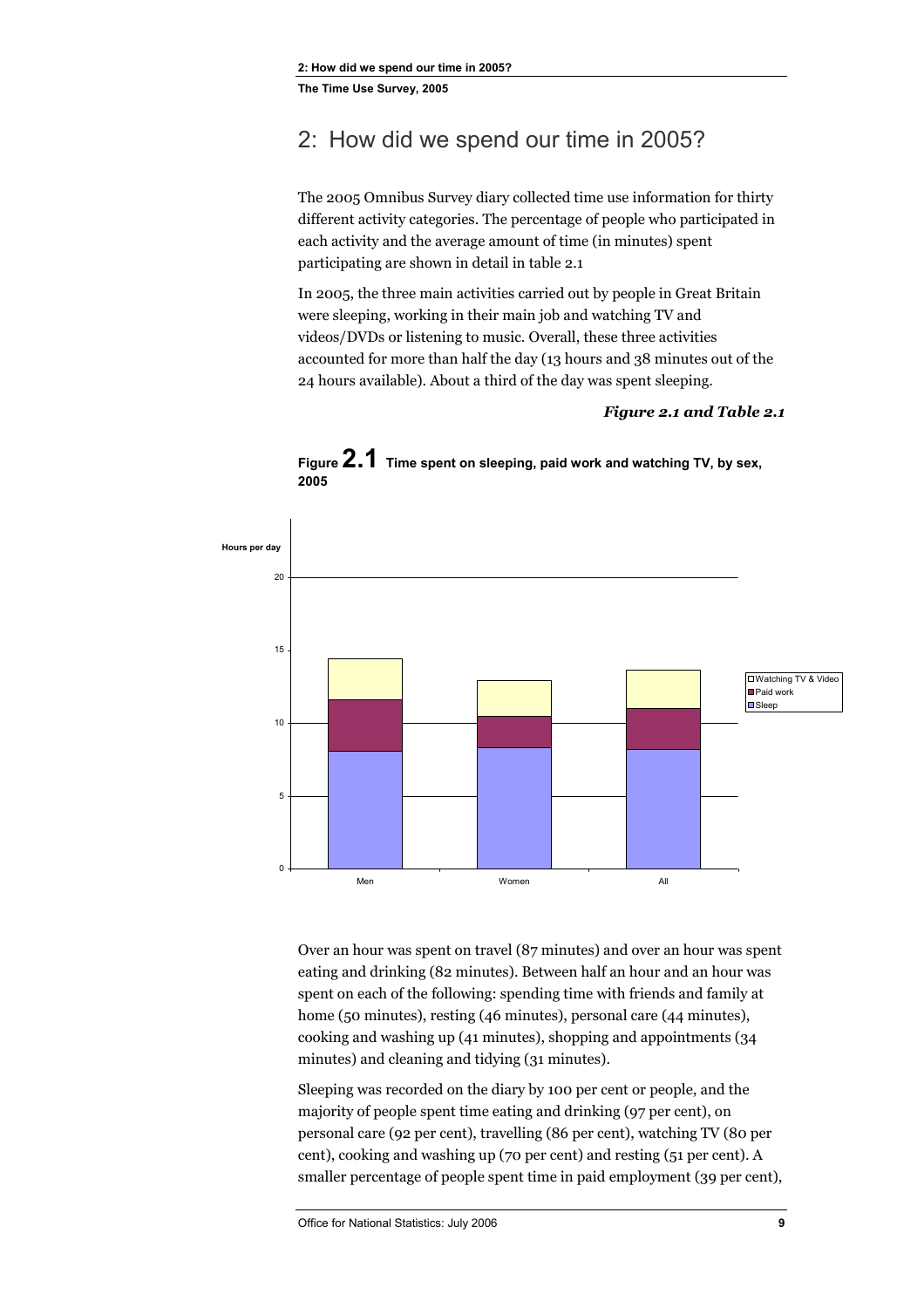<span id="page-21-0"></span>cleaning and tidying (38 per cent), shopping and attending appointments (37 per cent) and spending time with friends and family at home (33 per cent).

There were some differences between men and women: men were more likely than women to spend time in paid employment and on the computer and conversely women were more likely than men to spend time on domestic work activities and caring for children and spending time with friends and family at home. These differences are looked at in more detail in later chapters.

#### Location

Table 2.2 shows the location that was recorded (or imputed) for the primary activities. Overall, 70 per cent of time was spent at home and 27 per cent of time was spent away from home.

Over 95 per cent of the time spent sleeping, washing and dressing, doing housework, watching TV, reading and using the computer took place at home. Some activities took place away from home by definition, for example travel and entertainment and culture. Paid work, voluntary work, formal education, shopping and appointments, sports and exercise and attending religious and political meetings also tended to take place away from home.

*Table 2.2*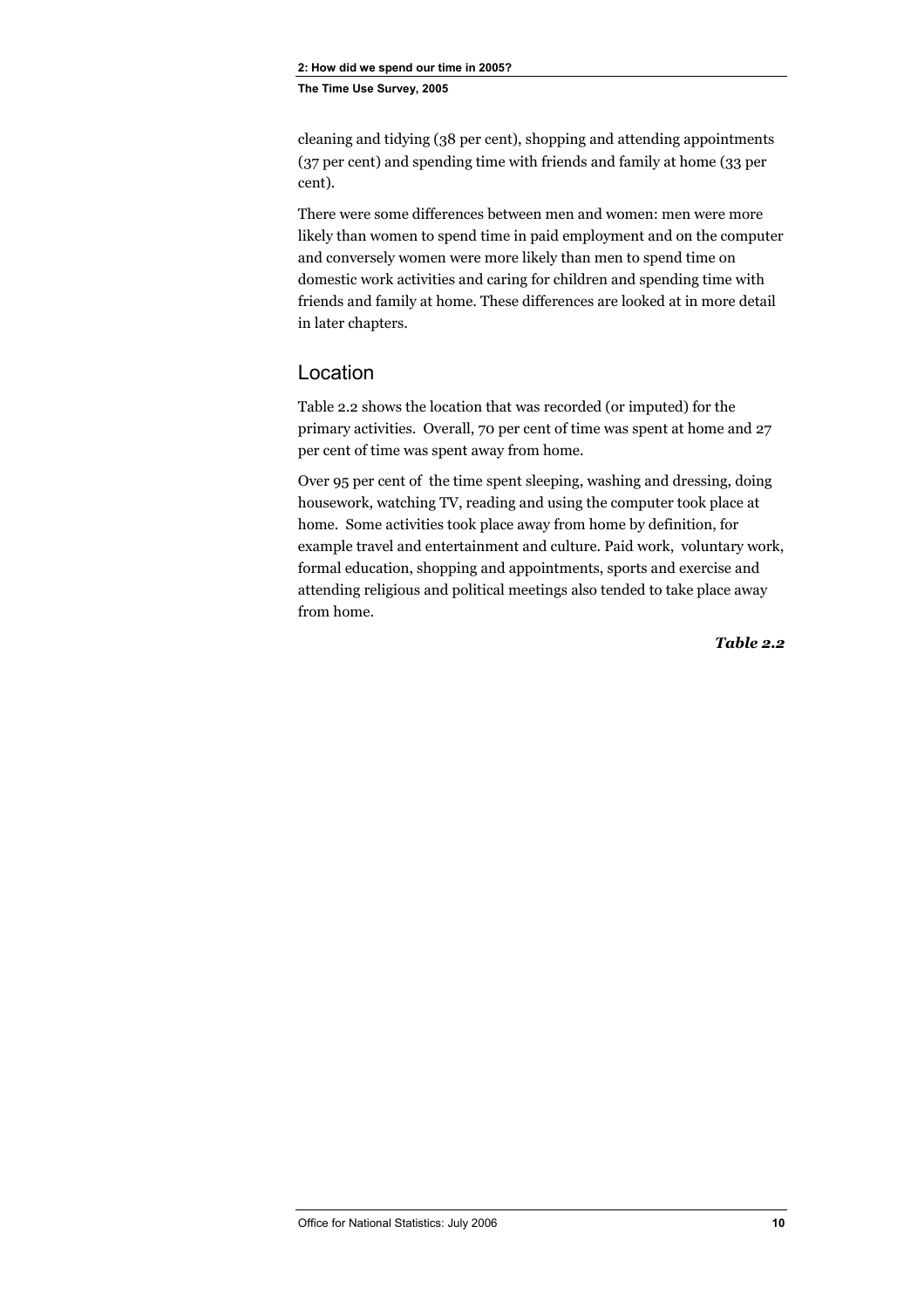|      | Table 2.1 Time spent on main activities with rates of participation by sex, |
|------|-----------------------------------------------------------------------------|
| 2005 |                                                                             |

| <b>Great Britain</b>                      |                |                                                                               |                |
|-------------------------------------------|----------------|-------------------------------------------------------------------------------|----------------|
| Main activity                             | Men            | Women                                                                         | All            |
|                                           |                | Average minutes per person per day<br>% of people participating in activity 1 |                |
|                                           |                |                                                                               |                |
| Sleep                                     | 484            | 498                                                                           | 491            |
|                                           | 100%           | 100%                                                                          | 100%           |
| Rest                                      | 43             | 48                                                                            | 46             |
|                                           | 50%            | 52%                                                                           | 51%            |
| Personal care <i>i.e.</i> wash/dress      | 40             | 48                                                                            | 44             |
|                                           | 91%            | 93%                                                                           | 92%            |
| Eating & drinking                         | 85             | 79                                                                            | 82             |
|                                           | 97%            | 97%                                                                           | 97%            |
| Cooking, washing up                       | 27             | 54                                                                            | 41             |
|                                           | 57%            | 81%                                                                           | 70%            |
| Cleaning, tidying                         | 13             | 47                                                                            | 31             |
|                                           | 21%            | 54%                                                                           | 38%            |
| Washing clothes                           | 4              | 18                                                                            | 11             |
|                                           | 6%             | 30%                                                                           | 19%            |
| Repairs and gardening                     | 23             | 11                                                                            | 17             |
|                                           | 15%            | 12%                                                                           | 13%            |
| Pet care                                  | 6              | 7                                                                             | 7              |
|                                           | 11%            | 14%                                                                           | 13%            |
| Shopping, appointments                    | 27             | 40                                                                            | 34             |
|                                           | 32%<br>15      | 42%<br>32                                                                     | 37%<br>24      |
| Caring for own children                   | 11%            | 21%                                                                           | 16%            |
| Caring for other children                 | 7              | 10                                                                            | 9              |
|                                           | 5%             | 7%                                                                            | 6%             |
| Caring for adults in own household        | 2              | 1                                                                             | 1              |
|                                           | 2%             | 2%                                                                            | 2%             |
| Caring for adults other household         | $\overline{2}$ | 3                                                                             | $\overline{2}$ |
|                                           | 2%             | 2%                                                                            | 2%             |
| Paid work                                 | 211            | 132                                                                           | 170            |
|                                           | 46%            | 33%                                                                           | 39%            |
| Voluntary work                            | 3              | 3                                                                             | 3              |
|                                           | 2%             | 2%                                                                            | 2%             |
| Formal education                          | 11             | 11                                                                            | 11             |
|                                           | 4%             | 4%                                                                            | 4%             |
| Recreational study                        | 4              | 4                                                                             | 4              |
|                                           | 2%             | 2%                                                                            | 2%             |
| TV & Video/DVDs, radio, music             | 170            | 145                                                                           | 157            |
|                                           | 82%            | 78%                                                                           | 80%            |
| Reading                                   | 23             | 26                                                                            | 24             |
|                                           | 26%            | 30%                                                                           | 28%            |
| Sport & outdoor activities                | 13             | 7                                                                             | 10             |
|                                           | 12%            | 8%                                                                            | 10%            |
| Spending time with family/friends at home | 42             | 57                                                                            | 50             |
|                                           | 27%            | 38%                                                                           | 33%            |
| Going out with friends/family             | 28             | 21                                                                            | 24             |
|                                           | 16%            | 12%                                                                           | 14%            |
| Contact with friends/family               | 7              | 9                                                                             | 8              |
| Entertainment and culture                 | 12%<br>5       | 19%<br>5                                                                      | 15%<br>5       |
|                                           | 3%             | 4%                                                                            | 3%             |
|                                           |                |                                                                               |                |

Office for National Statistics: July 2006 **11**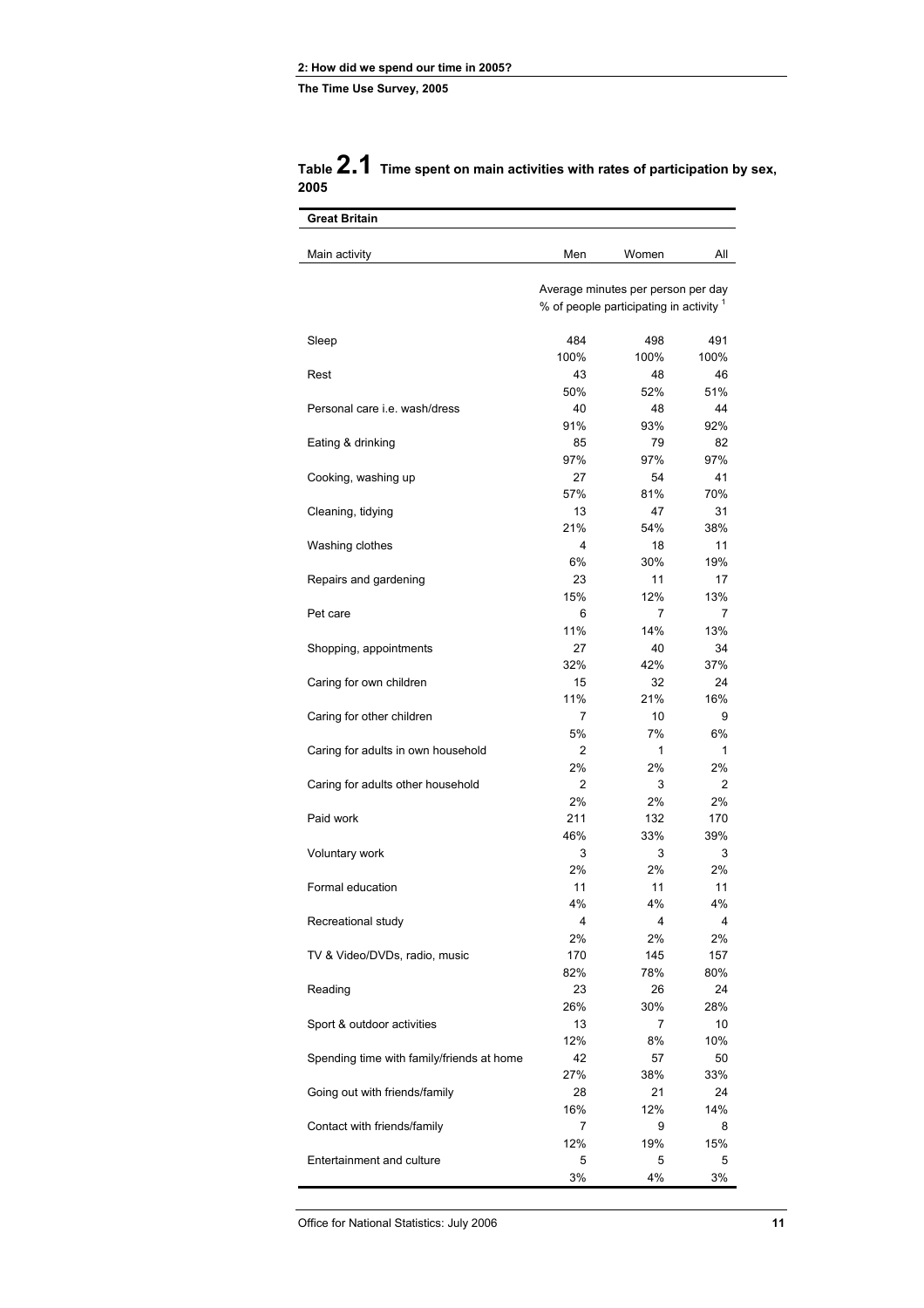#### **2: How did we spend our time in 2005?**

**The Time Use Survey, 2005** 

| <b>Hobbies</b>                         | 22   | 17   | 19   |
|----------------------------------------|------|------|------|
|                                        | 15%  | 13%  | 14%  |
| Attending religious and other meetings | 3    | 3    | 3    |
|                                        | 2%   | 4%   | 3%   |
| Using computer                         | 15   | 7    | 11   |
|                                        | 15%  | 7%   | 11%  |
| Travel                                 | 92   | 82   | 87   |
|                                        | 88%  | 84%  | 86%  |
| Other specified/not specified          | 13   | 15   | 14   |
|                                        | 10%  | 10%  | 10%  |
| Total                                  | 1440 | 1440 | 1440 |
| Total number of persons in sample      |      |      |      |
| - weighted                             | 2385 | 2556 | 4941 |
| - unweighted                           | 2238 | 2703 | 4941 |
|                                        |      |      |      |

 $1$ <sup>1</sup> The participation rate is the proportion of people who spent any time on the activity during their diary day.

Average time by those who participated in the activity = (average time per day for all people / proportion of people who participated in the activity) \* 100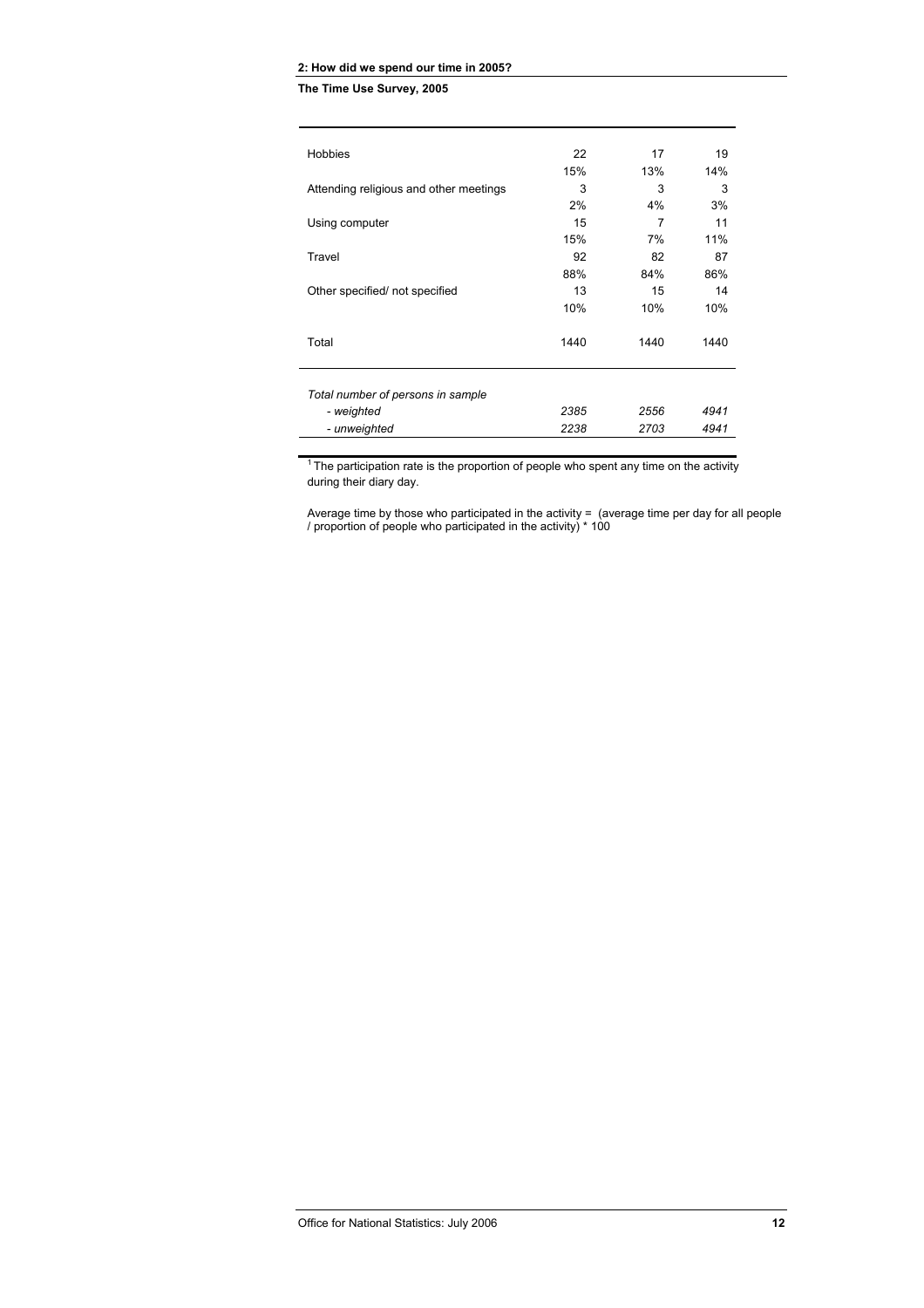### **Table 2.2 Time spent on main activities by location, 2005**

| Main activity                                          | Home                               | Away           | Missing        | All            |
|--------------------------------------------------------|------------------------------------|----------------|----------------|----------------|
|                                                        | Average minutes per person per day |                |                |                |
| Sleep                                                  | 476                                | 15             | 0              | 491            |
| Rest                                                   | 40                                 | 4              | 2              | 46             |
| Personal care <i>i.e.</i> wash/dress                   | 42                                 | $\overline{2}$ | 0              | 44             |
| Eating & drinking                                      | 59                                 | 16             | 7              | 82             |
| Cooking, washing up                                    | 40                                 | 1              | 0              | 41             |
| Cleaning, tidying                                      | 30                                 | 1              | 0              | 31             |
| Washing clothes                                        | 11                                 | 0              | 0              | 11             |
| Repairs and gardening                                  | 16                                 | 1              | 0              | 17             |
| Pet care                                               | 4                                  | $\overline{2}$ | 1              | 7              |
| Shopping, appointments                                 | 4                                  | 30             | 0              | 34             |
| Caring for own children                                | 20                                 | 2              | 3              | 24             |
| Caring for other children                              | 6                                  | $\overline{2}$ | $\mathbf{1}$   | 9              |
| Caring for adults in own household                     | 1                                  | 0              | $\Omega$       | 1              |
| Caring for adults other household                      | 1                                  | 1              | 0              | $\overline{2}$ |
| Paid work                                              | 15                                 | 133            | 21             | z`             |
| Voluntary work                                         | 1                                  | $\overline{2}$ | $\mathbf{1}$   | 3              |
| Formal education                                       | 2                                  | 7              | $\overline{2}$ | 11             |
| Recreational study                                     | 2                                  | 1              | 0              | 4              |
| TV & Video/DVDs, radio, music                          | 152                                | 5              | 0              | 157            |
| Reading                                                | 24                                 | 1              | 0              | 24             |
| Sport & outdoor activities                             | 3                                  | 5              | $\overline{2}$ | 10             |
| Spending time with family/friends at home <sup>1</sup> | 21                                 | 23             | 6              | 50             |
| Going out with friends/family                          | 0                                  | 24             | 0              | 24             |
| Contact with friends/family                            | 7                                  | 1              | $\mathbf{1}$   | 8              |
| Entertainment and culture                              | 0                                  | 5              | 0              | 5              |
| Hobbies                                                | 12                                 | 6              | $\overline{2}$ | 19             |
| Attending religious and other meetings                 | 1                                  | 2              | $\mathbf{1}$   | 3              |
| Using computer                                         | 10                                 | 0              | 0              | 11             |
| Travel                                                 | 0                                  | 87             | 0              | 87             |
| Other specified/ not specified                         | 4                                  | 4              | 2              | 10             |
| Not specified                                          |                                    |                |                | 4              |
| Total                                                  | 1003                               | 382            | 50             | 1440           |
| Percentage of all time                                 | 70%                                | 27%            | 4%             | 100%           |
| Total number of persons in sample                      |                                    |                |                |                |
| - weighted                                             |                                    |                |                | 4941           |
| - unweighted                                           |                                    |                |                | 4941           |

 $<sup>1</sup>$  this also includes time spent at other people's homes.</sup>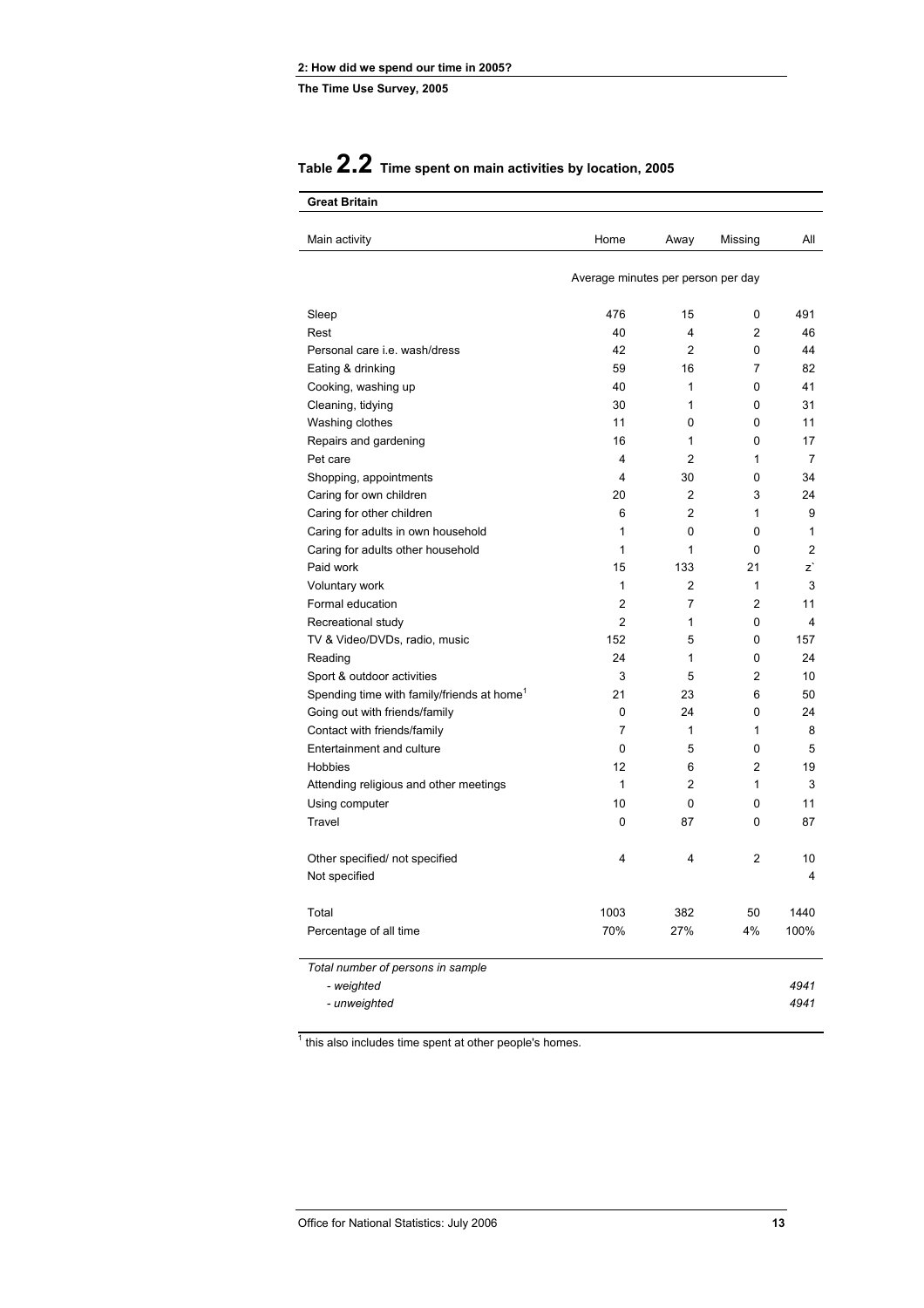### <span id="page-25-0"></span>3: Has the way we spend our time changed since 2000?

As discussed in the first chapter, the 2005 Omnibus survey responses can be matched to those used in the UK 2000 TUS as shown in the box below.

| Comparing time use codes: 2000 and 2005 |                             |  |  |  |
|-----------------------------------------|-----------------------------|--|--|--|
| 2000 Category                           | 2005 code                   |  |  |  |
| Sleep                                   | 1                           |  |  |  |
| Resting                                 | 2                           |  |  |  |
| Eating and drinking                     | 4                           |  |  |  |
| Personal care                           | 3                           |  |  |  |
| Employment                              | 11                          |  |  |  |
| Study                                   | 12 13                       |  |  |  |
| Housework excl childcare                | 567891719                   |  |  |  |
| Childcare of own household members      | 15                          |  |  |  |
| Voluntary work & meetings               | 14 16 18 27                 |  |  |  |
| Social life (not resting)               | 23 24 25                    |  |  |  |
| Entertainment & culture                 | 26                          |  |  |  |
| Sports and outdoor activities           | 22                          |  |  |  |
| Hobbies and games                       | 28 29                       |  |  |  |
| Reading                                 | 21                          |  |  |  |
| Watching TV and Video/DVDs              | 20 (coded together in 2005) |  |  |  |
| Listening to radio and music            |                             |  |  |  |
| Travel                                  | 41-99                       |  |  |  |
| Other /not specified                    | 30                          |  |  |  |

Table 3.1 shows the time spent on main activities in 2000 and 2005 in Great Britain**<sup>3</sup>** . Generally, the pattern of time use was very similar in the two surveys, with over half the day spent sleeping, working in a main job and watching TV.

In 2005, there was less time on average spent eating and drinking, washing and dressing, doing housework, reading and participating in sport. Conversely, there was more time spent sleeping and resting, looking after children in the household, socialising and participating in hobbies

**3** It should be noted that the UK 2000 TUS tables available at http://www.statistics.gov.uk/StatBase/Product.asp?vlnk=9326&Pos=1&ColRank=1&Rank=272

refer to the United Kingdom.

Office for National Statistics: July 2006 **14**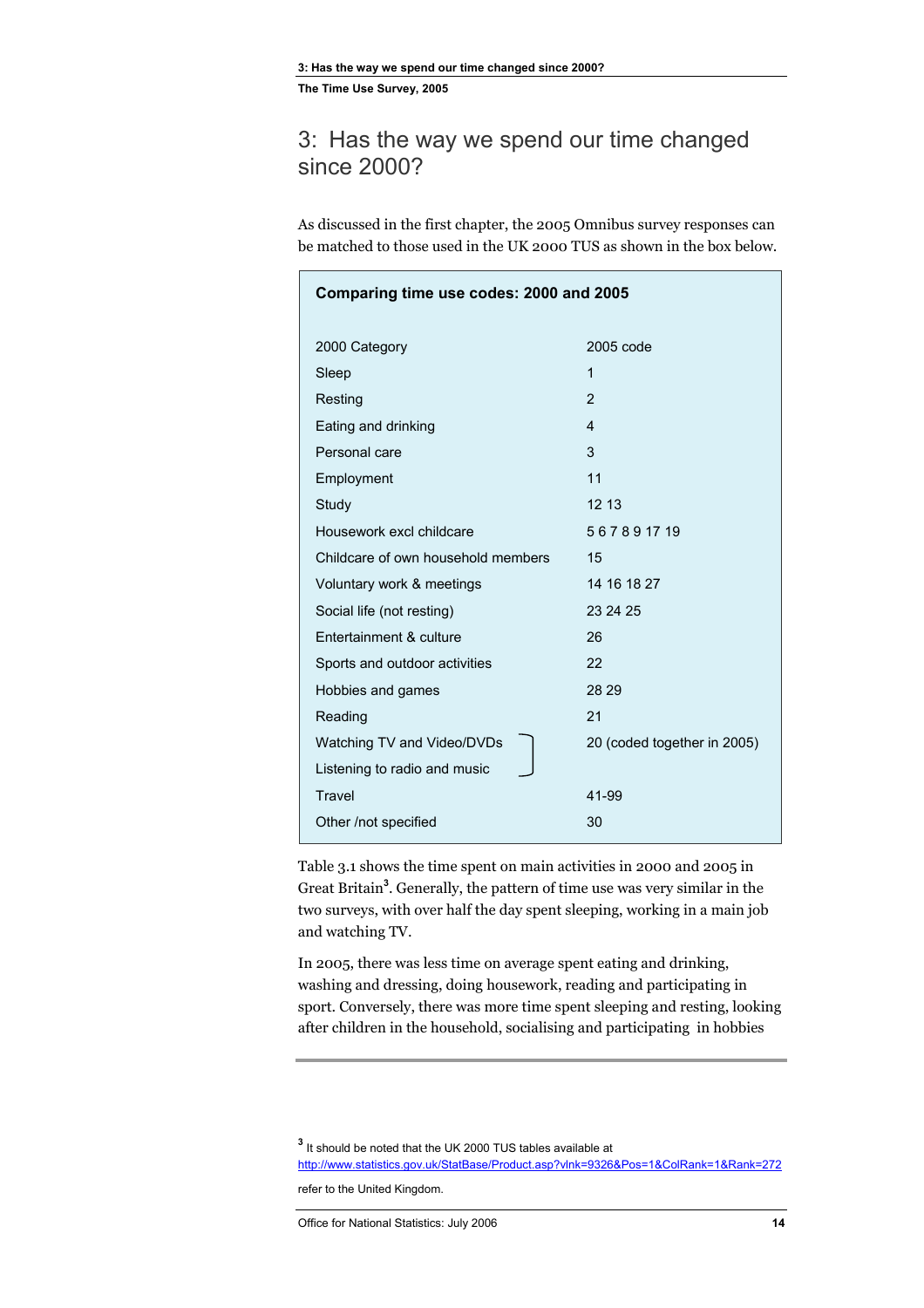<span id="page-26-0"></span>and games. These changes could be due to differences in the data collection methods used in the two surveys and are looked at in more detail below.

*Table 3.1* 

#### Sleeping and resting

It was noted in the Methodology chapter that 'sleeping' and 'resting' may have been coded differently in 2000 and 2005 and that they should be examined together. The combined time spent sleeping and resting in 2005 (537 minutes) was significantly higher than that in 2000 (530 minutes). The difference was narrowed slightly if resting as a secondary activity was taken into account, as six minutes were attributed to this in 2000 and only three minutes in 2005.

*Table 3.2* 

#### Paid employment

There were no statistically significant differences in the percentages of men and women in different age groups who participated in paid employment on their diary day between 2000 and 2005.

Although the average amount of time spent per day in paid employment had fallen slightly from 174 minutes in 2000 to 170 minutes in 2005, the decrease was not statistically significant. However, when looking at men and women separately, the amount of time spent in paid employment decreased by 15 minutes per day over the time period among men, but remained about the same among women.

Looking at different age groups, the only statistically significant change was among men aged 25-44: the average amount of time spent in paid employment fell from 319 minutes in 2000 to 294 minutes in 2005. Among women there were no statistically significant changes.

#### *Table 3.3*

#### Housework and childcare

Overall, people were less likely to spend time on housework in 2005 than in 2000. For example, in 2000 86 per cent of men and 96 per cent of women spent some time on housework compared with 77 per cent of men and 92 per cent of women in 2005.

Although this reduction was seen in all age groups (with the exception of women aged 16-24 where there was no statistically significant change), the decrease among men tended to be bigger than that among women.

The amount of time spent on housework as a main activity decreased between 2000 and 2005 among both men and women but the amount of time spent on housework as a secondary activity remained the same over the time period.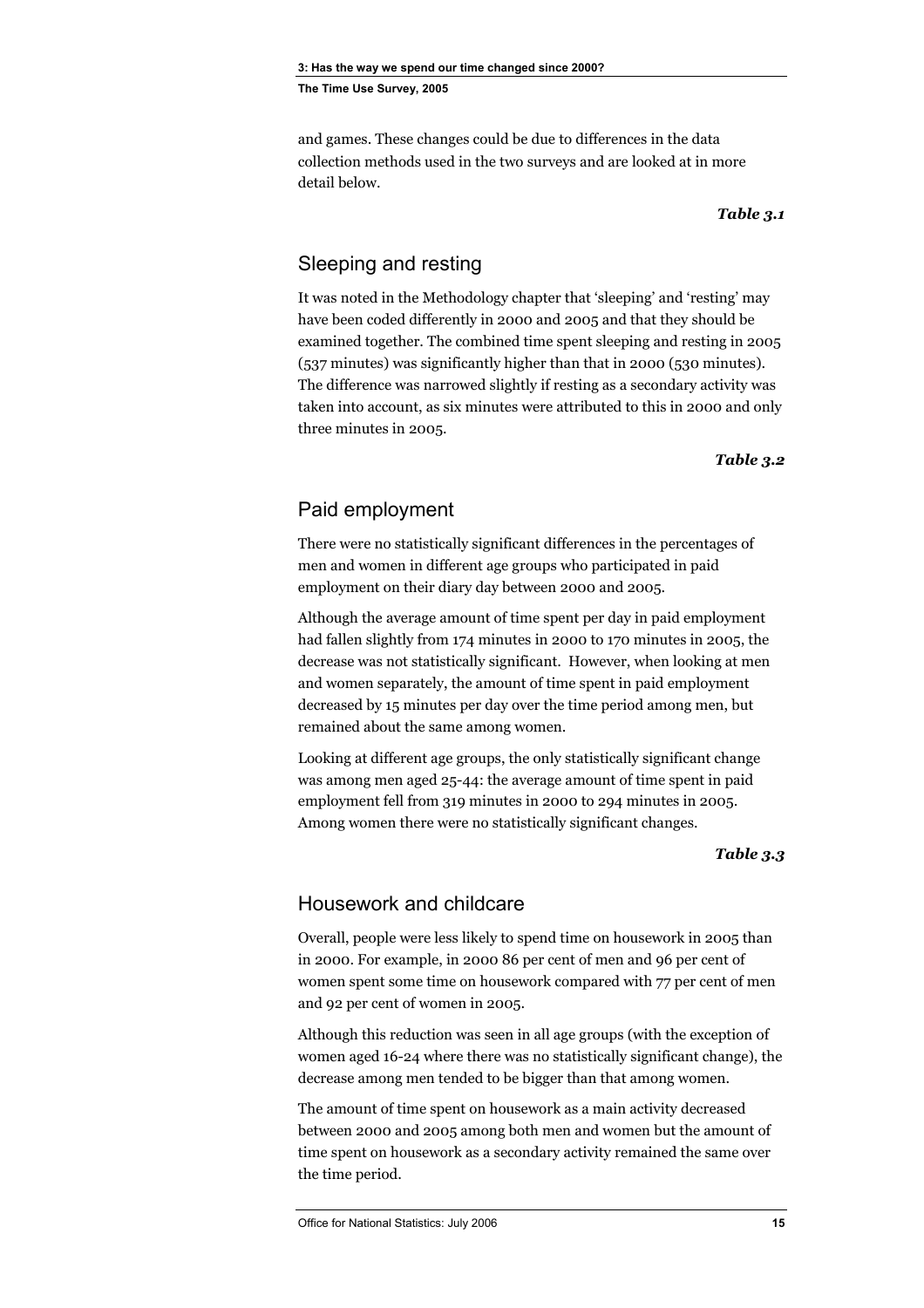<span id="page-27-0"></span>This decrease occurred across all age groups for men and women (with the exception of women aged 16-24).

#### *Table 3.4*

The amount of time spent on childcare as a main activity has increased significantly since 2000 among men but although women's time showed an increase this was not a statistically significant change. However, the amount of time spent on childcare as a secondary activity has significantly increased among women from 20 minutes in 2000 to 32 minutes in 2005. It should be noted that this increase may reflect the way in which the activities were coded – in 2005 the interviewer may have specifically prompted for secondary activities such as childcare.

*Table 3.5* 

#### Leisure activities

Table 3.1 shows that the percentage of people who spent some of their diary day on socialising with friends, family or neighbours had decreased from 60 per cent in 2000 to 50 per cent in 2005. The amount of time spent on socialising increased from 56 minutes a day in 2000 to 82 minutes per day in 2005. Combining these two trends, the amount of time spent socialising for only those people who spent time on their diary day socialising had therefore increased from 93 minutes in 2000 to 164 minutes in 2005.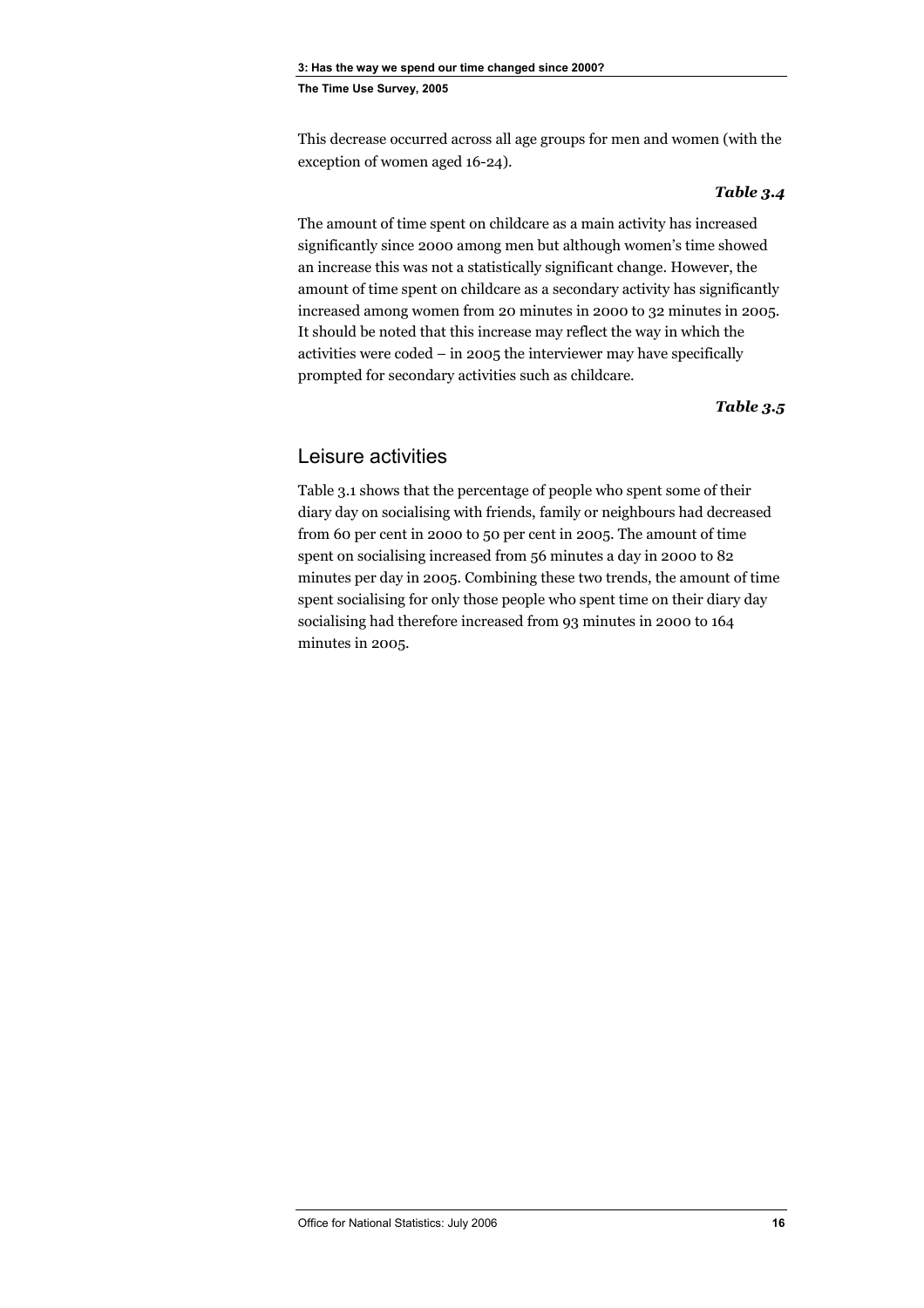#### **Table 3.1 Time spent on main activities with rates of participation by sex, 2000 and 2005**

| <b>Great Britain</b>                      |      |      |                                                                                          |      |       |      |
|-------------------------------------------|------|------|------------------------------------------------------------------------------------------|------|-------|------|
| Main activity                             | Men  |      | Women                                                                                    |      | All   |      |
|                                           | 2000 | 2005 | 2000                                                                                     | 2005 | 2000  | 2005 |
|                                           |      |      |                                                                                          |      |       |      |
|                                           |      |      | Average minutes per person per day<br>% of people participating in activity <sup>1</sup> |      |       |      |
|                                           |      |      |                                                                                          |      |       |      |
| Sleep                                     | 503  | 484  | 513                                                                                      | 498  | 508   | 491  |
|                                           | 100% | 100% | 100%                                                                                     | 100% | 100%  | 100% |
| Resting                                   | 19   | 43   | 25                                                                                       | 48   | 22    | 46   |
|                                           | 29%  | 50%  | 39%                                                                                      | 52%  | 34%   | 51%  |
| Eating & drinking                         | 86   | 85   | 88                                                                                       | 79   | 87    | 82   |
|                                           | 97%  | 97%  | 98%                                                                                      | 97%  | 98%   | 97%  |
| Personal care <i>i.e.</i> wash/dress      | 41   | 40   | 52                                                                                       | 48   | 47    | 44   |
|                                           | 94%  | 91%  | 97%                                                                                      | 93%  | 96%   | 92%  |
| Employment                                | 226  | 211  | 127                                                                                      | 132  | 174   | 170  |
|                                           | 47%  | 46%  | 32%                                                                                      | 33%  | 39%   | 39%  |
| Study                                     | 15   | 14   | 16                                                                                       | 14   | 16    | 14   |
|                                           | 6%   | 5%   | 6%                                                                                       | 6%   | 6%    | 6%   |
| Housework excl childcare                  | 128  | 101  | 215                                                                                      | 180  | 173   | 142  |
|                                           | 86%  | 77%  | 96%                                                                                      | 92%  | 91%   | 85%  |
| Childcare (of own household               | 11   | 15   | 28                                                                                       | 32   | 20    | 24   |
| members)                                  | 14%  | 11%  | 24%                                                                                      | 21%  | 20%   | 16%  |
| Voluntary work & meetings                 | 14   | 15   | 18                                                                                       | 20   | 16    | 17   |
|                                           | 13%  | 10%  | 18%                                                                                      | 15%  | 16%   | 12%  |
| Social life                               | 51   | 77   | 61                                                                                       | 87   | 56    | 82   |
|                                           | 53%  | 46%  | 66%                                                                                      | 54%  | 60%   | 50%  |
| Entertainment & culture                   | 6    | 5    | 6                                                                                        | 5    | 6     | 5    |
|                                           | 5%   | 3%   | 6%                                                                                       | 4%   | 6%    | 3%   |
| Sport & outdoor activities                | 18   | 13   | 11                                                                                       | 7    | 14    | 10   |
|                                           | 17%  | 12%  | 13%                                                                                      | 8%   | 15%   | 10%  |
| Hobbies & games                           | 27   | 37   | 16                                                                                       | 23   | 21    | 30   |
|                                           | 26%  | 28%  | 22%                                                                                      | 19%  | 24%   | 24%  |
| Reading                                   | 29   | 23   | 28                                                                                       | 26   | 28    | 24   |
|                                           | 42%  | 26%  | 45%                                                                                      | 30%  | 43%   | 28%  |
| Watching TV & Video/DVDs <sup>2</sup>     | 161  |      | 137                                                                                      |      | 148   |      |
|                                           | 87%  | 170  | 87%                                                                                      | 145  | 87%   | 157  |
| Listening to radio and music <sup>2</sup> | 8    | 82%  | 7                                                                                        | 78%  | 8     | 80%  |
|                                           | 15%  |      | 15%                                                                                      |      | 15%   |      |
| Travel                                    | 88   | 92   | 81                                                                                       | 82   | 85    | 87   |
|                                           | 89%  | 88%  | 87%                                                                                      | 84%  | 88%   | 86%  |
| Other specified/ not specified            | 9    | 13   | 10                                                                                       | 15   | 9     | 14   |
|                                           | 26%  | 10%  | 32%                                                                                      | 10%  | 29%   | 10%  |
| Total                                     | 1440 | 1440 | 1440                                                                                     | 1440 | 1440  | 1440 |
|                                           | 100% | 100% | 100%                                                                                     | 100% | 100%  | 100% |
| Total number of persons in sample         |      |      |                                                                                          |      |       |      |
| - weighted                                | 8150 | 2385 | 8906                                                                                     | 2556 | 17056 | 4941 |
| - unweighted                              | 7535 | 2238 | 9031                                                                                     | 2703 | 16566 | 4941 |

<sup>1</sup> The participation rate is the proportion of people who spent any time on the activity during their diary day.

Average time by those who participated in the activity = (average time per day for all people / proportion of people who participated in the activity) \* 100

 $2$  watching TV/video/DVDs and listening to radio and music were coded together in 2005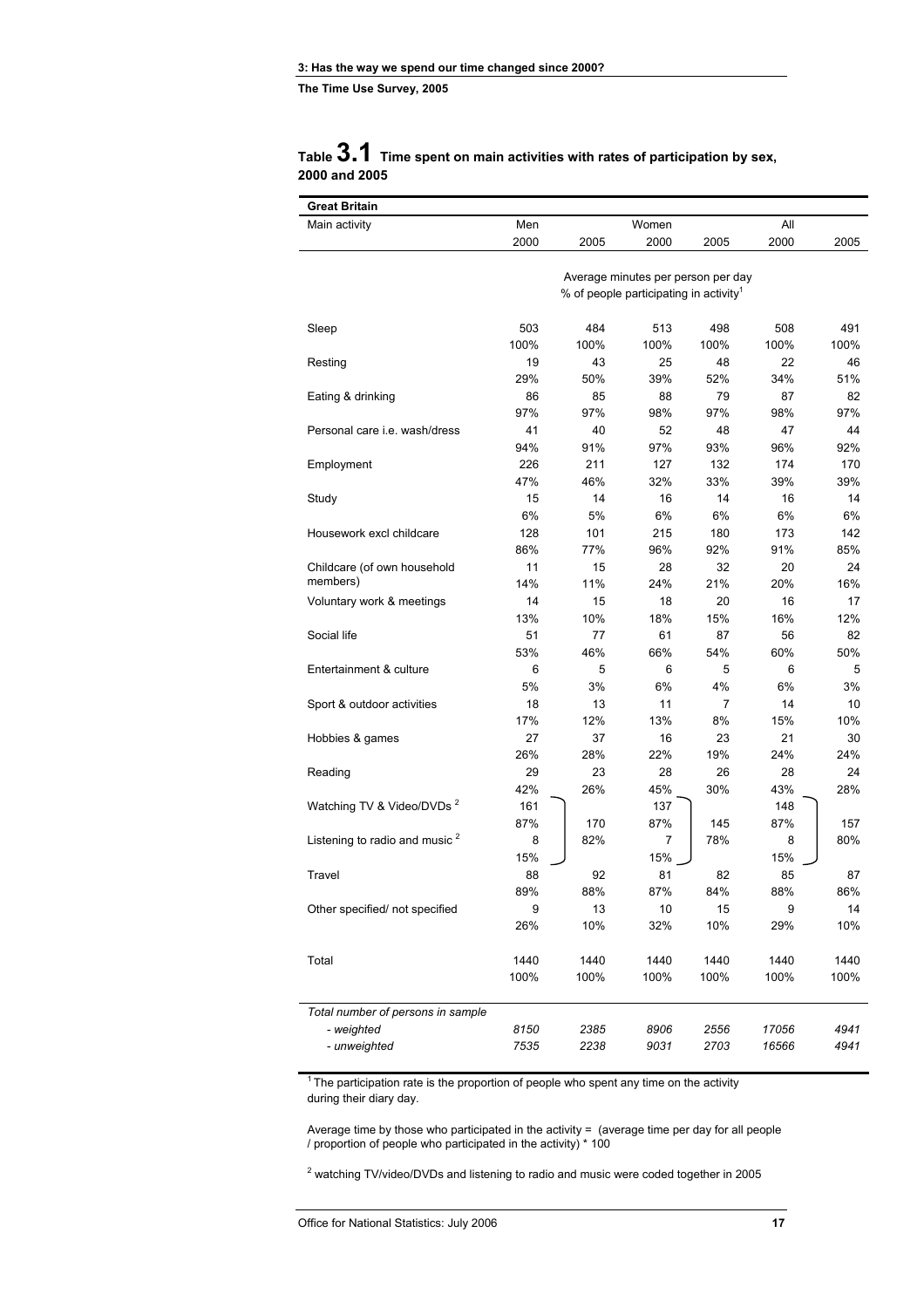| <b>Great Britain</b>                             |               |      |                                                    |      |
|--------------------------------------------------|---------------|------|----------------------------------------------------|------|
|                                                  | Main activity |      | Secondary activity <sup>2</sup>                    |      |
| Activity                                         | 2000          | 2005 | 2000                                               | 2005 |
|                                                  |               |      |                                                    |      |
|                                                  |               |      | Average minutes per person per day                 |      |
|                                                  |               |      | % of people participating in activity <sup>1</sup> |      |
| Sleep                                            |               |      |                                                    |      |
| Men                                              | 503           | 484  | $\Omega$                                           | 1    |
|                                                  | 100%          | 100% | 0%                                                 | 1%   |
| Women                                            | 513           | 498  | $\Omega$                                           | 1    |
|                                                  | 100%          | 100% | 0%                                                 | 1%   |
| All                                              | 508           | 491  | $\Omega$                                           | 1    |
|                                                  | 100%          | 100% | 0%                                                 | 1%   |
| Resting - time out                               |               |      |                                                    |      |
| Men                                              | 19            | 43   | 6                                                  | 3    |
|                                                  | 29%           | 50%  | 11%                                                | 4%   |
| Women                                            | 25            | 48   | 6                                                  | 3    |
|                                                  | 39%           | 52%  | 14%                                                | 5%   |
| All                                              | 22            | 46   | 6                                                  | 3    |
|                                                  | 34%           | 51%  | 13%                                                | 4%   |
|                                                  |               |      |                                                    |      |
| Total number of persons in the sample (weighted) |               |      |                                                    |      |
| Men                                              | 8150          | 2385 | 8150                                               | 2385 |
| M/m <sub>en</sub>                                | <b>ROOR</b>   | 2556 | <b>ROOR</b>                                        | 2556 |

#### **Table 3.2 Time spent on sleeping and resting as main and secondary activities with rates of participation by sex, 2000 and 2005**

| Men                                                | 8150  | 2385 | 8150  | 2385 |
|----------------------------------------------------|-------|------|-------|------|
| Women                                              | 8906  | 2556 | 8906  | 2556 |
| All                                                | 17056 | 4941 | 17056 | 4941 |
| Total number of persons in the sample (unweighted) |       |      |       |      |
| Men                                                | 7535  | 2238 | 7535  | 2238 |
| Women                                              | 9031  | 2703 | 9031  | 2703 |
| All                                                | 16566 | 4941 | 16566 | 4941 |
|                                                    |       |      |       |      |

 $1$ <sup>1</sup> The participation rate is the proportion of people who spent any time on the activity during their diary day.

Average time by those who participated in the activity = (average time per day for all people / proportion of people who participated in the activity) \* 100

 $2$ It should be noted that main and secondary activity time should not simply be added together as this implies more than 24hours being available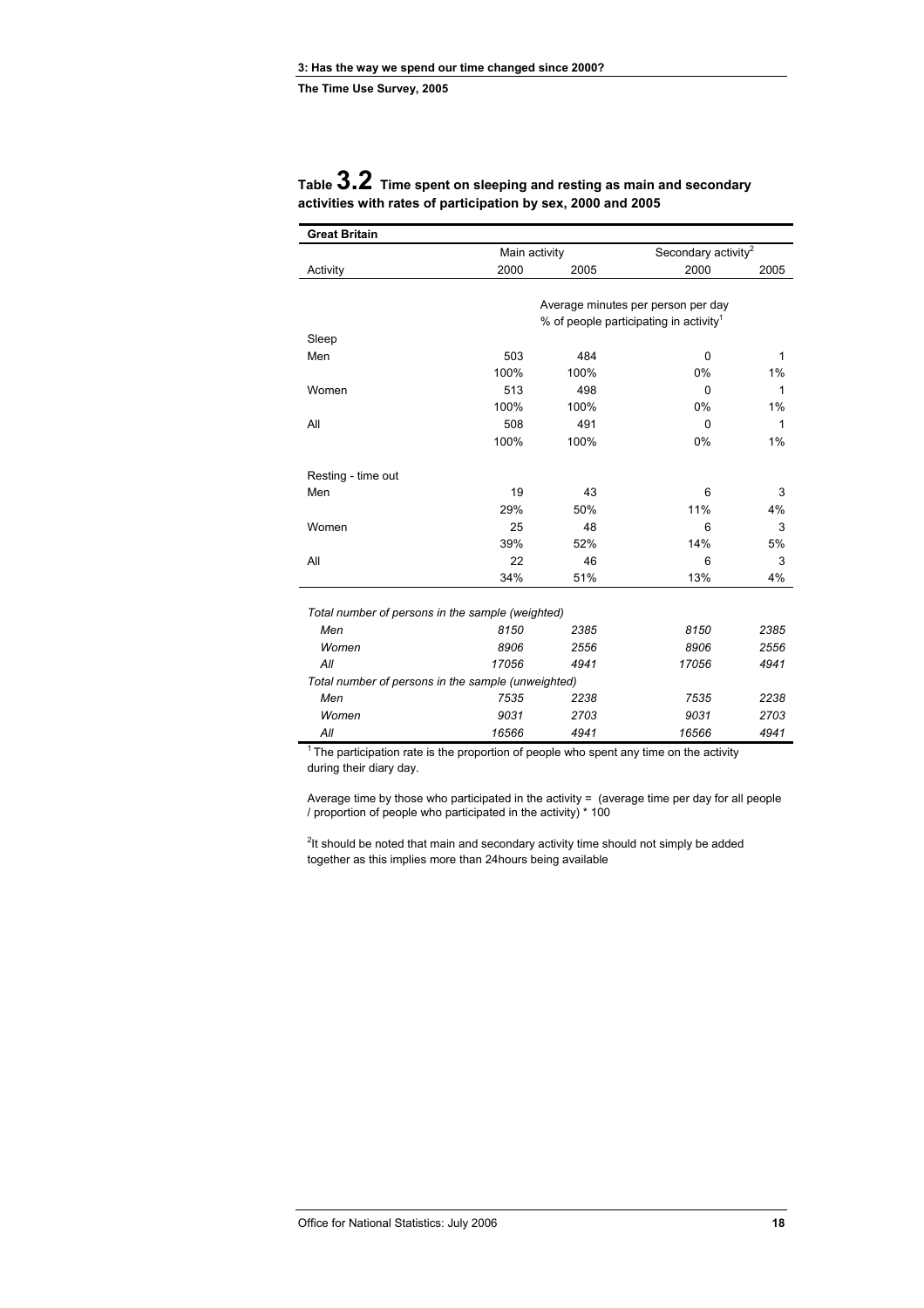| Table $3.3$ Time spent on paid employment with rates of participation by |
|--------------------------------------------------------------------------|
| age and sex, 2000 and 2005                                               |

| <b>Great Britain</b>                               |      |                                                    |       |      |       |      |
|----------------------------------------------------|------|----------------------------------------------------|-------|------|-------|------|
| Paid employment                                    | Men  |                                                    | Women |      | All   |      |
|                                                    | 2000 | 2005                                               | 2000  | 2005 | 2000  | 2005 |
|                                                    |      |                                                    |       |      |       |      |
|                                                    |      | Average minutes per person per day                 |       |      |       |      |
|                                                    |      | % of people participating in activity <sup>1</sup> |       |      |       |      |
| Age group                                          |      |                                                    |       |      |       |      |
| 16-24                                              | 199  | 162                                                | 154   | 145  | 176   | 154  |
|                                                    | 43%  | 39%                                                | 37%   | 36%  | 40%   | 38%  |
| 25-44                                              | 319  | 294                                                | 177   | 180  | 246   | 235  |
|                                                    | 64%  | 62%                                                | 43%   | 44%  | 53%   | 53%  |
| 45-64                                              | 241  | 243                                                | 141   | 158  | 190   | 200  |
|                                                    | 51%  | 52%                                                | 37%   | 40%  | 44%   | 46%  |
| 65 and over                                        | 17   | 27                                                 | 7     | 5    | 11    | 15   |
|                                                    | 6%   | 8%                                                 | 2%    | 2%   | 4%    | 5%   |
| All                                                | 226  | 211                                                | 127   | 132  | 174   | 170  |
|                                                    | 47%  | 46%                                                | 32%   | 33%  | 39%   | 39%  |
|                                                    |      |                                                    |       |      |       |      |
| Total number of persons in the sample (weighted)   |      |                                                    |       |      |       |      |
| $16 - 24$                                          | 1119 | 352                                                | 1171  | 349  | 2290  | 702  |
| 25-44                                              | 3084 | 847                                                | 3203  | 889  | 6287  | 1736 |
| 45-64                                              | 2538 | 759                                                | 2616  | 781  | 5155  | 1540 |
| 65 and over                                        | 1409 | 427                                                | 1915  | 537  | 3324  | 964  |
| All                                                | 8150 | 2385                                               | 8905  | 2556 | 17056 | 4941 |
| Total number of persons in the sample (unweighted) |      |                                                    |       |      |       |      |
| $16 - 24$                                          | 1016 | 194                                                | 1288  | 217  | 2304  | 411  |
| 25-44                                              | 2774 | 723                                                | 3428  | 962  | 6202  | 1685 |
| 45-64                                              | 2495 | 762                                                | 2755  | 828  | 5250  | 1590 |
| 65 and over                                        | 1250 | 559                                                | 1560  | 696  | 2810  | 1255 |
| All                                                | 7535 | 2238                                               | 9031  | 2703 | 16566 | 4941 |

<sup>1</sup> The participation rate is the proportion of people who spent any time on the activity during their diary day.

Average time by those who participated in the activity = (average time per day for all people / proportion of people who participated in the activity) \* 100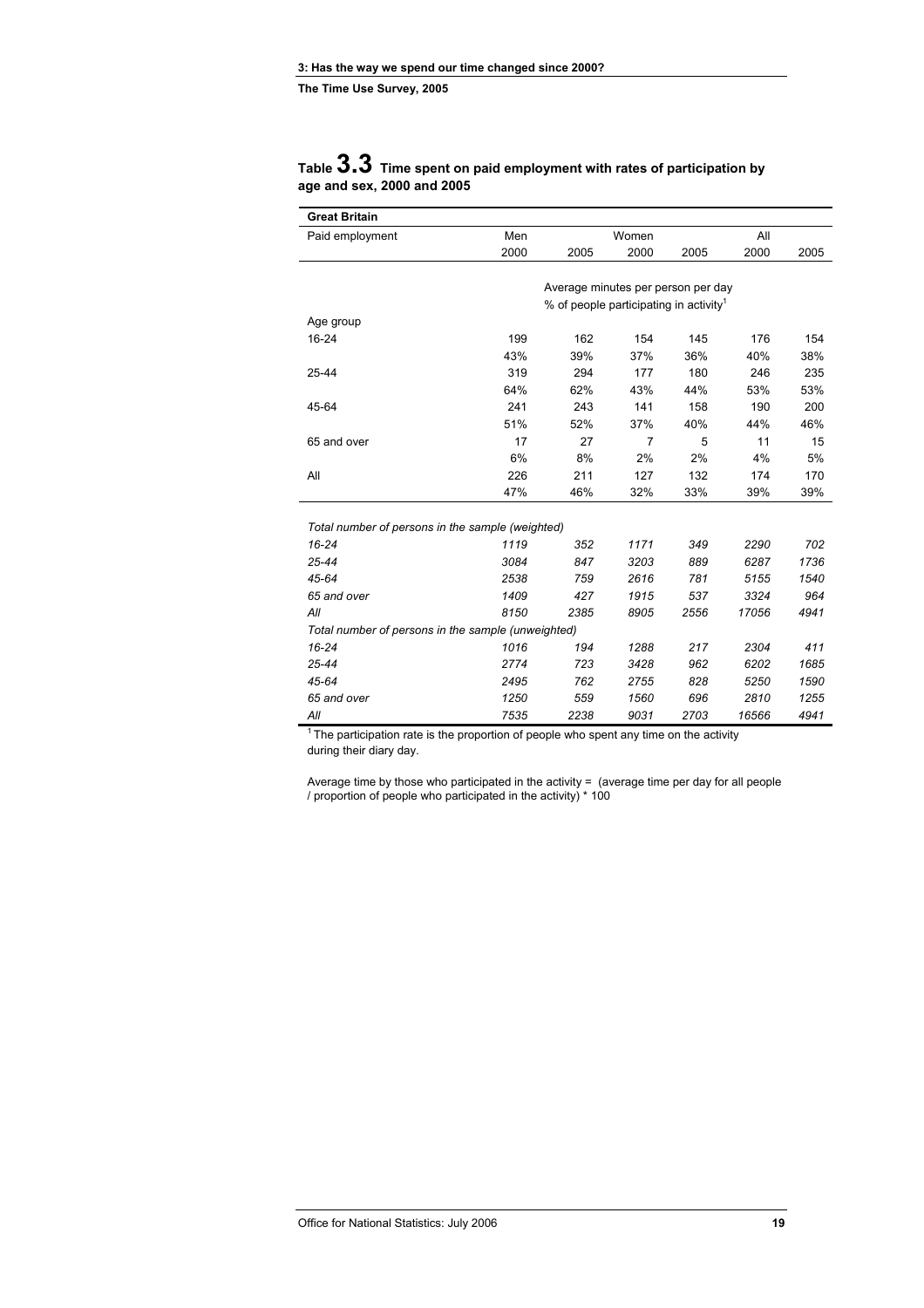|                    | Table $3.4$ Time spent on housework with rates of participation by age and |
|--------------------|----------------------------------------------------------------------------|
| sex, 2000 and 2005 |                                                                            |

| <b>Great Britain</b>                               |      |                                                    |       |      |       |      |
|----------------------------------------------------|------|----------------------------------------------------|-------|------|-------|------|
| Housework                                          | Men  |                                                    | Women |      | All   |      |
|                                                    | 2000 | 2005                                               | 2000  | 2005 | 2000  | 2005 |
|                                                    |      |                                                    |       |      |       |      |
|                                                    |      | Average minutes per person per day                 |       |      |       |      |
|                                                    |      | % of people participating in activity <sup>1</sup> |       |      |       |      |
| Age group                                          |      |                                                    |       |      |       |      |
| 16-24                                              | 54   | 42                                                 | 94    | 101  | 74    | 71   |
|                                                    | 66%  | 60%                                                | 83%   | 83%  | 74%   | 72%  |
| 25-44                                              | 101  | 90                                                 | 199   | 176  | 151   | 134  |
|                                                    | 84%  | 77%                                                | 97%   | 92%  | 90%   | 85%  |
| 45-64                                              | 144  | 110                                                | 252   | 199  | 199   | 155  |
|                                                    | 90%  | 78%                                                | 98%   | 96%  | 94%   | 87%  |
| 65 and over                                        | 215  | 156                                                | 266   | 211  | 244   | 187  |
|                                                    | 97%  | 88%                                                | 98%   | 95%  | 98%   | 92%  |
| All                                                | 128  | 101                                                | 215   | 180  | 173   | 142  |
|                                                    | 86%  | 77%                                                | 96%   | 92%  | 91%   | 85%  |
|                                                    |      |                                                    |       |      |       |      |
| Total number of persons in the sample (weighted)   |      |                                                    |       |      |       |      |
| $16 - 24$                                          | 1119 | 352                                                | 1171  | 349  | 2290  | 702  |
| 25-44                                              | 3084 | 847                                                | 3203  | 889  | 6287  | 1736 |
| 45-64                                              | 2538 | 759                                                | 2616  | 781  | 5155  | 1540 |
| 65 and over                                        | 1409 | 427                                                | 1915  | 537  | 3324  | 964  |
| All                                                | 8150 | 2385                                               | 8905  | 2556 | 17056 | 4941 |
| Total number of persons in the sample (unweighted) |      |                                                    |       |      |       |      |
| $16 - 24$                                          | 1016 | 194                                                | 1288  | 217  | 2304  | 411  |
| 25-44                                              | 2774 | 723                                                | 3428  | 962  | 6202  | 1685 |
| 45-64                                              | 2495 | 762                                                | 2755  | 828  | 5250  | 1590 |
| 65 and over                                        | 1250 | 559                                                | 1560  | 696  | 2810  | 1255 |
| All                                                | 7535 | 2238                                               | 9031  | 2703 | 16566 | 4941 |

 $1$  The participation rate is the proportion of people who spent any time on the activity during their diary day.

Average time by those who participated in the activity = (average time per day for all people / proportion of people who participated in the activity) \* 100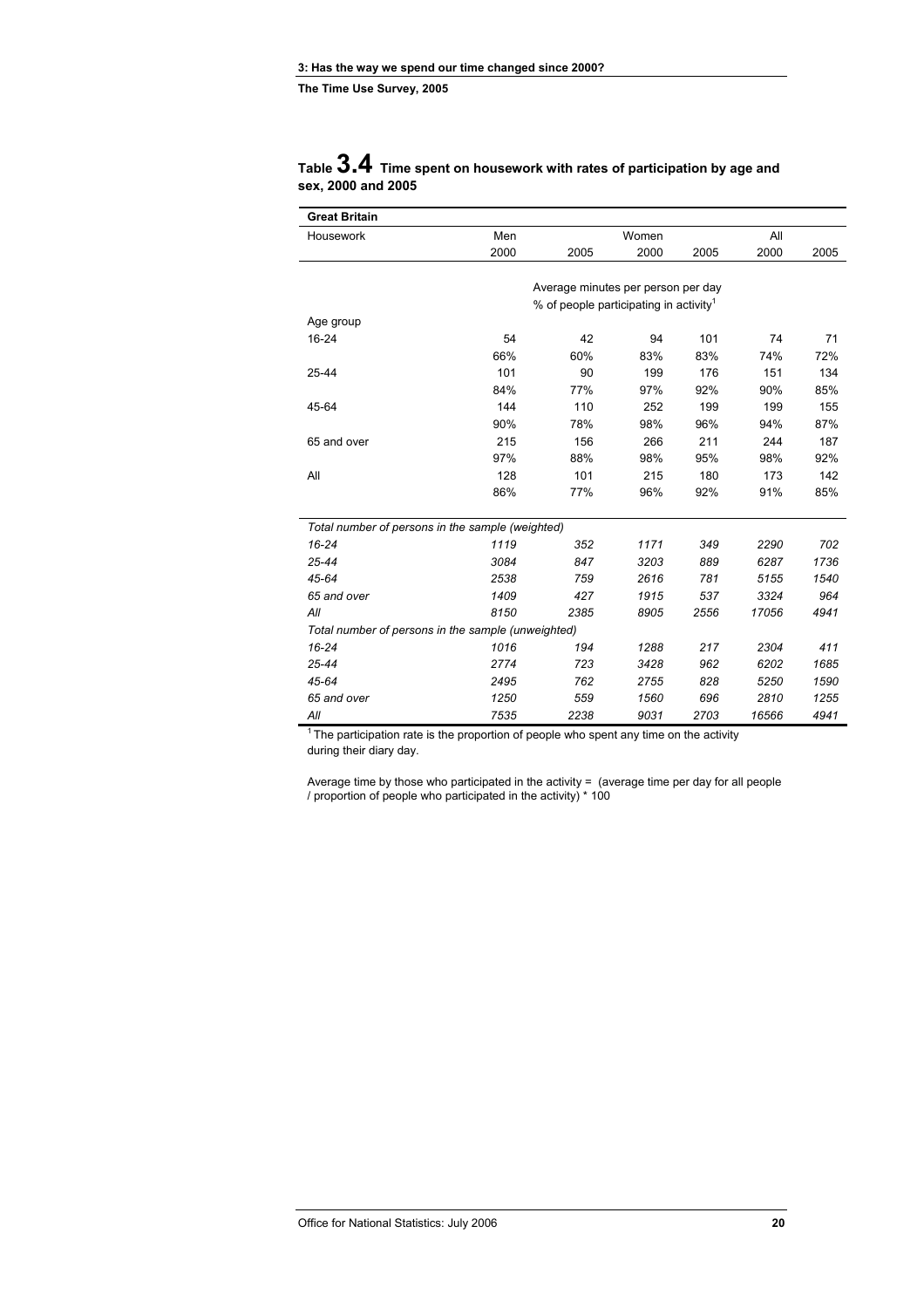Housework

Childcare (of own household members)

| Table <b>U</b> . U Time spent on housework and childcare as main and secondary<br>activities with rates of participation by sex, 2000 and 2005 |               |                                 |  |
|------------------------------------------------------------------------------------------------------------------------------------------------|---------------|---------------------------------|--|
| <b>Great Britain</b>                                                                                                                           |               |                                 |  |
| Activity                                                                                                                                       | Main activity | Secondary activity <sup>2</sup> |  |

 $2000$   $2005$   $2000$   $2005$   $2000$   $2005$ 

 Men 128 101 5 6 86% 77% 19% 12% Women 215 180 13 12 96% 92% 34% 19% All 173 142 9 9 91% 85% 27% 15%

 Men 11 15 8 10  $14\%$  11% 11% 6%

 Average minutes per person per day % of people participating in activity<sup>1</sup>

# **Table 3.5 Time spent on housework and childcare as main and secondary**

| Women                                              | 28    | 32   | 20    | 32   |
|----------------------------------------------------|-------|------|-------|------|
|                                                    | 24%   | 21%  | 19%   | 13%  |
| All                                                | 20    | 24   | 14    | 21   |
|                                                    | 20%   | 16%  | 15%   | 10%  |
|                                                    |       |      |       |      |
| Total number of persons in the sample (weighted)   |       |      |       |      |
| Men                                                | 8150  | 2385 | 8150  | 2385 |
| Women                                              | 8906  | 2556 | 8906  | 2556 |
| All                                                | 17056 | 4941 | 17056 | 4941 |
| Total number of persons in the sample (unweighted) |       |      |       |      |
| Men                                                | 7535  | 2238 | 7535  | 2238 |
| Women                                              | 9031  | 2703 | 9031  | 2703 |
| All                                                | 16566 | 4941 | 16566 | 4941 |

 $1$ <sup>1</sup> The participation rate is the proportion of people who spent any time on the activity during their diary day.

Average time by those who participated in the activity  $=$  (average time per day for all people / proportion of people who participated in the activity) \* 100

 $2$ It should be noted that main and secondary activity time should not simply be added together as this implies more than 24hours being available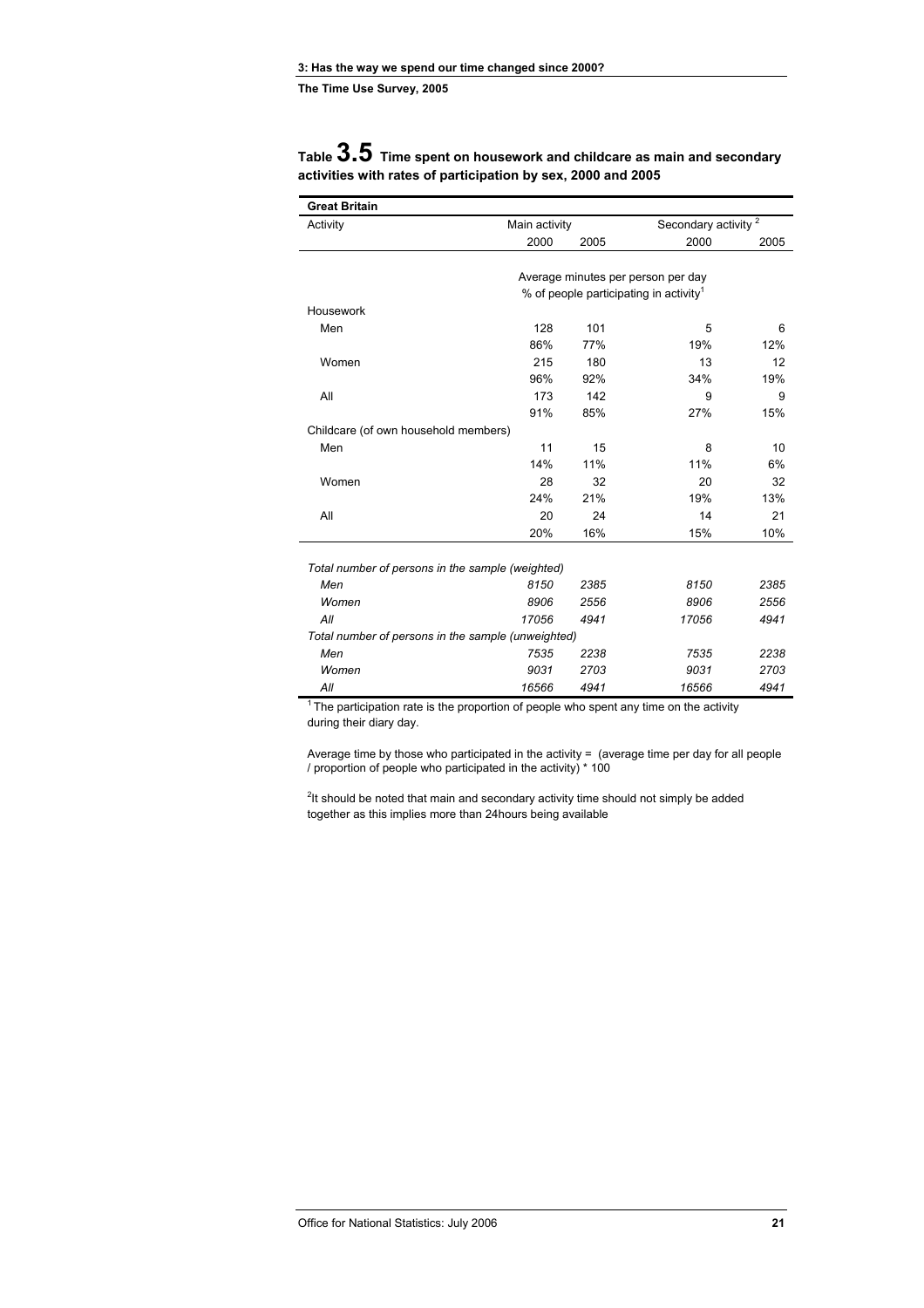### <span id="page-33-0"></span>4: Time use by different groups of people: broad categories of activities

This chapter groups activities into six main categories in order to compare time use structure for different groups of people.

| Category                    | includes                                                                                                                                                                                                                     |
|-----------------------------|------------------------------------------------------------------------------------------------------------------------------------------------------------------------------------------------------------------------------|
| Sleep                       | sleeping, resting                                                                                                                                                                                                            |
| Meals, personal care        | eating and drinking, washing and<br>dressing                                                                                                                                                                                 |
| Free time, unspecified time | all other kinds of activities eg,<br>socialising and entertainment, sports<br>and outdoor activities, hobbies and<br>games, reading, watching TV and<br>video/DVDs or listening to music, as<br>well as unspecified time use |
| Paid work, study            | work for paid job, education and<br>courses                                                                                                                                                                                  |
| Domestic work               | housework and other household<br>tasks, caring for children in own<br>household, volunteer work and<br>meetings, helping other households                                                                                    |
| Travel                      |                                                                                                                                                                                                                              |

Figure 4.1 shows that on average, over a third of the day was spent sleeping, a fifth was spent on free time, 13 per cent was spent on paid work, 13 per cent on domestic work, 9 per cent was spent on meals and personal care and the remaining 6 per cent was spent on travelling.

*Figure 4.1*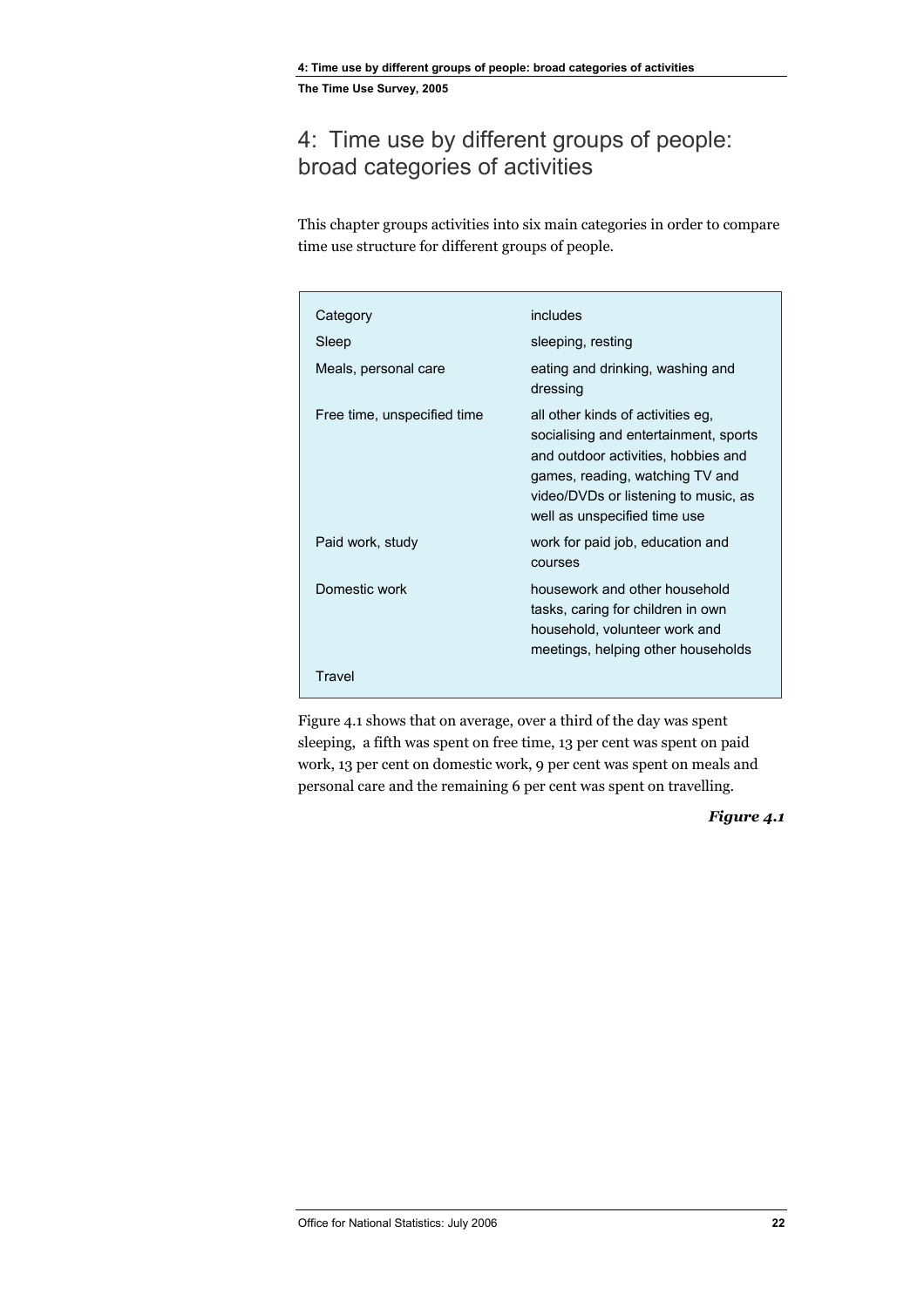

### <span id="page-34-0"></span>**Figure 4.1 Percentage of day spent on main grouped activities, 2005**

#### Sex and age

Women spend on average more time on domestic work (228 minutes) than on paid work (146 minutes). In comparison, men spend more time on paid work (225 minutes) than on domestic work (129 minutes). If paid and domestic work are combined into one measure of work, it can be seen that women still spend 20 minutes more on average per day on work.

Compared to men, women spend more time sleeping and more time on domestic work, and less time on the other activities, particularly paid work and study and leisure activities.

*Table 4.1 and Figure 4.2*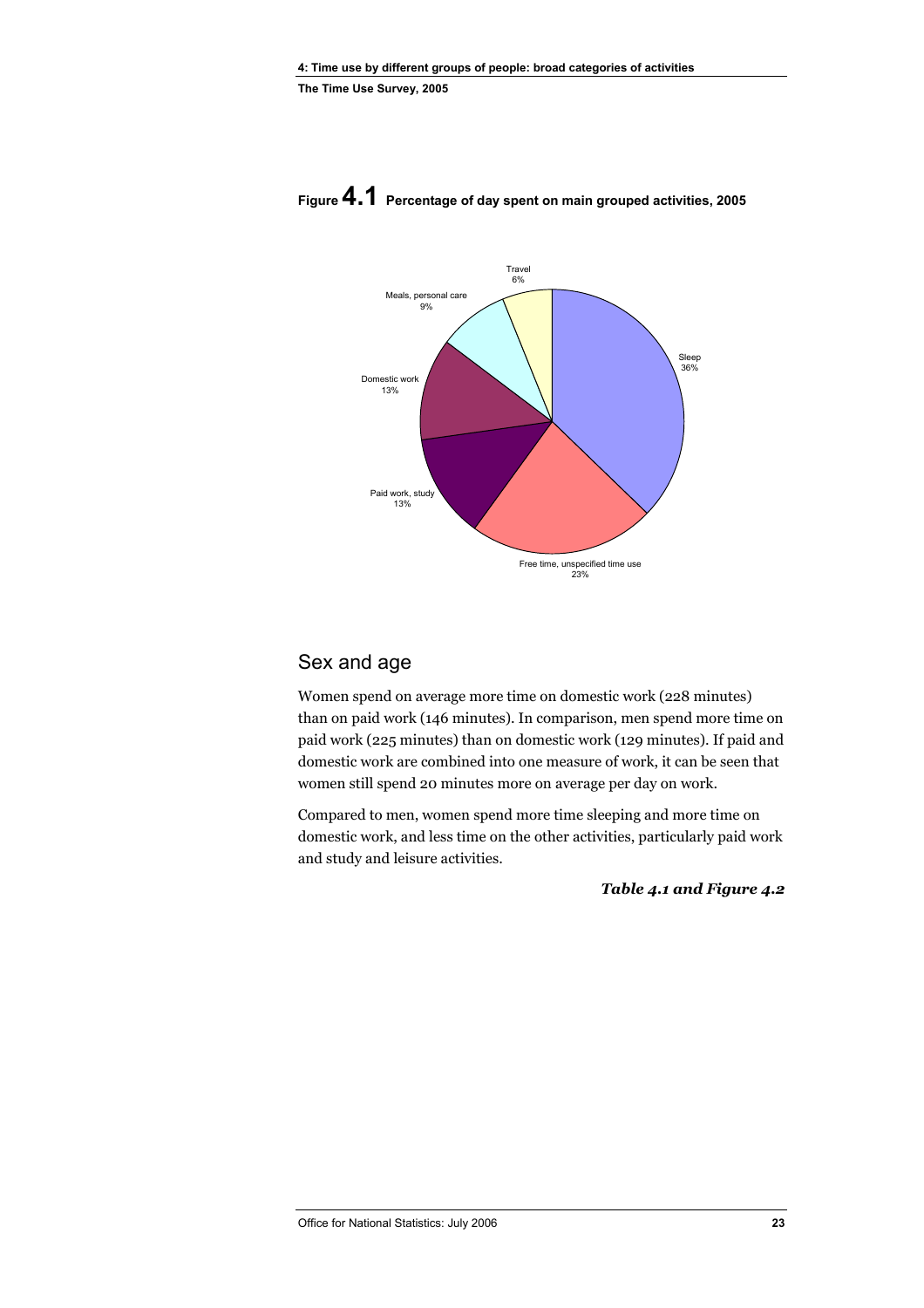

**Figure 4.2 Time use daily structure by sex, 2005** 

This difference between men and women in their access to leisure time remains substantial throughout the life-course. It is slightly compensated for by (younger) women's extra time devoted to sleep, eating and personal care. But nevertheless, women *overall* still have more work (paid work plus unpaid domestic work plus travel) time than men in the earlier part of the life-course (437 minutes compared with men's 392 for the youngest group, 549 minutes compared with men's 530 for the 25-44 age group).

*Figure 4.3*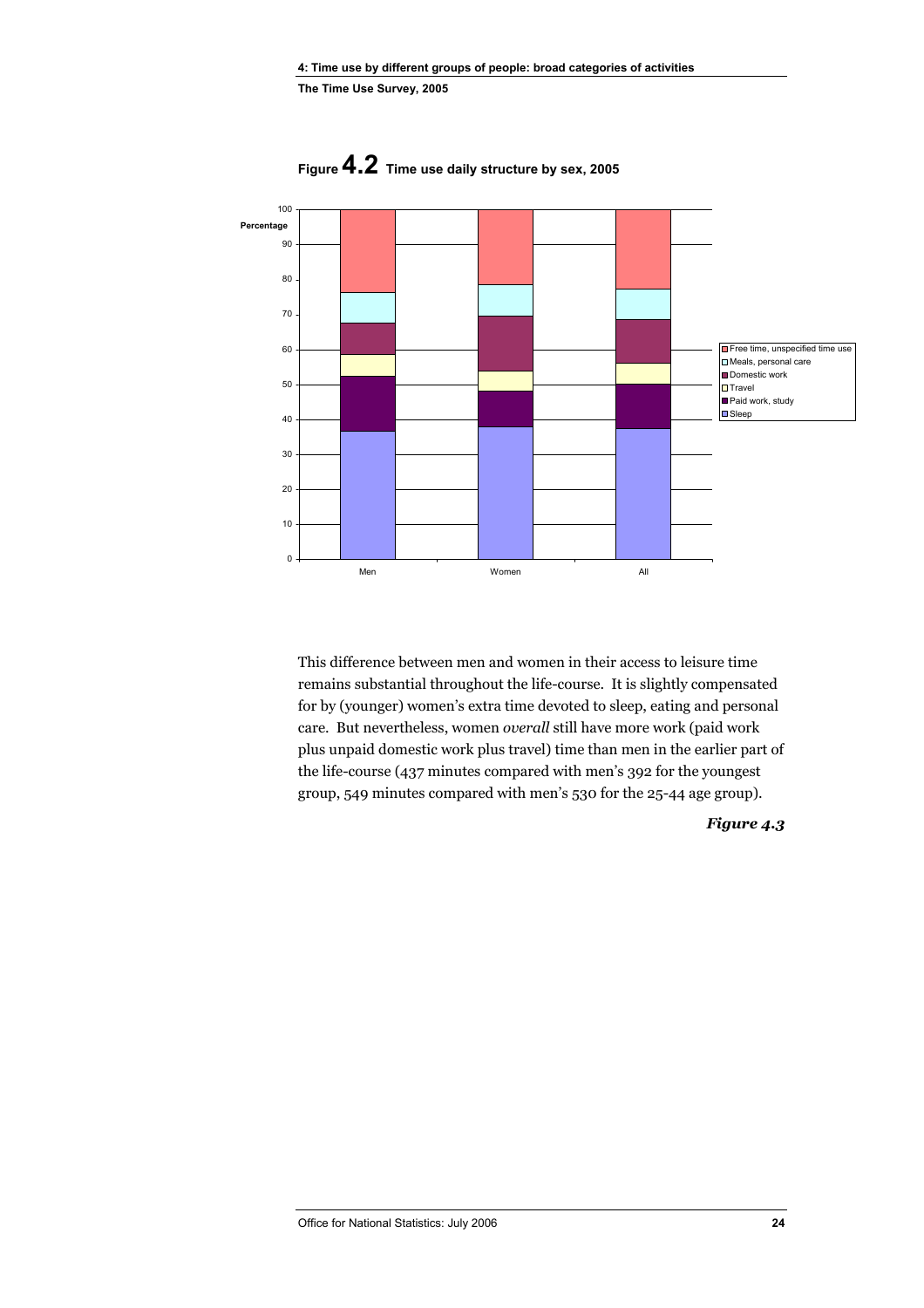

**Figure 4.3 Free time by age and sex, 2005** 

The gender difference may reflect men's and women's partnership status (whether marriage or cohabitation). Men and women in partnerships have similar totals of work and leisure time, with men overall having a little more work time than women. The gender difference in overall work time between men and women is apparent mainly among those who are not currently in partnerships, the difference being largest for those aged 25- 44. The women in this category are more likely than otherwise equivalently placed men to have responsibility for young children (and to have lower financial resources), and have therefore to devote extra time *both* to childcare *and* to paid work.

**Table 4.3**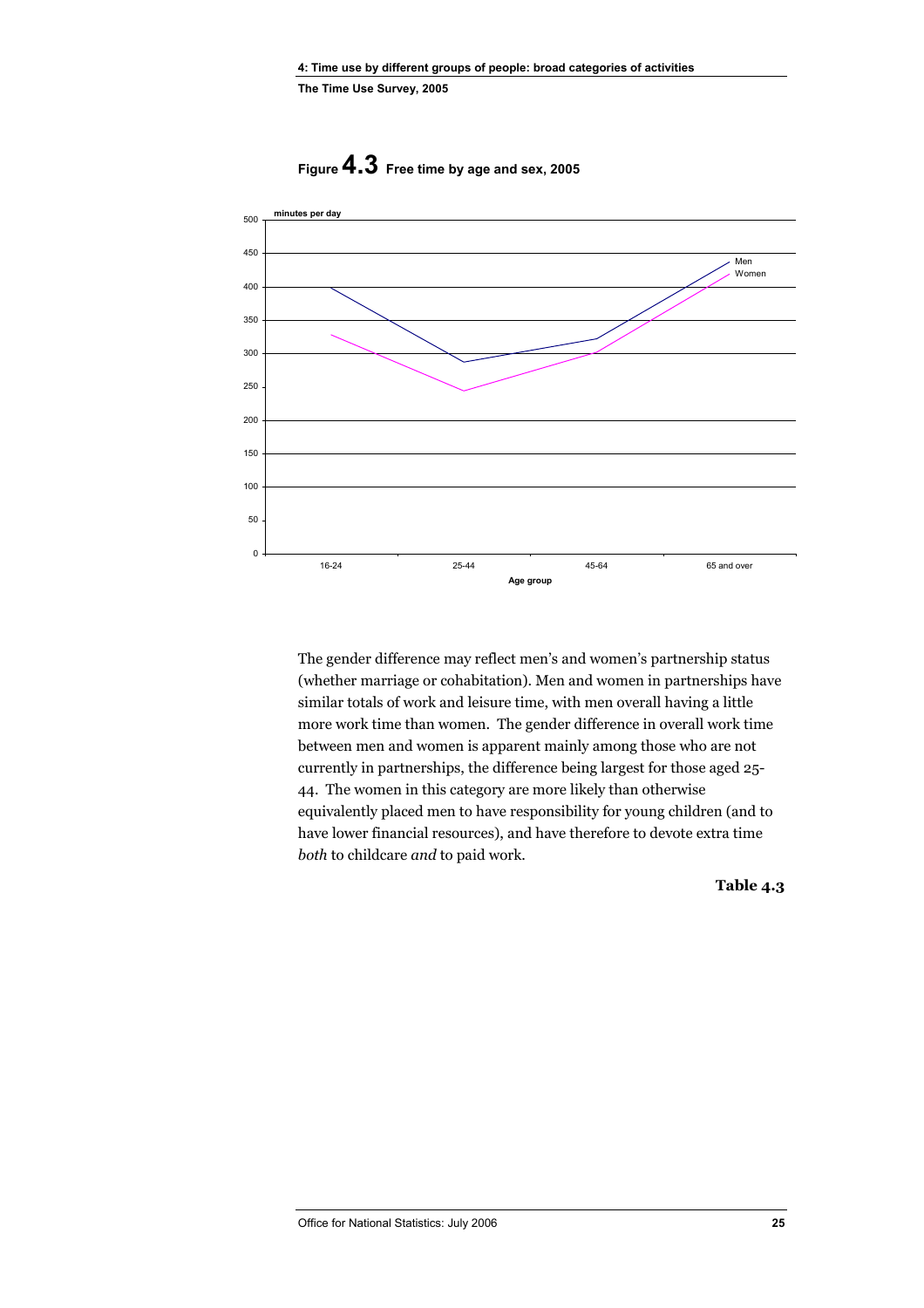# Economic activity status

Time use varies among women in different employment groups. For example, women working full-time spend twice as much time on paid work as domestic work (315 and 151 minutes a day respectively), compared to women who work part time who spend longer on domestic work (256 minutes) than on paid work (177 minutes).

Women in all economic categories spend longer on domestic work than men – for example, women who work full time spend 151 minutes on domestic work compared with 113 minutes spent by men who work full time.

*Figure 4.4 and Table 4.4*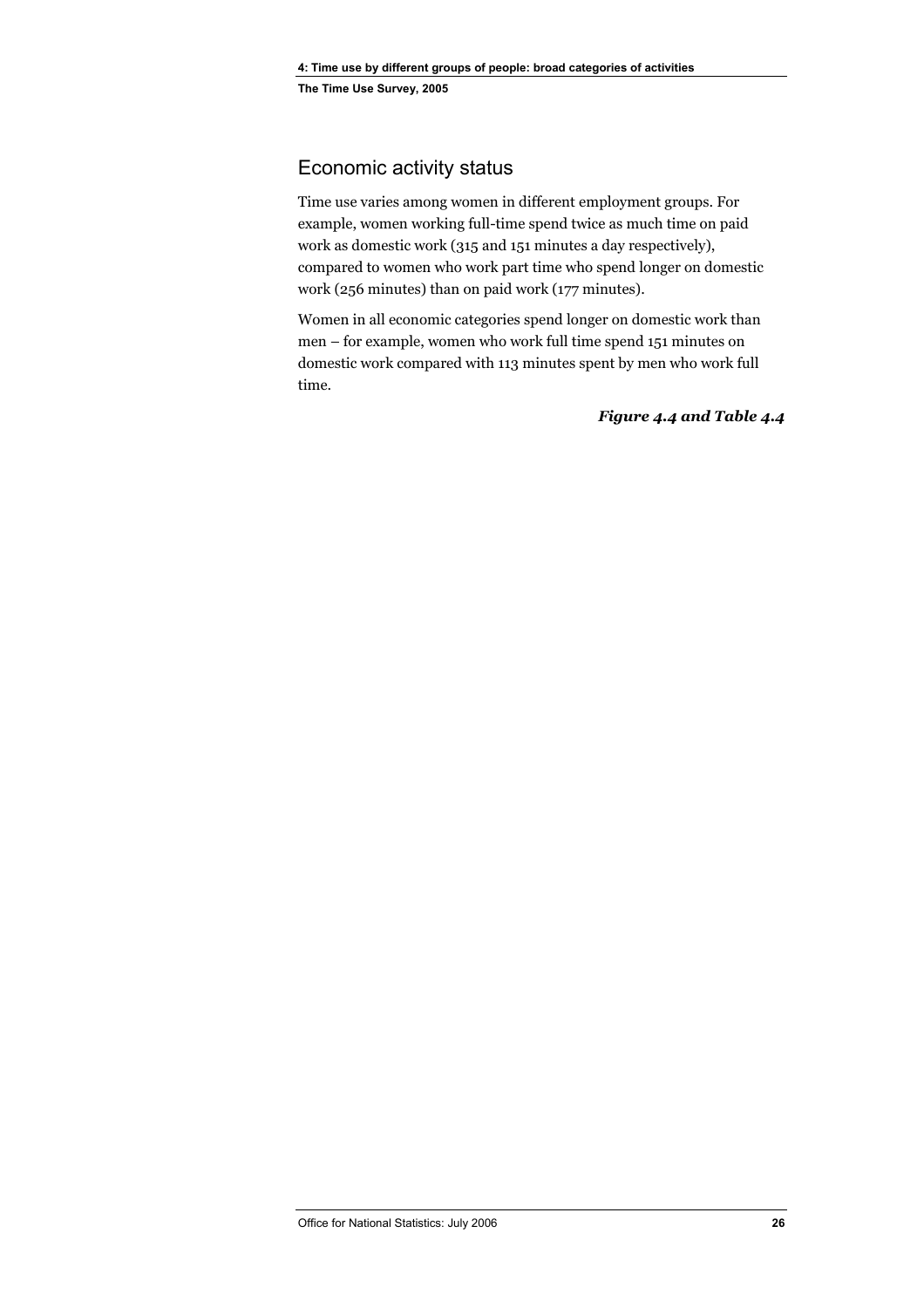

**Figure 4.4 Time use daily structure by sex and economic activity, 2005** 

# Presence of children in the household

Among both men and women aged 16-49, those with pre-school children in the household slept the least. Although overall women aged 16-49 tended to sleep longer than men aged 16-49, the difference was only statistically significant among those with pre-school children or with no children in the household.

Men aged 16-49 with children worked longer hours than those with no children in the household – 326 minutes a day among men with preschool children compared with just over 261 minutes per day among men with no children in the household. Among women aged 16-49, it was those with no dependent children who worked the most hours.

*Figure 4.5 and Table 4.5*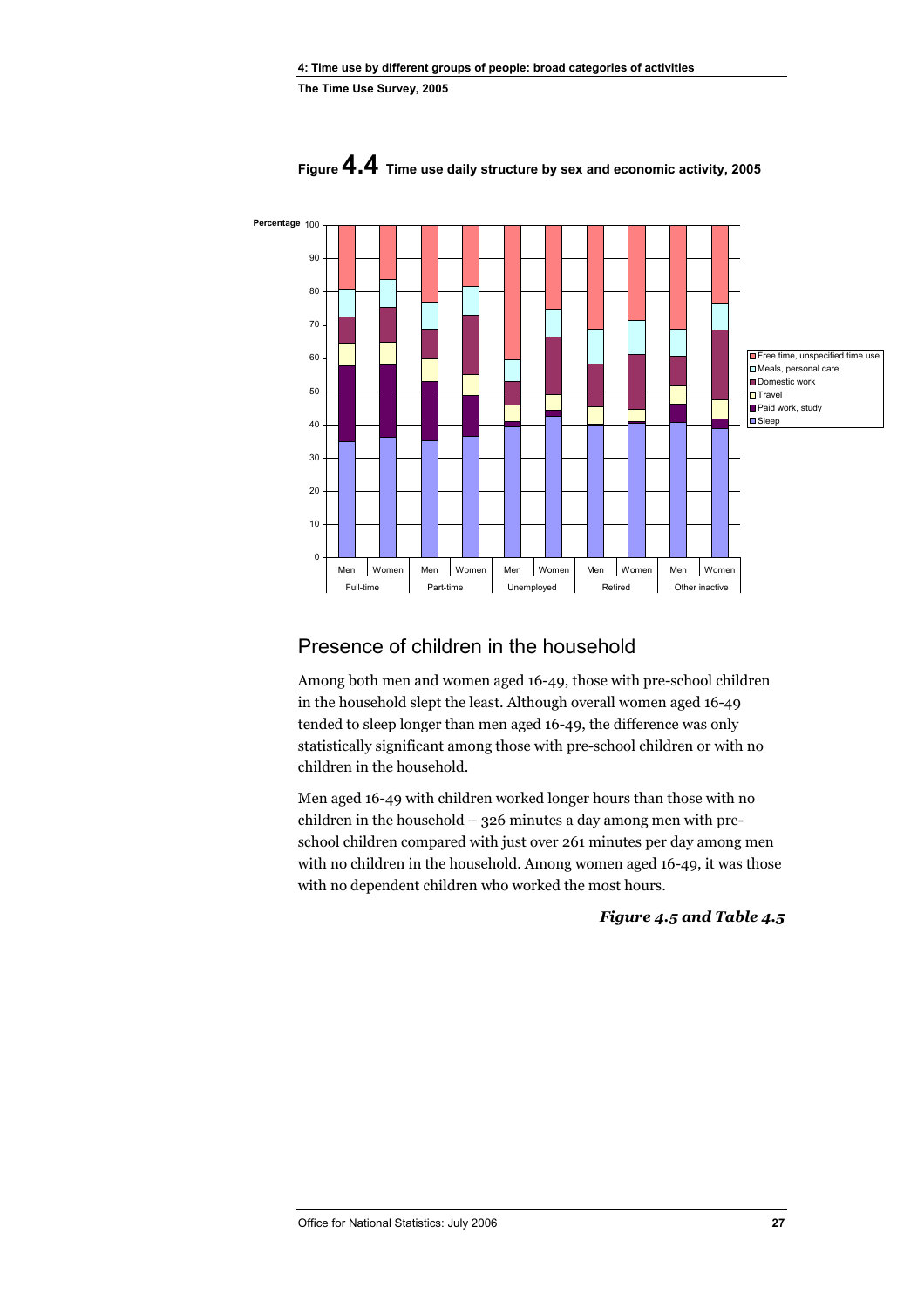

**Figure 4.5 Time use daily structure by presence and age of children in the household and sex, people aged 16-49, 2005** 

# Weekdays and weekends

As expected, the distribution of activities varies during the week with individuals spending more time sleeping, participating in leisure activities and doing domestic work at the weekend than during the week. Conversely, people spend less time travelling and in paid work or studying at the weekend.

Both men and women spend more time at weekends sleeping and doing leisure activities compared with weekdays, and men as a whole spent more time on domestic work at weekends than they do during the week.

*Figure 4.6 and Table 4.6*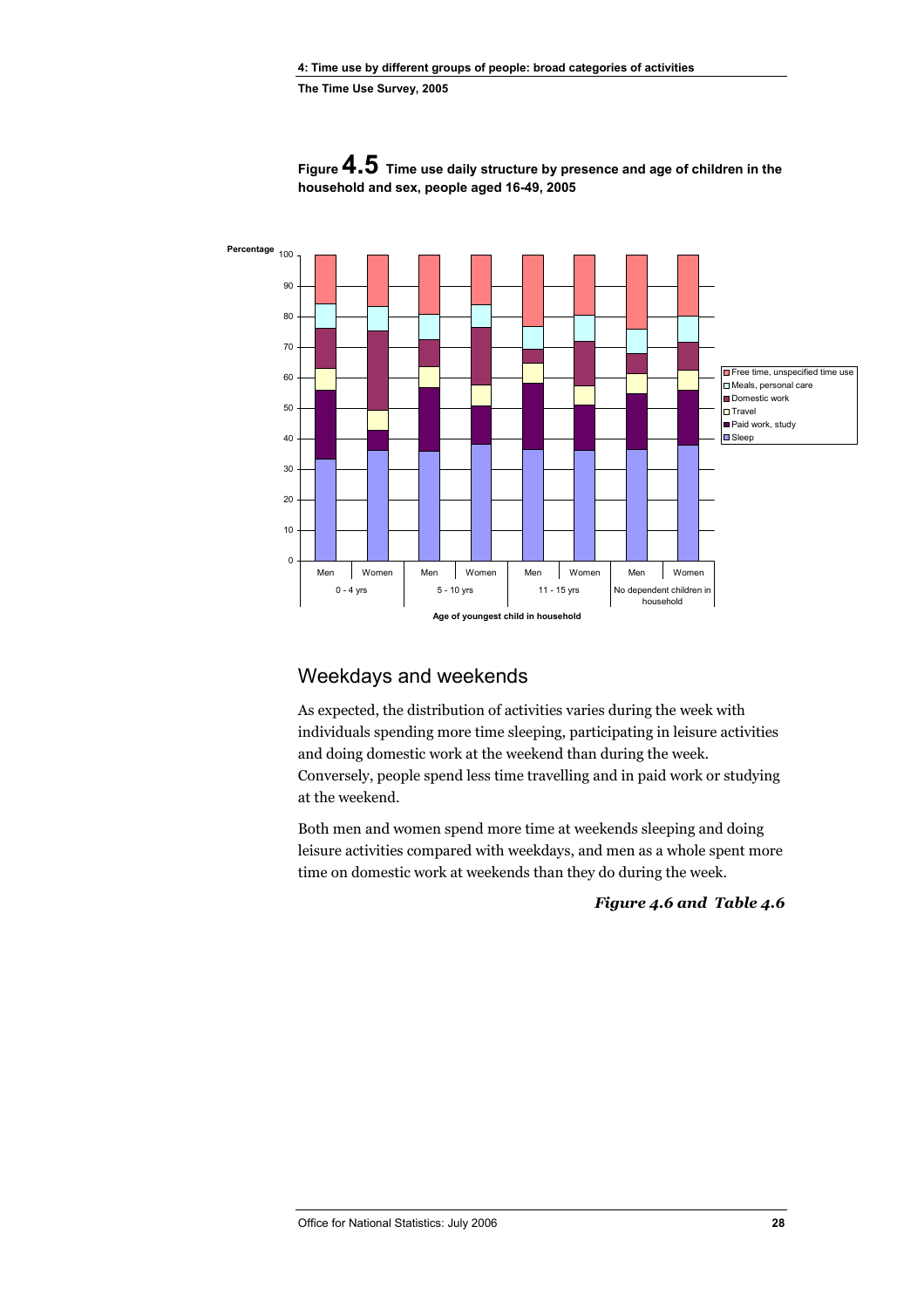

**Figure 4.6 Time use structure on weekdays and weekends by sex, 2005**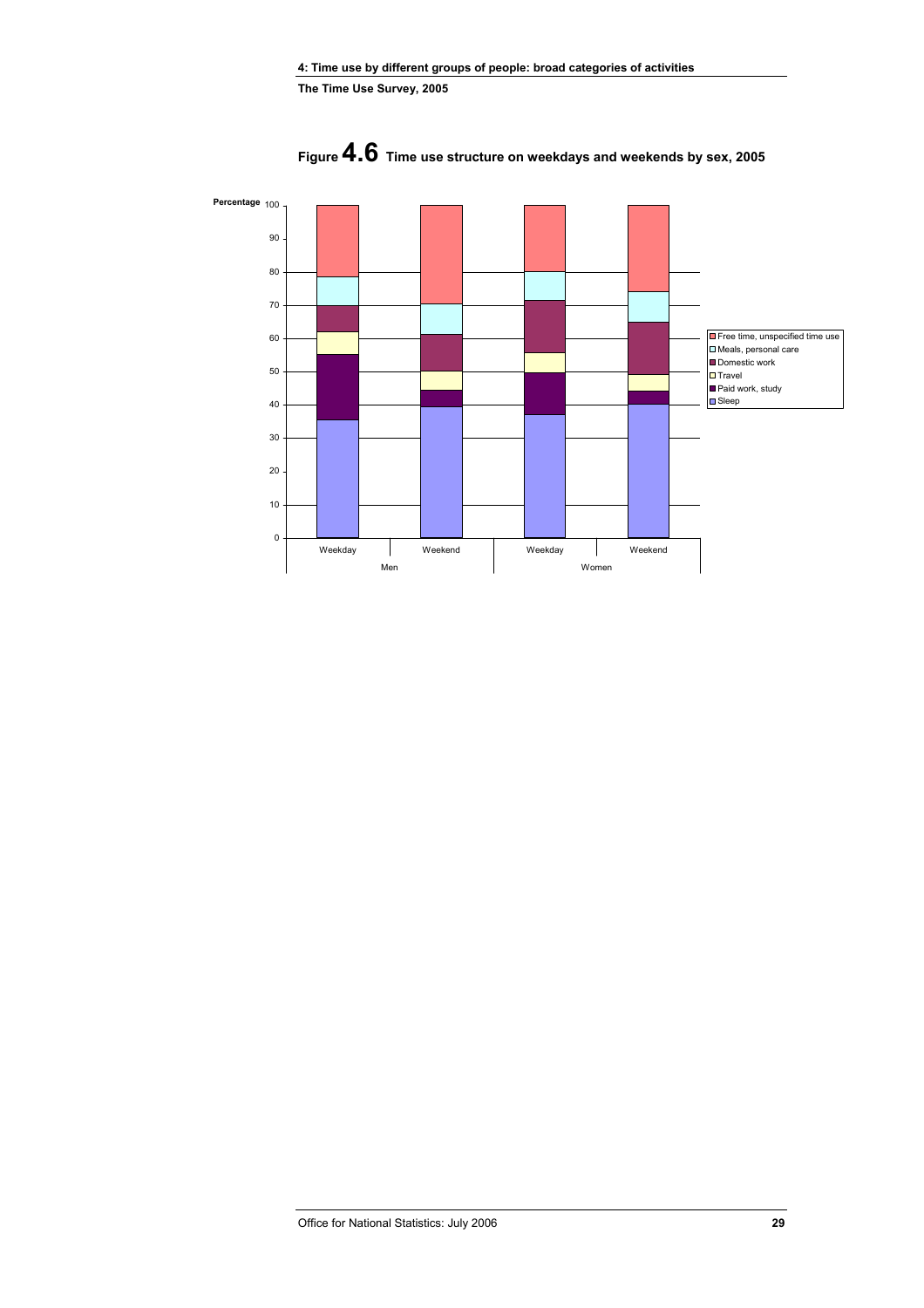# **Table 4.1 Time spent on main activity by sex, 2005**

| <b>Great Britain</b>              |      |                                    |      |
|-----------------------------------|------|------------------------------------|------|
| Main activity                     | Men  | Women                              | All  |
|                                   |      | Average minutes per person per day |      |
| Sleep                             | 527  | 546                                | 537  |
| Meals, personal care              | 125  | 127                                | 126  |
| Free time, unspecified time use   | 342  | 311                                | 326  |
| Paid work, study                  | 225  | 146                                | 184  |
| Domestic work                     | 129  | 228                                | 180  |
| Travel                            | 92   | 82                                 | 87   |
| Total                             | 1440 | 1440                               | 1440 |
| Total number of persons in sample |      |                                    |      |
| - weighted                        | 2385 | 2556                               | 4941 |
| - unweighted                      | 2238 | 2703                               | 4941 |

| Category                    | includes                                              |
|-----------------------------|-------------------------------------------------------|
| Sleep                       | sleeping, resting                                     |
| Meals, personal care        | eating and drinking, washing and dressing             |
| Free time, unspecified time | all other kinds of activities eg volunteer work and   |
|                             | meetings, helping other households, socialising and   |
|                             | entertainment, sports and outdoor activities, hobbies |
|                             | and games, reading, TV & Video/DVDs, radio, music, as |
|                             | well as unspecified time use                          |
| Paid work, study            | work for paid job, education and courses              |
| Domestic work               | housework and other household tasks, caring for       |
|                             | children in own household                             |
| Travel                      |                                                       |
|                             |                                                       |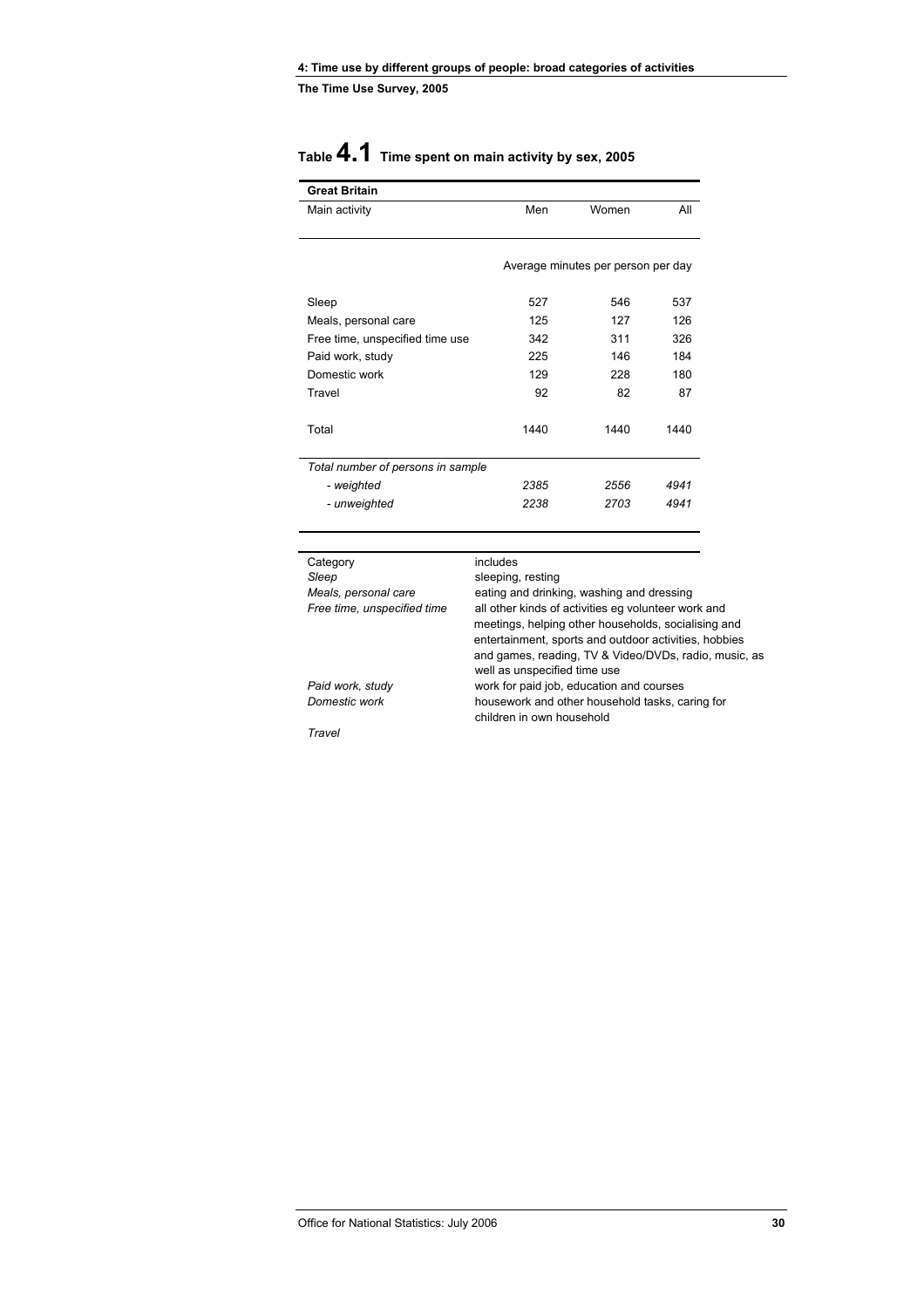| <b>Great Britain</b>              |            |                                    |       |             |            |
|-----------------------------------|------------|------------------------------------|-------|-------------|------------|
| Main activity                     | Age group  |                                    |       |             | All        |
|                                   | 16-24      | 25-44                              | 45-64 | 65 and over |            |
|                                   |            | Average minutes per person per day |       |             |            |
|                                   |            |                                    |       |             |            |
| Men                               |            |                                    |       |             |            |
| Sleep                             | 541        | 506                                | 518   | 573         | 527        |
| Meals, personal care              | 109        | 117                                | 128   | 150         | 125        |
| Free time, unspecified time use   | 398<br>232 | 287<br>302                         | 322   | 437<br>30   | 342<br>225 |
| Paid work, study                  |            |                                    | 245   |             |            |
| Domestic work                     | 63         | 131                                | 132   | 174         | 129        |
| Travel                            | 97         | 97                                 | 95    | 76          | 92         |
| Total                             | 1440       | 1440                               | 1440  | 1440        | 1440       |
| Women                             |            |                                    |       |             |            |
| Sleep                             | 557        | 530                                | 533   | 586         | 546        |
| Meals, personal care              | 118        | 117                                | 130   | 148         | 127        |
| Free time, unspecified time use   | 328        | 244                                | 302   | 419         | 311        |
| Paid work, study                  | 218        | 190                                | 162   | 6           | 146        |
| Domestic work                     | 130        | 265                                | 229   | 228         | 228        |
| Travel                            | 89         | 94                                 | 84    | 53          | 82         |
| Total                             | 1440       | 1440                               | 1440  | 1440        | 1440       |
| All                               |            |                                    |       |             |            |
| Sleep                             | 549        | 518                                | 525   | 580         | 537        |
| Meals, personal care              | 113        | 117                                | 129   | 149         | 126        |
| Free time, unspecified time use   | 364        | 264                                | 313   | 426         | 326        |
| Paid work, study                  | 225        | 245                                | 203   | 17          | 184        |
| Domestic work                     | 96         | 200                                | 181   | 205         | 180        |
| Travel                            | 93         | 96                                 | 89    | 63          | 87         |
| Total                             | 1440       | 1440                               | 1440  | 1440        | 1440       |
| Total number of persons in sample |            |                                    |       |             |            |
| Men                               |            |                                    |       |             |            |
| - weighted                        | 352        | 847                                | 759   | 427         | 2385       |
| - unweighted                      | 194        | 723                                | 762   | 559         | 2238       |
| Women                             |            |                                    |       |             |            |
| - weighted                        | 349        | 890                                | 781   | 537         | 2556       |
| - unweighted                      | 217        | 962                                | 828   | 696         | 2703       |
| all                               |            |                                    |       |             |            |
| - weighted                        | 702        | 1736                               | 1540  | 964         | 4941       |
| - unweighted                      | 411        | 1685                               | 1590  | 1255        | 4941       |

# **Table 4.2 Time spent on main activity by age and sex, 2005**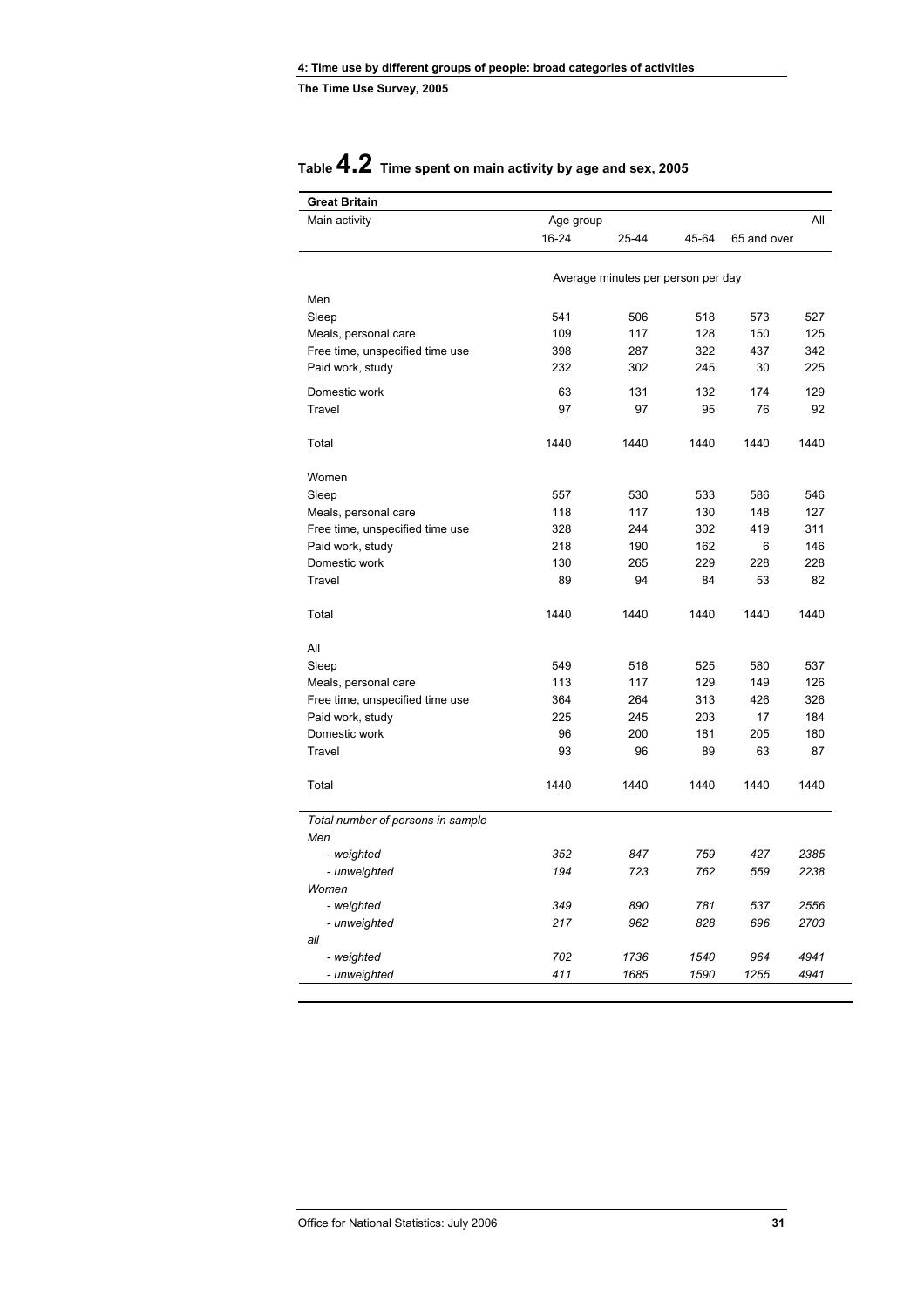# **Table 4.3 Time spent on paid work, domestic work and travel by whether married or cohabiting, age and sex, 2005**

| <b>Great Britain</b>              |                  |       |       |                                    |      |
|-----------------------------------|------------------|-------|-------|------------------------------------|------|
| Paid work, study,                 | Age group        |       |       |                                    |      |
| domestic work, travel             | 16-24            | 25-44 | 45-64 | 65 and over                        |      |
|                                   |                  |       |       |                                    |      |
| Married/cohabiting                |                  |       |       | Average minutes per person per day |      |
| Men                               |                  | 577   | 491   | 290                                | 483  |
| Women                             | $\ddotsc$<br>473 | 561   | 482   | 309                                | 485  |
|                                   |                  |       |       |                                    |      |
| Single, divorced, widowed         |                  |       |       |                                    |      |
| Men                               | 379              | 379   | 410   | ä.                                 | 378  |
| Women                             | 431              | 526   | 494   | ä.                                 | 464  |
| Total number of persons in sample |                  |       |       |                                    |      |
| Married/cohabiting                |                  |       |       |                                    |      |
| Men                               |                  |       |       |                                    |      |
| - weighted                        | 30               | 590   | 605   | 312                                | 1537 |
| - unweighted                      | 22               | 453   | 519   | 318                                | 1322 |
| Women                             |                  |       |       |                                    |      |
| - weighted                        | 72               | 618   | 612   | 251                                | 1553 |
| - unweighted                      | 50               | 570   | 542   | 225                                | 1387 |
| Single, divorced, widowed         |                  |       |       |                                    |      |
| Men                               |                  |       |       |                                    |      |
| - weighted                        | 307              | 141   | 48    | 13                                 | 509  |
| - unweighted                      | 152              | 84    | 41    | 13                                 | 290  |
| Women                             |                  |       |       |                                    |      |
| - weighted                        | 270              | 211   | 54    | 33                                 | 567  |
| - unweighted                      | 155              | 279   | 65    | 31                                 | 530  |

.. Bases too low to show estimate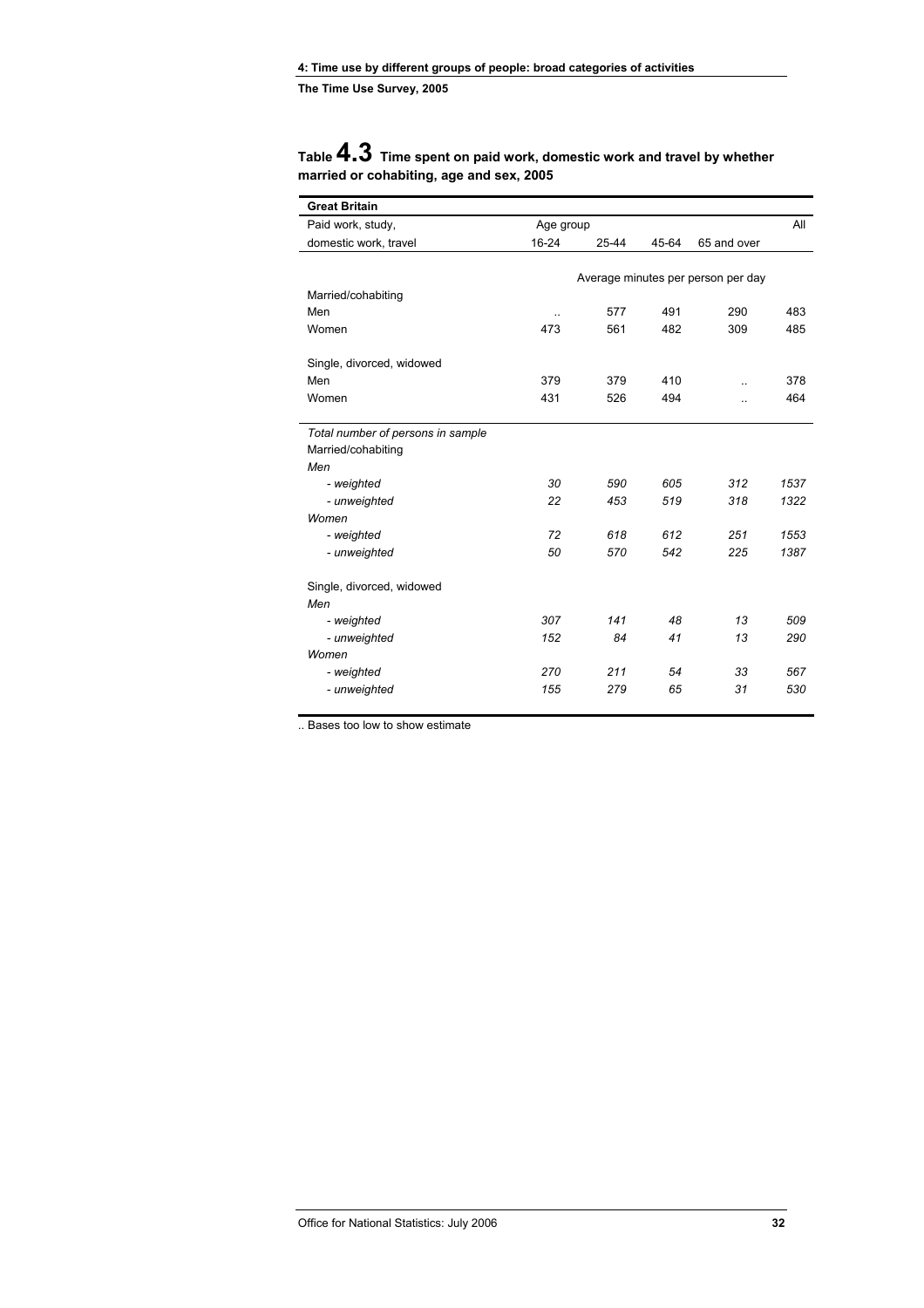| <b>Great Britain</b>               |               |                     |                                    |                          |                   |              |
|------------------------------------|---------------|---------------------|------------------------------------|--------------------------|-------------------|--------------|
|                                    |               | Economically active |                                    | Economically<br>inactive |                   | All          |
| Main activity                      | Full-<br>time | Part-time           | Unemployed <sup>1</sup>            | Retired                  | Other<br>inactive |              |
|                                    |               |                     | Average minutes per person per day |                          |                   |              |
| Men                                |               |                     |                                    |                          |                   |              |
| Sleep                              | 502           | 506                 | 566                                | 573                      | 586               | 527          |
| Meals, personal care               | 121           | 117                 | 96                                 | 151                      | 118               | 125          |
| Free time, unspecified time<br>use | 277           | 332                 | 582                                | 449                      | 450               | 342          |
| Paid work, study                   | 328           | 256                 | 22                                 | 5                        | 78                | 225          |
| Domestic work                      | 113           | 131                 | 100                                | 185                      | 127               | 129          |
| Travel                             | 99            | 98                  | 74                                 | 77                       | 81                | 92           |
| Total                              | 1440          | 1440                | 1440                               | 1440                     | 1440              | 1440         |
| Women                              |               |                     |                                    |                          |                   |              |
| Sleep                              | 520           | 524                 | 613                                | 582                      | 558               | 546          |
| Meals, personal care               | 121           | 126                 | 120                                | 147                      | 115               | 127          |
| Free time, unspecified time<br>use | 235           | 265                 | 364                                | 414                      | 340               | 311          |
| Paid work, study                   | 315           | 177                 | 25                                 | 6                        | 44                | 146          |
| Domestic work                      | 151           | 256                 | 251                                | 237                      | 301               | 228          |
| Travel                             | 98            | 92                  | 67                                 | 54                       | 82                | 82           |
| Total                              | 1440          | 1440                | 1440                               | 1440                     | 1440              | 1440         |
| All                                |               |                     |                                    |                          |                   |              |
| Sleep                              | 509           | 519                 | 588                                | 579                      | 568               | 537          |
| Meals, personal care               | 121           | 124                 | 107                                | 149                      | 116               | 126          |
| Free time, unspecified time<br>use | 262           | 281                 | 482                                | 428                      | 378               | 326          |
| Paid work, study                   | 323           | 196                 | 23                                 | 5                        | 56                | 184          |
| Domestic work                      | 126           | 227                 | 170                                | 216                      | 240               | 180          |
| Travel                             | 99            | 93                  | 70                                 | 63                       | 82                | 87           |
| Total                              | 1440          | 1440                | 1440                               | 1440                     | 1440              | 1440         |
| Total number of persons in sample  |               |                     |                                    |                          |                   |              |
| Men                                |               |                     |                                    |                          |                   |              |
| - weighted                         | 1417<br>1219  | 188<br>155          | 79<br>69                           | 446<br>578               | 254<br>216        | 2385<br>2238 |
| - unweighted<br>Women              |               |                     |                                    |                          |                   |              |
| - weighted                         | 763           | 610                 | 68                                 | 644                      | 471               | 2556         |
| - unweighted                       | 733           | 593                 | 59                                 | 823                      | 495               | 2703         |
| All                                |               |                     |                                    |                          |                   |              |
| - weighted                         | 2180          | 798                 | 147                                | 1090                     | 725               | 4941         |
| - unweighted                       | 1952          | 748                 | 128                                | 1401                     | 711               | 4941         |
|                                    |               |                     |                                    |                          |                   |              |

# **Table 4.4 Time spent on main activity by sex and economic activity, 2005**

<sup>1</sup> Sample size low for unemployed - treat results with caution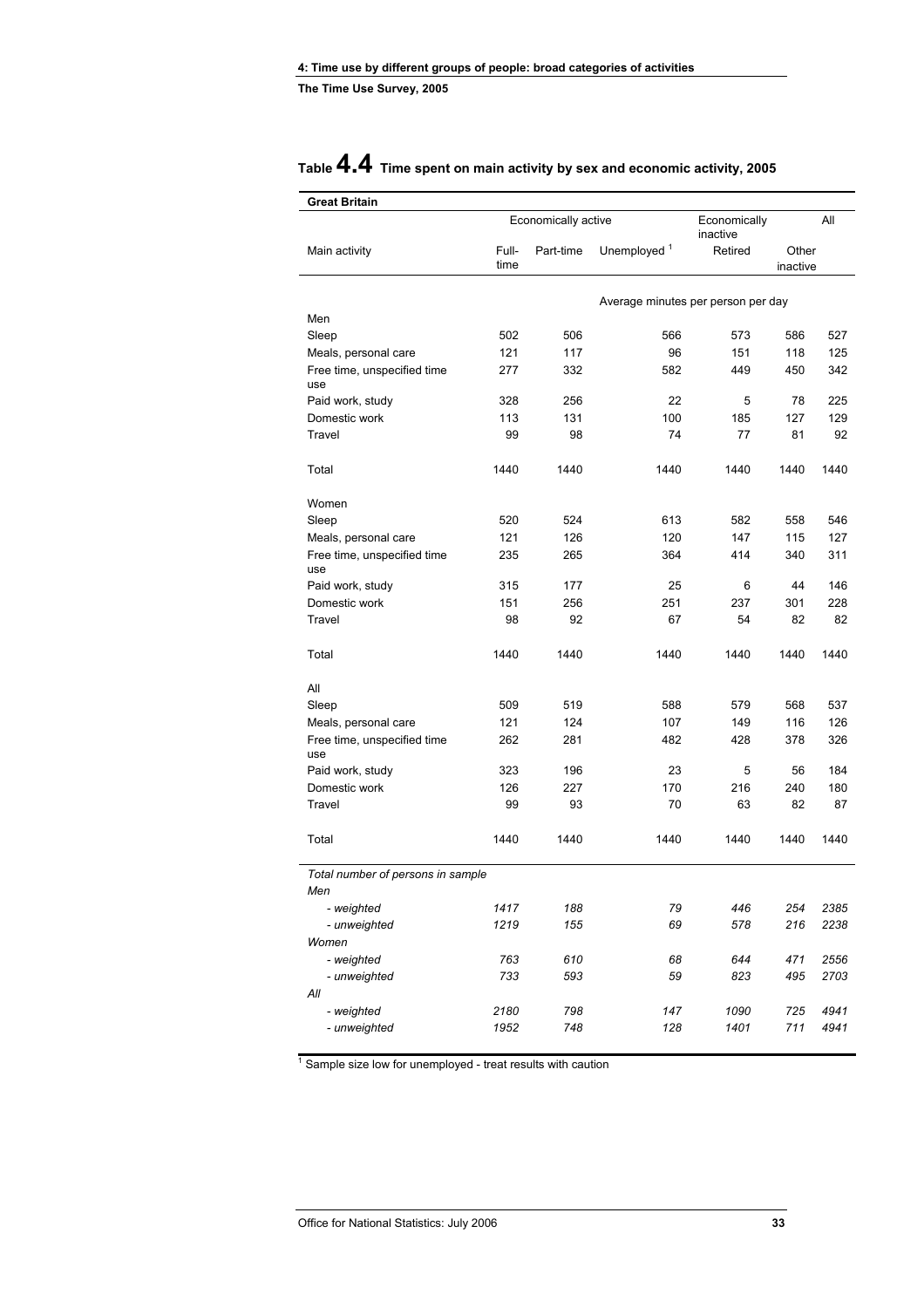### **Table 4.5 Time spent on main activity by sex and presence and age of children in the household, 2005**

| Great Britain, people aged 16-49  |             |                                    |                                    |                          |      |  |
|-----------------------------------|-------------|------------------------------------|------------------------------------|--------------------------|------|--|
| Main activity                     |             | Age of youngest child in household |                                    | No dependent<br>child in | All  |  |
|                                   | $0 - 4$ yrs | 5 - 10 yrs                         | 11 - 15 yrs                        | household                |      |  |
|                                   |             |                                    |                                    |                          |      |  |
|                                   |             |                                    | Average minutes per person per day |                          |      |  |
| Men                               |             |                                    |                                    |                          |      |  |
| Sleep                             | 479         | 517                                | 523                                | 525                      | 515  |  |
| Meals, personal care              | 114         | 119                                | 108                                | 117                      | 116  |  |
| Free time, unspecified time use   | 231         | 278                                | 336                                | 348                      | 316  |  |
| Paid work, study                  | 326         | 300                                | 313                                | 261                      | 284  |  |
| Domestic work                     | 191         | 126                                | 66                                 | 92                       | 111  |  |
| Travel                            | 100         | 100                                | 94                                 | 97                       | 98   |  |
| Total                             | 1440        | 1440                               | 1440                               | 1440                     | 1440 |  |
| Women                             |             |                                    |                                    |                          |      |  |
| Sleep                             | 520         | 548                                | 521                                | 546                      | 537  |  |
| Meals, personal care              | 112         | 107                                | 123                                | 123                      | 118  |  |
| Free time, unspecified time use   | 243         | 232                                | 284                                | 288                      | 266  |  |
| Paid work, study                  | 97          | 182                                | 213                                | 258                      | 200  |  |
| Domestic work                     | 376         | 273                                | 209                                | 129                      | 224  |  |
| Travel                            | 92          | 98                                 | 90                                 | 96                       | 95   |  |
|                                   |             |                                    |                                    |                          |      |  |
| Total                             | 1440        | 1440                               | 1440                               | 1440                     | 1440 |  |
| All                               |             |                                    |                                    |                          |      |  |
| Sleep                             | 503         | 535                                | 522                                | 535                      | 526  |  |
| Meals, personal care              | 113         | 112                                | 116                                | 120                      | 117  |  |
| Free time, unspecified time use   | 238         | 252                                | 307                                | 319                      | 291  |  |
| Paid work, study                  | 192         | 232                                | 257                                | 260                      | 241  |  |
| Domestic work                     | 299         | 210                                | 146                                | 109                      | 169  |  |
| Travel                            | 95          | 99                                 | 92                                 | 97                       | 96   |  |
| Total                             | 1440        | 1440                               | 1440                               | 1440                     | 1440 |  |
| Total number of persons in sample |             |                                    |                                    |                          |      |  |
| Men                               |             |                                    |                                    |                          |      |  |
| - weighted                        | 248         | 192                                | 160                                | 801                      | 1402 |  |
| - unweighted                      | 201         | 146                                | 101                                | 661                      | 1109 |  |
| Women                             |             |                                    |                                    |                          |      |  |
| - weighted                        | 348         | 255                                | 201                                | 661                      | 1465 |  |
| - unweighted                      | 362         | 287                                | 182                                | 568                      | 1399 |  |
| all                               |             |                                    |                                    |                          |      |  |
| - weighted                        | 596         | 447                                | 361                                | 1461                     | 2866 |  |
| - unweighted                      | 563         | 433                                | 283                                | 1229                     | 2508 |  |
|                                   |             |                                    |                                    |                          |      |  |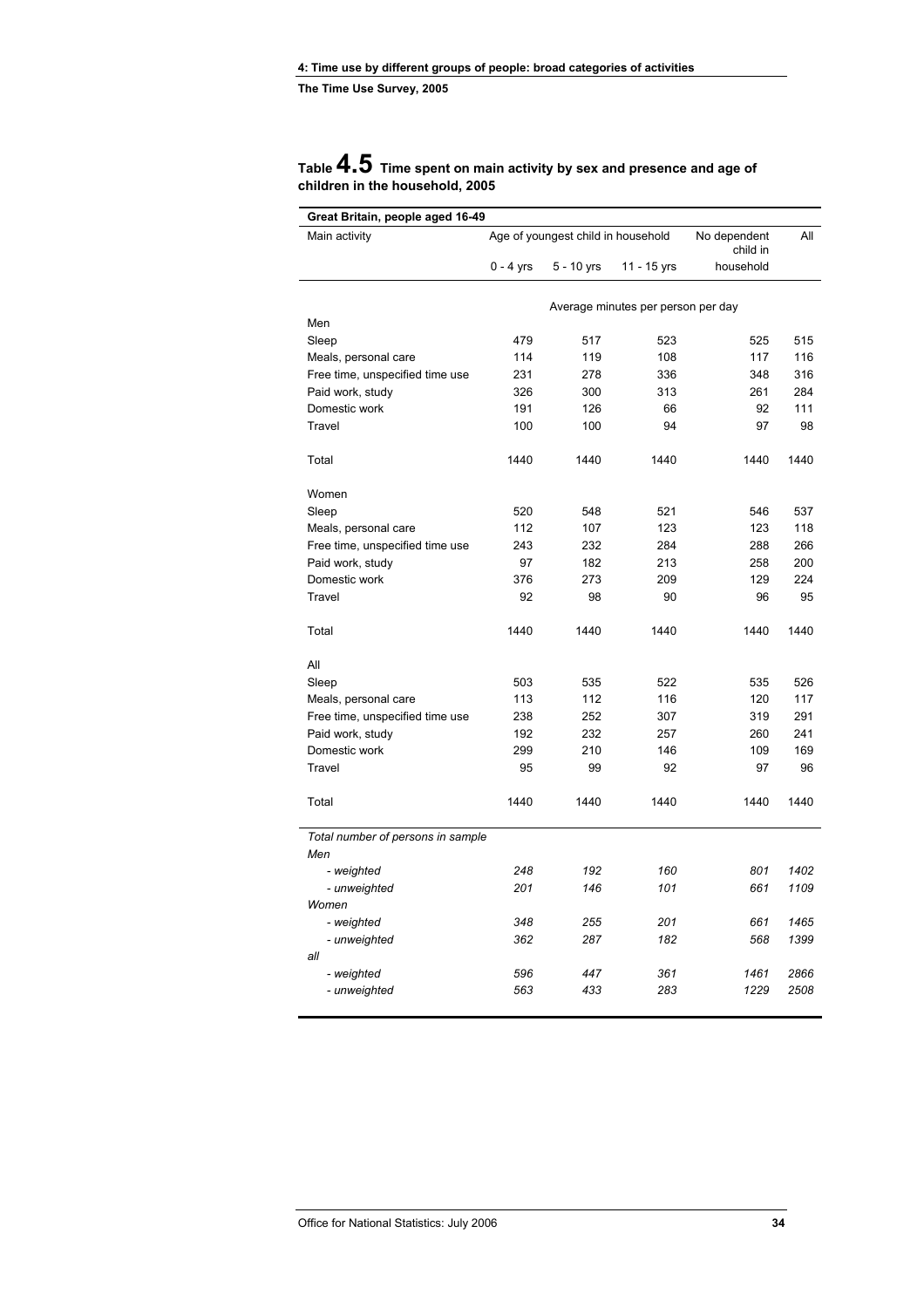| Table $4.6$ Time spent on main activity on weekdays and weekends by sex, |  |
|--------------------------------------------------------------------------|--|
| 2005                                                                     |  |

| <b>Great Britain</b>                                    |                                    |         |      |  |
|---------------------------------------------------------|------------------------------------|---------|------|--|
| Main activity                                           | Weekday                            | Weekend | All  |  |
|                                                         |                                    |         |      |  |
| Men                                                     | Average minutes per person per day |         |      |  |
| Sleep                                                   | 511                                | 567     | 527  |  |
|                                                         | 124                                | 129     | 125  |  |
| Meals, personal care<br>Free time, unspecified time use | 308                                | 428     | 342  |  |
| Paid work, study                                        | 284                                | 74      | 225  |  |
| Domestic work                                           | 116                                | 161     | 129  |  |
| Travel                                                  | 97                                 | 81      | 92   |  |
|                                                         |                                    |         |      |  |
| Total                                                   | 1440                               | 1440    | 1440 |  |
| Women                                                   |                                    |         |      |  |
| Sleep                                                   | 533                                | 579     | 546  |  |
| Meals, personal care                                    | 126                                | 131     | 127  |  |
| Free time, unspecified time use                         | 285                                | 373     | 311  |  |
| Paid work, study                                        | 183                                | 56      | 146  |  |
| Domestic work                                           | 228                                | 227     | 228  |  |
| Travel                                                  | 85                                 | 74      | 82   |  |
| Total                                                   | 1440                               | 1440    | 1440 |  |
| All                                                     |                                    |         |      |  |
| Sleep                                                   | 522                                | 573     | 537  |  |
| Meals, personal care                                    | 125                                | 130     | 126  |  |
| Free time, unspecified time use                         | 296                                | 400     | 326  |  |
| Paid work, study                                        | 232                                | 64      | 184  |  |
| Domestic work                                           | 174                                | 195     | 180  |  |
| Travel                                                  | 91                                 | 78      | 87   |  |
| Total                                                   | 1440                               | 1440    | 1440 |  |
| Total number of persons in sample                       |                                    |         |      |  |
| Men                                                     |                                    |         |      |  |
| - weighted                                              | 1713                               | 672     | 2385 |  |
| - unweighted                                            | 1622                               | 616     | 2238 |  |
| Women                                                   |                                    |         |      |  |
| - weighted                                              | 1822                               | 735     | 2556 |  |
| - unweighted                                            | 1943                               | 760     | 2703 |  |
| All                                                     |                                    |         |      |  |
| - weighted                                              | 3534                               | 1407    | 4941 |  |
| - unweighted                                            | 3565                               | 1376    | 4941 |  |
|                                                         |                                    |         |      |  |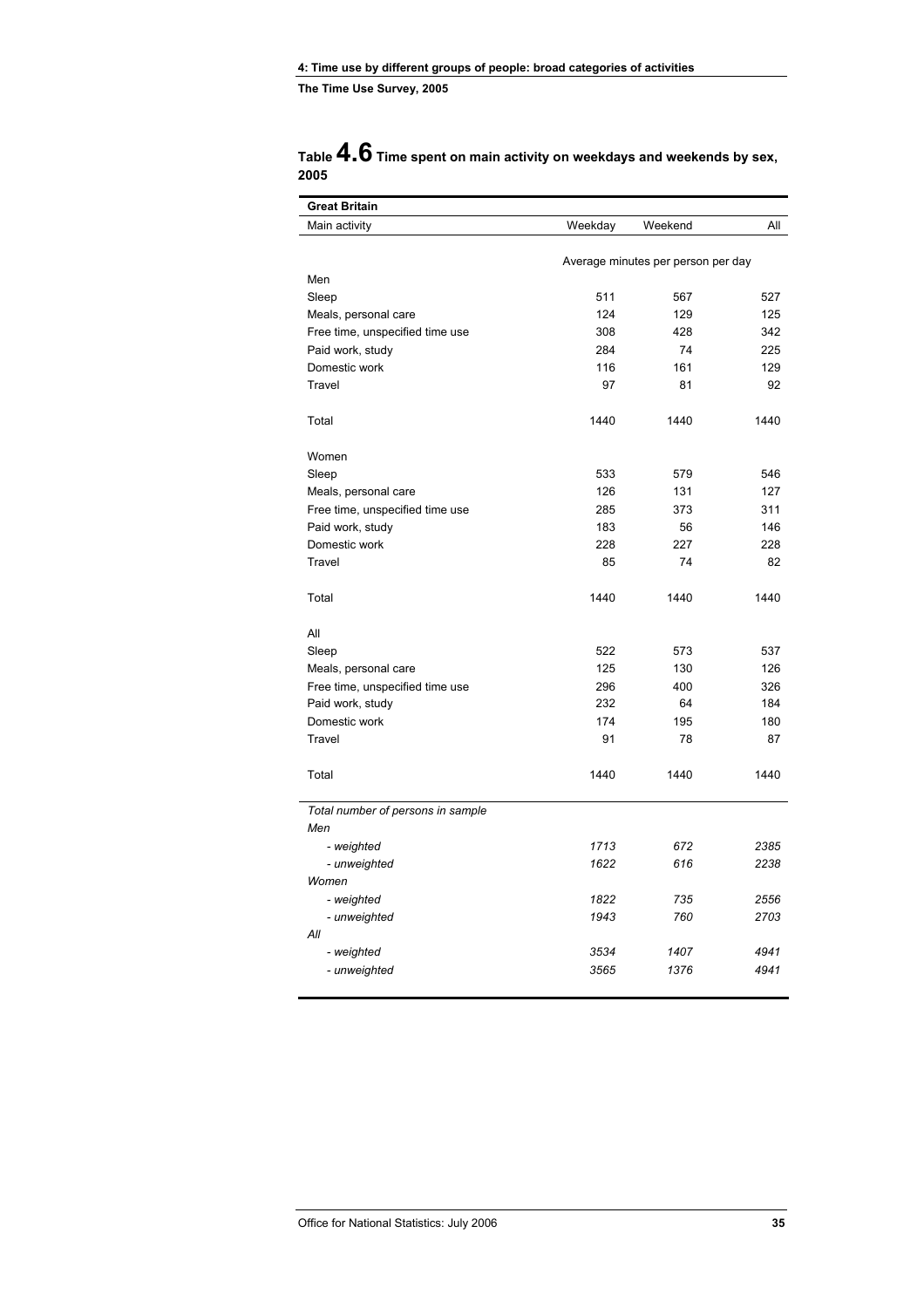# 5: Time use by different groups of people: specific activities

# Sleep and rest

It was the youngest and oldest age groups who spent the most time sleeping – among both men and women. Resting increased with age: those aged 16-24 spent 30 minutes a day on average resting compared with 73 minutes among those aged 65 and over. Among those aged 16-49, men living with pre-school children sleep less than both women living with preschool children and men living in a household with no dependent children.

### *Figures 5.1 and 5.2 and Tables 5.1 and 5.2*



**Figure 5.1 Time spent sleeping by age and sex, 2005** 

Note: an origin of 7 hours has been used in this chart to illustrate differences in time spent sleeping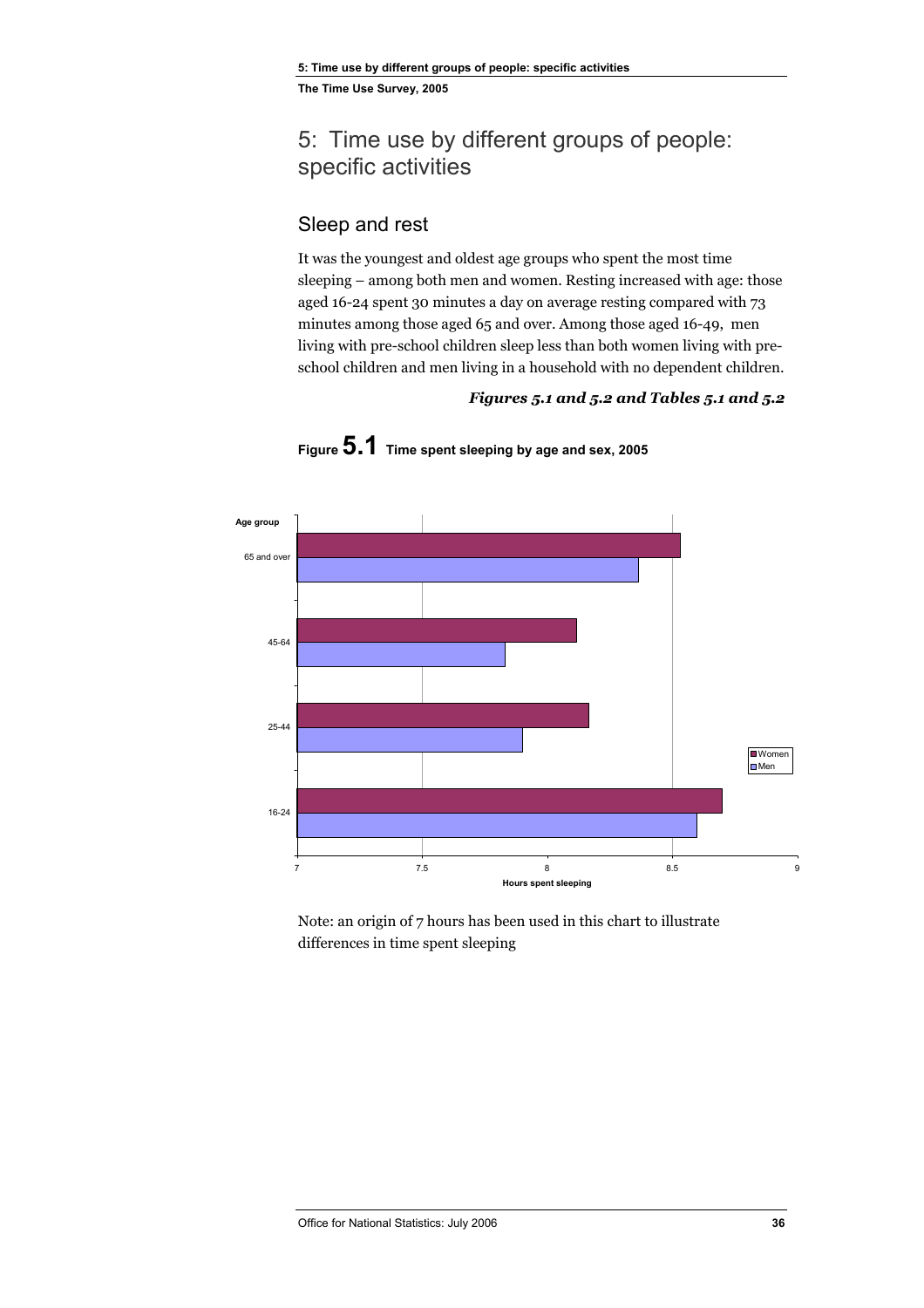

**Figure 5.2 Time spent sleeping by presence and age of children in the household and sex, 2005** 

Note: an origin of 7 hours has been used in this chart to illustrate differences in time spent sleeping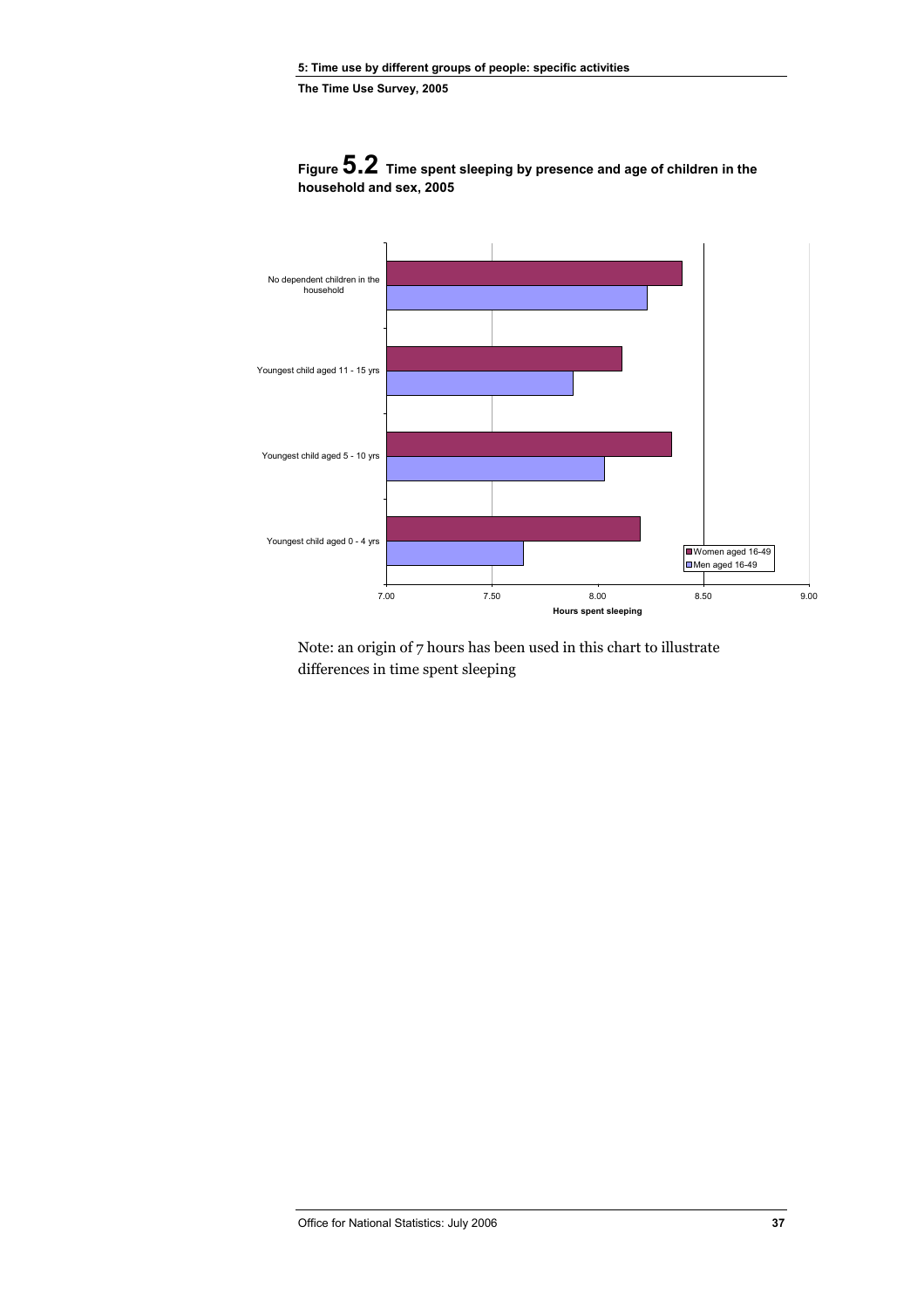# Housework and caring for others

Domestic work tends to be carried out by women, by people in older age groups, by people with dependent children and at the weekend.

Overall, women carry out about two thirds of the housework– women spend on average 178 minutes a day on housework compared with 100 minutes among men. Women also spend 12 minutes a day doing housework as a secondary activity, compared with 6 minutes for men.

While overall 92 per cent of women do some housework per day, compared with just over three quarters of men (77 per cent), the pattern is different for individual activities. Women spend more time than men cooking and washing up, cleaning and tidying, washing clothes and doing shopping. DIY repairs and gardening are however male-dominated. About a third of people shop or use some services on an average day, and women and older people do so more often than men and younger people.

Among those aged 16-49, people with pre-school children spent the most time on housework: 147 minutes per day on average as a main activity, compared with 98 minutes among those with no dependent children in the household.

### *Figure 5.3 and Tables 5.3 to 5.5*



# **Figure 5.3 Time spent on housework by sex, 2005**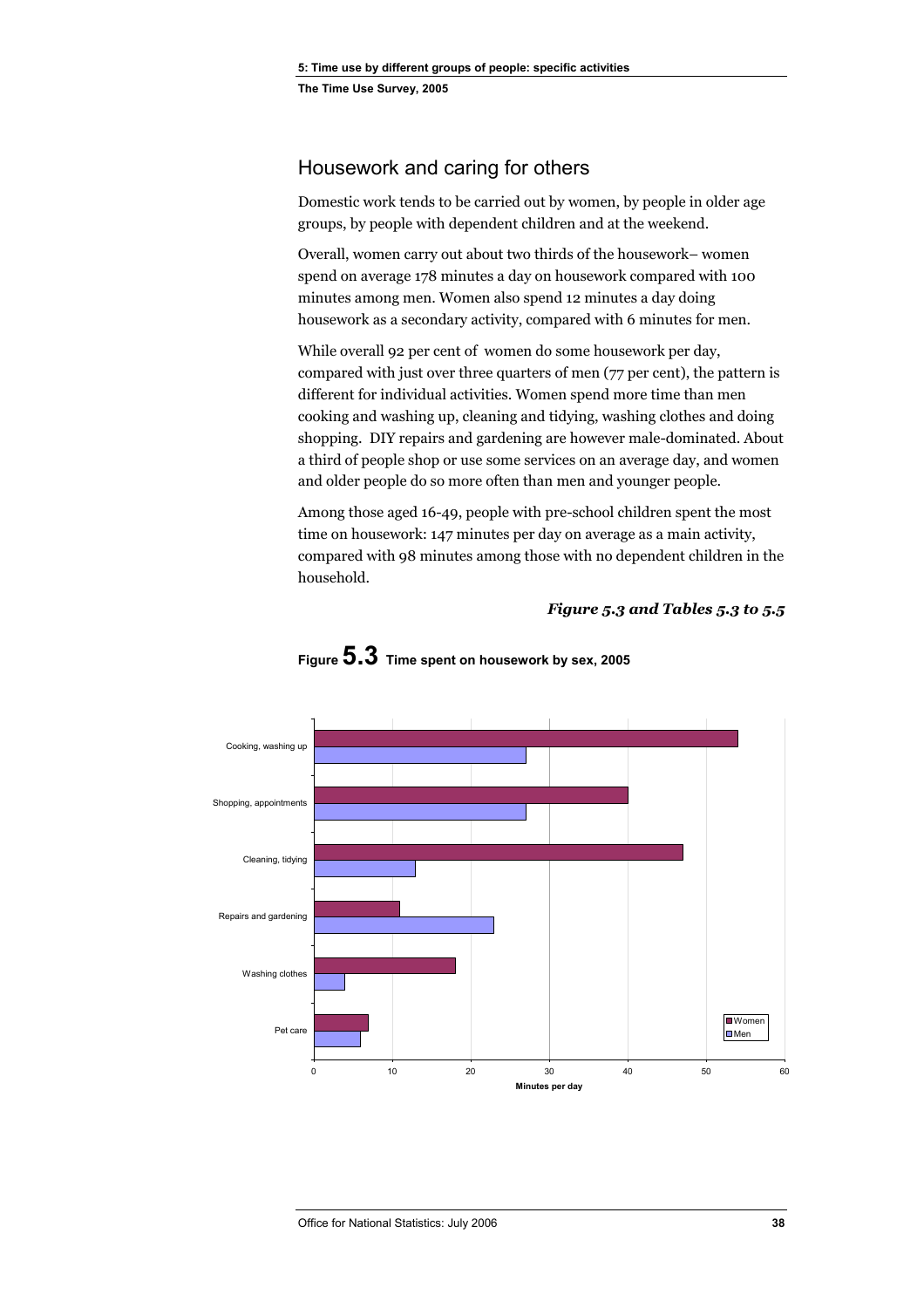Table 5.6 shows that women who work full time are more likely than men who work full time to participate in domestic activities. For example, 42 per cent of women who work full time clean and tidy compared with only 17 per cent of men full time workers.

### *Figure 5.4 and Table 5.6*



**Figure 5.4 Time spent on housework for full time workers by sex, 2005** 

Although overall people spend more time at the weekend than during the week on domestic tasks (154 minutes compared with 135 minutes on weekdays), the difference was due to more time being spent on repairs and gardening and shopping and appointments at the weekend.

*Figure 5.5 and Table 5.7*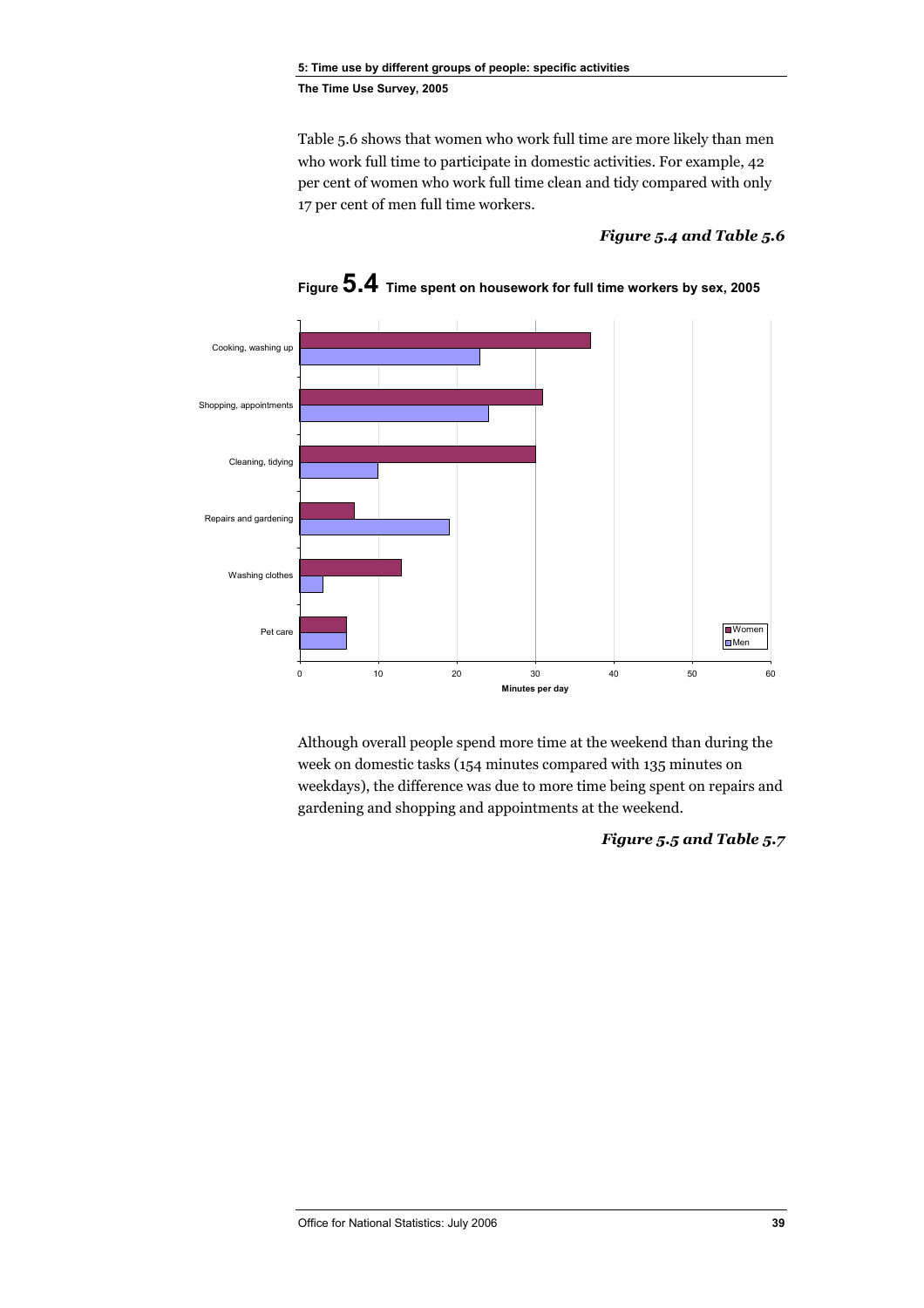

**Figure 5.5 Time spent on housework on weekdays and weekends, 2005** 

People spent 36 minutes on average per day caring for children and adults as a main activity, and a further 30 minutes as a secondary activity. Women tended to spend longer than men (46 minutes and 26 minutes respectively). This difference was largest for caring for their own children: women tended to spend twice as long as men doing so (32 and 15 minutes respectively).

Men spent ten minutes on average a day looking after children as a secondary activity compared to 30 minutes among women. Among men, 36 per cent of all secondary childcare time is spent alongside leisure time, and 26 per cent of the secondary childcare is carried out whilst doing housework. Among women these percentages are 30 per cent and 35 per cent respectively. (Table not shown).

### *Figure 5.6 and Table 5.8*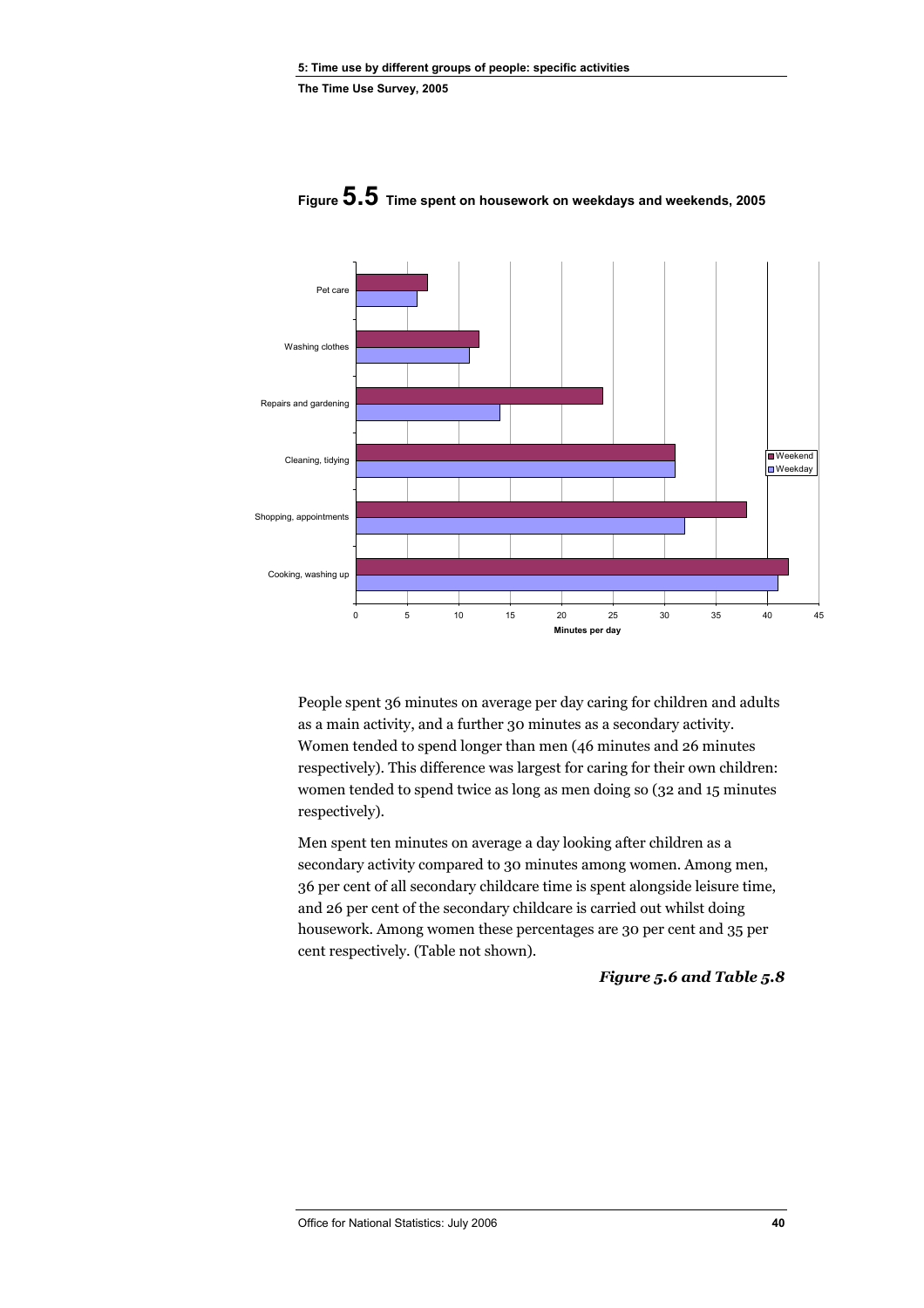

**Figure 5.6 Time spent on caring activities by sex, 2005** 

The pattern of care varied among people of different ages and with different age children, variables that are themselves related. People aged 25 to44 spent the longest time per day caring for their own children – on average, they spent 54 minutes caring for their own children as a main activity and a further 46 minutes as a secondary activity. Unsurprisingly, those with pre-school children spent the longest time caring for their children, both as a main and secondary activity.

### *Figure 5.7 and Tables 5.9 and 5.10*

Looking at unpaid care for children in other households, it was people aged 45-64 who spent the most time on it.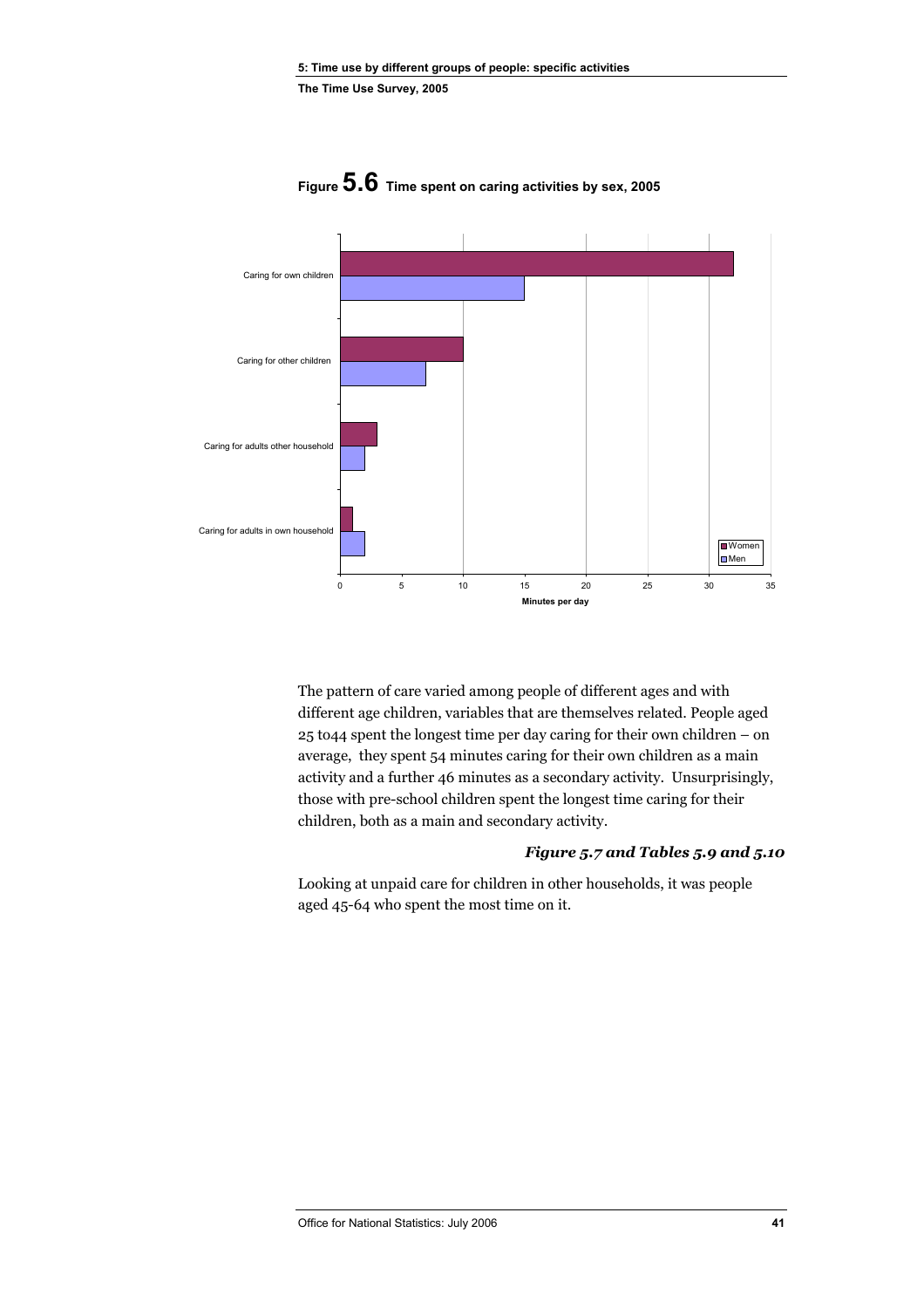

**Figure 5.7 Time spent caring for children by presence and age of children in the household, 2005** 

The amount of time spent on looking after children as a main activity was no different at weekends than during the week, however, people spent twice as long on average at weekends looking after their children as a secondary activity – 32 minutes compared with 17 minutes on average on weekdays.

#### *Tables 5.11 and 5.12*

## Work and education

Nearly half of men (46 per cent) and a third of women (33 per cent) participated in paid work on their diary day. Men tended to work longer hours than women on average – looking only at people who worked on their diary day, men spent 459 minutes per day working compared with an average of 400 minutes among women.

Women were more likely than men to participate in voluntary work (15 per cent of women and 10 per cent of men did so on their diary day). There were no differences in participation in formal and recreational education.

Those aged 25 to 64 were the most likely to have worked on their diary day, and those aged 16-24 were the most likely to have taken part in formal education. Rates of participation varied similarly by age of the youngest person in the household. People aged 16-49 with pre-school or primary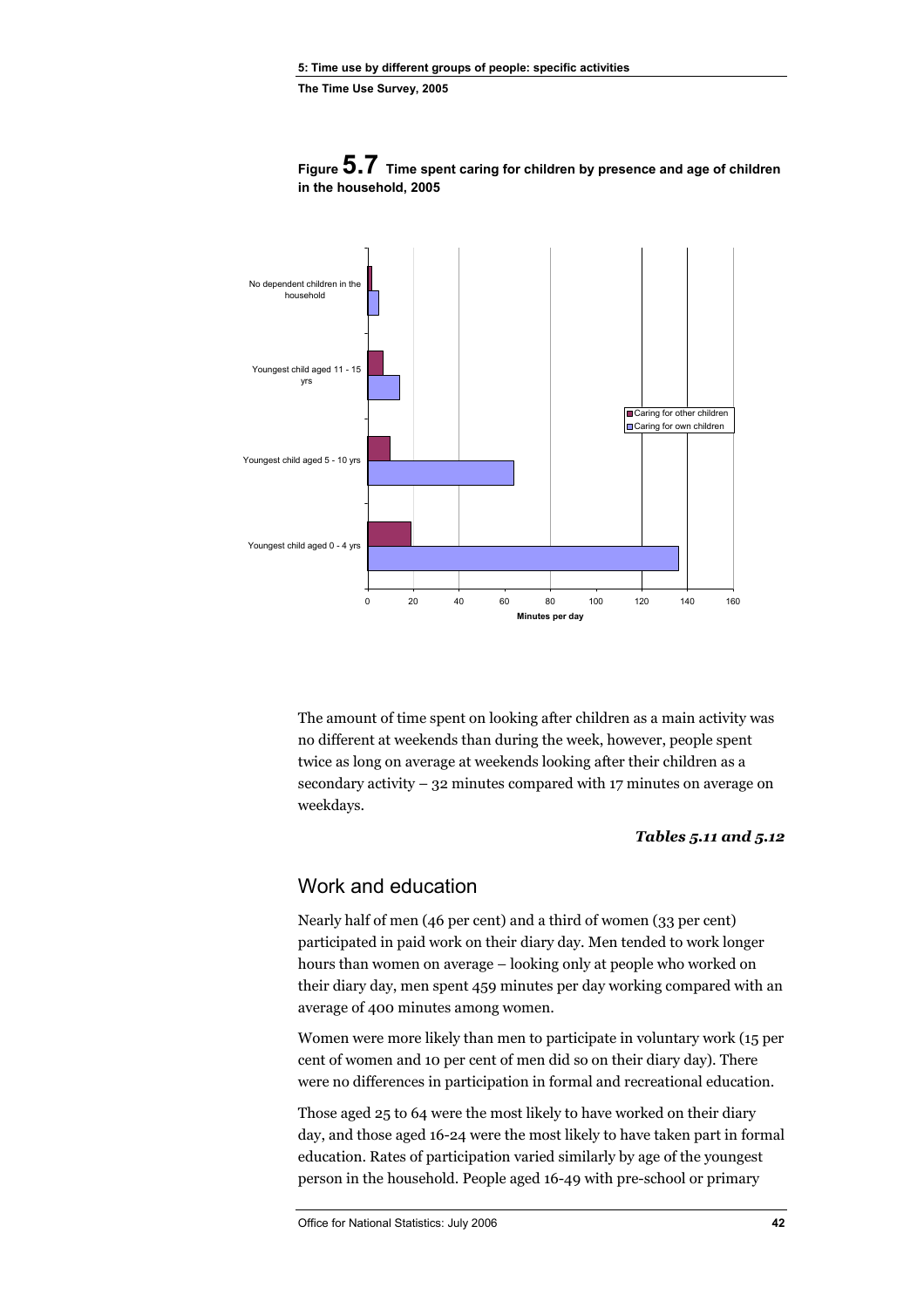school aged children were more likely to have taken part in voluntary work – 22 per cent compared with only five per cent of those aged 16-49 with no children in the household.

Compared to the weekend, an additional 154 minutes were spent in the main job and an additional 14 minutes were spent in formal education during the week.

### *Tables 5.13 to 5.16*

# **Travel**

Information was collected in the diary about both the purpose of the journey and the means of transport. Overall, the majority of people (86 per cent) did some travelling during their diary day, and spent on average 87 minutes travelling.

About a fifth of travel (18 minutes) was commuting to paid employment, and 11 minutes was for domestic trips such as shopping. Five minutes of travelling was for pure enjoyment with no other purpose and five minutes was escorting someone else. The rest of the travelling time (43 minutes) was travel for other purposes - for example to the cinema or to visit friends. Comparing men and women, travel related to employment was more evident among men, while women's trips are more concerned with domestic tasks such as shopping.

#### *Table 5.17*

Three fifths of all travel (52 of the 87 travel minutes per day) was carried out by car or van, and a further fifth (17 minutes) was walking or jogging. Only 10 minutes was spent on public transport.

Men use the private car more than women (64 per cent of men had been in a trip in a private car in their diary day compared with 59 per cent of women).

### *Table 5.18*

# Leisure activities

Leisure activities are shown in tables 5.19 and 5.20 grouped into four main categories. Men were more likely than women to watch TV or listen to the radio and to take part in other leisure activities (sport, entertainment, hobbies and using the computer). Women were more likely than men to spend time reading or with other people.

#### *Figure 5.8 and Table 5.19*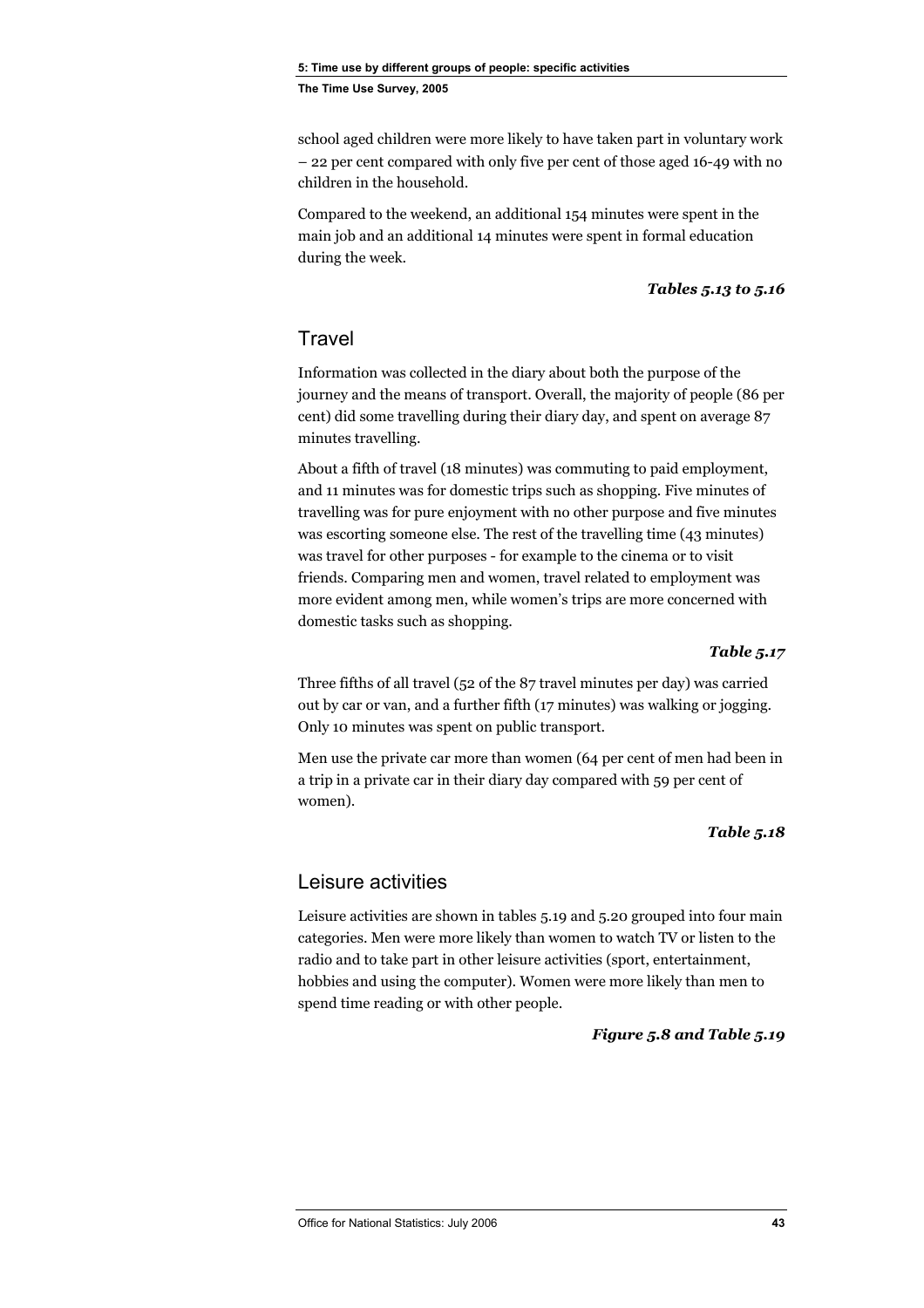

**Figure 5.8 Time spent on leisure activities by sex, 2005**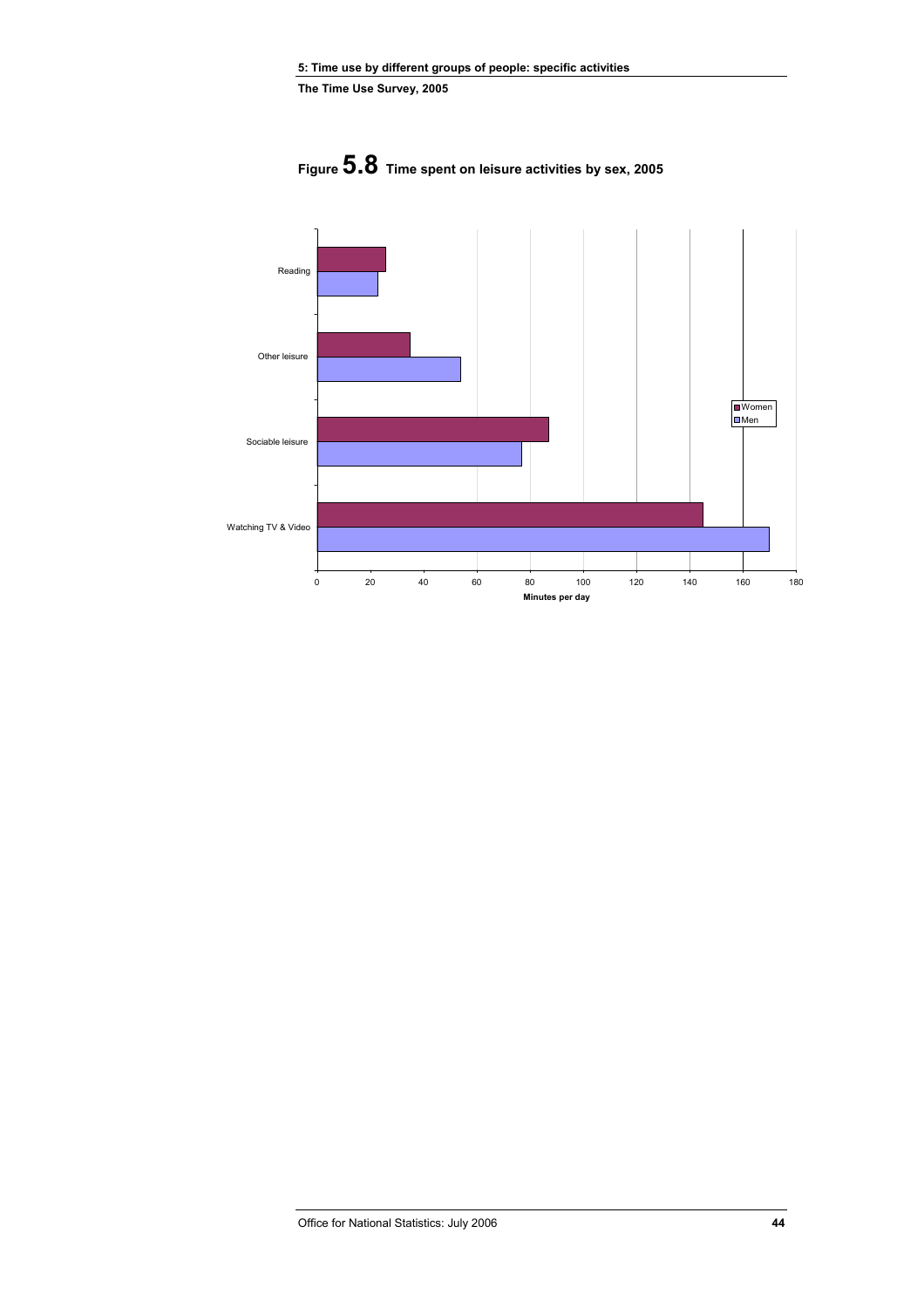Table 5.20 shows that leisure time varies substantially by sex and age. Throughout the full age range men watched substantially (20-40 minutes) more television per day. Time devoted to social life is very similar for men and women in the two youngest age groups, but the pattern alters with age and beyond age 45 women devoted more time than men to visiting friends and being visited. Men devoted more time to hobbies and games; younger men in particular spend twice as much time as do women to this sort of leisure (54 minutes compared with 25 for the 16-24 age group, 27 compared with 13 for the 25-44 group).

### *Table 5.20 and Figure 5.9*



**Figure 5.9 Time spent on major leisure activities by age and sex, 2005** 

Other leisure activities also show a strong differentiation by sex. Sport and other outdoor exercise time, among the youngest group, was overwhelmingly male, though this gender difference almost disappears amongst those aged 25 to 64.

#### *Table 5.20 and Figure 5.10*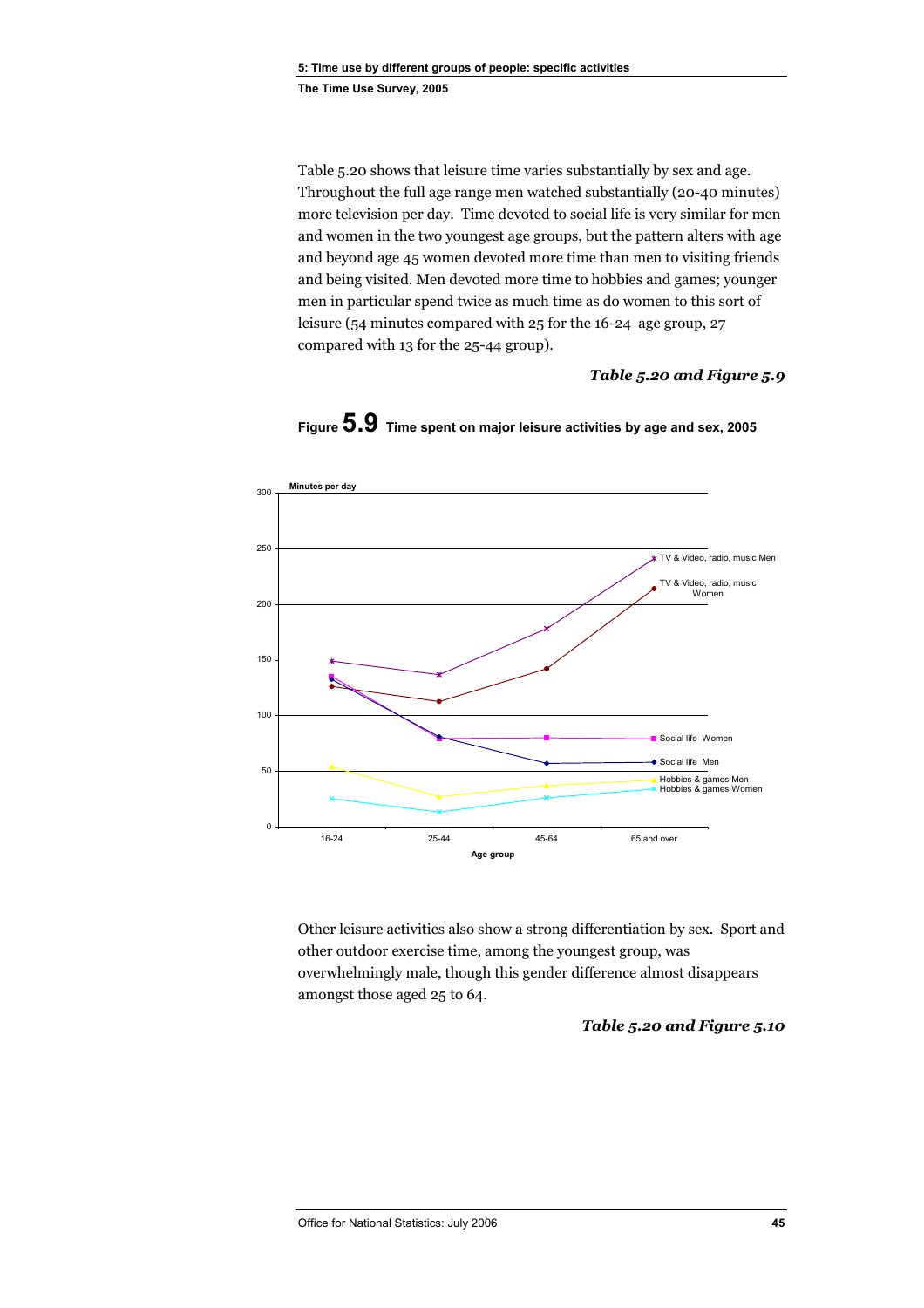

# **Figure 5.10 Time spent on other leisure activities by age and sex, 2005**

Amongst young people, women spent much more time than men in entertainment and cultural activities (i.e. cinema, theatre, concerts etc), though this difference dwindles for older age-groups. Reading was less strongly gendered and although women seem to do a little more than men the difference was not statistically significant. Time spent reading is however strongly and positively related to age, with the oldest age-group devoting more than an hour per day to this activity, compared with about 10 minutes among the youngest age group.

#### *Table 5.20*

Not surprisingly, those who work spent less time on leisure activities than the unemployed or economically inactive. Retired people were twice as likely as others to spend time reading and spent nearly three times as long doing so (57 minutes per day compared with 20 minutes among other economically inactive people).

#### *Table 5.21*

#### **Use of computers**

Computer use was recorded in the diaries either as a primary activity or as a secondary activity. The tables shown above recoded computing as a secondary activity and coded the purpose as the primary activity. This means that a substantial part of all computer usage is hidden in tables constructed from primary activities only. In this section only we therefore use some different table construction methods to illustrate the part that computers play in daily life. Computer use is brought to the foreground by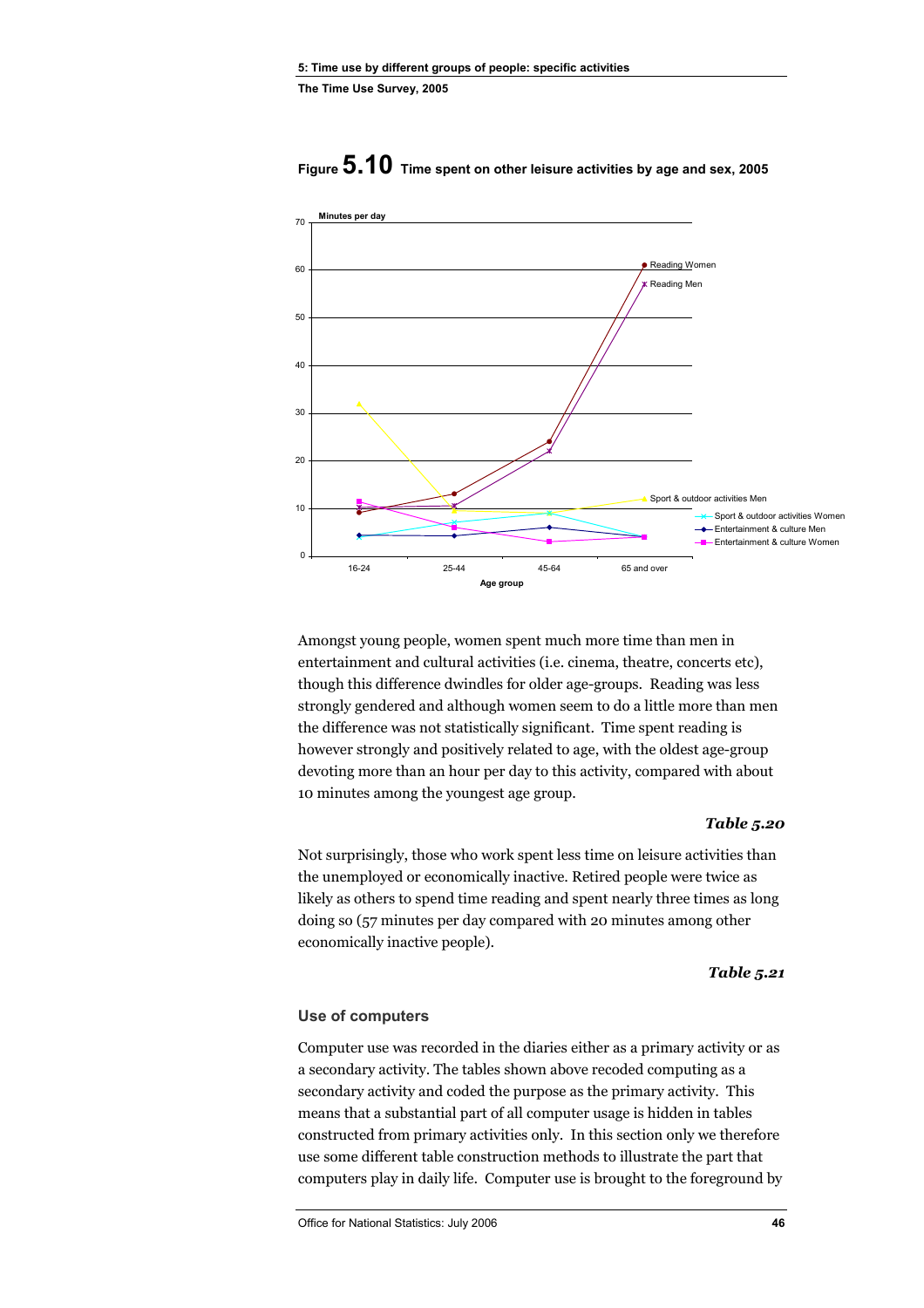treating all mentions of computer use *as if they are the primary activities*. This of course has the effect of reducing time attributed to other activities.

There has been a considerable growth in the use of computers over the 5 year period. On any given day in 2000, around 12 per cent of the population used a computer outside their workplace (workplace use is not recorded in the diaries). By 2005, some 16 per cent of the population were doing so each day. Computing time increased from an average of 12 minutes per day in 2000 to 20 minutes per day in 2005 (table not shown).

Table 5.22 shows the difference between the non-users and the users of computers on any diary day. The amount of computing time spent by users has increased markedly from 96 minutes per day in 2000 to 120 minutes per day in 2005. In 2000 computer users spent less time in paid work, unpaid housework and social life than non-users. By 2005, the difference between user and non-user paid work had disappeared, but the users watched substantially less television. In both survey years, computer use is associated with extra study time.

### *Table 5.22*

Just over half of all daily computer use has computing as a primary activity with no secondary activity registered. Table 5.23 shows the association of the remaining 55 minutes of secondary computing time with its respective primary activity. Thirty three per cent of all secondary computing time is devoted to paid work (mostly at home), 15 per cent to hobbies and games, and 13 per cent each to social life (email, chat-rooms) and to watching or listening to video/DVDs or music media.

Instead of adding this secondary computing time to primary computing, it might instead be added to the appropriate primary purpose as shown in the final column of Table 5.23. The estimate of paid work time in 2005 rises from an average of 167 minutes per day to 185 minutes; comparing this total with the equivalent for non-users (in Table 5.22) we see that the users in total did more paid work than the non-users. Similar comparisons reduce, but do not eliminate, the differences between nonusers and users social life and media time. To maintain the 1440 minute day, the computing time added in to its primary purposes must also be subtracted from the computing total, which reduces, as a result, to an average of just over one hour per day (64 minutes).

*Table 5.23*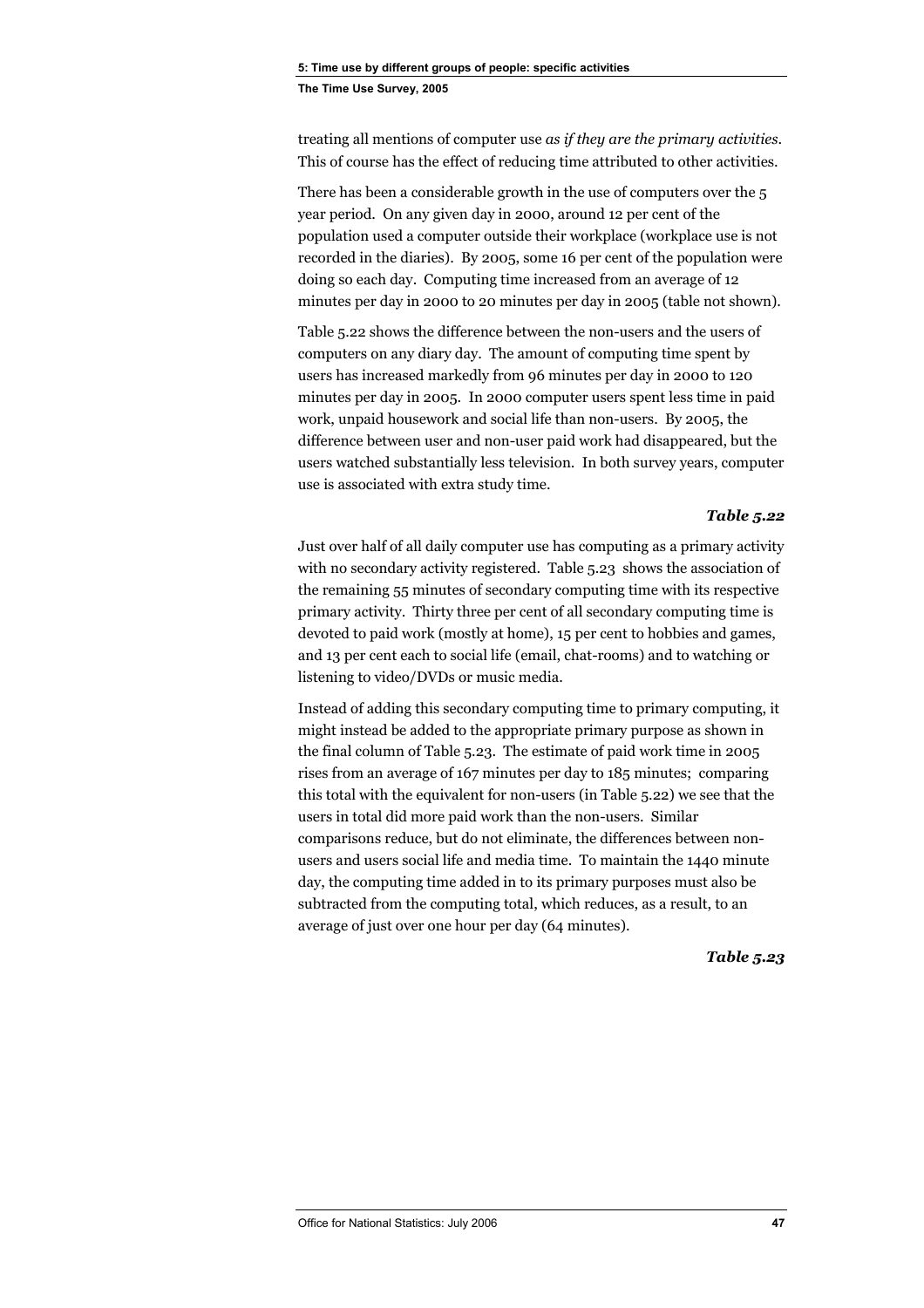| <b>Great Britain</b>              |           |                                                                                          |       |             |      |
|-----------------------------------|-----------|------------------------------------------------------------------------------------------|-------|-------------|------|
|                                   | Age group |                                                                                          |       |             | All  |
| Main activity                     | 16-24     | 25-44                                                                                    | 45-64 | 65 and over |      |
|                                   |           |                                                                                          |       |             |      |
|                                   |           | Average minutes per person per day<br>% of people participating in activity <sup>1</sup> |       |             |      |
|                                   |           |                                                                                          |       |             |      |
| Men                               |           |                                                                                          |       |             |      |
| Sleeping                          | 516       | 474                                                                                      | 470   | 502         | 484  |
|                                   | 100%      | 100%                                                                                     | 100%  | 100%        | 100% |
|                                   |           |                                                                                          |       |             |      |
| Resting                           | 25        | 32                                                                                       | 47    | 71          | 43   |
|                                   | 46%       | 45%                                                                                      | 51%   | 62%         | 50%  |
| Women                             |           |                                                                                          |       |             |      |
| Sleeping                          | 522       | 490                                                                                      | 487   | 512         | 498  |
|                                   | 100%      | 100%                                                                                     | 100%  | 100%        | 100% |
|                                   |           |                                                                                          |       |             |      |
| Resting                           | 35        | 40                                                                                       | 46    | 74          | 48   |
|                                   | 51%       | 47%                                                                                      | 52%   | 63%         | 52%  |
|                                   |           |                                                                                          |       |             |      |
| All                               |           |                                                                                          |       |             |      |
| Sleeping                          | 519       | 482                                                                                      | 479   | 507         | 491  |
|                                   | 100%      | 100%                                                                                     | 100%  | 100%        | 100% |
| Resting                           | 30        | 36                                                                                       | 47    | 73          | 46   |
|                                   | 48%       | 46%                                                                                      | 51%   | 63%         | 51%  |
|                                   |           |                                                                                          |       |             |      |
| Total number of persons in sample |           |                                                                                          |       |             |      |
| Men                               |           |                                                                                          |       |             |      |
| - weighted                        | 353       | 847                                                                                      | 759   | 427         | 2385 |
| - unweighted                      | 194       | 723                                                                                      | 762   | 559         | 2238 |
| Women                             |           |                                                                                          |       |             |      |
| - weighted                        | 349       | 889                                                                                      | 781   | 537         | 2556 |
| - unweighted                      | 217       | 962                                                                                      | 828   | 696         | 2703 |
| All                               |           |                                                                                          |       |             |      |
| - weighted                        | 702       | 1736                                                                                     | 1540  | 964         | 4941 |
| - unweighted                      | 411       | 1685                                                                                     | 1590  | 1255        | 4941 |

### **Table 5.1 Rates of participation and time spent on sleeping and resting as main activity by age and sex, 2005**

 $1$  The participation rate is the proportion of people who spent any time on the activity during their diary day.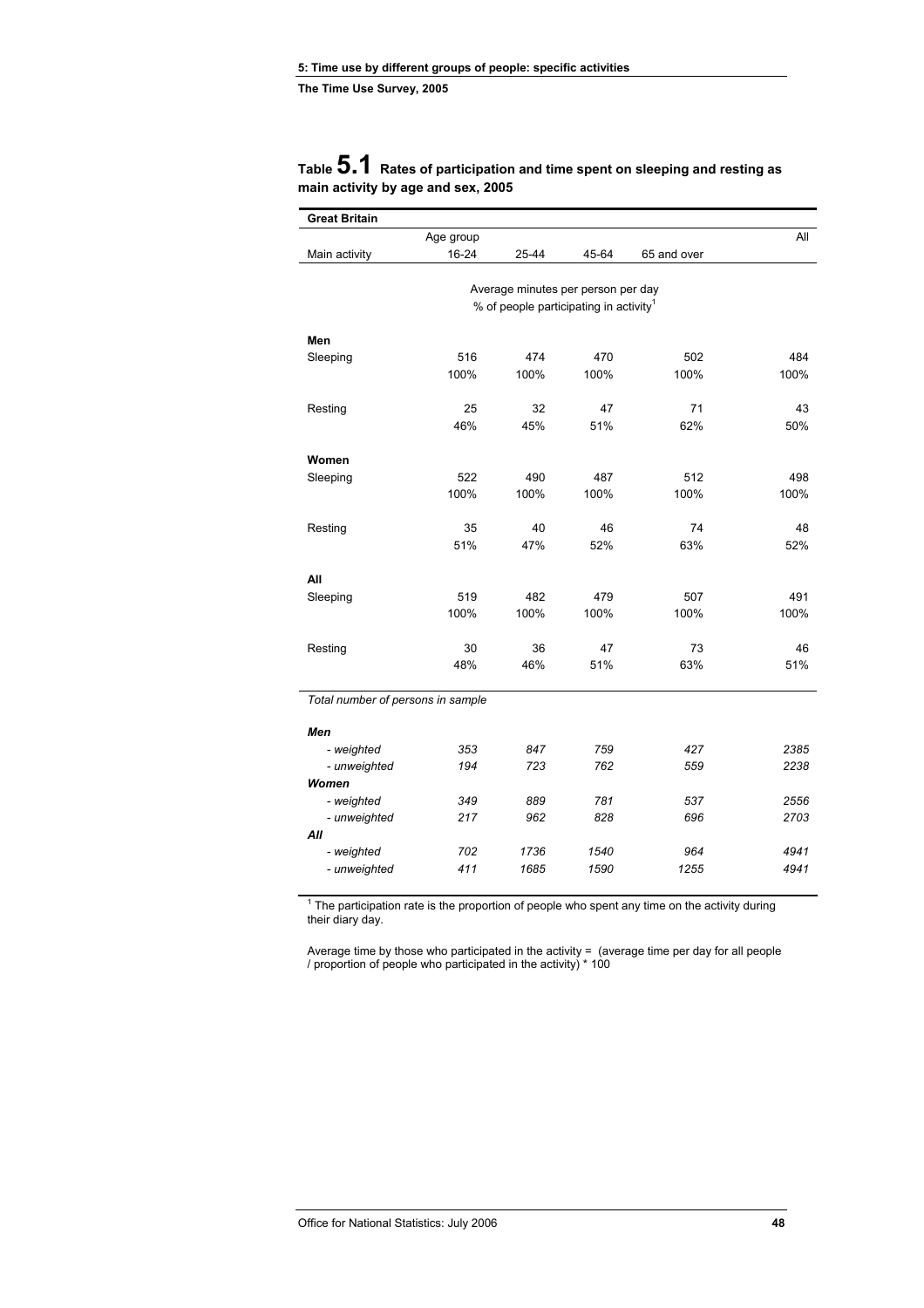| Great Britain, people aged 16-49  |                                        |            |                                                    |                             |                |
|-----------------------------------|----------------------------------------|------------|----------------------------------------------------|-----------------------------|----------------|
|                                   | Age of youngest person in<br>household |            |                                                    | No<br>dependent<br>child in | All aged 16-49 |
| Main activity                     | 0 - 4 yrs                              | 5 - 10 yrs | 11 - 15 yrs                                        | household                   |                |
|                                   |                                        |            | Average minutes per person per day                 |                             |                |
| Men                               |                                        |            | % of people participating in activity <sup>1</sup> |                             |                |
| Sleeping                          | 459                                    | 482        | 473                                                | 494                         | 484            |
|                                   | 100%                                   | 100%       | 99%                                                | 100%                        | 100%           |
|                                   |                                        |            |                                                    |                             |                |
| Resting                           | 20                                     | 35         | 51                                                 | 30                          | 32             |
|                                   | 36%                                    | 55%        | 63%                                                | 44%                         | 46%            |
| Women                             |                                        |            |                                                    |                             |                |
| Sleeping                          | 492                                    | 501        | 487                                                | 504                         | 498            |
|                                   | 100%                                   | 100%       | 100%                                               | 100%                        | 100%           |
|                                   |                                        |            |                                                    |                             |                |
| Resting                           | 28                                     | 47         | 33                                                 | 42                          | 39             |
|                                   | 43%                                    | 49%        | 48%                                                | 50%                         | 48%            |
|                                   |                                        |            |                                                    |                             |                |
| All                               |                                        |            |                                                    |                             |                |
| Sleeping                          | 478                                    | 493        | 481                                                | 499                         | 491            |
|                                   | 100%                                   | 100%       | 100%                                               | 100%                        | 100%           |
|                                   |                                        |            |                                                    |                             |                |
| Resting                           | 25                                     | 42         | 41                                                 | 36                          | 35             |
|                                   | 40%                                    | 52%        | 55%                                                | 46%                         | 47%            |
|                                   |                                        |            |                                                    |                             |                |
| Total number of persons in sample |                                        |            |                                                    |                             |                |
| Men                               |                                        |            |                                                    |                             |                |
| - weighted                        | 248                                    | 192        | 160                                                | 801                         | 1402           |
| - unweighted                      | 201                                    | 146        | 101                                                | 661                         | 1109           |
| Women                             |                                        |            |                                                    |                             |                |
| - weighted                        | 348                                    | 255        | 201                                                | 661                         | 1464           |
| - unweighted                      | 362                                    | 287        | 182                                                | 568                         | 1399           |
| All                               |                                        |            |                                                    |                             |                |
| - weighted                        | 596                                    | 447        | 361                                                | 1461                        | 2865           |
| - unweighted                      | 563                                    | 433        | 283                                                | 1229                        | 2508           |

| Table ${\bf 5.2}\;$ Rates of participation and time spent on sleeping and resting as |
|--------------------------------------------------------------------------------------|
| main activity by sex and presence and age of children in the household, 2005         |

 $1$  The participation rate is the proportion of people who spent any time on the activity during their diary day.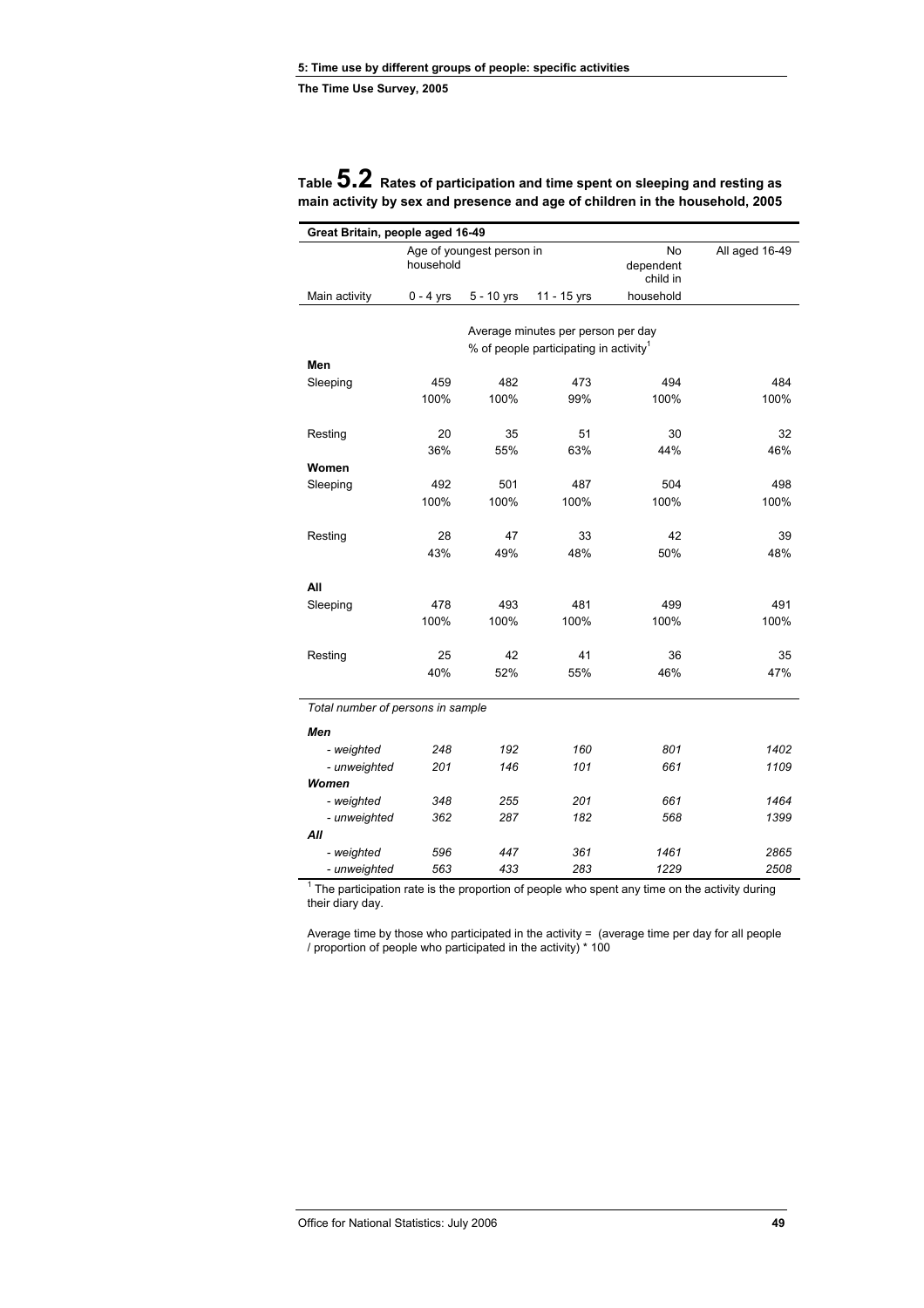| Men<br>Women<br>All<br>Activity<br>Average minutes per person per day<br>% of people participating in activity <sup>1</sup><br>Cooking, washing up<br>Main activity<br>27<br>54<br>41<br>57%<br>81%<br>70%<br>$\overline{2}$<br>3<br>3<br>Secondary activity<br>5%<br>8%<br>7%<br>Cleaning, tidying<br>31<br>Main activity<br>13<br>47<br>21%<br>54%<br>38%<br>1<br>3<br>$\overline{2}$<br>Secondary activity<br>1%<br>4%<br>2%<br><b>Washing clothes</b><br>11<br>Main activity<br>4<br>18<br>6%<br>30%<br>19%<br>Secondary activity<br>0<br>3<br>2<br>4%<br>1%<br>2%<br><b>Repairs and gardening</b><br>Main activity<br>23<br>11<br>17<br>15%<br>12%<br>13%<br>0<br>Secondary activity<br>0<br>0<br>0%<br>1%<br>1%<br>Pet care<br>7<br>Main activity<br>6<br>7<br>11%<br>14%<br>13%<br>$\overline{2}$<br>Secondary activity<br>$\overline{2}$<br>$\overline{2}$<br>3%<br>4%<br>3%<br>Shopping, appointments<br>27<br>40<br>34<br>Main activity<br>32%<br>42%<br>37%<br>$\overline{2}$<br>$\overline{2}$<br>Secondary activity<br>2<br>3%<br>3%<br>3%<br>Any housework<br>Main activity<br>100<br>178<br>140<br>77%<br>92%<br>85%<br>6<br>12<br>9<br>Secondary activity<br>12%<br>19%<br>15%<br>Total number of persons in<br>sample<br>- weighted<br>2384<br>2556<br>4941<br>2238<br>2703<br>4941<br>- unweighted | <b>Great Britain</b> |  |  |  |  |
|----------------------------------------------------------------------------------------------------------------------------------------------------------------------------------------------------------------------------------------------------------------------------------------------------------------------------------------------------------------------------------------------------------------------------------------------------------------------------------------------------------------------------------------------------------------------------------------------------------------------------------------------------------------------------------------------------------------------------------------------------------------------------------------------------------------------------------------------------------------------------------------------------------------------------------------------------------------------------------------------------------------------------------------------------------------------------------------------------------------------------------------------------------------------------------------------------------------------------------------------------------------------------------------------------------------------|----------------------|--|--|--|--|
|                                                                                                                                                                                                                                                                                                                                                                                                                                                                                                                                                                                                                                                                                                                                                                                                                                                                                                                                                                                                                                                                                                                                                                                                                                                                                                                      |                      |  |  |  |  |
|                                                                                                                                                                                                                                                                                                                                                                                                                                                                                                                                                                                                                                                                                                                                                                                                                                                                                                                                                                                                                                                                                                                                                                                                                                                                                                                      |                      |  |  |  |  |
|                                                                                                                                                                                                                                                                                                                                                                                                                                                                                                                                                                                                                                                                                                                                                                                                                                                                                                                                                                                                                                                                                                                                                                                                                                                                                                                      |                      |  |  |  |  |
|                                                                                                                                                                                                                                                                                                                                                                                                                                                                                                                                                                                                                                                                                                                                                                                                                                                                                                                                                                                                                                                                                                                                                                                                                                                                                                                      |                      |  |  |  |  |
|                                                                                                                                                                                                                                                                                                                                                                                                                                                                                                                                                                                                                                                                                                                                                                                                                                                                                                                                                                                                                                                                                                                                                                                                                                                                                                                      |                      |  |  |  |  |
|                                                                                                                                                                                                                                                                                                                                                                                                                                                                                                                                                                                                                                                                                                                                                                                                                                                                                                                                                                                                                                                                                                                                                                                                                                                                                                                      |                      |  |  |  |  |
|                                                                                                                                                                                                                                                                                                                                                                                                                                                                                                                                                                                                                                                                                                                                                                                                                                                                                                                                                                                                                                                                                                                                                                                                                                                                                                                      |                      |  |  |  |  |
|                                                                                                                                                                                                                                                                                                                                                                                                                                                                                                                                                                                                                                                                                                                                                                                                                                                                                                                                                                                                                                                                                                                                                                                                                                                                                                                      |                      |  |  |  |  |
|                                                                                                                                                                                                                                                                                                                                                                                                                                                                                                                                                                                                                                                                                                                                                                                                                                                                                                                                                                                                                                                                                                                                                                                                                                                                                                                      |                      |  |  |  |  |
|                                                                                                                                                                                                                                                                                                                                                                                                                                                                                                                                                                                                                                                                                                                                                                                                                                                                                                                                                                                                                                                                                                                                                                                                                                                                                                                      |                      |  |  |  |  |
|                                                                                                                                                                                                                                                                                                                                                                                                                                                                                                                                                                                                                                                                                                                                                                                                                                                                                                                                                                                                                                                                                                                                                                                                                                                                                                                      |                      |  |  |  |  |
|                                                                                                                                                                                                                                                                                                                                                                                                                                                                                                                                                                                                                                                                                                                                                                                                                                                                                                                                                                                                                                                                                                                                                                                                                                                                                                                      |                      |  |  |  |  |
|                                                                                                                                                                                                                                                                                                                                                                                                                                                                                                                                                                                                                                                                                                                                                                                                                                                                                                                                                                                                                                                                                                                                                                                                                                                                                                                      |                      |  |  |  |  |
|                                                                                                                                                                                                                                                                                                                                                                                                                                                                                                                                                                                                                                                                                                                                                                                                                                                                                                                                                                                                                                                                                                                                                                                                                                                                                                                      |                      |  |  |  |  |
|                                                                                                                                                                                                                                                                                                                                                                                                                                                                                                                                                                                                                                                                                                                                                                                                                                                                                                                                                                                                                                                                                                                                                                                                                                                                                                                      |                      |  |  |  |  |
|                                                                                                                                                                                                                                                                                                                                                                                                                                                                                                                                                                                                                                                                                                                                                                                                                                                                                                                                                                                                                                                                                                                                                                                                                                                                                                                      |                      |  |  |  |  |
|                                                                                                                                                                                                                                                                                                                                                                                                                                                                                                                                                                                                                                                                                                                                                                                                                                                                                                                                                                                                                                                                                                                                                                                                                                                                                                                      |                      |  |  |  |  |
|                                                                                                                                                                                                                                                                                                                                                                                                                                                                                                                                                                                                                                                                                                                                                                                                                                                                                                                                                                                                                                                                                                                                                                                                                                                                                                                      |                      |  |  |  |  |
|                                                                                                                                                                                                                                                                                                                                                                                                                                                                                                                                                                                                                                                                                                                                                                                                                                                                                                                                                                                                                                                                                                                                                                                                                                                                                                                      |                      |  |  |  |  |
|                                                                                                                                                                                                                                                                                                                                                                                                                                                                                                                                                                                                                                                                                                                                                                                                                                                                                                                                                                                                                                                                                                                                                                                                                                                                                                                      |                      |  |  |  |  |
|                                                                                                                                                                                                                                                                                                                                                                                                                                                                                                                                                                                                                                                                                                                                                                                                                                                                                                                                                                                                                                                                                                                                                                                                                                                                                                                      |                      |  |  |  |  |
|                                                                                                                                                                                                                                                                                                                                                                                                                                                                                                                                                                                                                                                                                                                                                                                                                                                                                                                                                                                                                                                                                                                                                                                                                                                                                                                      |                      |  |  |  |  |
|                                                                                                                                                                                                                                                                                                                                                                                                                                                                                                                                                                                                                                                                                                                                                                                                                                                                                                                                                                                                                                                                                                                                                                                                                                                                                                                      |                      |  |  |  |  |
|                                                                                                                                                                                                                                                                                                                                                                                                                                                                                                                                                                                                                                                                                                                                                                                                                                                                                                                                                                                                                                                                                                                                                                                                                                                                                                                      |                      |  |  |  |  |
|                                                                                                                                                                                                                                                                                                                                                                                                                                                                                                                                                                                                                                                                                                                                                                                                                                                                                                                                                                                                                                                                                                                                                                                                                                                                                                                      |                      |  |  |  |  |
|                                                                                                                                                                                                                                                                                                                                                                                                                                                                                                                                                                                                                                                                                                                                                                                                                                                                                                                                                                                                                                                                                                                                                                                                                                                                                                                      |                      |  |  |  |  |
|                                                                                                                                                                                                                                                                                                                                                                                                                                                                                                                                                                                                                                                                                                                                                                                                                                                                                                                                                                                                                                                                                                                                                                                                                                                                                                                      |                      |  |  |  |  |
|                                                                                                                                                                                                                                                                                                                                                                                                                                                                                                                                                                                                                                                                                                                                                                                                                                                                                                                                                                                                                                                                                                                                                                                                                                                                                                                      |                      |  |  |  |  |
|                                                                                                                                                                                                                                                                                                                                                                                                                                                                                                                                                                                                                                                                                                                                                                                                                                                                                                                                                                                                                                                                                                                                                                                                                                                                                                                      |                      |  |  |  |  |
|                                                                                                                                                                                                                                                                                                                                                                                                                                                                                                                                                                                                                                                                                                                                                                                                                                                                                                                                                                                                                                                                                                                                                                                                                                                                                                                      |                      |  |  |  |  |
|                                                                                                                                                                                                                                                                                                                                                                                                                                                                                                                                                                                                                                                                                                                                                                                                                                                                                                                                                                                                                                                                                                                                                                                                                                                                                                                      |                      |  |  |  |  |
|                                                                                                                                                                                                                                                                                                                                                                                                                                                                                                                                                                                                                                                                                                                                                                                                                                                                                                                                                                                                                                                                                                                                                                                                                                                                                                                      |                      |  |  |  |  |
|                                                                                                                                                                                                                                                                                                                                                                                                                                                                                                                                                                                                                                                                                                                                                                                                                                                                                                                                                                                                                                                                                                                                                                                                                                                                                                                      |                      |  |  |  |  |
|                                                                                                                                                                                                                                                                                                                                                                                                                                                                                                                                                                                                                                                                                                                                                                                                                                                                                                                                                                                                                                                                                                                                                                                                                                                                                                                      |                      |  |  |  |  |
|                                                                                                                                                                                                                                                                                                                                                                                                                                                                                                                                                                                                                                                                                                                                                                                                                                                                                                                                                                                                                                                                                                                                                                                                                                                                                                                      |                      |  |  |  |  |
|                                                                                                                                                                                                                                                                                                                                                                                                                                                                                                                                                                                                                                                                                                                                                                                                                                                                                                                                                                                                                                                                                                                                                                                                                                                                                                                      |                      |  |  |  |  |
|                                                                                                                                                                                                                                                                                                                                                                                                                                                                                                                                                                                                                                                                                                                                                                                                                                                                                                                                                                                                                                                                                                                                                                                                                                                                                                                      |                      |  |  |  |  |
|                                                                                                                                                                                                                                                                                                                                                                                                                                                                                                                                                                                                                                                                                                                                                                                                                                                                                                                                                                                                                                                                                                                                                                                                                                                                                                                      |                      |  |  |  |  |
|                                                                                                                                                                                                                                                                                                                                                                                                                                                                                                                                                                                                                                                                                                                                                                                                                                                                                                                                                                                                                                                                                                                                                                                                                                                                                                                      |                      |  |  |  |  |
|                                                                                                                                                                                                                                                                                                                                                                                                                                                                                                                                                                                                                                                                                                                                                                                                                                                                                                                                                                                                                                                                                                                                                                                                                                                                                                                      |                      |  |  |  |  |
|                                                                                                                                                                                                                                                                                                                                                                                                                                                                                                                                                                                                                                                                                                                                                                                                                                                                                                                                                                                                                                                                                                                                                                                                                                                                                                                      |                      |  |  |  |  |

**Table 5.3 Rates of participation and time spent on housework by whether main or secondary activity and sex, 2005** 

 $1$  The participation rate is the proportion of people who spent any time on the activity during their diary day.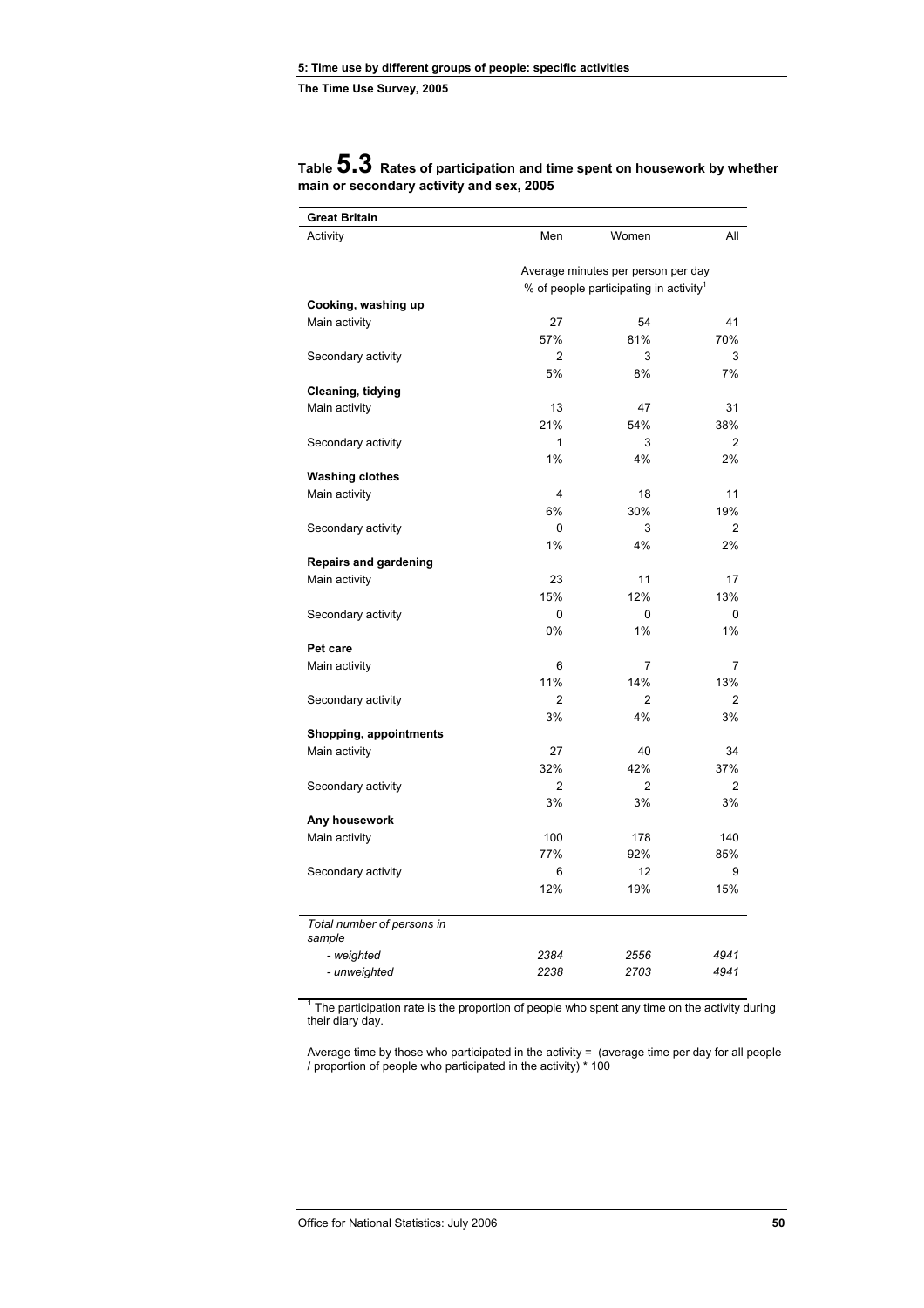| <b>Great Britain</b>              |                |       |                                                    |             |      |
|-----------------------------------|----------------|-------|----------------------------------------------------|-------------|------|
| Activity                          | Age group      |       |                                                    |             | All  |
|                                   | 16-24          | 25-44 | 45-64                                              | 65 and over |      |
|                                   |                |       |                                                    |             |      |
|                                   |                |       | Average minutes per person per day                 |             |      |
|                                   |                |       | % of people participating in activity <sup>1</sup> |             |      |
| Cooking, washing up               | 20             | 41    | 42                                                 | 56          | 41   |
|                                   | 51%            | 71%   | 71%                                                | 78%         | 70%  |
|                                   |                |       |                                                    |             |      |
| Cleaning, tidying                 | 17             | 30    | 33                                                 | 40          | 31   |
|                                   | 20%            | 37%   | 39%                                                | 50%         | 38%  |
|                                   |                |       |                                                    |             |      |
| Washing clothes                   | 5              | 12    | 13                                                 | 11          | 11   |
|                                   | 9%             | 20%   | 22%                                                | 19%         | 19%  |
|                                   |                |       |                                                    |             |      |
| Repairs and gardening             | 3              | 13    | 21                                                 | 28          | 17   |
|                                   | 2%             | 9%    | 17%                                                | 24%         | 13%  |
|                                   |                |       |                                                    |             |      |
| Pet care                          | $\overline{2}$ | 6     | 8                                                  | 8           | 7    |
|                                   | 6%             | 12%   | 16%                                                | 14%         | 13%  |
| Shopping, appointments            | 24             | 31    | 37                                                 | 40          | 34   |
|                                   | 27%            | 36%   | 40%                                                | 43%         | 37%  |
| Any housework                     |                |       |                                                    |             |      |
| Main activity                     | 70             | 133   | 154                                                | 183         | 140  |
|                                   | 71%            | 84%   | 87%                                                | 92%         | 85%  |
| Secondary activity                | $\overline{4}$ | 12    | 10                                                 | 8           | 9    |
|                                   | 9%             | 17%   | 17%                                                | 16%         | 15%  |
|                                   |                |       |                                                    |             |      |
| Total number of persons in sample |                |       |                                                    |             |      |
| - weighted                        | 701            | 1737  | 1539                                               | 963         | 4941 |
| - unweighted                      | 411            | 1685  | 1590                                               | 1255        | 4941 |
|                                   |                |       |                                                    |             |      |

### **Table 5.4 Rates of participation and time spent on housework by whether main or secondary activity and age group, 2005**

 $1$  The participation rate is the proportion of people who spent any time on the activity during their diary day.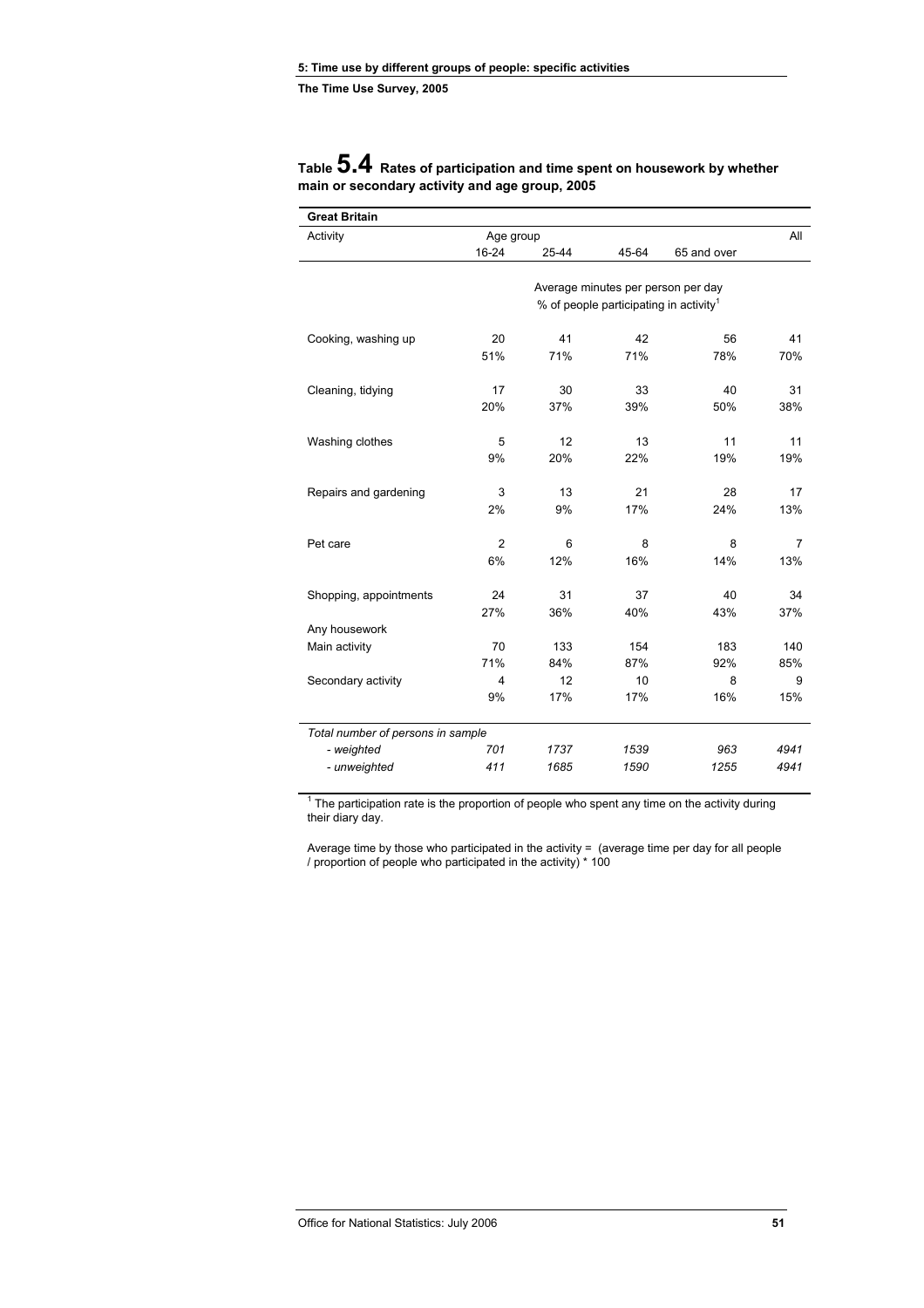### **Table 5.5 Rates of participation and time spent on housework by whether main or secondary activity and presence and age of children in the household, 2005**

| Great Britain, people aged 16-49<br>Age of youngest person in household |             |              |                                                    |                   |      |
|-------------------------------------------------------------------------|-------------|--------------|----------------------------------------------------|-------------------|------|
| Activity                                                                |             |              | No<br>dependent                                    | All aged<br>16-49 |      |
|                                                                         | $0 - 4$ yrs | $5 - 10$ yrs | 11 - 15 yrs                                        | child in          |      |
|                                                                         |             |              |                                                    | household         |      |
|                                                                         |             |              |                                                    |                   |      |
|                                                                         |             |              | Average minutes per person per day                 |                   |      |
|                                                                         |             |              | % of people participating in activity <sup>1</sup> |                   |      |
| Cooking, washing up                                                     | 48          | 44           | 34                                                 | 27                | 35   |
|                                                                         | 75%         | 72%          | 65%                                                | 61%               | 66%  |
| Cleaning, tidying                                                       | 37          | 35           | 34                                                 | 20                | 28   |
|                                                                         | 46%         | 40%          | 35%                                                | 26%               | 33%  |
|                                                                         |             |              |                                                    |                   |      |
| Washing clothes                                                         | 14          | 14           | 12                                                 | $\overline{7}$    | 10   |
|                                                                         | 22%         | 22%          | 21%                                                | 14%               | 18%  |
| Repairs and gardening                                                   | 10          |              | 9                                                  | 10                | 10   |
|                                                                         | 8%          | 11%          | 8%                                                 | 7%                | 8%   |
| Pet care                                                                | 3           | 4            | 8                                                  | 5                 | 5    |
|                                                                         | 7%          | 12%          | 15%                                                | 11%               | 11%  |
| Shopping, appointments                                                  | 35          | 31           | 29                                                 | 28                | 30   |
|                                                                         | 35%         | 35%          | 31%                                                | 34%               | 34%  |
| Any housework                                                           |             |              |                                                    |                   |      |
| Main activity                                                           | 147         | 139          | 127                                                | 98                | 118  |
|                                                                         | 85%         | 85%          | 83%                                                | 79%               | 82%  |
| Secondary activity                                                      | 14          | 13           | 8                                                  | $\overline{7}$    | 10   |
|                                                                         | 19%         | 19%          | 13%                                                | 13%               | 15%  |
| Total number of persons in sample                                       |             |              |                                                    |                   |      |
| - weighted                                                              | 596         | 447          | 361                                                | 1461              | 2866 |
| - unweighted                                                            | 563         | 433          | 283                                                | 1229              | 2508 |

 $1$  The participation rate is the proportion of people who spent any time on the activity during their diary day.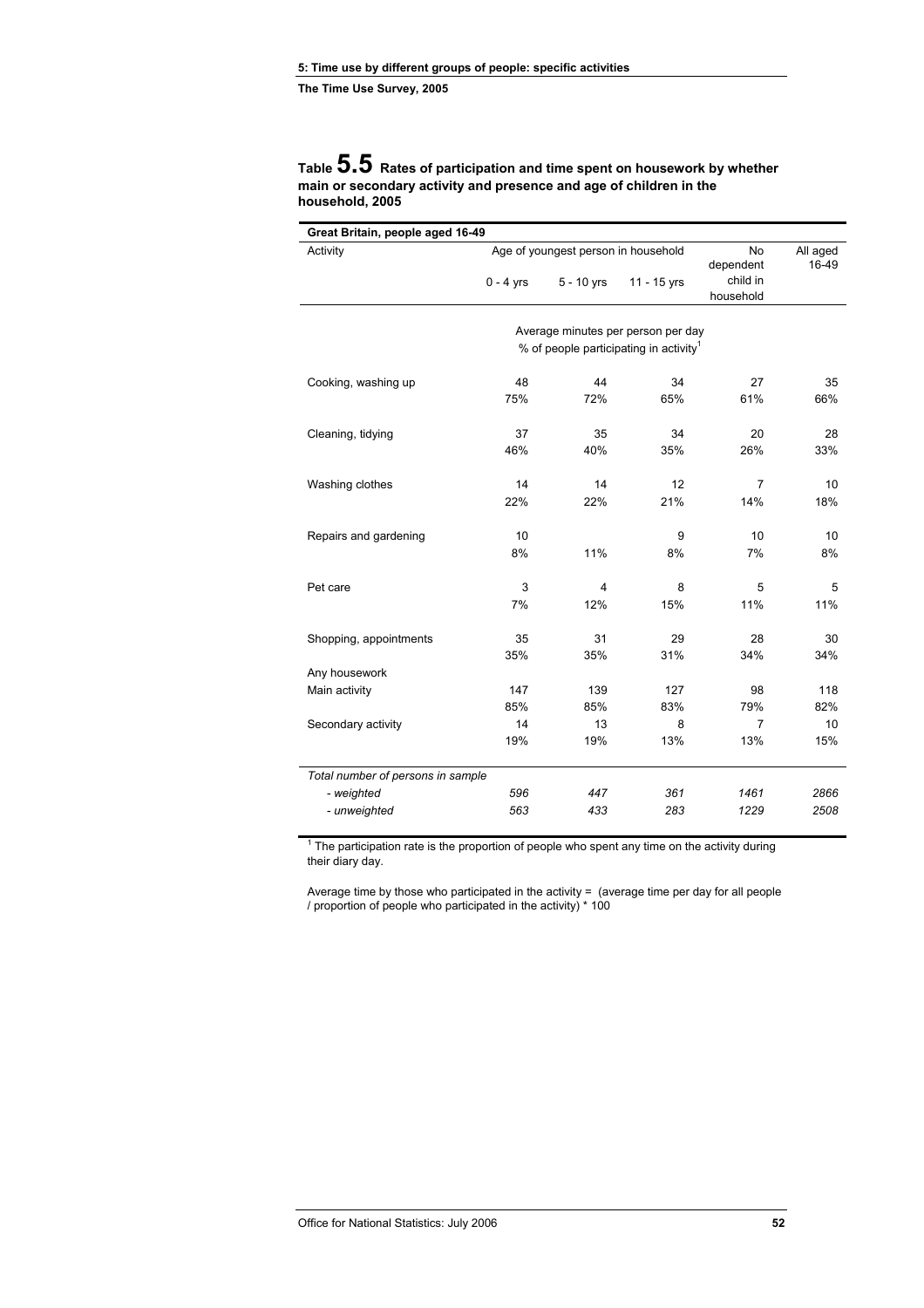| Great Britain - full time workers |          |                                                    |                |
|-----------------------------------|----------|----------------------------------------------------|----------------|
| Main activity                     | Men      | Women                                              | All            |
|                                   |          |                                                    |                |
|                                   |          | Average minutes per person per day                 |                |
|                                   |          | % of people participating in activity <sup>1</sup> |                |
| Cooking, washing up               | 23       | 37                                                 | 28             |
|                                   | 55%      | 74%                                                | 61%            |
| Cleaning, tidying                 | 10       | 30                                                 | 17             |
|                                   | 17%      | 42%                                                | 26%            |
| Washing clothes                   | 3        | 13                                                 | $\overline{7}$ |
|                                   | 5%       | 24%                                                | 12%            |
| Repairs and gardening             | 19       | 7                                                  | 15             |
|                                   | 12%      | 7%                                                 | 10%            |
|                                   |          |                                                    |                |
| Pet care                          | 6<br>12% | 6<br>13%                                           | 6<br>12%       |
|                                   |          |                                                    |                |
| Shopping, appointments            | 24       | 31                                                 | 27             |
|                                   | 28%      | 34%                                                | 30%            |
| Any housework                     | 86       | 125                                                | 99             |
|                                   | 73%      | 88%                                                | 78%            |
| Total number of persons in sample |          |                                                    |                |
| - weighted                        | 1417     | 762                                                | 2180           |
| - unweighted                      | 1219     | 733                                                | 1952           |

### **Table 5.6 Rates of participation and time spent on housework for people who work full time by sex, 2005**

 $1$  The participation rate is the proportion of people who spent any time on the activity during their diary day.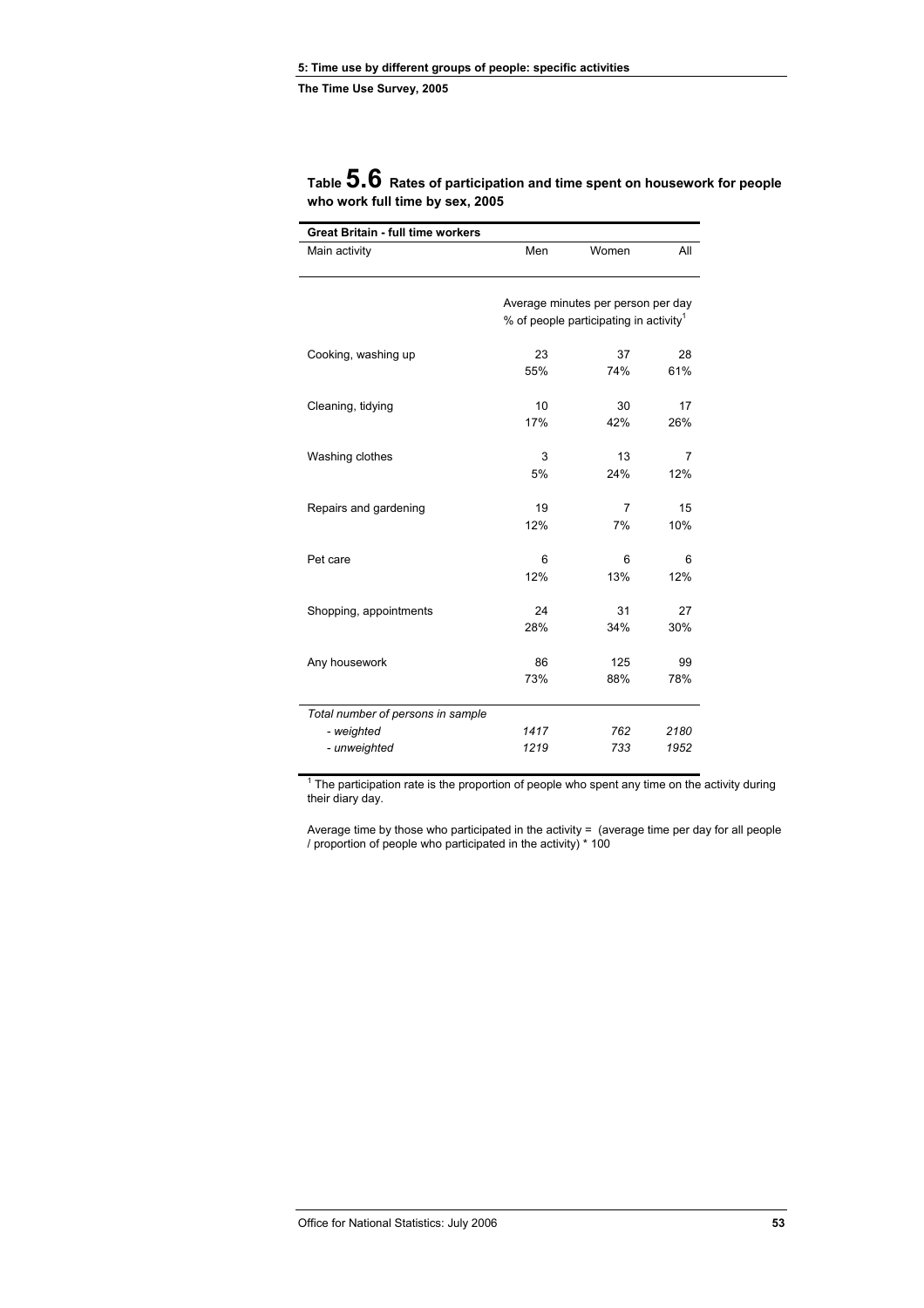| <b>Great Britain</b>                 |                                    |                                                    |      |
|--------------------------------------|------------------------------------|----------------------------------------------------|------|
| Activity                             | Weekday                            | Weekend                                            | All  |
|                                      | Average minutes per person per day | % of people participating in activity <sup>1</sup> |      |
| Cooking, washing up                  | 41                                 | 42                                                 | 41   |
|                                      | 70%                                | 69%                                                | 70%  |
| Cleaning, tidying                    | 31                                 | 31                                                 | 31   |
|                                      | 38%                                | 36%                                                | 38%  |
| Washing clothes                      | 11                                 | 12                                                 | 11   |
|                                      | 19%                                | 18%                                                | 19%  |
| Repairs and gardening                | 14                                 | 24                                                 | 17   |
|                                      | 13%                                | 15%                                                | 13%  |
| Pet care                             | 6                                  | 7                                                  | 7    |
|                                      | 13%                                | 12%                                                | 13%  |
| Shopping, appointments               | 32                                 | 38                                                 | 34   |
|                                      | 37%                                | 37%                                                | 37%  |
| Any housework                        | 135                                | 154                                                | 140  |
| Main activity                        | 84%                                | 86%                                                | 85%  |
| Secondary activity                   | 9                                  | 10                                                 | 9    |
|                                      | 16%                                | 14%                                                | 15%  |
| Total number of persons in<br>sample |                                    |                                                    |      |
| - weighted                           | 3534                               | 1406                                               | 4941 |
| - unweighted                         | 3565                               | 1376                                               | 4941 |

**Table 5.7 Rates of participation and time spent on housework by whether main or secondary activity and age on weekdays and weekends, 2005** 

 $1$  The participation rate is the proportion of people who spent any time on the activity during their diary day.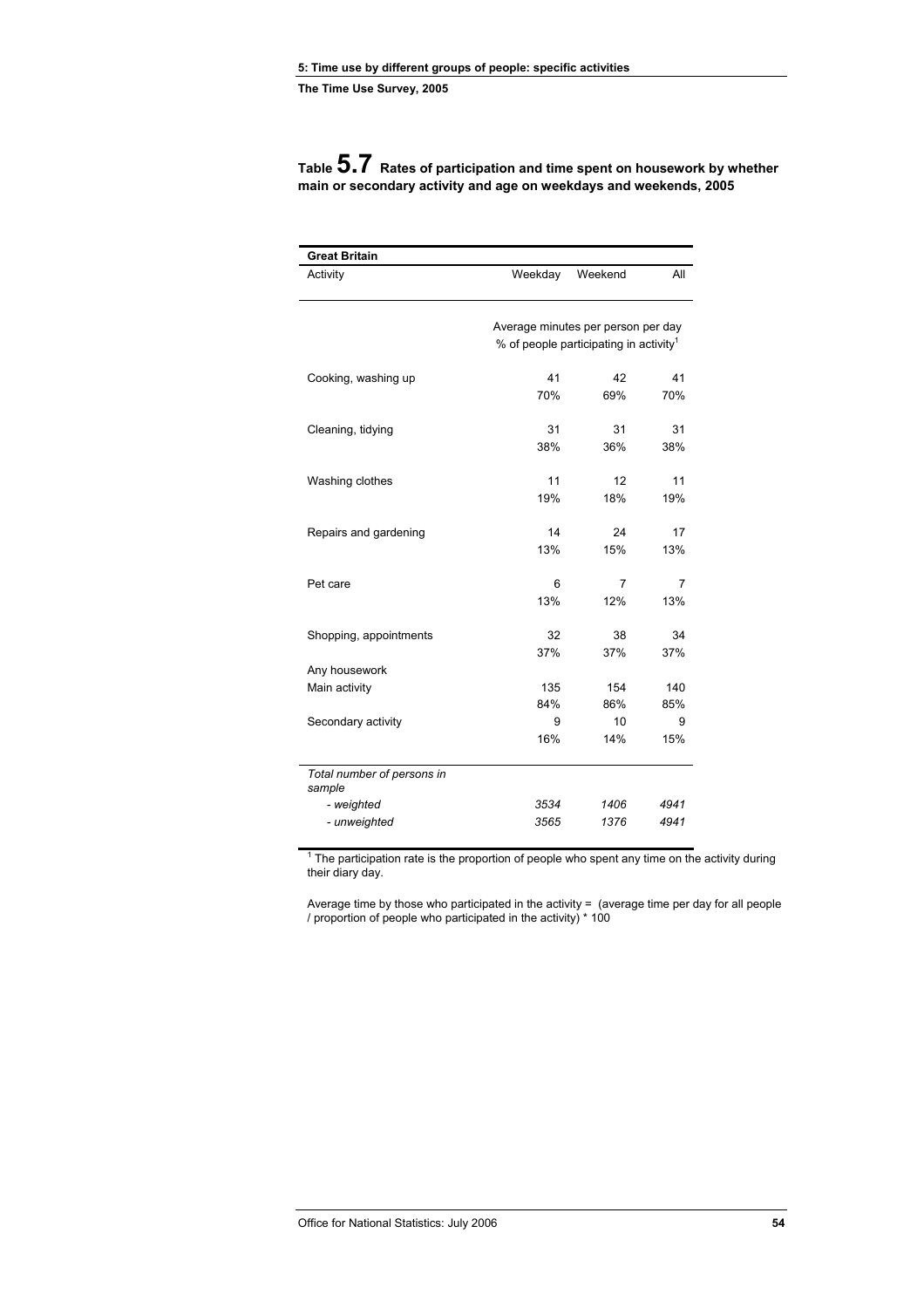| <b>Great Britain</b>               |                |                                                    |                |
|------------------------------------|----------------|----------------------------------------------------|----------------|
| Activity                           | Men            | Women                                              | All            |
|                                    |                |                                                    |                |
|                                    |                | Average minutes per person per day                 |                |
|                                    |                | % of people participating in activity <sup>1</sup> |                |
| Caring for own children            |                |                                                    |                |
| Main activity                      | 15             | 32                                                 | 24             |
|                                    | 11%            | 21%                                                | 16%            |
| Secondary activity                 | 10             | 32                                                 | 21             |
|                                    | 6%             | 13%                                                | 10%            |
| Caring for other children          |                |                                                    |                |
| Main activity                      | $\overline{7}$ | 10                                                 | 9              |
|                                    | 5%             | 7%                                                 | 6%             |
| Secondary activity                 | 5              | 7                                                  | 6              |
|                                    | 2%             | 4%                                                 | 3%             |
| Caring for adults in own household |                |                                                    |                |
| <b>Main Activity</b>               | $\overline{2}$ | 1                                                  | 1              |
|                                    | 2%             | 2%                                                 | 2%             |
|                                    |                |                                                    |                |
| Caring for adults other household  | $\mathfrak{p}$ |                                                    |                |
| <b>Main Activity</b>               |                | 3                                                  | $\overline{2}$ |
|                                    | 2%             | 2%                                                 | 2%             |
| Any care                           |                |                                                    |                |
| Main Activity                      | 26             | 46                                                 | 36             |
|                                    | 17%            | 28%                                                | 23%            |
| Secondary activity                 | 17             | 41                                                 | 30             |
|                                    | 8%             | 17%                                                | 12%            |
| Total number of persons in sample  |                |                                                    |                |
| - weighted                         | 2385           | 2556                                               | 4941           |
| - unweighted                       | 2238           | 2703                                               | 4941           |
|                                    |                |                                                    |                |

# **Table 5.8 Rates of participation and time spent on caring for others by whether main or secondary activity and sex, 2005**

 $1$  The participation rate is the proportion of people who spent any time on the activity during their diary day.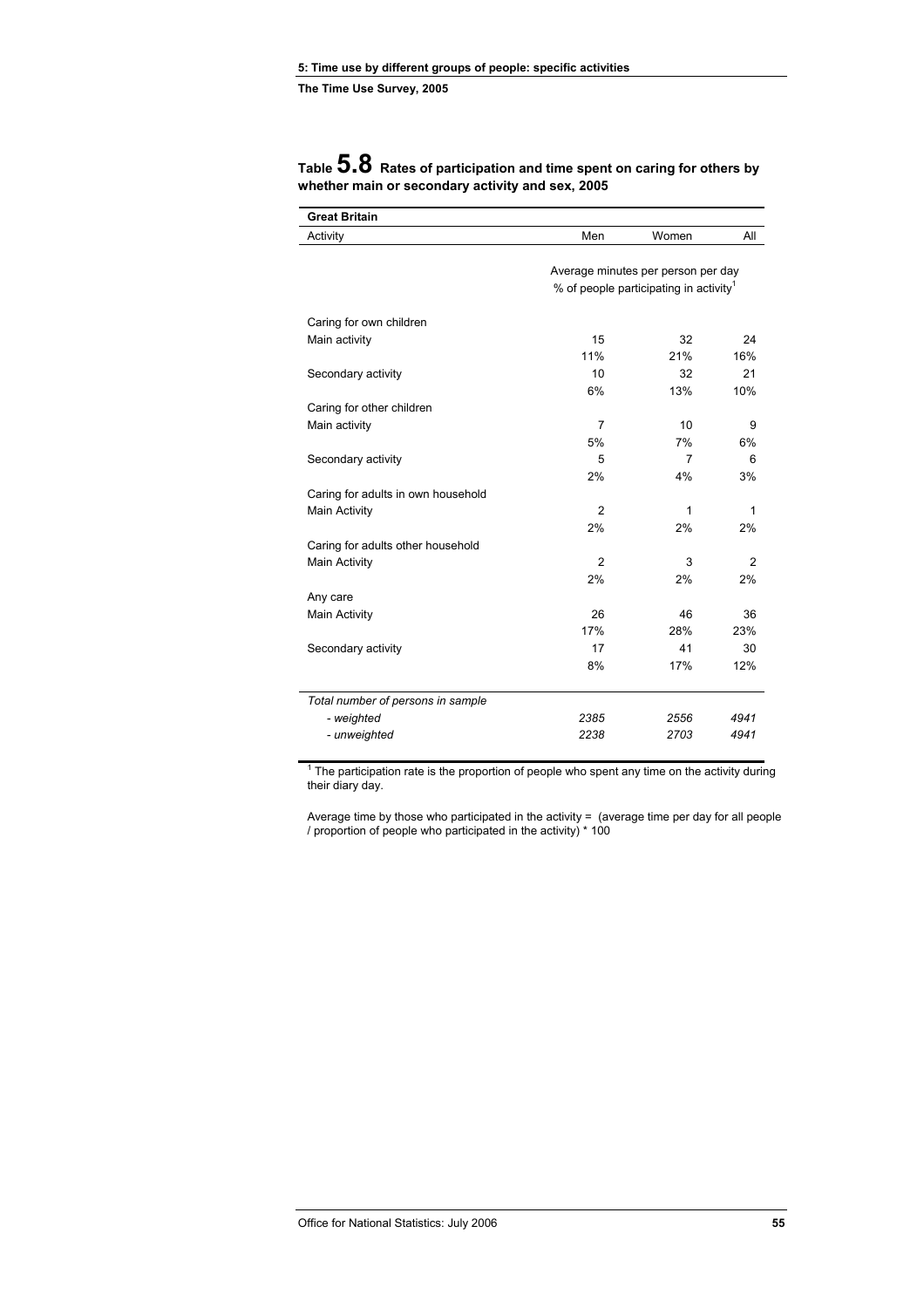**The Time Use Survey, 2005** 

## **Table 5.9 Rates of participation and time spent on caring for others by whether main or secondary activity and age, 2005**

| <b>Great Britain</b>               |              |                                                    |       |              |                |
|------------------------------------|--------------|----------------------------------------------------|-------|--------------|----------------|
| Activity                           | Age group    |                                                    |       |              | All            |
|                                    | 16-24        | 25-44                                              | 45-64 | 65 and       |                |
|                                    |              |                                                    |       | over         |                |
|                                    |              | Average minutes per person per day                 |       |              |                |
|                                    |              | % of people participating in activity <sup>1</sup> |       |              |                |
|                                    |              |                                                    |       |              |                |
| Caring for own children            |              |                                                    |       |              |                |
| Main Activity                      | 15           | 54                                                 | 9     | 1            | 24             |
|                                    | 10%          | 35%                                                | 7%    | 1%           | 16%            |
| Secondary activity                 | 23           | 46                                                 | 6     | $\mathbf{1}$ | 21             |
|                                    | 7%           | 21%                                                | 4%    | $0\%$        | 10%            |
| Caring for other children          |              |                                                    |       |              |                |
| Main Activity                      | 8            | 9                                                  | 9     | 8            | 9              |
|                                    | 4%           | 9%                                                 | 5%    | 4%           | 6%             |
| Secondary activity                 | $\mathbf{1}$ | $\overline{7}$                                     | 10    | 3            | 6              |
|                                    | 1%           | 4%                                                 | 4%    | 2%           | 3%             |
| Caring for adults in own household |              |                                                    |       |              |                |
| Main Activity                      | 1            | 0                                                  | 1     | 4            | 1              |
|                                    | 1%           | 1%                                                 | 2%    | 3%           | 2%             |
| Caring for adults other household  |              |                                                    |       |              |                |
| Main Activity                      | $\mathbf{1}$ | 1                                                  | 4     | 3            | $\overline{2}$ |
|                                    | 1%           | 1%                                                 | 3%    | 3%           | 2%             |
| Any care                           |              |                                                    |       |              |                |
| Main Activity                      | 26           | 64                                                 | 23    | 16           | 36             |
|                                    | 14%          | 40%                                                | 15%   | 9%           | 23%            |
| Secondary activity                 | 24           | 55                                                 | 18    | 6            | 30             |
|                                    | 7%           | 23%                                                | 8%    | 3%           | 12%            |
| Total number of persons in sample  |              |                                                    |       |              |                |
| - weighted                         | 701          | 1737                                               | 1539  | 963          | 4941           |
| - unweighted                       | 411          | 1685                                               | 1590  | 1255         | 4941           |
|                                    |              |                                                    |       |              |                |

 $1$  The participation rate is the proportion of people who spent any time on the activity during their diary day.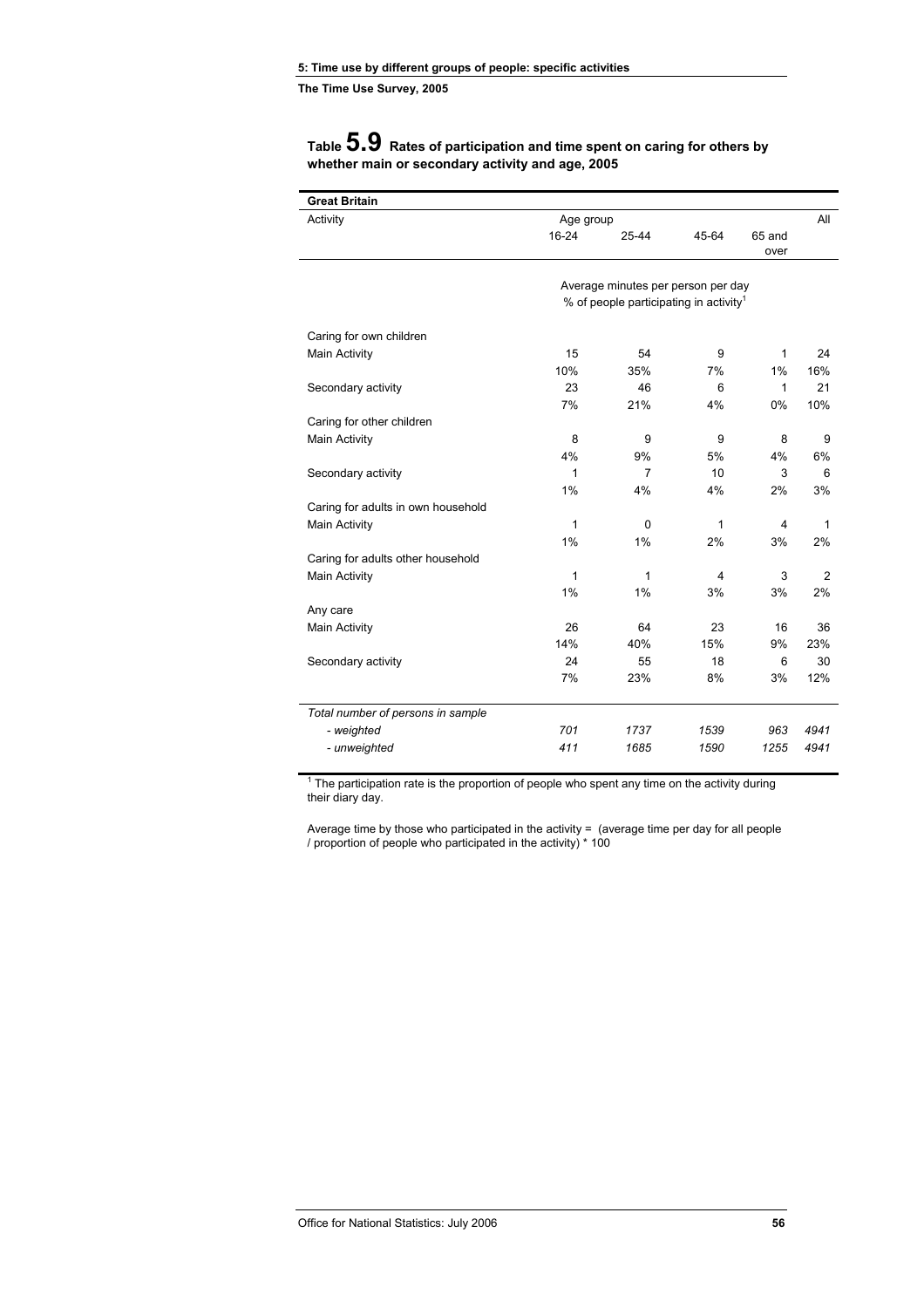### **Table 5.10 Rates of participation and time spent on caring for others by whether main or secondary activity and presence and age of children in the household, 2005**

| Activity                           | Age of youngest person in<br>household |                                                    | No<br>dependent  | All aged<br>16-49     |      |
|------------------------------------|----------------------------------------|----------------------------------------------------|------------------|-----------------------|------|
|                                    | $0 - 4$ yrs                            | $5 - 10$ yrs                                       | $11 - 15$<br>yrs | child in<br>household |      |
|                                    |                                        | Average minutes per person per day                 |                  |                       |      |
|                                    |                                        | % of people participating in activity <sup>1</sup> |                  |                       |      |
| Caring for own children            |                                        |                                                    |                  |                       |      |
| Main Activity                      | 136                                    | 64                                                 | 14               | 5                     | 46   |
|                                    | 76%                                    | 57%                                                | 21%              | 3%                    | 30%  |
| Secondary activity                 | 106                                    | 73                                                 | 35               | $\overline{2}$        | 41   |
|                                    | 42%                                    | 35%                                                | 16%              | 1%                    | 18%  |
| Caring for other children          |                                        |                                                    |                  |                       |      |
| Main Activity                      | 19                                     | 10                                                 | 7                | $\overline{2}$        | 8    |
|                                    | 17%                                    | 13%                                                | 7%               | 2%                    | 8%   |
| Secondary activity                 | 14                                     | 10                                                 | 11               | 1                     | 7    |
|                                    | 9%                                     | 6%                                                 | 5%               | 1%                    | 4%   |
| Caring for adults in own household |                                        |                                                    |                  |                       |      |
| Main Activity                      | 0                                      | 1                                                  | 1                | 1                     | 1    |
|                                    | 1%                                     | 1%                                                 | 2%               | 1%                    | 1%   |
| Caring for adults other household  |                                        |                                                    |                  |                       |      |
| Main Activity                      | $\mathbf 1$                            | 1                                                  | $\overline{2}$   | 1                     | 1    |
|                                    | 2%                                     | 1%                                                 | 2%               | 1%                    | 1%   |
| Any care                           |                                        |                                                    |                  |                       |      |
| Main Activity                      | 157                                    | 76                                                 | 22               | 10                    | 56   |
|                                    | 81%                                    | 63%                                                | 28%              | 6%                    | 35%  |
| Secondary activity                 | 119                                    | 84                                                 | 48               | 5                     | 49   |
|                                    | 46%                                    | 38%                                                | 20%              | 3%                    | 20%  |
| Total number of persons in sample  |                                        |                                                    |                  |                       |      |
| - weighted                         | 596                                    | 447                                                | 361              | 1461                  | 2866 |
| - unweighted                       | 563                                    | 433                                                | 283              | 1229                  | 2508 |

 $1$  The participation rate is the proportion of people who spent any time on the activity during their diary day.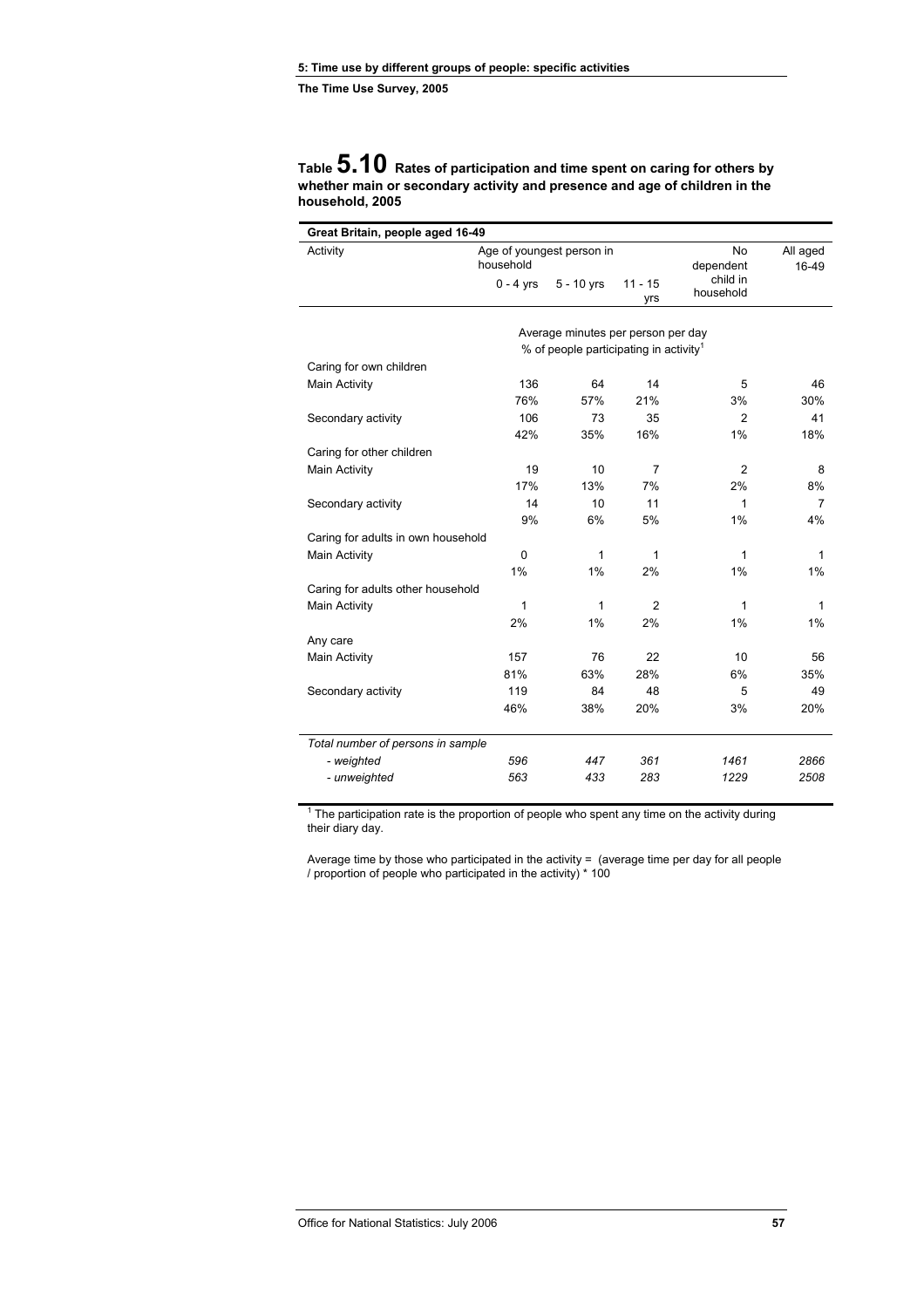| <b>Great Britain</b>               |                     |                |                                                    |                       |                   |              |
|------------------------------------|---------------------|----------------|----------------------------------------------------|-----------------------|-------------------|--------------|
| Activity                           | Economically active |                |                                                    | Economically Inactive |                   | All          |
|                                    | Full-time           | Part-time      | Unemployed <sup>2</sup>                            | Retired               | Other<br>inactive |              |
|                                    |                     |                | Average minutes per person per day                 |                       |                   |              |
|                                    |                     |                | % of people participating in activity <sup>1</sup> |                       |                   |              |
| Caring for own children            |                     |                |                                                    |                       |                   |              |
| Main activity                      | 19                  | 39             | 21                                                 | 2                     | 58                | 24           |
|                                    | 15%                 | 25%            | 20%                                                | 1%                    | 31%               | 16%          |
| Secondary activity                 | 16                  | 36             | 24                                                 | 1                     | 52                | 21           |
|                                    | 9%                  | 16%            | 10%                                                | 1%                    | 17%               | 10%          |
| Caring for other children          |                     |                |                                                    |                       |                   |              |
| Main activity                      | 5                   | 13             | 9                                                  | 10                    | 12                | 9            |
|                                    | 5%                  | 9%             | 10%                                                | 4%                    | 10%               | 6%           |
| Secondary activity                 | 5                   | 11             | $\overline{2}$                                     | 3                     | 9                 | 6            |
|                                    | 2%                  | 5%             | 2%                                                 | 2%                    | 5%                | 3%           |
| Caring for adults in own household |                     |                |                                                    |                       |                   |              |
| Main activity                      | 0                   | 1              | 4                                                  | 3                     | $\overline{2}$    | $\mathbf{1}$ |
|                                    | 1%                  | 2%             | 1%                                                 | 2%                    | 2%                | 2%           |
| Caring for adults other household  |                     |                |                                                    |                       |                   |              |
| Main activity                      | 1                   | $\overline{2}$ | 1                                                  | 5                     | 4                 | 2            |
|                                    | 1%                  | 2%             | 1%                                                 | 4%                    | 3%                | 2%           |
| Any care                           |                     |                |                                                    |                       |                   |              |
| Main activity                      | 25                  | 55             | 35                                                 | 19                    | 76                | 36           |
|                                    | 19%                 | 33%            | 26%                                                | 10%                   | 40%               | 23%          |
| Secondary activity                 | 22                  | 48             | 27                                                 | $\overline{7}$        | 64                | 30           |
|                                    | 11%                 | 21%            | 13%                                                | 4%                    | 21%               | 12%          |
| Total number of persons in sample  |                     |                |                                                    |                       |                   |              |
| - weighted                         | 2180                | 798            | 147                                                | 1090                  | 725               | 4941         |
| - unweighted                       | 1952                | 748            | 128                                                | 1401                  | 711               | 4941         |

## **Table 5.11 Rates of participation and time spent on caring for others by whether main or secondary activity and economic activity, 2005**

 $1$  The participation rate is the proportion of people who spent any time on the activity during their diary day.

Average time by those who participated in the activity  $=$  (average time per day for all people / proportion of people who participated in the activity) \* 100

 $2$  Sample size low for unemployed - treat results with caution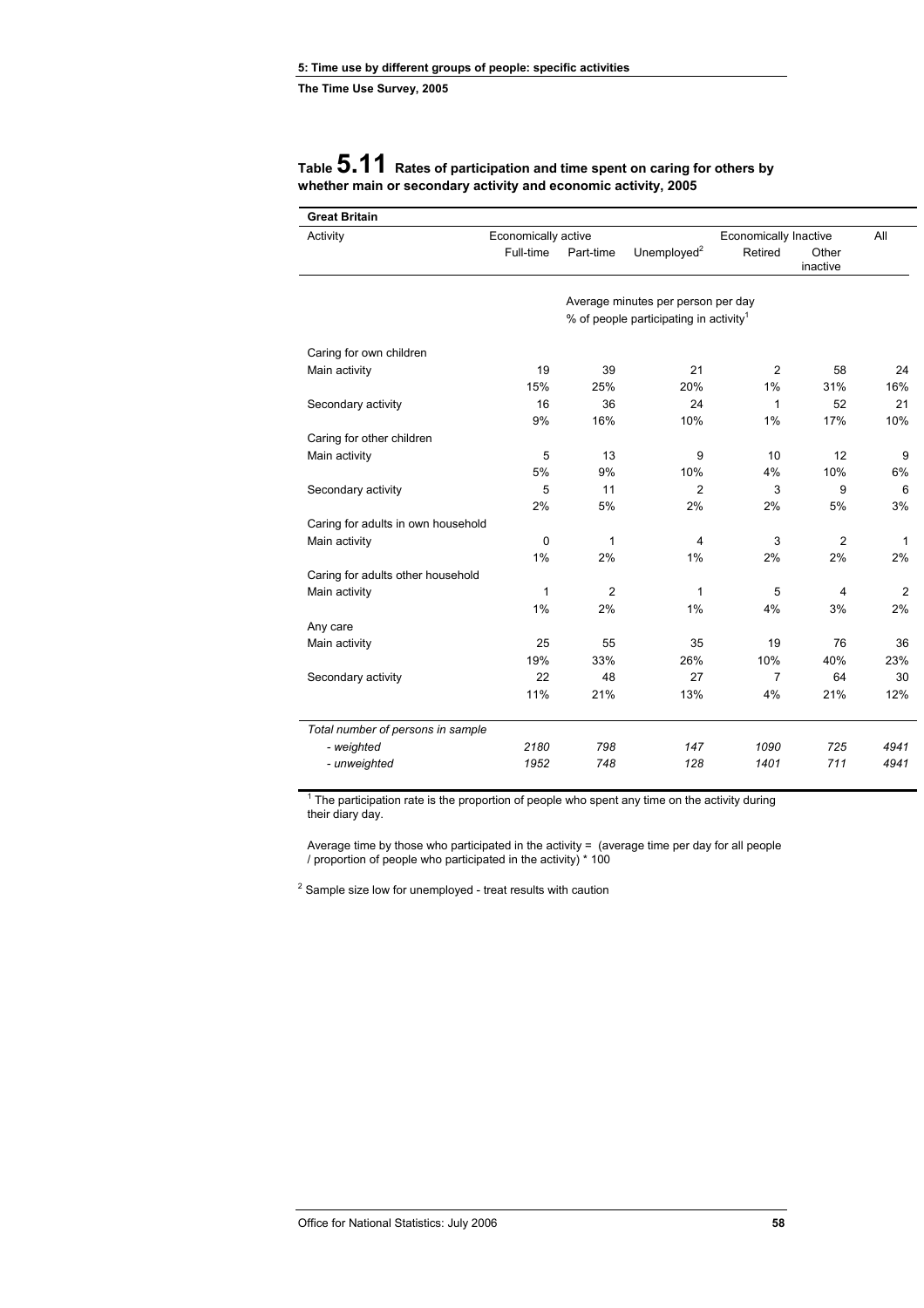| <b>Great Britain</b>               |                                                    |              |              |
|------------------------------------|----------------------------------------------------|--------------|--------------|
| Activity                           | Weekday                                            | Weekend      | All          |
|                                    | Average minutes per person per day                 |              |              |
|                                    | % of people participating in activity <sup>1</sup> |              |              |
| Caring for own children            |                                                    |              |              |
| Main activity                      | 24                                                 | 24           | 24           |
|                                    | 17%                                                | 15%          | 16%          |
| Secondary activity                 | 17                                                 | 32           | 21           |
|                                    | 10%                                                | 10%          | 10%          |
| Caring for other children          |                                                    |              |              |
| Main activity                      | 8                                                  | 10           | 9            |
|                                    | 6%                                                 | 6%           | 6%           |
| Secondary activity                 | 4                                                  | 12           | 6            |
|                                    | 3%                                                 | 4%           | 3%           |
| Caring for adults in own household |                                                    |              |              |
| Main activity                      | $\overline{2}$                                     | $\mathbf{1}$ | $\mathbf{1}$ |
|                                    | 2%                                                 | 1%           | 2%           |
| Caring for adults other household  |                                                    |              |              |
| Main activity                      | $\overline{2}$                                     | 3            | 2            |
|                                    | 2%                                                 | 2%           | 2%           |
| Any care                           |                                                    |              |              |
| Main activity                      | 36                                                 | 38           | 36           |
|                                    | 23%                                                | 21%          | 23%          |
| Secondary activity                 | 23                                                 | 46           | 30           |
|                                    | 12%                                                | 13%          | 12%          |
| Total number of persons in sample  |                                                    |              |              |
| - weighted                         | 3534                                               | 1406         | 4941         |
| - unweighted                       | 3565                                               | 1376         | 4941         |

## **Table 5.12 Rates of participation and time spent on caring for others on weekdays and weekends by whether main or secondary activity, 2005**

 $1$  The participation rate is the proportion of people who spent any time on the activity during their diary day.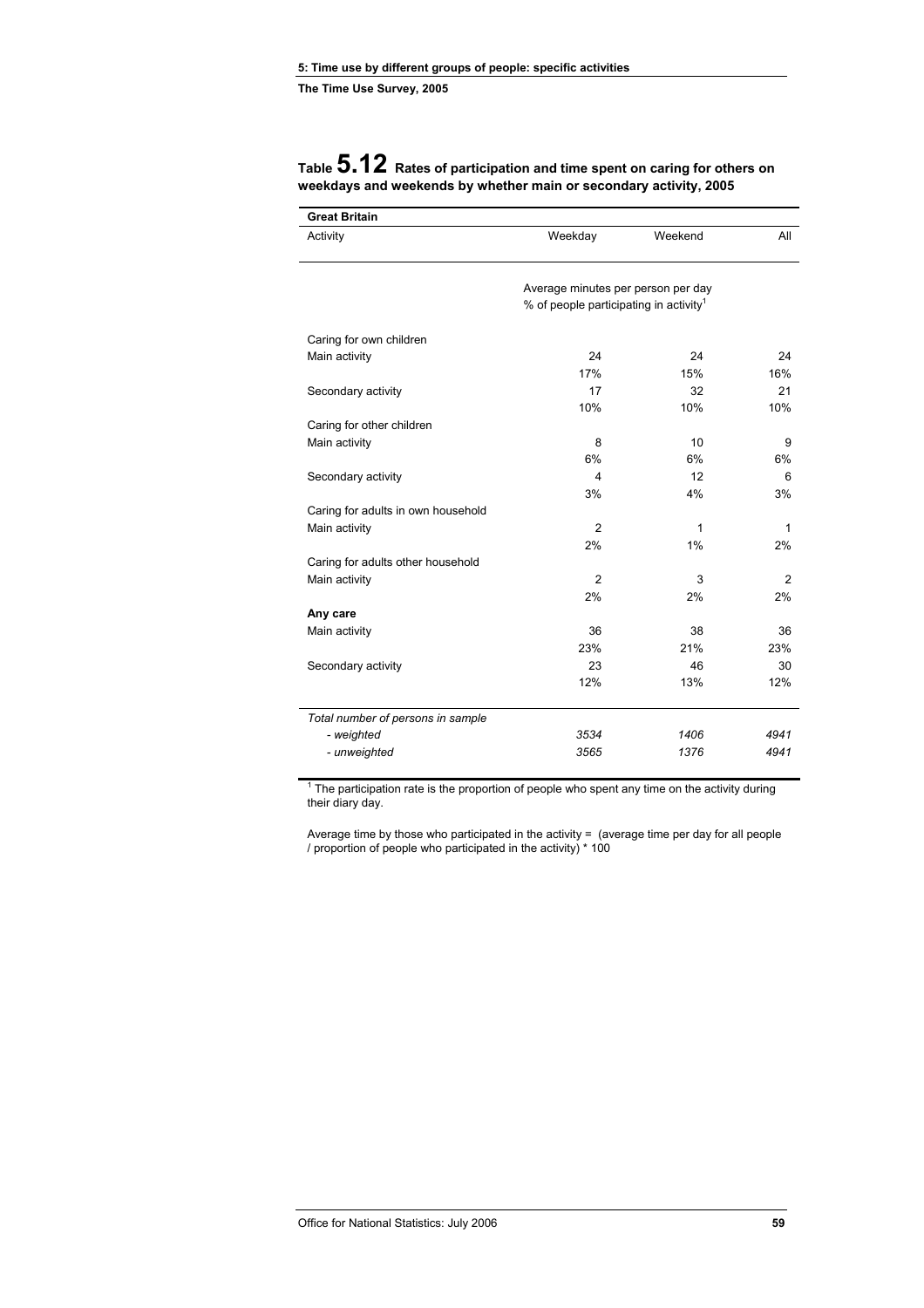| Main activity                        | Men  | Women                                              | All  |
|--------------------------------------|------|----------------------------------------------------|------|
|                                      |      |                                                    |      |
|                                      |      | Average minutes per person per day                 |      |
|                                      |      | % of people participating in activity <sup>1</sup> |      |
| Paid work                            | 211  | 132                                                | 170  |
|                                      | 46%  | 33%                                                | 39%  |
| Voluntary work                       | 3    | 3                                                  | 3    |
|                                      | 2%   | 2%                                                 | 2%   |
| Formal education                     | 11   | 11                                                 | 11   |
|                                      | 4%   | 4%                                                 | 4%   |
| Recreational study                   | 4    | 4                                                  | 4    |
|                                      | 2%   | 2%                                                 | 2%   |
| Total number of persons in<br>sample |      |                                                    |      |
| - weighted                           | 2385 | 2556                                               | 4941 |
| - unweighted                         | 2238 | 2703                                               | 4941 |

# **Table 5.13 Rates of participation and time spent on work and education as main activity by sex, 2005**

 $1$  The participation rate is the proportion of people who spent any time on the activity during their diary day.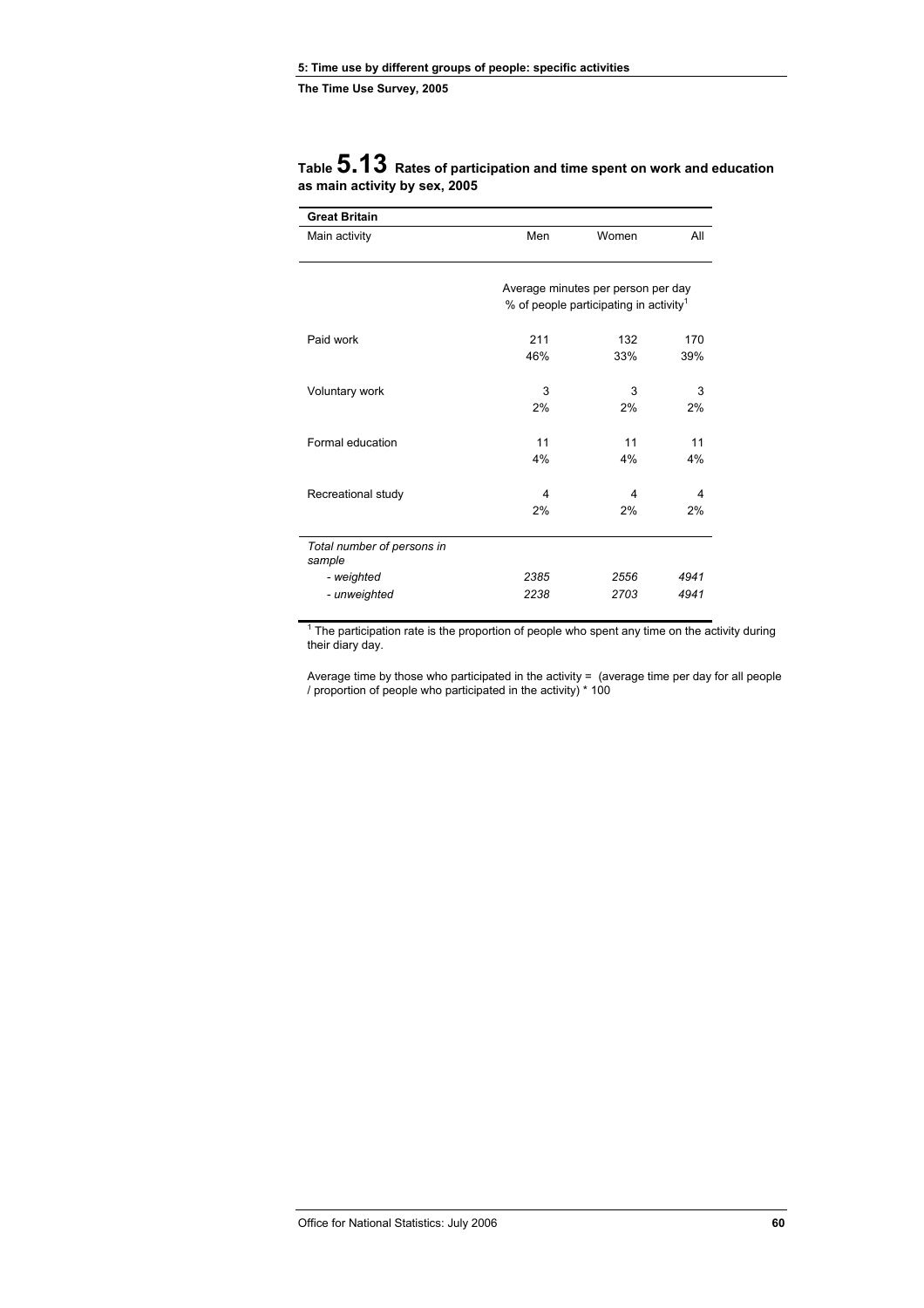| <b>Great Britain</b>              |           |                                                    |       |          |      |
|-----------------------------------|-----------|----------------------------------------------------|-------|----------|------|
|                                   | Age group |                                                    |       |          | All  |
| Main activity                     | 16-24     | 25-44                                              | 45-64 | 65 and   |      |
|                                   |           |                                                    |       | over     |      |
|                                   |           |                                                    |       |          |      |
|                                   |           | Average minutes per person per day                 |       |          |      |
|                                   |           | % of people participating in activity <sup>1</sup> |       |          |      |
| Paid work                         | 154       | 235                                                | 200   | 15       | 170  |
|                                   | 38%       | 53%                                                | 46%   | 5%       | 39%  |
|                                   |           |                                                    |       |          |      |
| Voluntary work                    | 1         | 3                                                  | 4     | 5        | 3    |
|                                   | 1%        | 2%                                                 | 2%    | 3%       | 2%   |
|                                   |           |                                                    |       |          |      |
| Formal education                  | 60        | 5                                                  | 1     | $\Omega$ | 11   |
|                                   | 20%       | 2%                                                 | 0%    | 1%       | 4%   |
|                                   |           |                                                    |       |          |      |
| Recreational study                | 11        | 4                                                  | 1     | 1        | 4    |
|                                   | 7%        | 2%                                                 | $1\%$ | 1%       | 2%   |
|                                   |           |                                                    |       |          |      |
| Total number of persons in sample |           |                                                    |       |          |      |
| - weighted                        | 702       | 1736                                               | 1540  | 964      | 4941 |
| - unweighted                      | 411       | 1685                                               | 1590  | 1255     | 4941 |

### **Table 5.14 Rates of participation and time spent on work and education as main activity by age, 2005**

 $1$  The participation rate is the proportion of people who spent any time on the activity during their diary day.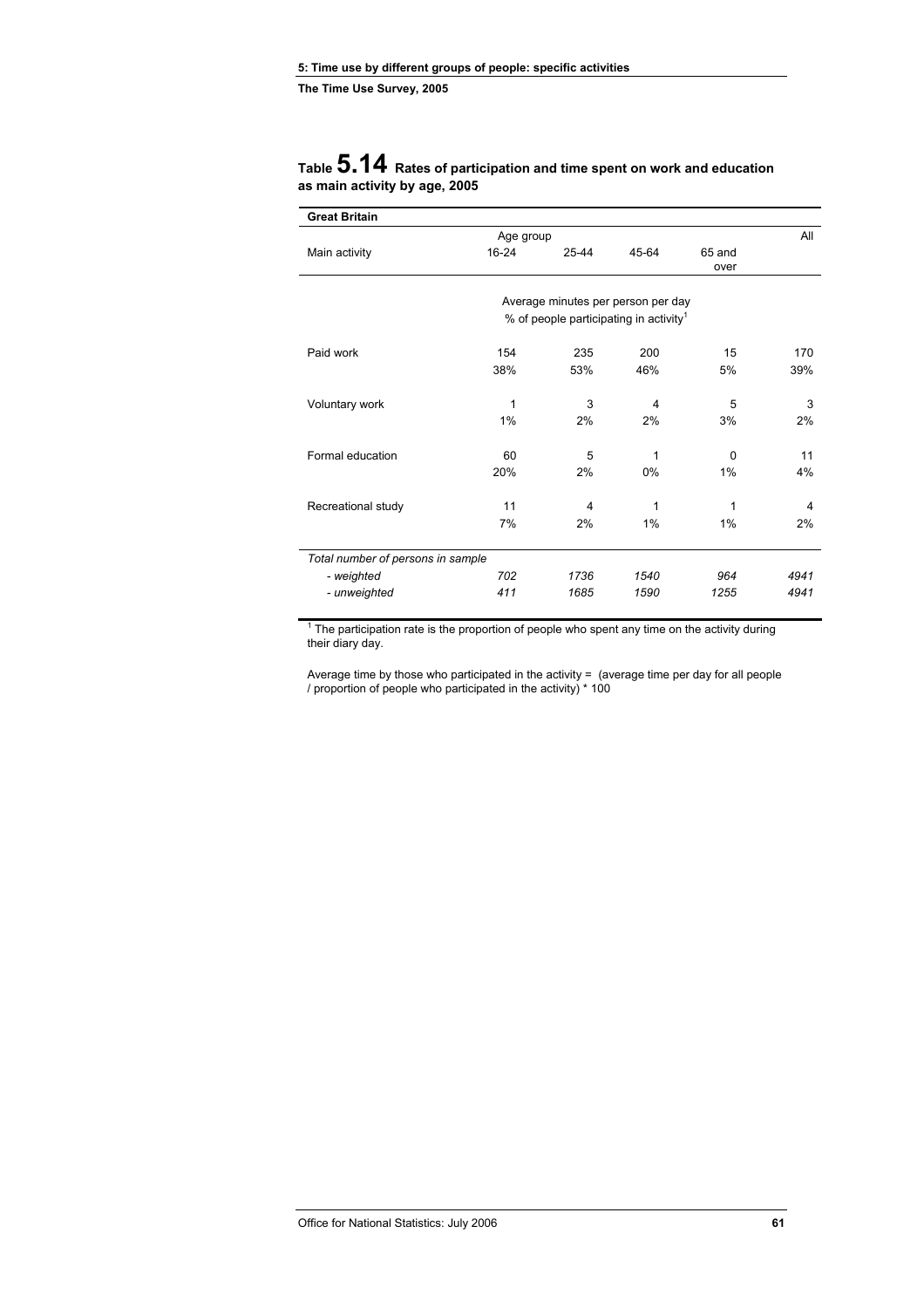**Table 5.15 Rates of participation and time spent on work and education as main activity by presence and age of children in the household, 2005** 

| Great Britain, people aged 16-49  |                |                                     |                                                                                          |                       |                |  |  |
|-----------------------------------|----------------|-------------------------------------|------------------------------------------------------------------------------------------|-----------------------|----------------|--|--|
| Main activity                     |                | Age of youngest person in household |                                                                                          | No dependent          | All aged       |  |  |
|                                   | 0 - 4 yrs      | 5 - 10 yrs                          | 11 - 15 yrs                                                                              | child in<br>household | 16-49          |  |  |
|                                   |                |                                     |                                                                                          |                       |                |  |  |
|                                   |                |                                     | Average minutes per person per day<br>% of people participating in activity <sup>1</sup> |                       |                |  |  |
|                                   |                |                                     |                                                                                          |                       |                |  |  |
| Paid work                         | 180            | 218                                 | 214                                                                                      | 234                   | 218            |  |  |
|                                   | 42%            | 51%                                 | 50%                                                                                      | 53%                   | 50%            |  |  |
| Voluntary work                    | $\overline{2}$ | 4                                   | $\Omega$                                                                                 | $\mathfrak{p}$        | $\overline{2}$ |  |  |
|                                   | 3%             | 3%                                  | $0\%$                                                                                    | 1%                    | 2%             |  |  |
| Formal education                  | 7              | 13                                  | 40                                                                                       | 18                    | 18             |  |  |
|                                   | 2%             | 6%                                  | 13%                                                                                      | 7%                    | 6%             |  |  |
| Recreational study                | 5              | 2                                   | 3                                                                                        | 8                     | 6              |  |  |
|                                   | 2%             | 3%                                  | 3%                                                                                       | 4%                    | 3%             |  |  |
| Total number of persons in sample |                |                                     |                                                                                          |                       |                |  |  |
| - weighted                        | 596            | 447                                 | 361                                                                                      | 1461                  | 2866           |  |  |
| - unweighted                      | 563            | 433                                 | 283                                                                                      | 1229                  | 2508           |  |  |

 $1$  The participation rate is the proportion of people who spent any time on the activity during their diary day.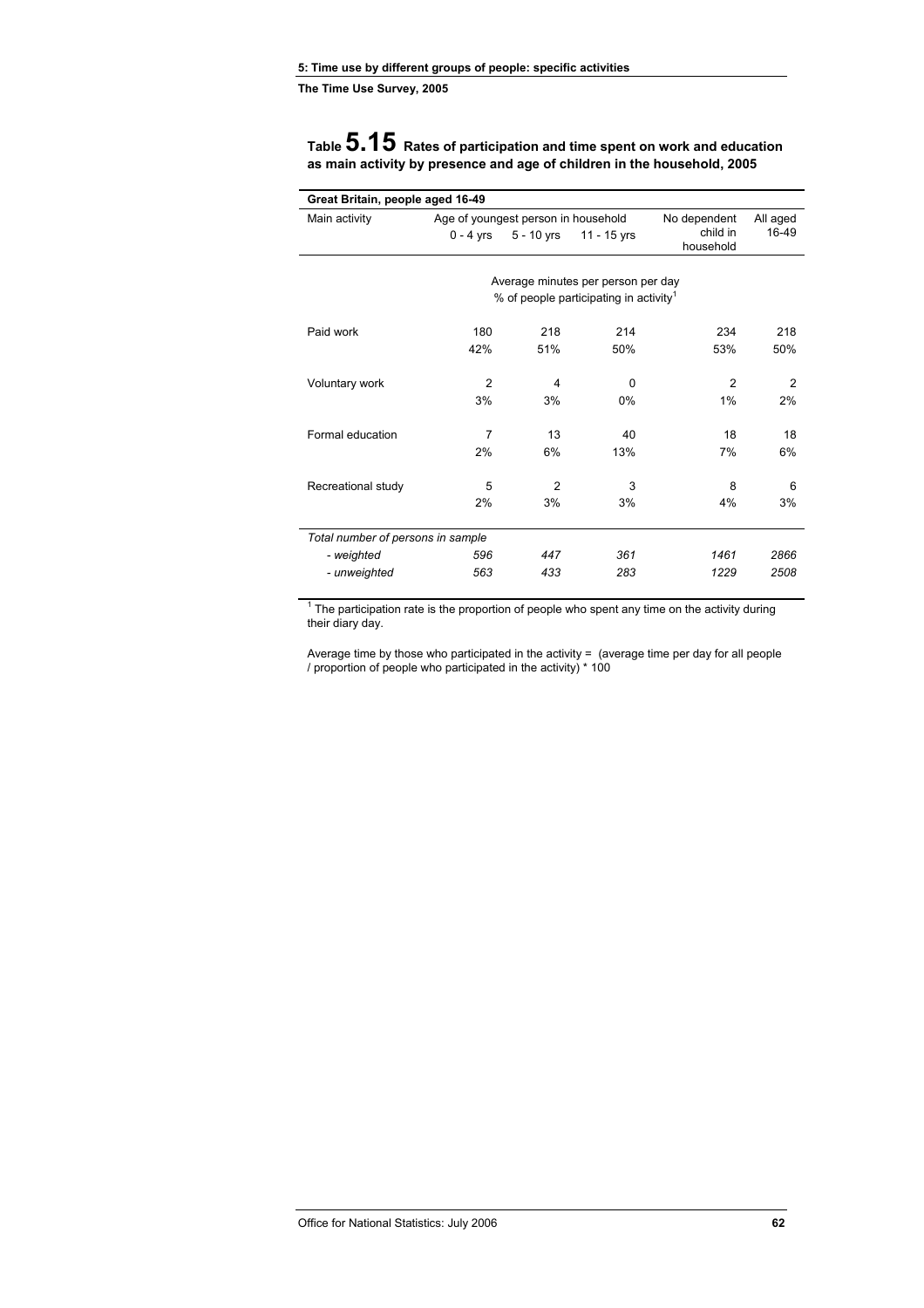| <b>Great Britain</b>                 |         |                                                    |      |
|--------------------------------------|---------|----------------------------------------------------|------|
| Main activity                        | Weekday | Weekend                                            | All  |
|                                      |         |                                                    |      |
|                                      |         | Average minutes per person per day                 |      |
|                                      |         | % of people participating in activity <sup>1</sup> |      |
| Paid work                            | 214     | 60                                                 | 170  |
|                                      | 48%     | 17%                                                | 39%  |
| Voluntary work                       | 3       | 4                                                  | 3    |
|                                      | 2%      | 2%                                                 | 2%   |
| Formal education                     | 15      | 1                                                  | 11   |
|                                      | 5%      | 1%                                                 | 4%   |
| Recreational study                   | 4       | 3                                                  | 4    |
|                                      | 2%      | 1%                                                 | 2%   |
|                                      |         |                                                    |      |
| Total number of persons in<br>sample |         |                                                    |      |
| - weighted                           | 3534    | 1407                                               | 4941 |
| - unweighted                         | 3565    | 1376                                               | 4941 |

**Table 5.16 Rates of participation and time spent on work and education as main activity on weekdays and weekends, 2005**

 $1$  The participation rate is the proportion of people who spent any time on the activity during their diary day.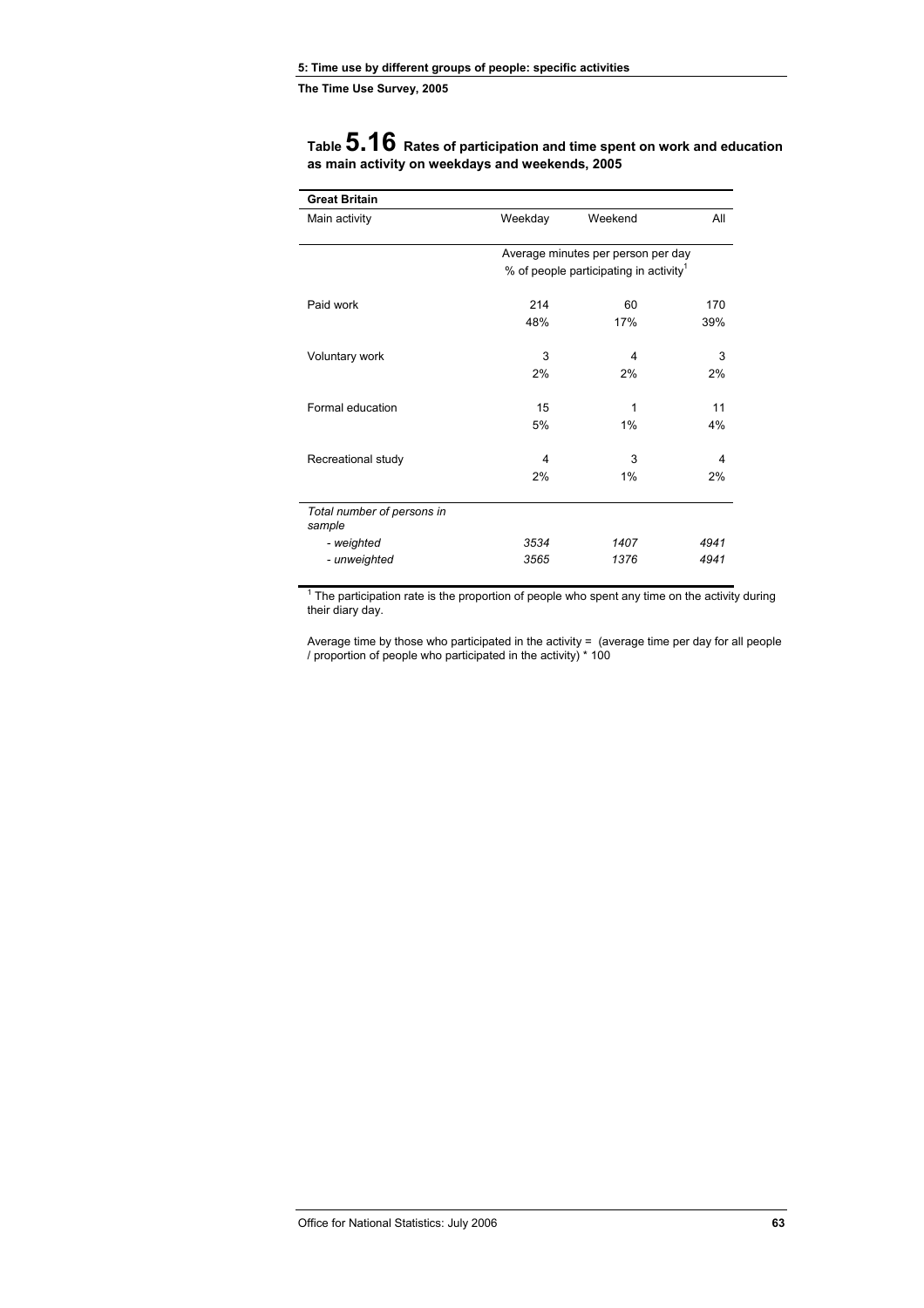| <b>Great Britain</b>                 |                                                    |       |      |  |  |
|--------------------------------------|----------------------------------------------------|-------|------|--|--|
| Purpose of travel                    | Men                                                | Women | All  |  |  |
|                                      | Average minutes per person per day                 |       |      |  |  |
|                                      | % of people participating in activity <sup>1</sup> |       |      |  |  |
| Paid work                            | 23                                                 | 13    | 18   |  |  |
|                                      | 34%                                                | 25%   | 29%  |  |  |
| Shopping                             | 9                                                  | 13    | 11   |  |  |
|                                      | 22%                                                | 31%   | 26%  |  |  |
| <b>Escorting someone</b>             | 5                                                  | 6     | 5    |  |  |
|                                      | 8%                                                 | 11%   | 10%  |  |  |
| Exercise or travel for pleasure      | 6                                                  | 5     | 5    |  |  |
|                                      | 7%                                                 | 7%    | 7%   |  |  |
| Travel for other reasons             | 46                                                 | 41    | 43   |  |  |
|                                      | 58%                                                | 58%   | 58%  |  |  |
| All travel                           | 92                                                 | 82    | 87   |  |  |
|                                      | 88%                                                | 84%   | 86%  |  |  |
| Total number of persons in<br>sample |                                                    |       |      |  |  |
| - weighted                           | 2385                                               | 2556  | 4941 |  |  |
| - unweighted                         | 2238                                               | 2703  | 4941 |  |  |

### **Table 5.17 Rates of participation and time spent on travelling by purpose of travel and sex, 2005**

 $1$  The participation rate is the proportion of people who spent any time on the activity during their diary day.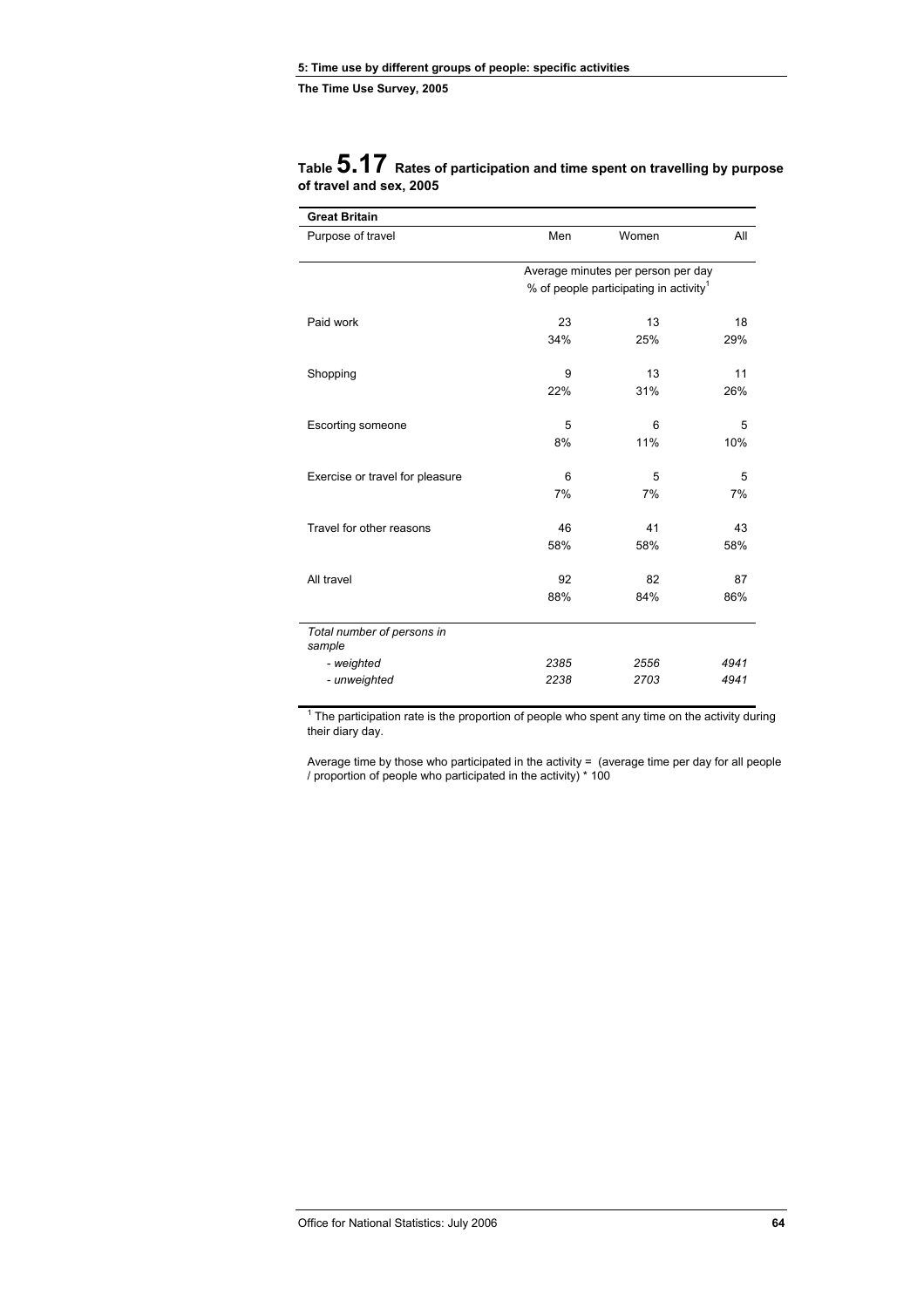| <b>Great Britain</b>                 |      |                                                    |                         |
|--------------------------------------|------|----------------------------------------------------|-------------------------|
| Mode of travel                       | Men  | Women                                              | All                     |
|                                      |      |                                                    |                         |
|                                      |      | Average minutes per person per day                 |                         |
|                                      |      | % of people participating in activity <sup>1</sup> |                         |
| Car/van                              | 57   | 48                                                 | 52                      |
|                                      | 64%  | 59%                                                | 62%                     |
| Walk/jog                             | 16   | 17                                                 | 17                      |
|                                      | 30%  | 33%                                                | 31%                     |
|                                      |      |                                                    |                         |
| Bus/coach                            | 4    | $\overline{7}$                                     | 6                       |
|                                      | 8%   | 12%                                                | 10%                     |
|                                      |      |                                                    |                         |
| Train/underground                    | 6    | 3                                                  | $\overline{\mathbf{4}}$ |
|                                      | 5%   | 3%                                                 | 4%                      |
| Pedal bicycle                        | 3    | $\mathbf{1}$                                       | 2                       |
|                                      | 3%   | 1%                                                 | 2%                      |
|                                      |      |                                                    |                         |
| Other                                | 3    | $\overline{2}$                                     | 2                       |
|                                      | 4%   | 2%                                                 | 3%                      |
| All travel                           | 92   | 82                                                 | 87                      |
|                                      | 88%  | 84%                                                | 86%                     |
|                                      |      |                                                    |                         |
| Total number of persons in<br>sample |      |                                                    |                         |
| - weighted                           | 2385 | 2556                                               | 4941                    |
| - unweighted                         | 2238 | 2703                                               | 4941                    |
|                                      |      |                                                    |                         |

### **Table 5.18 Rates of participation and time spent on travelling by mode of travel and sex, 2005**

 $1$  The participation rate is the proportion of people who spent any time on the activity during their diary day.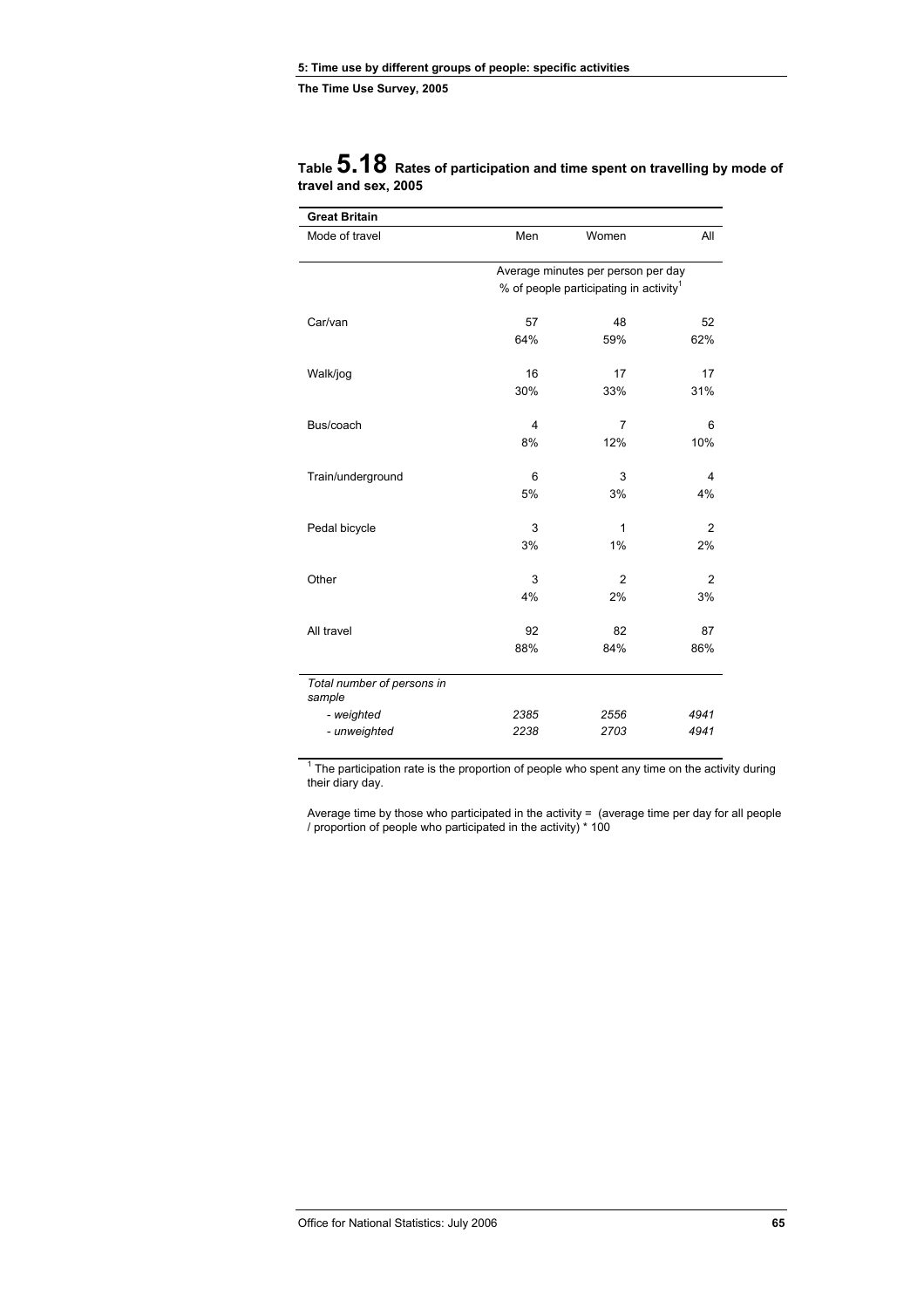|                            | Table $5.19$ Rates of participation and time spent on leisure activities as |
|----------------------------|-----------------------------------------------------------------------------|
| main activity by sex, 2005 |                                                                             |

| <b>Great Britain</b>              |      |                                                    |      |
|-----------------------------------|------|----------------------------------------------------|------|
| Leisure activity                  | Men  | Women                                              | All  |
|                                   |      | Average minutes per person per day                 |      |
|                                   |      | % of people participating in activity <sup>1</sup> |      |
| TV & Video/DVDs, radio, music     | 170  | 145                                                | 157  |
|                                   | 82%  | 78%                                                | 80%  |
| Reading                           | 23   | 26                                                 | 24   |
|                                   | 26%  | 30%                                                | 28%  |
| Other leisure                     | 54   | 35                                                 | 44   |
|                                   | 38%  | 28%                                                | 33%  |
| Sociable leisure                  | 77   | 87                                                 | 82   |
|                                   | 46%  | 54%                                                | 50%  |
| Total number of persons in sample |      |                                                    |      |
| - weighted                        | 2385 | 2556                                               | 4941 |
| - unweighted                      | 2238 | 2703                                               | 4941 |

 $1$  The participation rate is the proportion of people who spent any time on the activity during their diary day.

Average time by those who participated in the activity = (average time per day for all people / proportion of people who participated in the activity) \* 100

Category includes

| Sociable leisure | Spending time with family/friends at home<br>Going out with friends/family<br>Contact with friends/family |
|------------------|-----------------------------------------------------------------------------------------------------------|
| Other leisure    | Sport & outdoor activities<br>Entertainment and culture<br>Hobbies                                        |
|                  | Using computer                                                                                            |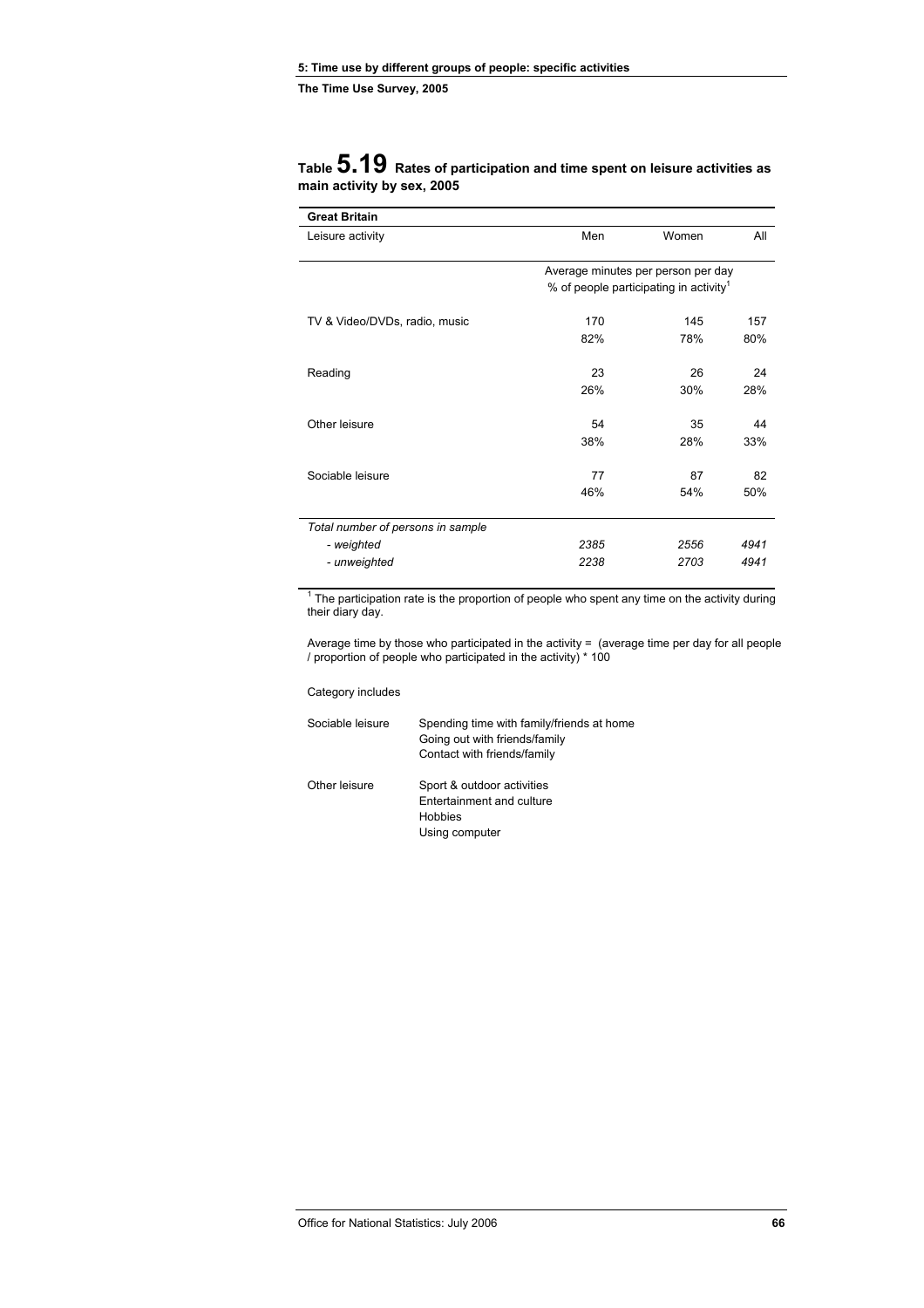### **Table 5.20 Time spent on leisure activities as main activity by age and sex, 2005**

| <b>Great Britain</b>                     |       |           |                                    |       |                |                |
|------------------------------------------|-------|-----------|------------------------------------|-------|----------------|----------------|
| Leisure activity                         |       | Age group |                                    |       |                | All            |
|                                          |       | $16 - 24$ | 25-44                              | 45-64 | 65 and<br>over |                |
|                                          |       |           | Average minutes per person per day |       |                |                |
| Social life                              | Men   | 132       | 81                                 | 57    | 58             | 77             |
|                                          | Women | 135       | 79                                 | 80    | 79             | 87             |
| Entertainment & culture                  | Men   | 4         | 4                                  | 6     | 4              | 5              |
|                                          | Women | 11        | 6                                  | 3     | 4              | 5              |
| Sport & outdoor activities               | Men   | 32        | 10                                 | 9     | 12             | 13             |
|                                          | Women | 4         | $\overline{7}$                     | 9     | 4              | $\overline{7}$ |
| Hobbies & games                          | Men   | 54        | 27                                 | 37    | 42             | 37             |
|                                          | Women | 25        | 13                                 | 26    | 34             | 23             |
| Reading                                  | Men   | 10        | 11                                 | 22    | 57             | 23             |
|                                          | Women | 9         | 13                                 | 24    | 61             | 26             |
| TV & Video/DVDs, radio,                  | Men   | 149       | 137                                | 178   | 241            | 170            |
| music                                    | Women | 126       | 113                                | 142   | 214            | 145            |
| All leisure                              | Men   | 382       | 269                                | 309   | 414            | 325            |
|                                          | Women | 311       | 231                                | 284   | 396            | 293            |
| Total number of persons in sample<br>Men |       |           |                                    |       |                |                |
| - weighted                               |       | 352       | 847                                | 759   | 427            | 2385           |
| - unweighted                             |       | 194       | 723                                | 762   | 559            | 2238           |
| Women                                    |       | 349       | 890                                | 781   | 537            | 2556           |
| - weighted<br>- unweighted               |       | 217       | 962                                | 828   | 696            | 2703           |
| All                                      |       |           |                                    |       |                |                |
| - weighted                               |       | 702       | 1736                               | 1540  | 964            | 4941           |
| - unweighted                             |       | 411       | 1685                               | 1590  | 1255           | 4941           |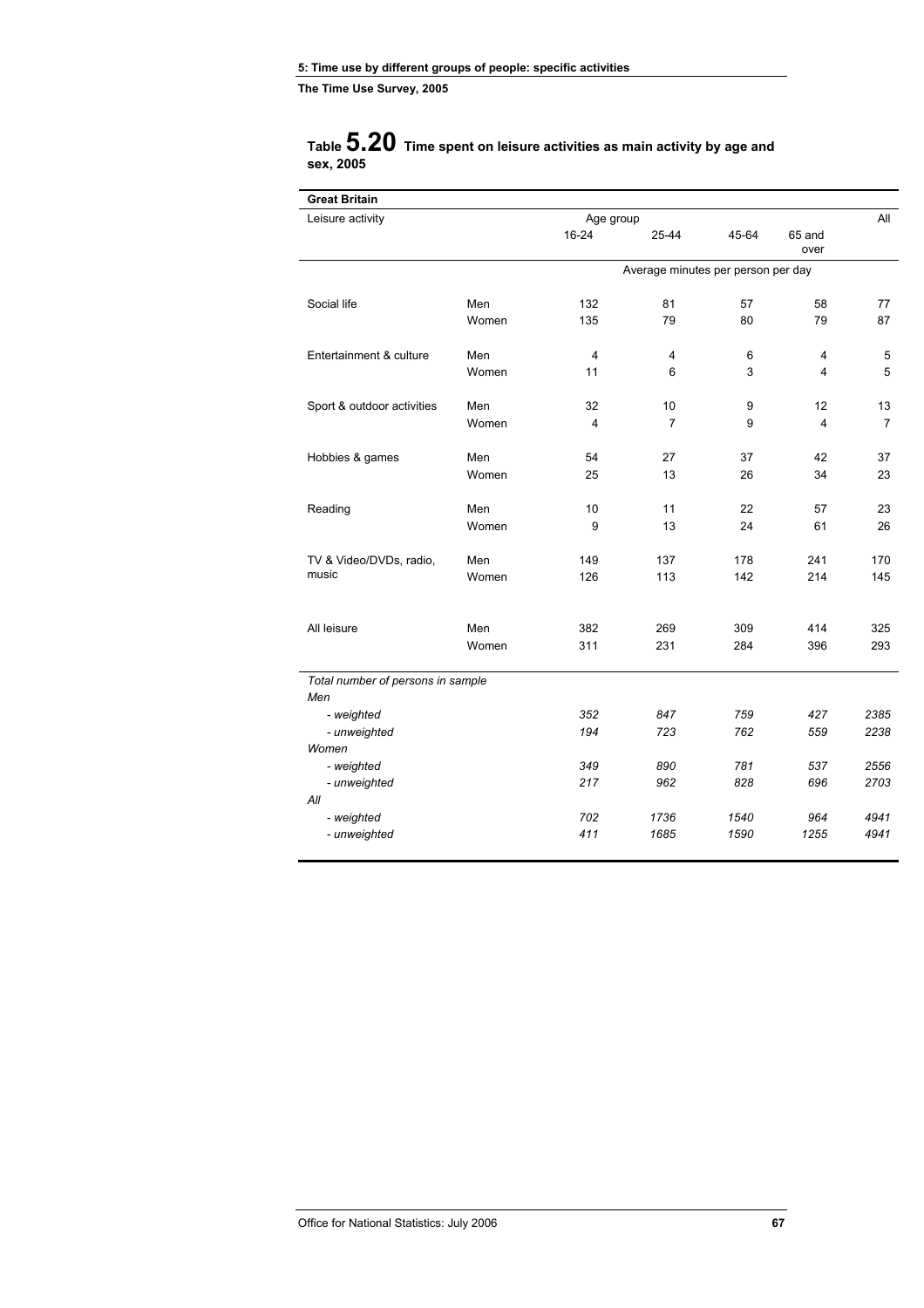### **Table 5.21 Rates of participation and time spent on leisure activities as main activity by economic activity, 2005**

| <b>Great Britain</b>              |               |                     |                                                    |         |                   |      |
|-----------------------------------|---------------|---------------------|----------------------------------------------------|---------|-------------------|------|
| Leisure activity                  |               | Economically active |                                                    |         | Economically      | All  |
|                                   | Full-<br>time | Part-<br>time       | Unemployed $2$                                     | Retired | Other<br>inactive |      |
|                                   |               |                     |                                                    |         |                   |      |
|                                   |               |                     | Average minutes per person per day                 |         |                   |      |
|                                   |               |                     | % of people participating in activity <sup>1</sup> |         |                   |      |
| TV & Video/DVDs, radio,           | 123           | 115                 | 232                                                | 226     | 187               | 157  |
| music                             | 77%           | 73%                 | 83%                                                | 89%     | 83%               | 80%  |
| Reading                           | 13            | 17                  | 14                                                 | 57      | 20                | 24   |
|                                   | 20%           | 23%                 | 19%                                                | 52%     | 25%               | 28%  |
| Other leisure                     | 38            | 39                  | 85                                                 | 50      | 51                | 44   |
|                                   | 32%           | 31%                 | 42%                                                | 34%     | 34%               | 33%  |
| Sociable leisure                  | 74            | 94                  | 127                                                | 74      | 99                | 82   |
|                                   | 46%           | 55%                 | 64%                                                | 48%     | 55%               | 50%  |
| Total number of persons in sample |               |                     |                                                    |         |                   |      |
| - weighted                        | 2180          | 798                 | 147                                                | 1090    | 725               | 4941 |
| - unweighted                      | 1952          | 748                 | 128                                                | 1401    | 711               | 4941 |

 $1$  The participation rate is the proportion of people who spent any time on the activity during their diary day.

Average time by those who participated in the activity = (average time per day for all people / proportion of people who participated in the activity) \* 100

See notes to Table 5.19

 $2$  Sample size low for unemployed - treat results with caution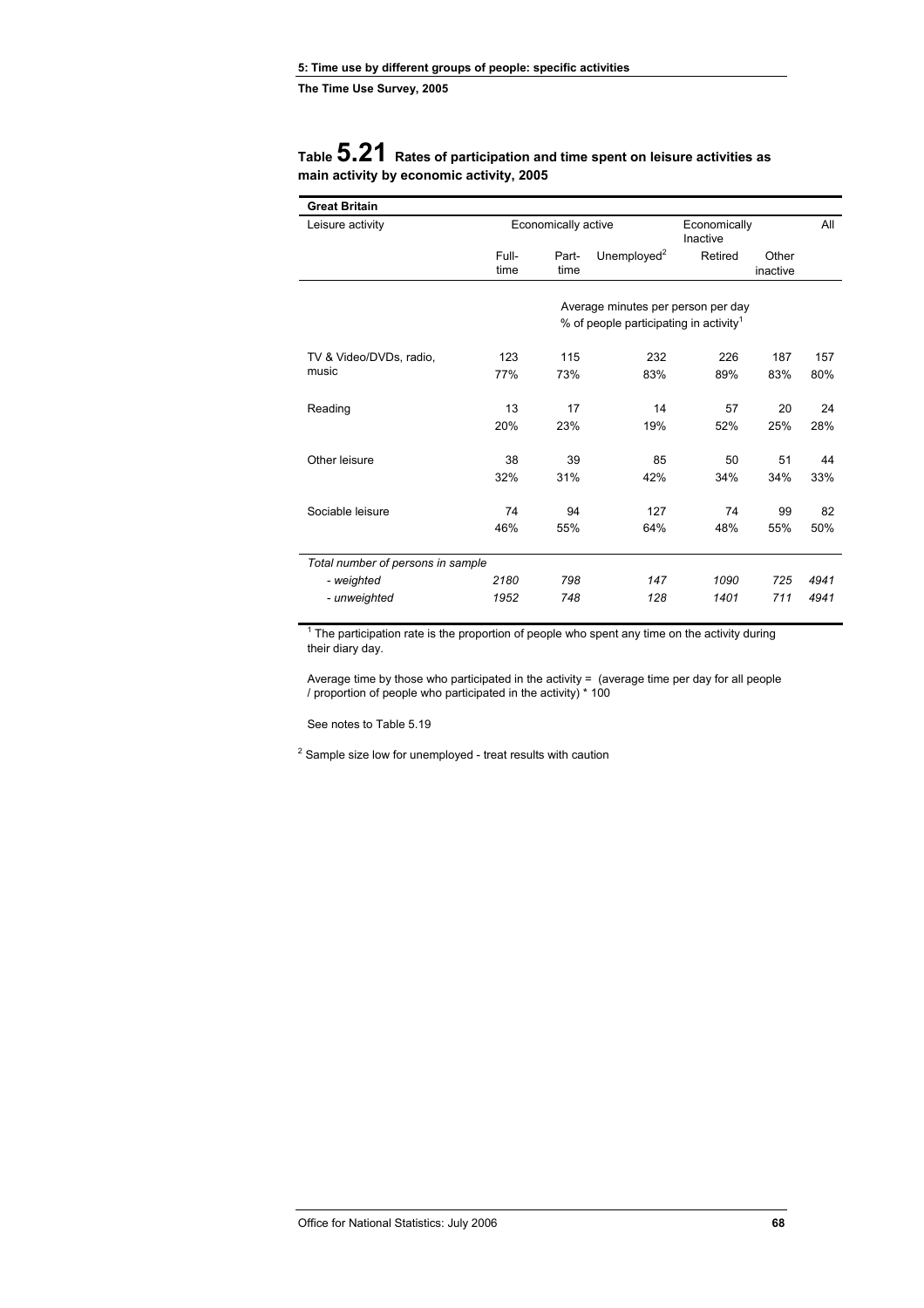| <b>Great Britain</b>                 |              |                |                                    |          |
|--------------------------------------|--------------|----------------|------------------------------------|----------|
|                                      | 2000         |                | 2005                               |          |
| Main activity                        | Non-computer | Computer       | Non-                               | Computer |
|                                      | user         | user           | computer                           | user     |
|                                      |              |                | user                               |          |
|                                      |              |                | Average minutes per person per day |          |
|                                      |              |                |                                    |          |
| Sleep                                | 519          | 526            | 492                                | 486      |
| Resting                              | 23           | 15             | 48                                 | 30       |
| Sleep and resting                    | 542          | 542            | 540                                | 516      |
| Eating & drinking                    | 89           | 79             | 83                                 | 76       |
| Personal care <i>i.e.</i> wash/dress | 48           | 42             | 45                                 | 41       |
| Paid work                            | 139          | 107            | 167                                | 167      |
| Study                                | 14           | 38             | 12                                 | 23       |
| Housework excluding childcare        | 179          | 131            | 147                                | 114      |
| Childcare (of household members)     | 20           | 18             | 23                                 | 24       |
| Voluntary work & meetings            | 17           | 17             | 17                                 | 15       |
| Social life (but not resting)        | 64           | 56             | 85                                 | 62       |
| Entertainment & culture              | 8            | $\overline{7}$ | 5                                  | 4        |
| Sport & outdoor activities           | 16           | 18             | 9                                  | 11       |
| Hobbies & games                      | 11           | 15             | 19                                 | 13       |
| Reading                              | 28           | 28             | 25                                 | 21       |
| TV & Video/DVDs, radio, music        | 157          | 157            | 160                                | 135      |
| Travel                               | 83           | 74             | 87                                 | 88       |
| Computing                            | 0            | 96             | 0                                  | 120      |
| Other specified/ not specified       | 22           | 14             | 16                                 | 10       |
|                                      | 1440         | 1440           | 1440                               | 1440     |
|                                      | 88%          | 12%            | 84%                                | 16%      |
| Total number of persons in sample    |              |                |                                    |          |
| - weighted                           | 15459        | 2095           | 4127                               | 814      |
| - unweighted                         | 15371        | 2110           | 4206                               | 508      |

### **Table 5.22 Time spent on main activities by whether a computer user, 2000 and 2005**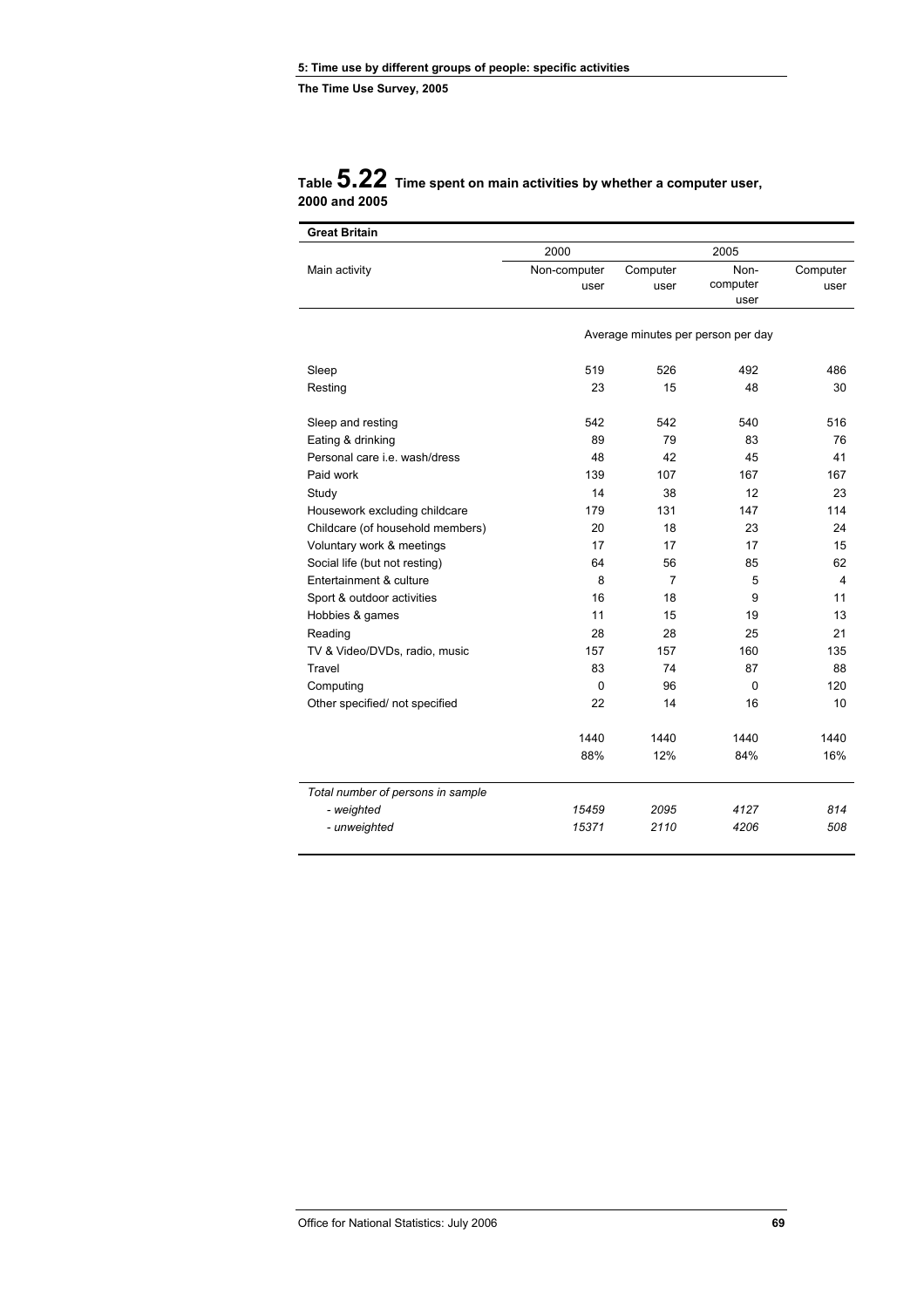### **Table 5.23 Time spent on main activities and secondary activitiescomputer users, 2005**

| <b>Great Britain - computer users</b> |                                      |                                                        |                                                       |                           |
|---------------------------------------|--------------------------------------|--------------------------------------------------------|-------------------------------------------------------|---------------------------|
| Activity                              | Time spent<br>on primary<br>activity | Time spent on<br>computing as<br>secondary<br>activity | Secondary<br>computing as a<br>percentage of<br>total | Primary plus<br>secondary |
|                                       |                                      | Average minutes per person per day                     |                                                       |                           |
| Sleep                                 | 486                                  |                                                        |                                                       | 486                       |
| Resting                               | 30                                   | $\mathbf{1}$                                           | 2%                                                    | 31                        |
| sleep and resting                     | 516                                  | $\mathbf{1}$                                           | 2%                                                    | 517                       |
| Eating & drinking                     | 76                                   | 1                                                      | 2%                                                    | 77                        |
| Personal care i.e. wash/dress         | 41                                   |                                                        |                                                       | 41                        |
| Paid work                             | 167                                  | 18                                                     | 33%                                                   | 185                       |
| Study                                 | 23                                   | 4                                                      | 7%                                                    | 27                        |
| Housework excluding childcare         | 114                                  | 3                                                      | 5%                                                    | 117                       |
| Childcare (of household<br>members)   | 24                                   | 4                                                      | 7%                                                    | 28                        |
| Voluntary work & meetings             | 15                                   | 1                                                      | 2%                                                    | 16                        |
| Social life (but not resting)         | 62                                   | $\overline{7}$                                         | 13%                                                   | 69                        |
| Entertainment & culture               | $\overline{4}$                       |                                                        |                                                       | $\overline{4}$            |
| Sport & outdoor activities            | 11                                   |                                                        |                                                       | 11                        |
| Hobbies & games                       | 13                                   | 8                                                      | 15%                                                   | 21                        |
| Reading                               | 21                                   |                                                        |                                                       | 21                        |
| TV & Video/DVDs, radio, music         | 135                                  | 7                                                      | 13%                                                   | 142                       |
| Travel                                | 88                                   |                                                        |                                                       | 88                        |
| computing                             | 120                                  |                                                        |                                                       | 64                        |
| Other specified/ not specified        | 10                                   | 1                                                      | 2%                                                    | 12                        |
| Total                                 | 1440                                 | 55                                                     | 100%                                                  | 1440                      |
| Total number of persons in sample     |                                      |                                                        |                                                       |                           |
| - weighted                            | 814                                  |                                                        |                                                       |                           |
| - unweighted                          | 508                                  |                                                        |                                                       |                           |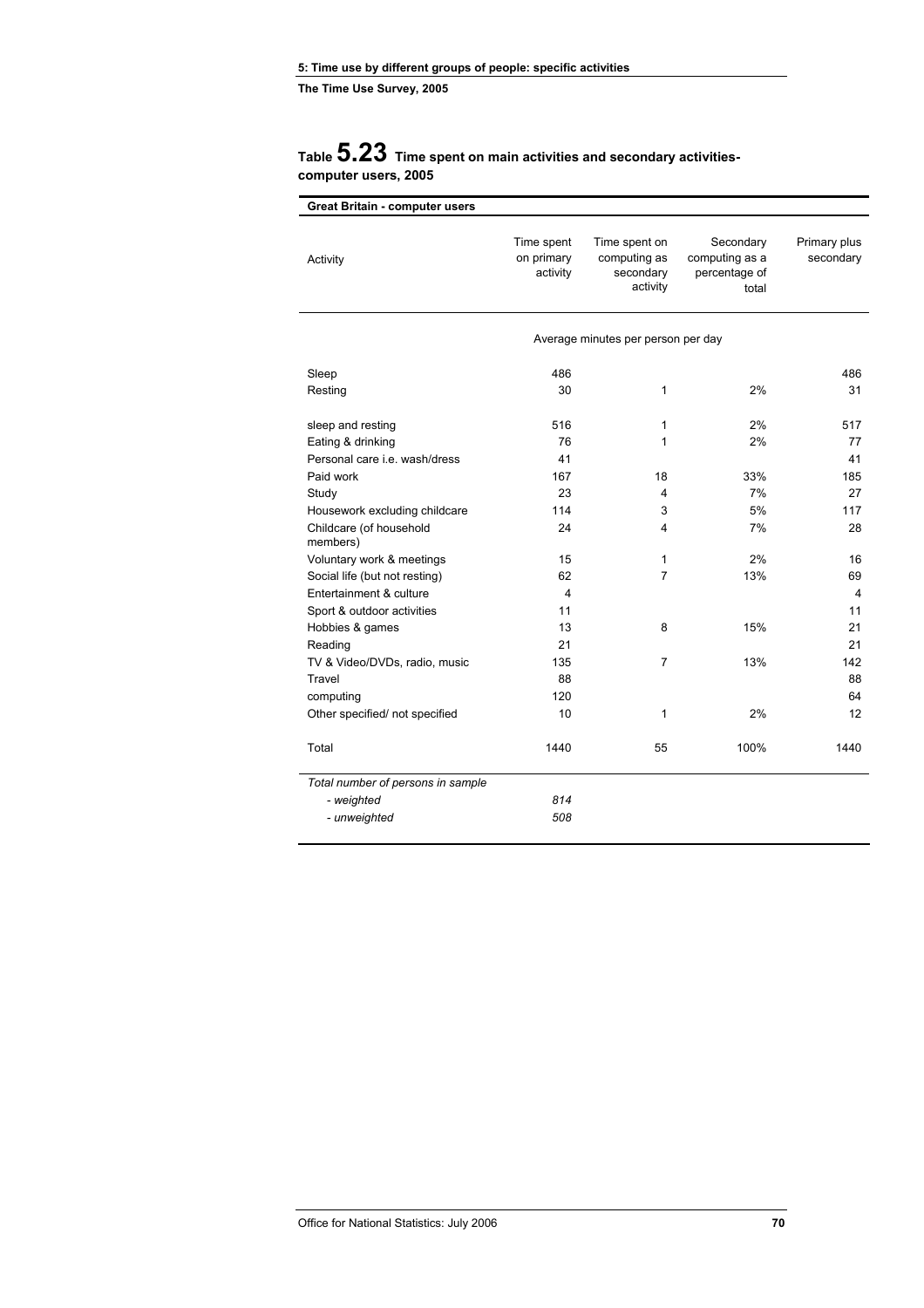# Appendix A1: July 2001 comparison of 'fullscale TUS' and Omnibus diary

The table below sets out the different characteristics of the UK 2000 TUS and the July 2001 pre-coded NS Omnibus diary.

|                                 | Main Time Use survey - 'own<br>words' diary                       | Omnibus - 'pre-coded' diary<br>2001                                      |  |  |
|---------------------------------|-------------------------------------------------------------------|--------------------------------------------------------------------------|--|--|
| Type of survey                  | Separate survey solely on Time<br>use                             | Added to existing Omnibus<br>survey                                      |  |  |
| Fieldwork period                | June 2000 - September 2001                                        | 'July' 2001 Omnibus (13 July - 9<br>August)                              |  |  |
| Sample                          | Private households                                                | Private households                                                       |  |  |
| Coverage                        | Great Britain and Northern<br>Ireland                             | Great Britain only                                                       |  |  |
| Who completes diary             | All aged 14yrs or more (adult<br>diary) and 8-13yrs (child diary) | 1 person per hhld aged 16 yrs or<br>more                                 |  |  |
| Number of diary days            | 2 designated diary days                                           | 1 designated day                                                         |  |  |
| Descriptions/pre-coded          | respondent writes in descriptions<br>of activity                  | respondent selects pre-coded<br>activity categories                      |  |  |
| Activity detail                 | coded to approx 250 activity<br>codes                             | 33 main codes - plus additional<br>codes for mode & purpose of<br>travel |  |  |
| Self-completion/<br>interviewer | self completion                                                   | with interviewer                                                         |  |  |
| Diary/recall                    | diaries left with respondent                                      | respondent recalls                                                       |  |  |
| <b>Time Periods</b>             | 10 minute time periods                                            | 10 minute time periods                                                   |  |  |
| Main & secondary activity       | Main & secondary activity for<br>aged 14 or more, main only for   | Main & secondary activity<br>recorded                                    |  |  |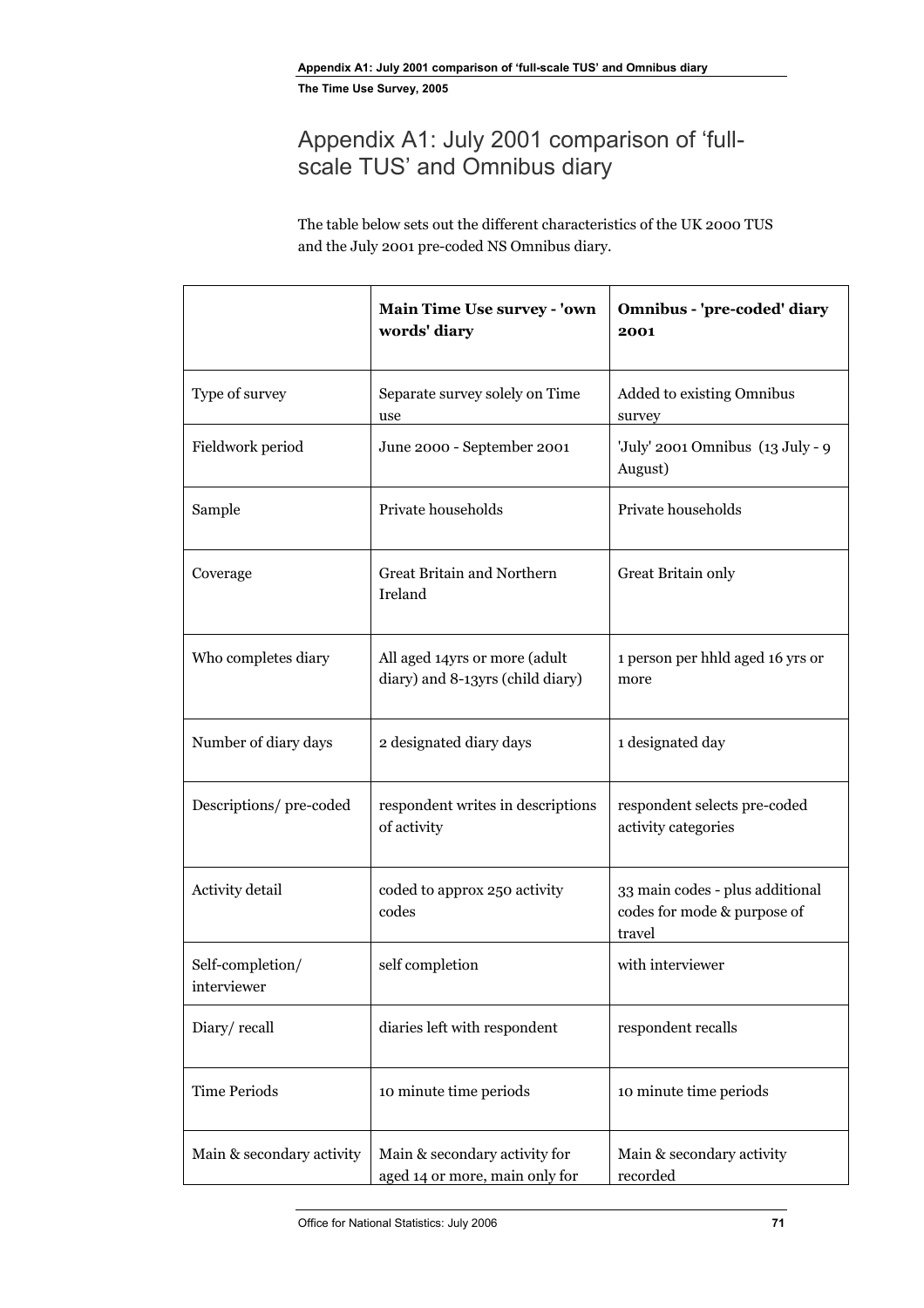|                      | aged 8-13 yrs.                                                                              |                                                                                        |
|----------------------|---------------------------------------------------------------------------------------------|----------------------------------------------------------------------------------------|
| Location             | Location of activity recorded                                                               | Location not recorded                                                                  |
| Who with             | 'Who carried out activity with'<br>recorded                                                 | 'Who with' not recorded                                                                |
| Coding               | Activities are office-coded                                                                 | Activities are pre-coded                                                               |
| Achieved sample      | 21,000 diary-days                                                                           | 1500 diary-days                                                                        |
| Response rate        | Household Qnre: 61%<br>Personal Qnre: 81%<br>Diary: 73%<br>Diary overall $45\%$ (61% x 73%) | Household Qnre: 63%<br>Diary: 89%<br>Diary overall 56% (63% x 89%)                     |
| Other data collected | Includes household interview and<br>individual interviews with those<br>aged 8yrs or more.  | Diary only - but hhld and<br>personal details available form<br>Omnibus 'core' survey. |

The conclusions and recommendations from the 2001 comparison are summarised below together with the modifications made as a result:

- The Omnibus data is a worthwhile data set in its own right and at a broad level would provide an indication of any major changes in time use since the last full survey.
- We are not just comparing a pre-coded (Omnibus) diary with a fully-written (full scale TUS) diary, we are comparing all survey design characteristics, in particular self-completion (full-scale TUS) with interviewer administered (Omnibus).
- The Omnibus (pre-coded) diary provides comparable results with the full-scale TUS (fully written) diary for the main sub-categories of person. Due to the lack of population weighting on the NS Omnibus in 2001 separate categories of people were examined, the key ones being the employed for both weekdays and weekend days and the retired for weekdays.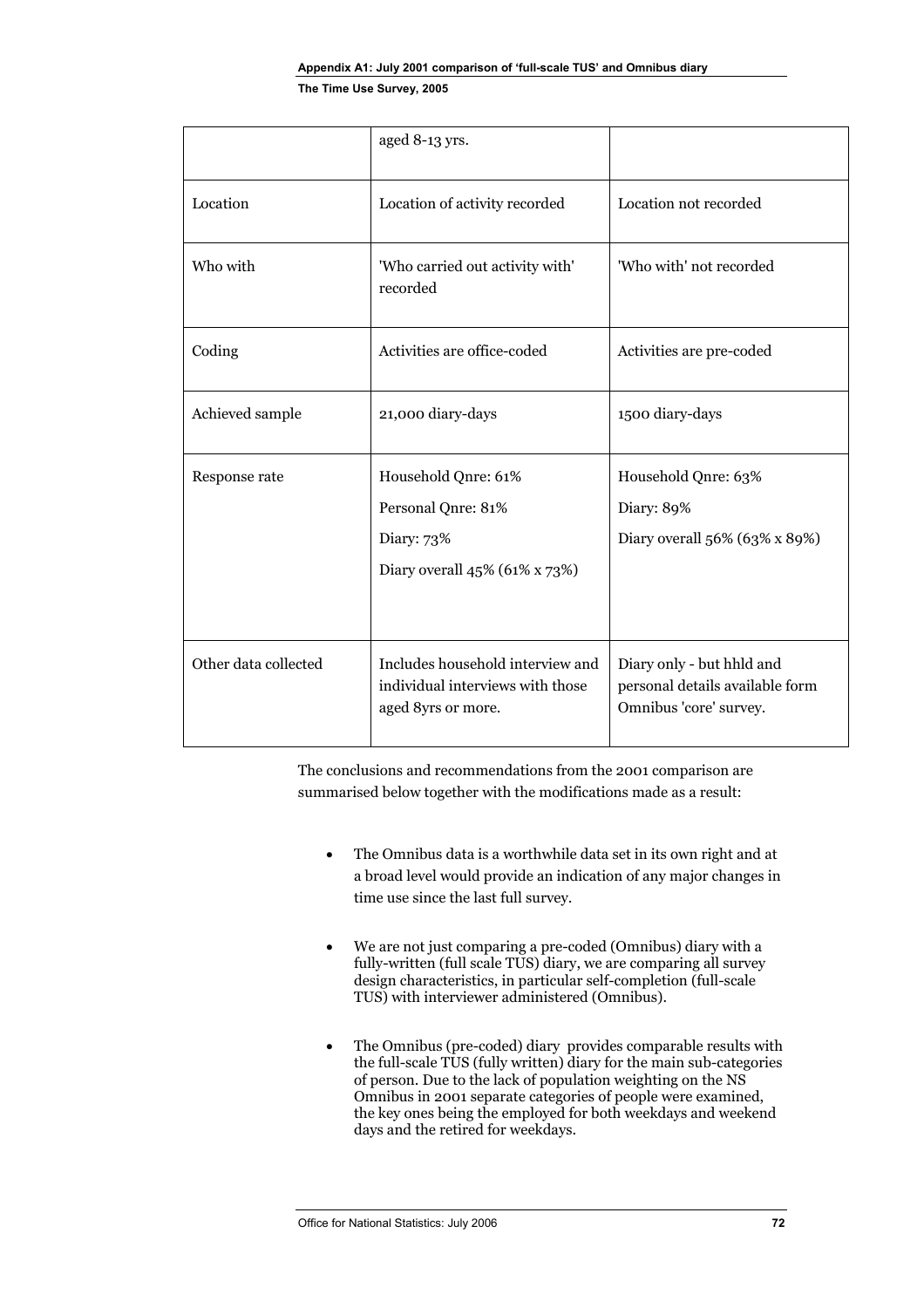- For the retired there is a real difference between the results provided by the NS Omnibus and the full-scale TUS, in that the NS Omnibus data is more representative than that from the fullscale TUS. This is because the NS Omnibus is interviewer administered, rather than self-completion, and more easily gets response from retired people in poor health.
- The Omnibus data should be weighted to account for nonresponse. Although weighting within the main sub-categories of person made little difference to the results (for each subcategory), the Omnibus as a whole should be weighted so that the whole sample is representative. (Population weighting was subsequently introduced as standard on the NS Omnibus in 2005 and the data presented in this report has therefore been weighted.)
- Some refinement and clarification of the detailed NS Omnibus categories was needed. A clarification and expansion of the travel purpose codes was made for 2005. A location category was added for 2005 to identify whether respondents were at home or elsewhere. This meant that activities codes which tried to pick up locations such as working at home or in the workplace could be simplified. A separate code was added for 'rest/time out'.
- There are limitations in terms of only having around 30 activity codes as activities can only be examined at a broad level. There are some difficulties in matching the codes completely with the 260 available from the full-scale TUS.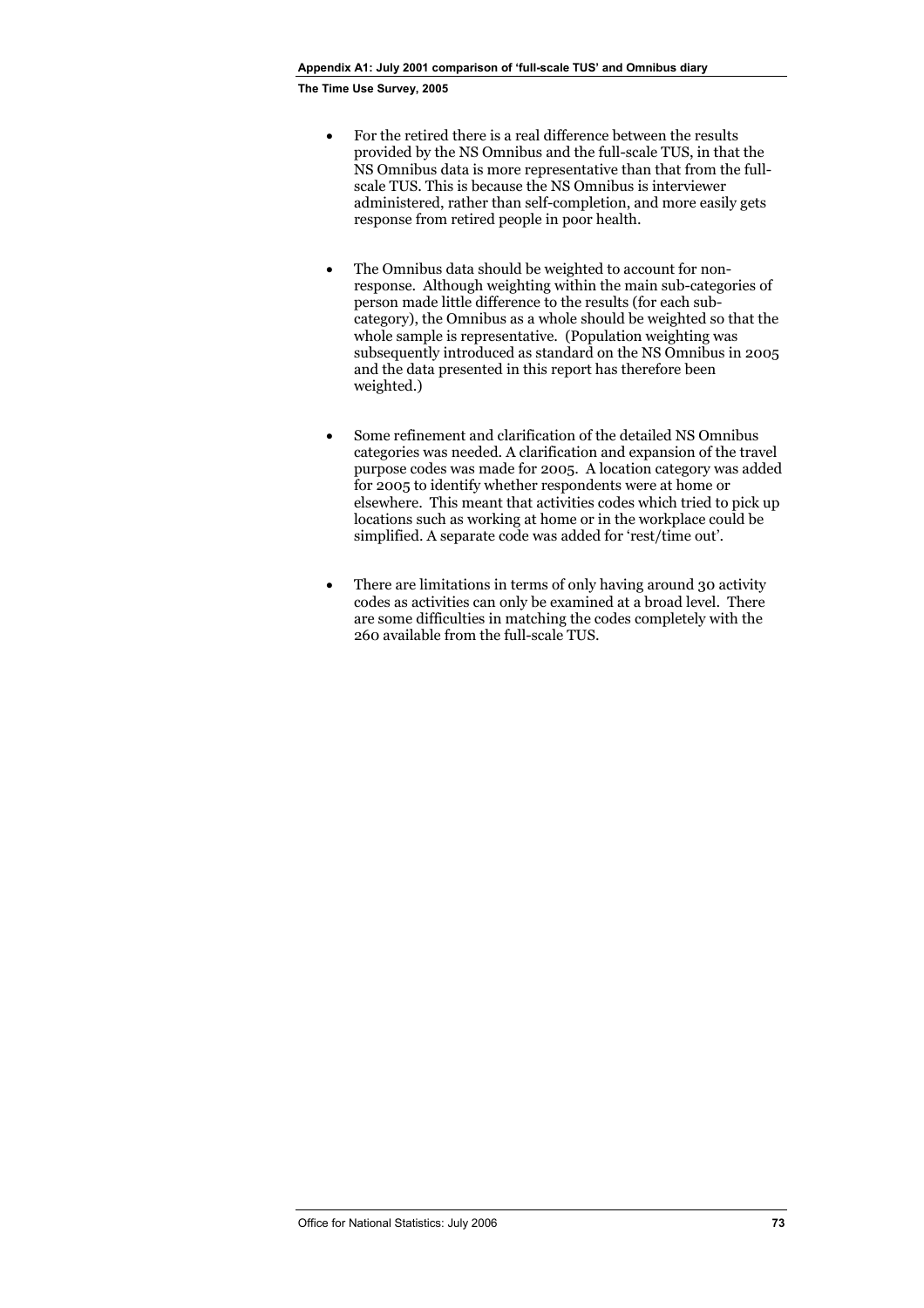# Appendix A2: Characteristics of UK 2000 TUS and the 2005 NS Omnibus Survey

|                             | <b>Full-scale Time Use survey -</b><br>'own words' diary          | Omnibus - 'pre-coded' diary<br>2005                                                               |
|-----------------------------|-------------------------------------------------------------------|---------------------------------------------------------------------------------------------------|
| Type of survey              | Separate survey solely on Time<br>use                             | Added to existing Omnibus<br>survey                                                               |
| Fieldwork period            | June 2000 - September 2001                                        | February, June, September and<br>November Omnibus months                                          |
| Sample                      | Private households                                                | Private households                                                                                |
| Coverage                    | GB and Northern Ireland                                           | GB only                                                                                           |
| Who completes diary         | All aged 14yrs or more (adult<br>diary) and 8-13yrs (child diary) | 1 person per hhld aged 16 yrs or<br>more                                                          |
| Number of diary days        | 2 designated diary days                                           | 1 day (previous day recalled)                                                                     |
| Descriptions/pre-coded      | respondent writes in descriptions<br>of activity                  | respondent selects pre-coded<br>activity categories                                               |
| Activity detail             | coded to approx 250 activity<br>codes                             | 30 main codes - plus additional<br>codes for mode & purpose of<br>travel and location of activity |
| Self-completion/interviewer | self completion                                                   | with interviewer                                                                                  |
| Diary/recall                | diaries left with respondent                                      | respondent recalls a previous day                                                                 |
| <b>Time Periods</b>         | 10 minute time periods                                            | 10 minute time periods                                                                            |
| Main & secondary activity   | Main & secondary activity for<br>aged 14 or more, main only for   | Main & secondary activity<br>recorded                                                             |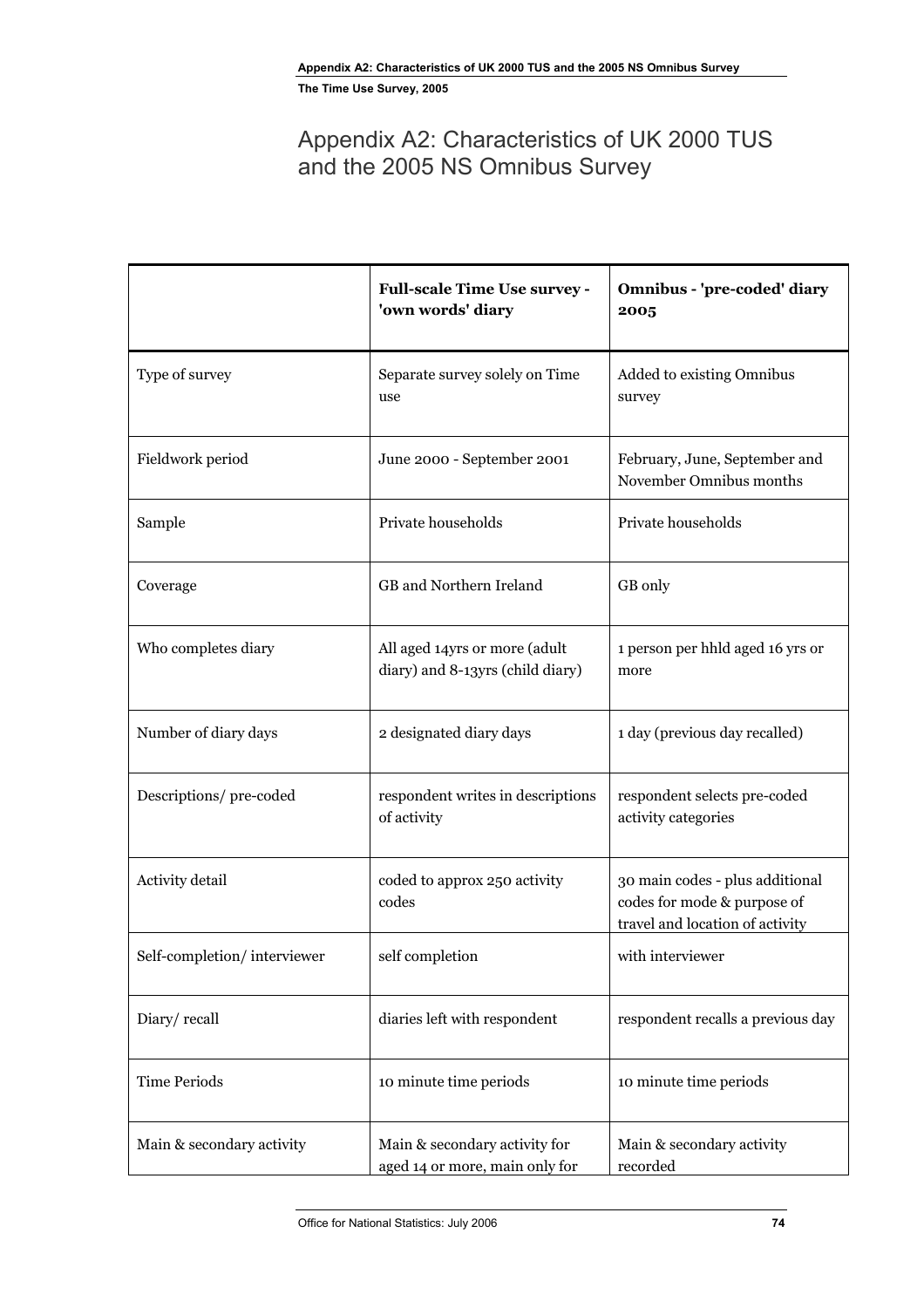|                            | aged 8-13 yrs.                                                                             |                                                                                        |
|----------------------------|--------------------------------------------------------------------------------------------|----------------------------------------------------------------------------------------|
| Location                   | Location of activity recorded                                                              | Location recorded in terms of<br>Home or Elsewhere                                     |
| Who with                   | 'Who carried out activity with'<br>recorded                                                | 'Who with' not recorded                                                                |
| Coding                     | Activities are office-coded                                                                | Activities are pre-coded                                                               |
| Achieved sample            | 21,000 diary-days                                                                          | 5,000 diary-days                                                                       |
| Response rate              | Household Qnre: 61%<br>Personal Qnre: 81%<br>Diary: 73%<br>Diary overall 45% (61% x 73%)   | Household Qnre: 65%<br>Diary: 91%<br>Diary overall 59% (65% x 91%)                     |
| Editing                    | Fully edited                                                                               | Fully edited                                                                           |
| Weighting for non-response | <b>Yes</b>                                                                                 | Yes, weighted for selection of 1<br>person per household and for<br>non-response       |
| Other data collected       | Includes household interview and<br>individual interviews with those<br>aged 8yrs or more. | Diary only - but hhld and<br>personal details available form<br>Omnibus 'core' survey. |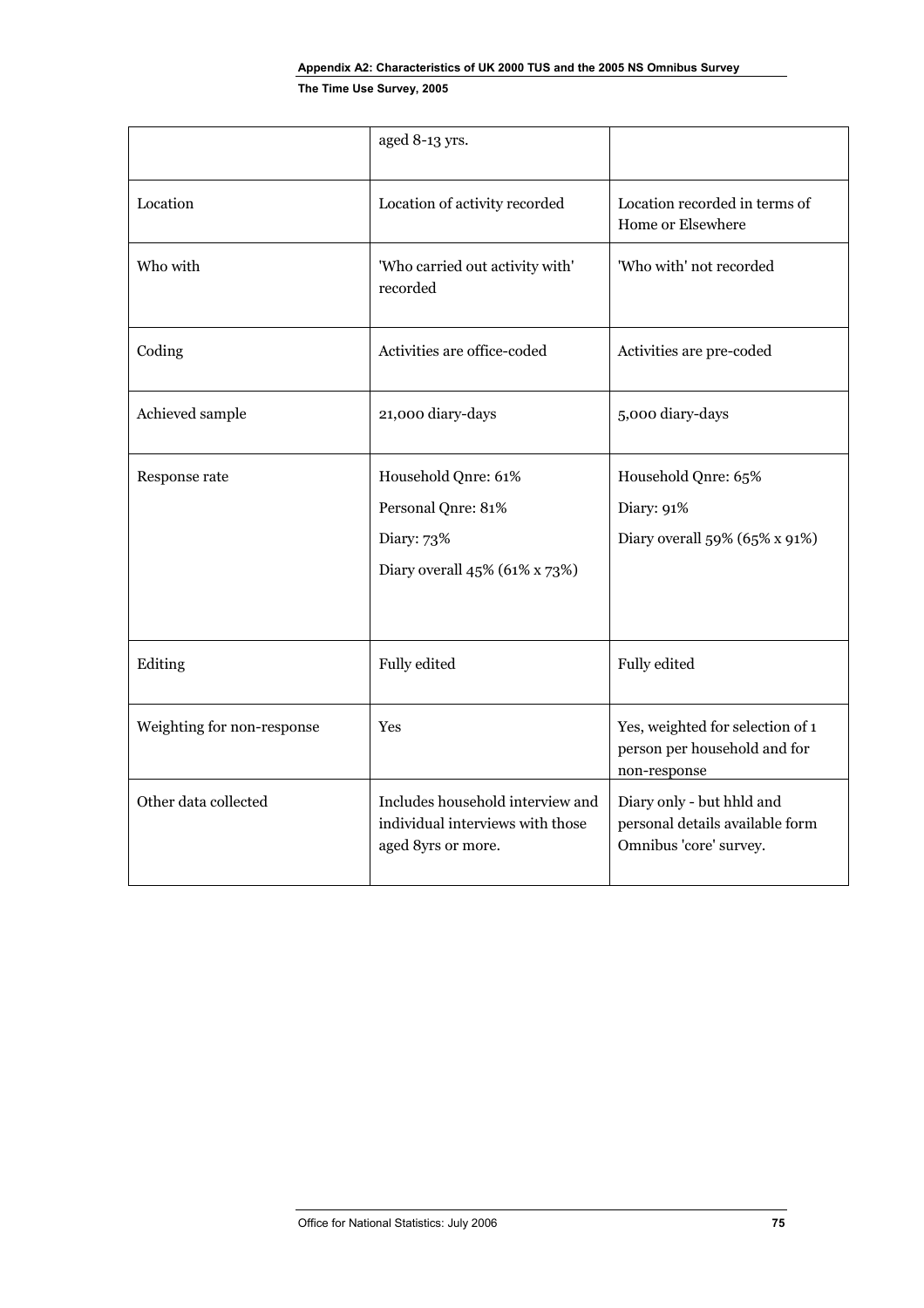# Appendix A3: Example diary page

### **UK 2000 TUS Diary page**

#### Full-scale TUS diary - extract

|               | What were you doing?                                           | What else were you                                                                                                                            | Where                                                                   | Were you with anybody? |                                                    |                                                          |                               |                                |  |
|---------------|----------------------------------------------------------------|-----------------------------------------------------------------------------------------------------------------------------------------------|-------------------------------------------------------------------------|------------------------|----------------------------------------------------|----------------------------------------------------------|-------------------------------|--------------------------------|--|
|               | Please record your main activity for<br>each 10 minute period. | doing?                                                                                                                                        | were you?                                                               | Please mark the boxes  |                                                    |                                                          |                               |                                |  |
| Time an       | Enter one main activity on each line                           | Write in most important activity<br>you were doing at the same time<br>eg looking after children, listening<br>to the radio or having a drink | eg at home, at<br>friends in car, on<br>bus, train, cycling,<br>walking | Alone                  | Children up<br>to 9 living in<br>vour<br>household | Children aged<br>10 to 14<br>living in your<br>household | Other<br>household<br>members | Other persons<br>that you know |  |
| $7.00 - 7.10$ |                                                                |                                                                                                                                               |                                                                         |                        |                                                    |                                                          |                               |                                |  |
| $7.10 - 7.20$ |                                                                |                                                                                                                                               |                                                                         |                        |                                                    |                                                          |                               |                                |  |
| $7.20 - 7.30$ |                                                                |                                                                                                                                               |                                                                         |                        |                                                    |                                                          |                               |                                |  |
| $7.30 - 7.40$ |                                                                |                                                                                                                                               |                                                                         |                        |                                                    |                                                          |                               |                                |  |
| $7.40 - 7.50$ |                                                                |                                                                                                                                               |                                                                         |                        |                                                    |                                                          |                               |                                |  |
| $7.50 - 8.00$ |                                                                |                                                                                                                                               |                                                                         |                        |                                                    |                                                          |                               |                                |  |
| $8.00 - 8.10$ |                                                                |                                                                                                                                               |                                                                         |                        |                                                    |                                                          |                               |                                |  |
| $$.10 - $.20$ |                                                                |                                                                                                                                               |                                                                         |                        |                                                    |                                                          |                               |                                |  |
| $8.20 - 8.30$ |                                                                |                                                                                                                                               |                                                                         |                        |                                                    |                                                          |                               |                                |  |
| $8.30 - 8.40$ |                                                                |                                                                                                                                               |                                                                         |                        |                                                    |                                                          |                               |                                |  |
| $8,40 - 8,50$ |                                                                |                                                                                                                                               |                                                                         |                        |                                                    |                                                          |                               |                                |  |
| $$.50 - 9.00$ |                                                                |                                                                                                                                               |                                                                         |                        |                                                    |                                                          |                               |                                |  |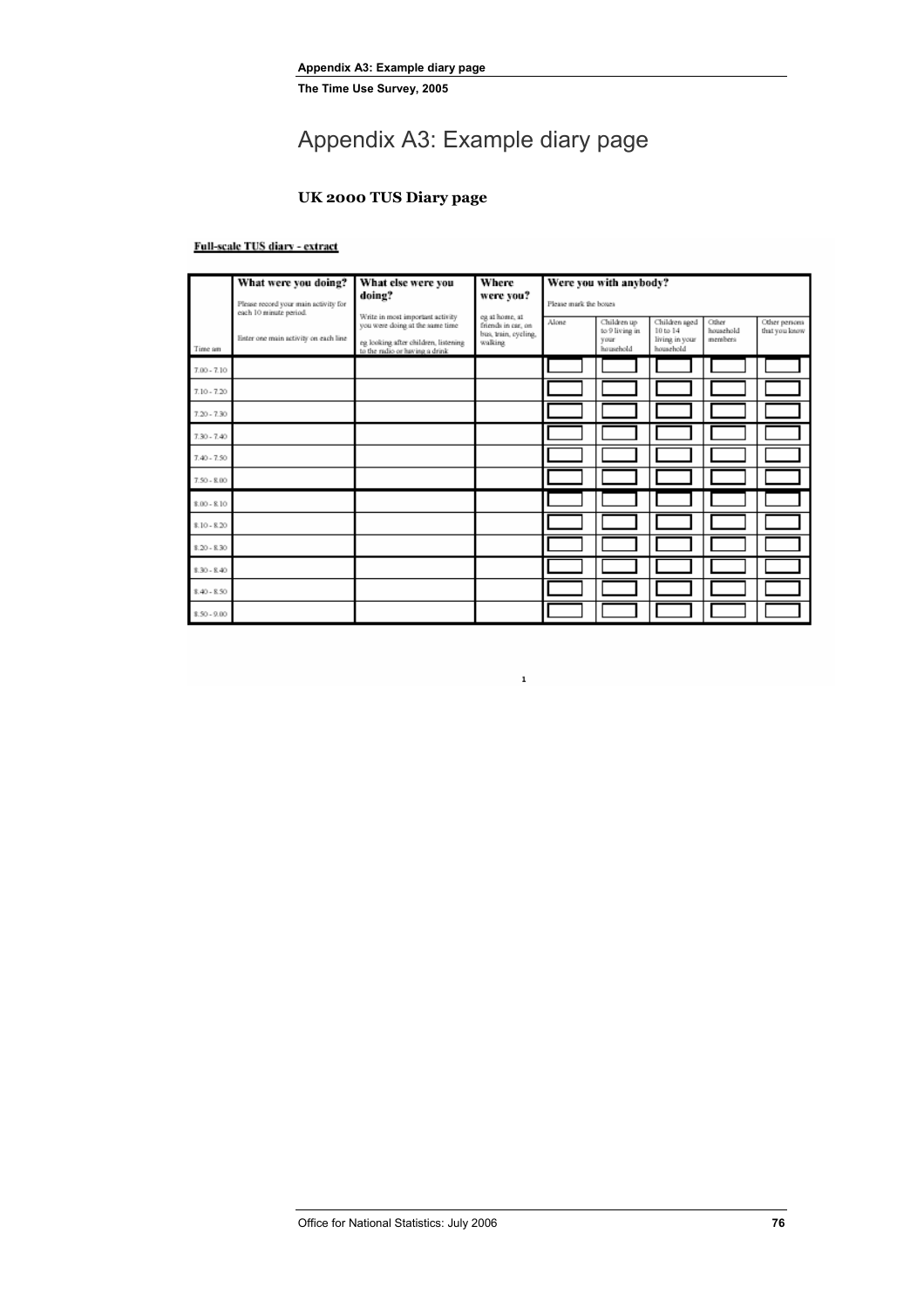### **Omnibus 2005 TUS Diary page**

| Activity                               | <b>Activity codes and descriptions</b>                                                                                                                                                             |                 |   |     |                                                       |    |  |  |  |     |       |   |   |   |          |    |         |  |     |    |  |  |
|----------------------------------------|----------------------------------------------------------------------------------------------------------------------------------------------------------------------------------------------------|-----------------|---|-----|-------------------------------------------------------|----|--|--|--|-----|-------|---|---|---|----------|----|---------|--|-----|----|--|--|
| groups                                 | (Also see notes on right hand page)                                                                                                                                                                |                 |   |     | Early morning<br>7am<br>8 <sub>am</sub><br>6am<br>9am |    |  |  |  |     |       |   |   |   |          |    |         |  |     |    |  |  |
|                                        |                                                                                                                                                                                                    |                 |   |     |                                                       | 30 |  |  |  |     | 30    |   |   |   |          | 30 |         |  |     | 30 |  |  |
|                                        | 1 Sleeping                                                                                                                                                                                         | 1               |   |     |                                                       |    |  |  |  |     |       |   |   |   |          |    |         |  |     |    |  |  |
| Personal care                          | 2 Resting (doing nothing, 'time out')                                                                                                                                                              | 2               |   |     |                                                       |    |  |  |  |     |       |   |   |   |          |    |         |  |     |    |  |  |
|                                        | 3 Washing, dressing/undressing, etc.                                                                                                                                                               | 3               |   |     |                                                       |    |  |  |  |     |       |   |   |   |          |    |         |  |     |    |  |  |
| Eating,<br>drinking                    | 4 Eating or drinking/ having a meal<br>(at home or away from home)                                                                                                                                 | 4               |   |     |                                                       |    |  |  |  |     |       |   | x | x |          |    |         |  |     |    |  |  |
|                                        | 5 Preparing food and drinks, cooking, washing up                                                                                                                                                   | 5               |   |     |                                                       |    |  |  |  |     |       | X |   |   |          |    |         |  |     |    |  |  |
| <b>Housework</b>                       | 6 Cleaning, tidying house                                                                                                                                                                          | 6               |   |     |                                                       |    |  |  |  |     |       |   |   |   |          |    |         |  |     |    |  |  |
| and other                              | 7 Washing, ironing or mending dothes etc                                                                                                                                                           | 7               |   |     |                                                       |    |  |  |  |     |       |   |   |   |          |    |         |  |     |    |  |  |
| household<br>tasks                     | 8 Maintenance of house, DIY, gardening                                                                                                                                                             | 8               |   |     |                                                       |    |  |  |  |     |       |   |   |   |          |    |         |  |     |    |  |  |
|                                        | 9 Pet care (including walking the dog)                                                                                                                                                             | 9               |   |     |                                                       |    |  |  |  |     |       |   |   |   |          |    |         |  |     |    |  |  |
|                                        | 10 Travelling                                                                                                                                                                                      | 10              |   |     |                                                       |    |  |  |  |     |       |   |   |   |          |    |         |  |     |    |  |  |
| <b>Travel</b>                          | 10a How you travelled (enter letter - see right page)                                                                                                                                              | 10a             |   |     |                                                       |    |  |  |  |     |       |   |   |   | ww       |    | T I T   |  |     |    |  |  |
|                                        | 10b Type of trip (enter letter - see right page)                                                                                                                                                   | 10 <sub>b</sub> |   |     |                                                       |    |  |  |  |     |       |   |   |   | Е        | P. | .p      |  |     |    |  |  |
| <b>Work for</b><br>paid job            | 11 Work for job (include paid and unpaid overtime<br>and work brought home. Exclude lunch and<br>other breaks)                                                                                     | 11              |   |     |                                                       |    |  |  |  |     |       |   |   |   |          |    |         |  |     |    |  |  |
| <b>Education and</b><br><b>courses</b> | 12 Formal education                                                                                                                                                                                | 12              |   |     |                                                       |    |  |  |  |     |       |   |   |   |          |    |         |  |     |    |  |  |
|                                        | 13 Recreational courses and study                                                                                                                                                                  | 13              |   |     |                                                       |    |  |  |  |     |       |   |   |   |          |    |         |  |     |    |  |  |
| <b>Voluntary work</b>                  | 14 Voluntary work for or on behalf of an organisation,<br>charity or sports dub                                                                                                                    | 14              |   |     |                                                       |    |  |  |  |     |       |   |   |   |          |    |         |  |     |    |  |  |
|                                        | <b>15</b> Caring for/looking after and playing with<br>own children                                                                                                                                | 15              |   |     |                                                       |    |  |  |  |     |       |   |   |   |          |    |         |  |     |    |  |  |
| <b>Caring for</b><br>children and      | 16 Caring for/looking after other children                                                                                                                                                         | 16              |   |     |                                                       |    |  |  |  |     |       |   |   |   |          |    |         |  |     |    |  |  |
| adults                                 | 17 Helping or caring for adults who live with you                                                                                                                                                  | 17              |   |     |                                                       |    |  |  |  |     |       |   |   |   |          |    |         |  |     |    |  |  |
|                                        | 18 Helping or caring for other adults who don't live<br>with you (not as voluntary or paid work)                                                                                                   | 18              |   |     |                                                       |    |  |  |  |     |       |   |   |   |          |    |         |  |     |    |  |  |
| <b>Shopping and</b><br>appointments    | 19 Shopping (ind. internet shopping), banking (ind.<br>internet banking), post-office, appointments with<br>the doctor, dentist, hairdresser, plumber etc.                                         | 19              |   |     |                                                       |    |  |  |  |     |       |   |   |   |          |    |         |  |     |    |  |  |
|                                        | 20 Watching TV and videos/DVDs, listening to radio<br>or music                                                                                                                                     | 20              |   |     |                                                       |    |  |  |  |     |       |   |   |   |          |    |         |  |     |    |  |  |
|                                        | 21 Reading                                                                                                                                                                                         | 21              |   |     |                                                       |    |  |  |  |     |       |   |   |   |          |    |         |  |     |    |  |  |
|                                        | 22 Playing sports, exercising                                                                                                                                                                      | 22              |   |     |                                                       |    |  |  |  |     |       |   |   |   |          |    |         |  |     |    |  |  |
|                                        | 23 Spending time with friends, family, neighbours at<br>home or at their homes                                                                                                                     | 23              |   |     |                                                       |    |  |  |  |     |       |   |   |   |          |    |         |  |     |    |  |  |
| Leisure                                | 24 Going out with friends, family, neighbours (e.g. to<br>the pub, restaurant etc.)                                                                                                                | 24              |   |     |                                                       |    |  |  |  |     |       |   |   |   |          |    |         |  |     |    |  |  |
|                                        | 25 Contact with friends and family by telephone, text,<br>e-mail, instant message or letter                                                                                                        | 25              |   |     |                                                       |    |  |  |  |     |       |   |   |   |          |    |         |  |     |    |  |  |
|                                        | 26 Visits to cinema, theatre, concerts, sporting<br>events, museums, galleries, historical monuments,<br>library etc.                                                                              | 26              |   |     |                                                       |    |  |  |  |     |       |   |   |   |          |    |         |  |     |    |  |  |
|                                        | 27 Attending church, temple, mosque, synagogue, or<br>other religious meetings, praying alone, attending<br>political or other meetings                                                            | 27              |   |     |                                                       |    |  |  |  |     |       |   |   |   |          |    |         |  |     |    |  |  |
|                                        | 28 Hobbies and other leisure activities                                                                                                                                                            | 28              |   |     |                                                       |    |  |  |  |     |       |   |   |   |          |    |         |  |     |    |  |  |
| <b>Computer and</b><br>internet use    | 29 Using a computer or accessing the internet -<br>Record what the computer is being used for<br>above e.g. internet shopping or banking code 19,<br>playing games code 28, e-mailing friends code | 29              |   |     |                                                       |    |  |  |  |     |       |   |   |   |          |    |         |  |     |    |  |  |
| <b>Other</b>                           | 30 Other activities not listed (please write in below)                                                                                                                                             | 30              |   |     |                                                       |    |  |  |  |     |       |   |   |   |          |    |         |  |     |    |  |  |
| <b>LOCATION</b>                        | 31 Where were you? At Home (ind. the garden) or<br>Elsewhere. Give for each activity.                                                                                                              | 31              | н | 6am |                                                       |    |  |  |  | 7am |       |   |   |   | 8am<br>Е |    |         |  | 9am |    |  |  |
|                                        |                                                                                                                                                                                                    |                 |   |     |                                                       |    |  |  |  |     |       |   |   |   |          |    |         |  |     |    |  |  |
|                                        |                                                                                                                                                                                                    |                 |   | 6am |                                                       | 30 |  |  |  | 7am | 30    |   |   |   | 8am      | 30 |         |  | 9am | 30 |  |  |
| p <sub>2</sub>                         |                                                                                                                                                                                                    |                 |   |     |                                                       |    |  |  |  |     | Early |   |   |   |          |    | morning |  |     |    |  |  |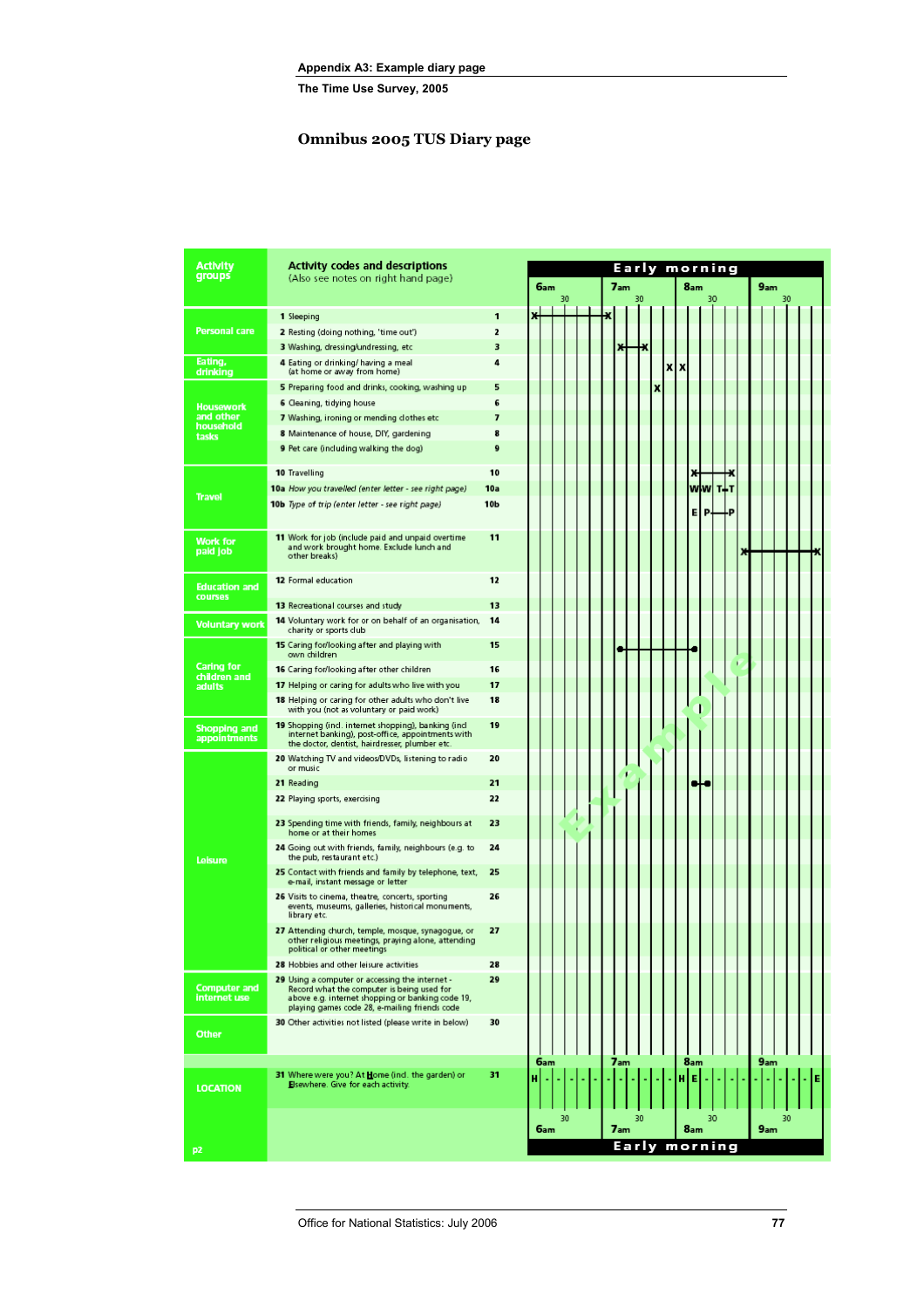# Appendix A4: NS Omnibus diary response rate

The diary response in the NS Omnibus in 2005 was 59 per cent which was made up of:

|                                                          | Feb  | June | Sept | <b>Nov</b> | Total | %    | %  | %  |
|----------------------------------------------------------|------|------|------|------------|-------|------|----|----|
| Selected addresses                                       | 3000 | 2010 | 2016 | 2014       | 9040  | 100  |    |    |
|                                                          |      |      |      |            |       |      |    |    |
| Ineligible addresses                                     | 222  | 145  | 175  | 175        | 717   | 8    |    |    |
|                                                          |      |      |      |            |       |      |    |    |
| Eligible addresses                                       | 2778 | 1865 | 1841 | 1839       | 8323  | 92   |    |    |
|                                                          |      |      |      |            |       |      |    |    |
| Refusals                                                 |      | 761  | 468  | 490        | 486   | 2205 | 26 |    |
| Non-Contacts                                             |      | 232  | 117  | 124        | 202   | 675  | 8  |    |
|                                                          |      |      |      |            |       |      |    |    |
| <b>Interviews Achieved</b>                               |      | 1785 | 1280 | 1227       | 1151  | 5443 | 65 |    |
|                                                          |      |      |      |            |       |      |    |    |
| Diaries returned/used                                    |      | 1651 | 1188 | 1117       | 985   | 4941 |    | 91 |
| Diary response rate (interviews achieved x diaries used) |      |      |      |            |       |      |    |    |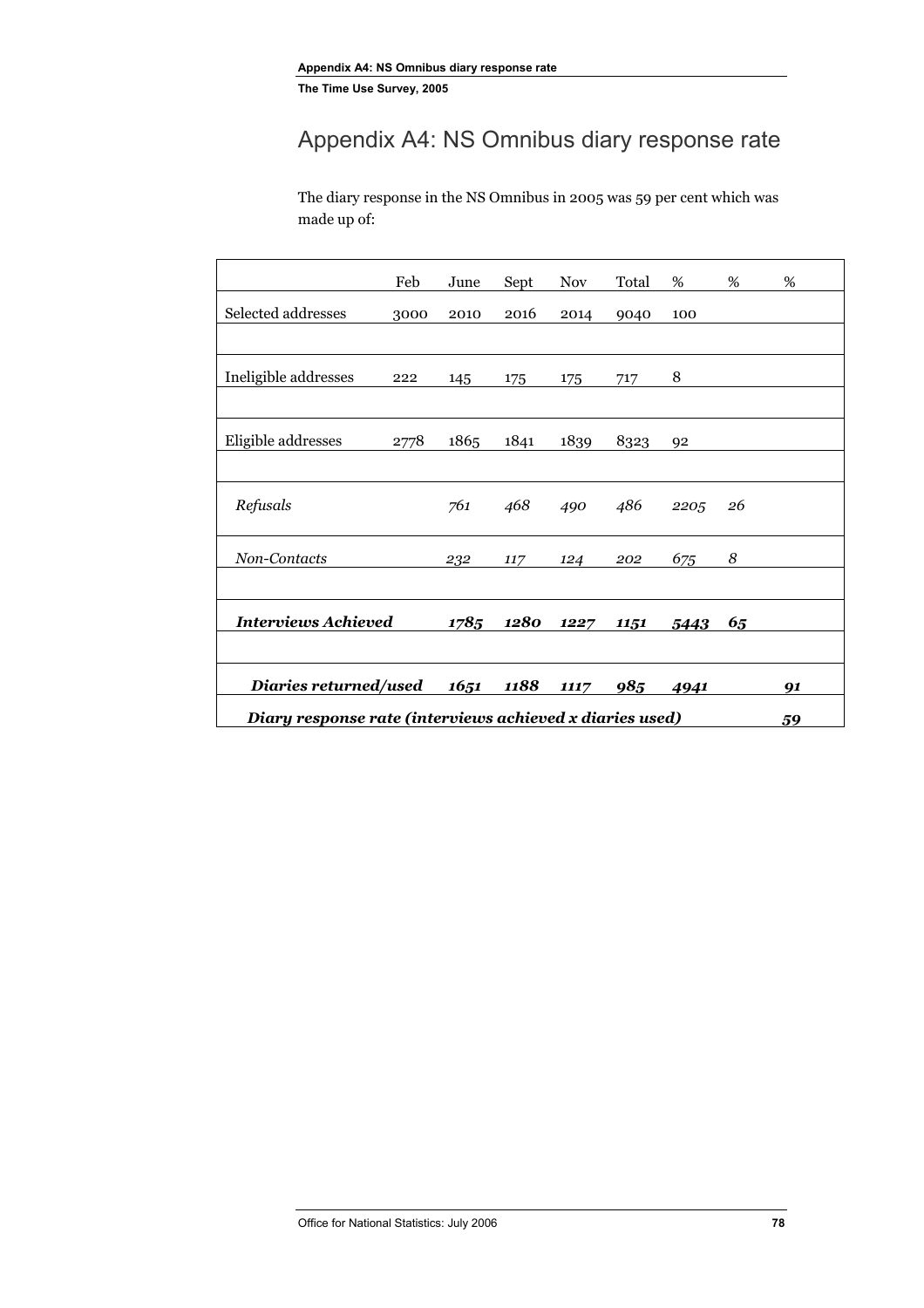# Appendix A5: Activity code mapping from UK 2000 TUS to NS Omnibus 2005 diary

| <b>UK 2000 TUS</b>                    | Sub-category (code                                          | 2005                   | <b>Comments</b>                                                                                                 |
|---------------------------------------|-------------------------------------------------------------|------------------------|-----------------------------------------------------------------------------------------------------------------|
| category (code)                       |                                                             | <b>Omnibus</b><br>code |                                                                                                                 |
| SLEEP(01)                             |                                                             |                        |                                                                                                                 |
| EAT(02)                               |                                                             | 4                      |                                                                                                                 |
| WASH/DRESS (03)                       |                                                             | 3                      |                                                                                                                 |
|                                       |                                                             |                        |                                                                                                                 |
| PAID WORK/STUDY (1,2)                 |                                                             |                        |                                                                                                                 |
|                                       | Paid work                                                   | 11                     |                                                                                                                 |
|                                       | Formal education                                            | 12                     |                                                                                                                 |
|                                       | Recreational courses and                                    | 13                     |                                                                                                                 |
|                                       | study                                                       |                        |                                                                                                                 |
| HOUSEWORK & CHILDCARE (3)             |                                                             |                        |                                                                                                                 |
| Childcare                             | of household members (38)                                   | 15                     | Omnibus refers to 'own' children including                                                                      |
|                                       |                                                             |                        | step/adopted or foster children. Care of                                                                        |
|                                       |                                                             |                        | 'own' children living elsewhere would also                                                                      |
|                                       |                                                             |                        | be included here in 2005 but not in 2000                                                                        |
| Other housework                       |                                                             |                        |                                                                                                                 |
|                                       | Food management (31)                                        | 5                      |                                                                                                                 |
|                                       | Cleaning (32)                                               | 6                      |                                                                                                                 |
|                                       | Wash/iron (33)                                              | $\overline{7}$         |                                                                                                                 |
|                                       | Repairs/ gardening/ pet care<br>(34,35)                     | 8,9                    | Code overlap                                                                                                    |
|                                       | Shopping & services $(36, 37)$                              | 19                     |                                                                                                                 |
|                                       | Care of adults in own<br>household (39)                     | $\overline{17}$        |                                                                                                                 |
|                                       |                                                             |                        |                                                                                                                 |
| LEISURE (4,5,6,7,8)                   |                                                             |                        |                                                                                                                 |
| Voluntary                             |                                                             |                        |                                                                                                                 |
|                                       | Formal (organisations) (41)<br>Care of children in another  | 14<br>16               | See childcare above                                                                                             |
|                                       | household (427)                                             |                        |                                                                                                                 |
|                                       | Help to or care to other adults<br>or households (42 ex427) | 18                     |                                                                                                                 |
|                                       | Religious/ other meetings (43)                              | 27                     |                                                                                                                 |
|                                       |                                                             |                        |                                                                                                                 |
| Social                                |                                                             |                        |                                                                                                                 |
|                                       | Socialising with friends /<br>relatives $(51)$              | 23, 24, 25             | Can be split by at home or elsewhere by<br>location coding                                                      |
|                                       |                                                             |                        |                                                                                                                 |
|                                       | Entertainment & culture $(52)$                              | 26                     |                                                                                                                 |
| Resting/time out (53)                 |                                                             | $\overline{c}$         |                                                                                                                 |
| Play sport/ exercise $\overline{(6)}$ |                                                             | 22                     |                                                                                                                 |
|                                       |                                                             |                        | The 2000 coding includes productive sport<br>such as fishing which may have been<br>included as a hobby in 2005 |
| Hobbies and game (7)                  |                                                             | 28                     | See sport / exercise                                                                                            |
|                                       |                                                             |                        |                                                                                                                 |
| Media                                 |                                                             |                        |                                                                                                                 |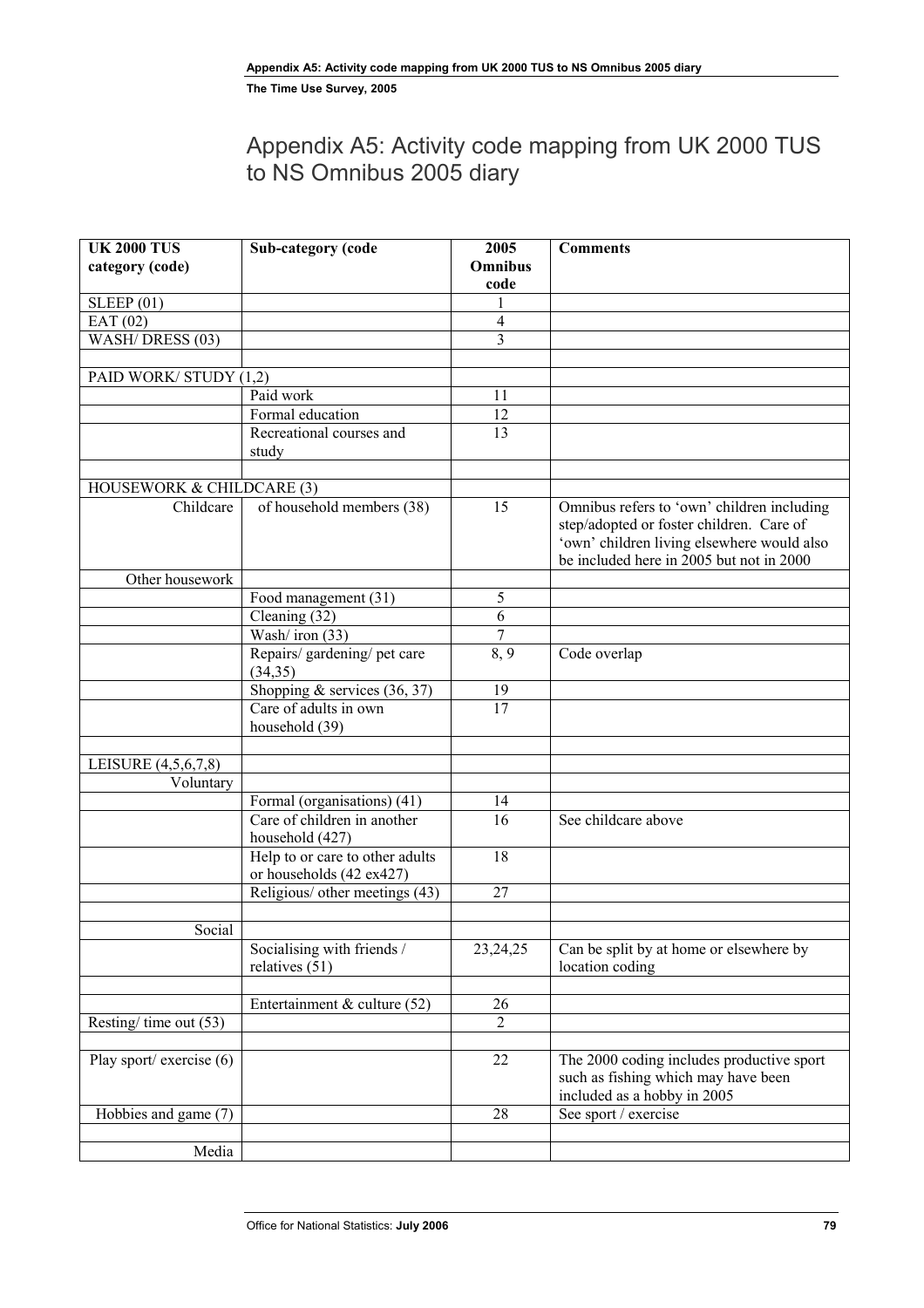|                          | Reading (81)                                                                                                                                                           | 21            |                                                                                          |
|--------------------------|------------------------------------------------------------------------------------------------------------------------------------------------------------------------|---------------|------------------------------------------------------------------------------------------|
|                          | $TV + Radio (82,83)$                                                                                                                                                   | 20            |                                                                                          |
|                          |                                                                                                                                                                        |               |                                                                                          |
| TRAVEL (90)              |                                                                                                                                                                        | $10$ etc      | Omni has travel codes by means and purpose                                               |
|                          |                                                                                                                                                                        |               |                                                                                          |
| <b>COMPUTER USE</b>      | In 2000 computer use was<br>coded with its purpose so can<br>be difficult to analyse. Codes<br>exist within shopping,<br>household management and<br>hobbies and games | 29            | Should mainly be secondary activity with<br>purpose of computer use as the main activity |
| <b>OTHER ACTIVITIES/</b> | 994 to 999                                                                                                                                                             | $30$ and $-1$ | Omni & main TUS different: essentially                                                   |
| NOT SPEC                 |                                                                                                                                                                        |               | Omni is 'other spec' code 30 and main TUS                                                |
|                          |                                                                                                                                                                        |               | is 'not spec'.                                                                           |
|                          |                                                                                                                                                                        |               |                                                                                          |
| <b>LOCATION</b>          | Various locations coded                                                                                                                                                | 31            | Home or Elsewhere coded                                                                  |

It should be noted that the UK 2000 TUS coding follows a four digit coding and the code given above is the highest possible. Code 01 is a 2 digit code (i.e. a sub-category of code 0, whilst code 1 is at the first digit level and 427 is a 3 digit code (i.e. a sub-category of 4 and 42)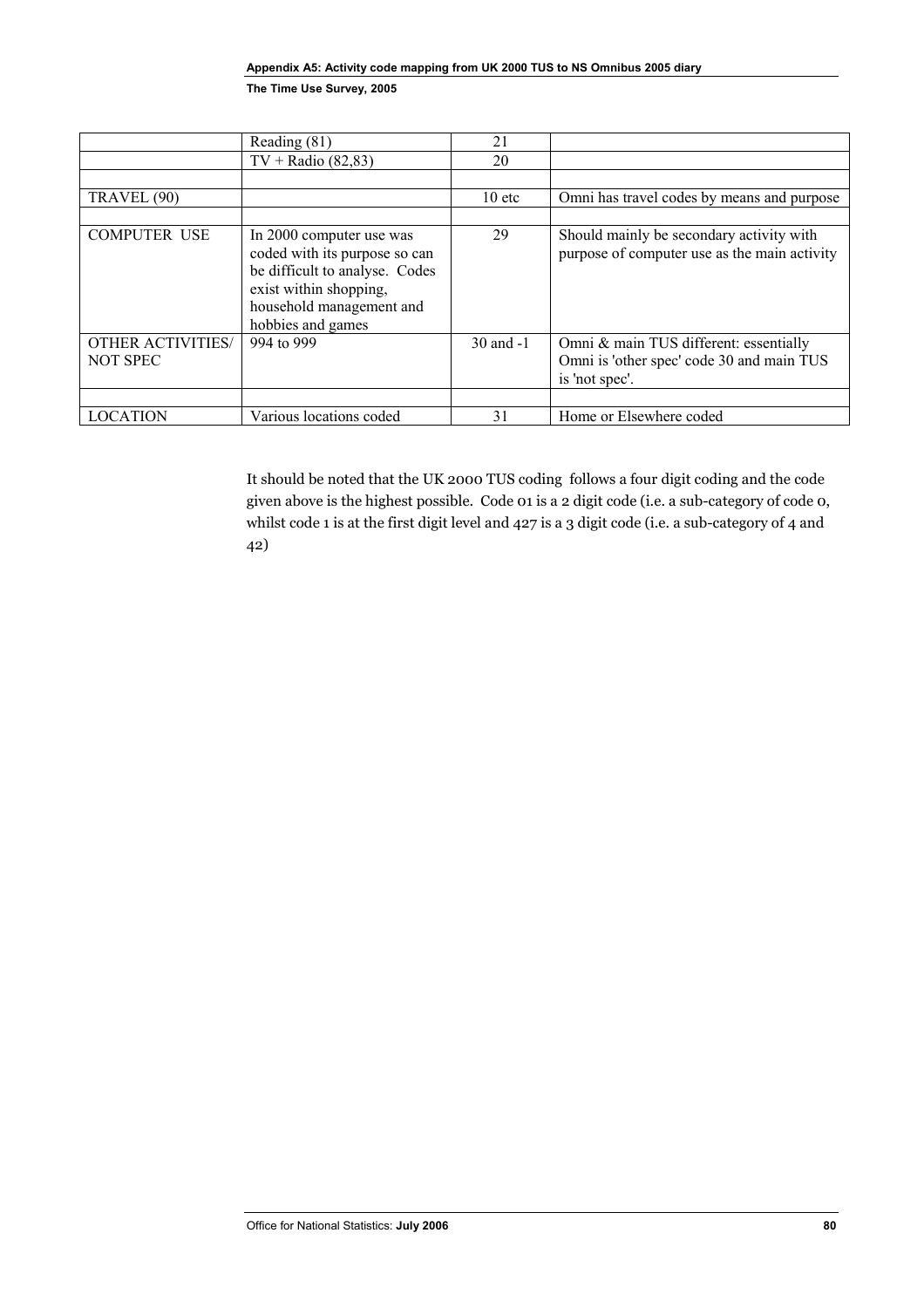# Appendix A6: Sampling errors

| Great Britain                        |                |                |                                    |                |
|--------------------------------------|----------------|----------------|------------------------------------|----------------|
| Main Activity                        |                | Men            | Women                              | All            |
|                                      |                |                | Average minutes per person per day |                |
| Sleep                                | Mean           | 484            | 498                                | 491            |
|                                      | Standard error | 2.44           | 2.29                               | 1.66           |
| Rest                                 | Mean           | 43             | 48                                 | 46             |
|                                      | Standard error | 1.74           | 1.73                               | 1.23           |
| Personal care <i>i.e.</i> wash/dress | Mean           | 40             | 48                                 | 44             |
|                                      | Standard error | 0.72           | 0.73                               | 0.52           |
| Eating & drinking                    | Mean           | 85             | 79                                 | 82             |
|                                      | Standard error | 1.35           | 1.05                               | 0.85           |
| Cooking, washing up                  | Mean           | 27             | 54                                 | 41             |
|                                      | Standard error | 0.78           | 1.04                               | 0.68           |
| Cleaning, tidying                    | Mean           | 13             | 47                                 | 31             |
|                                      | Standard error | 0.75           | 1.32                               | 0.81           |
| Washing clothes                      | Mean           | 4              | 18                                 | 11             |
| Repairs and gardening                | Standard error | 0.47           | 0.77                               | 0.47           |
|                                      | Mean           | 23             | 11                                 | 17             |
|                                      | Standard error | 1.51           | 0.85                               | 0.85           |
| Pet care                             | Mean           | 6              | 7                                  | $\overline{7}$ |
|                                      | Standard error | 0.53           | 0.50                               | 0.36           |
| Shopping, appointments               | Mean           | 27             | 40                                 | 34             |
|                                      | Standard error | 1.16           | 1.29                               | 0.88           |
| Caring for own children              | Mean           | 15             | 32                                 | 24             |
|                                      | Standard error | 1.19           | 1.78                               | 1.09           |
| Caring for other children            | Mean           | 7              | 10                                 | 9              |
|                                      | Standard error | 1.08           | 0.95                               | 0.72           |
| Caring for adults in own household   | Mean           | $\overline{2}$ | 1                                  | $\mathbf{1}$   |
|                                      | Standard error | 0.50           | 0.28                               | 0.28           |
| Caring for adults other household    | Mean           | $\overline{2}$ | 3                                  | $\overline{2}$ |
|                                      | Standard error | 0.43           | 0.51                               | 0.33           |
| Paid work                            | Mean           | 211            | 132                                | 170            |
|                                      | Standard error | 5.18           | 4.12                               | 3.33           |
| Voluntary work                       | Mean           | 3              | 3                                  | 3              |
|                                      | Standard error | 0.62           | 0.57                               | 0.42           |

# **Table A6.1 Time spent on main activities with standard errors by sex, 2005**